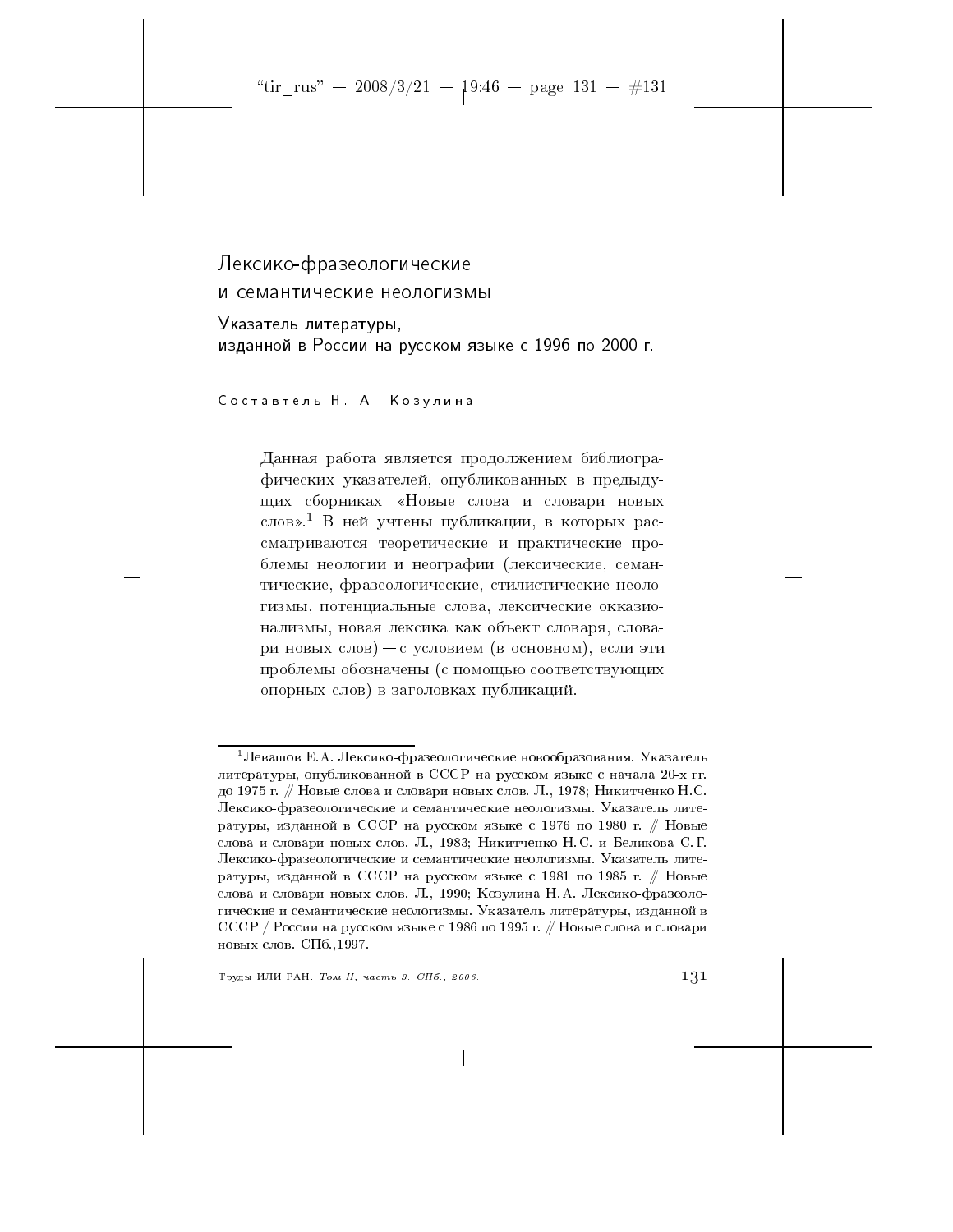- Абакумова Ю., Щитова О.Г. Иноязычное влияние на русский язык конца XX века // Молодежь и наука: проблемы и перспективы. Томск, 1998. С. 38-41.
- Аврасин В.М., Новикова Н.В. Слоган в коммерческой пресс-рекламе: сущность, функции, опыт типологии // Актуальные проблемы лингвистики. Курган, 2000. С. 7-9.
- $\emph{A}$ геенко Ф. Л. Русская речь у микрофона ∥ Рус. речь. 1996. №1. С.25– 34.
- Айрапетян Н.Г. Особенности функционирования слов с переносным значением в языке газеты // Вестн. Ставропол. гос. пед. ун-та. Социально-гуманит. науки. Ставрополь, 1996. Вып. 5. С. 124-129.
- Алаторцева С.И. Словарь одного года // Новые слова и словари новых слов. СПб., 1997. С. 8-17.
- *Алаторцева С.И.* Русская неология и неография. СПб., 1998.
- Алаторцева С.И. Специфика и возможности русской неографии  $\#$ Лексикология, лексикография, грамматика. СПб., 1996. С.20-27.
- Александрова О.В. Особенности современного состояния развития лингвистической терминологии // Актуальные проблемы современной лингвистики и лингводидактики: Материалы межвуз. научно-метод. конф. (10-11 февр. 1999). М., 1999. С.16-19.
- Алексеев М. Лексика русской разведки: (Исторический обзор). М., 1996. 128 с.
- *Алексеева Л.М.* Проблемы термина и терминообразование: Учеб. пособие по спецкурсу. Пермь, 1998. 119 с.
- Алексеева Л.М. Терминообразование как деривационный процесс  $\#$ Проблемы деривации в системе языка и речевой деятельности: синхронное словообразование и номинация. М., 1995. С.28-34.
- Алексеенко М. Прагматика номинативного процесса «перестроечного новояза» // Studia rossica posnaniesia. Poznan, 1996. Z.27.  $C.195 - 202.$
- Алферов Ю.А., Гуляев В.Н. Словарь наркоманов // Респ. ин-т повышения квалификации работников МВД России. Домодедово, 1996.90 с.
- Анастасьев А. Словно ежик в тумане // Россия. 1997. №11. С.34- $35-0$  судьбе русского языка за пределами России.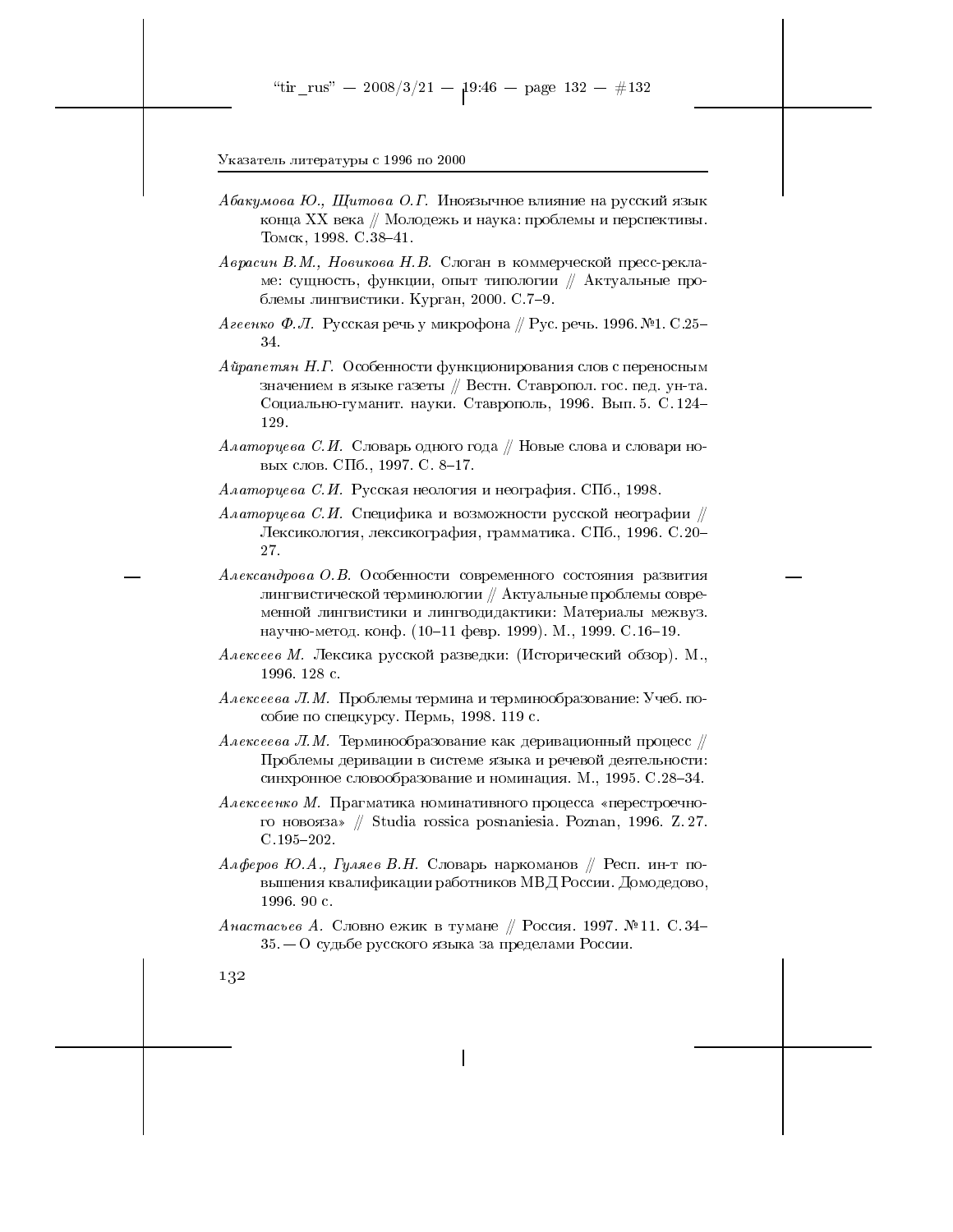"tir\_rus" -- 2008/3/21 --  $19:46$  -- page 133 -- #133

Неологизмы

- Анацкая Л.Г., Золина Н.Н. Окказиональные словосочетания как средство выражения художественного времени // Вопросы филологии и методики преподавания иностранных языков. Омск, 1998. C.12-20.
- Англо-русский бизнес-словарь = Business dictionary: english-russian. 2-е изд., испр. и доп. М., 1999. 1333 с.
- Андреева К. Business English: проблемы понимания и обращения  $\#$ Язык науки и бизнеса. Тюмень, 1996. С.4-8.
- Андрюшин Г.Д. Символы криминальной среды  $\parallel$  Человеческий фактор в правоохранительных системах: Материалы Междунар. науч.-практ. конф. «Языки мозга и тела человека: пробл. и практ. использ. в деятельности органов внутренних дел» (29 мая  $-2$  июня 1995). Орел, 1996. С.60-62.
- $A$ никин А.А. Русское слово в эволюционном контуре // Научные труды Московского пед. гос. ун-та им. В.И.Ленина. Сер.: Гуманитарные науки. М., 1994. Ч.1. С.3-6.
- Антышев А.Н. О стратификации этносоциумов и взаимодействии их культур и языков // Россия и Запад: диалог культур. М., 1996. C. 367-373.
- Апресян Ю.Д. Принципы системной лексикографии и толковый словарь // Поэтика. История литературы. Лингвистика. М., 1999.  $C.632 - 650.$
- *Апухин С.* Халтура // Рус. речь. 1995. №2. С.109-113. Происхождение слова.
- $\emph{Apanosa H.C.}$  Как бы сказать это по-русски? // Рус. словесность. М., 1999. №2. С.52-54. – Заимствования в русском языке и неудачные попытки калькирования иноязычных слов.
- Арбатский Л.А. Ругайтесь правильно: Довольно толковый словарь русской брани. М., 1999. 271 с.
- Аринштейн В.М. Англо-американский новояз конца XX века: идеология, формы, функции // Вестн. Оренбург. гос. пед. ун-та. Гуманит. науки. Оренбург, 1999. №3. С.5-20.
- Аристова В.М. Терминология компьютерной техники в русском языке // Семантика русского языка в диахронии. Калининград, 1996. C. 102-108.
- $A\,c$ тафьева И.А. Искусственная номинация в городской речи  $/\!\!/$  Гуманитарные исследования. Омск, 1997. Вып.2. С.112-116.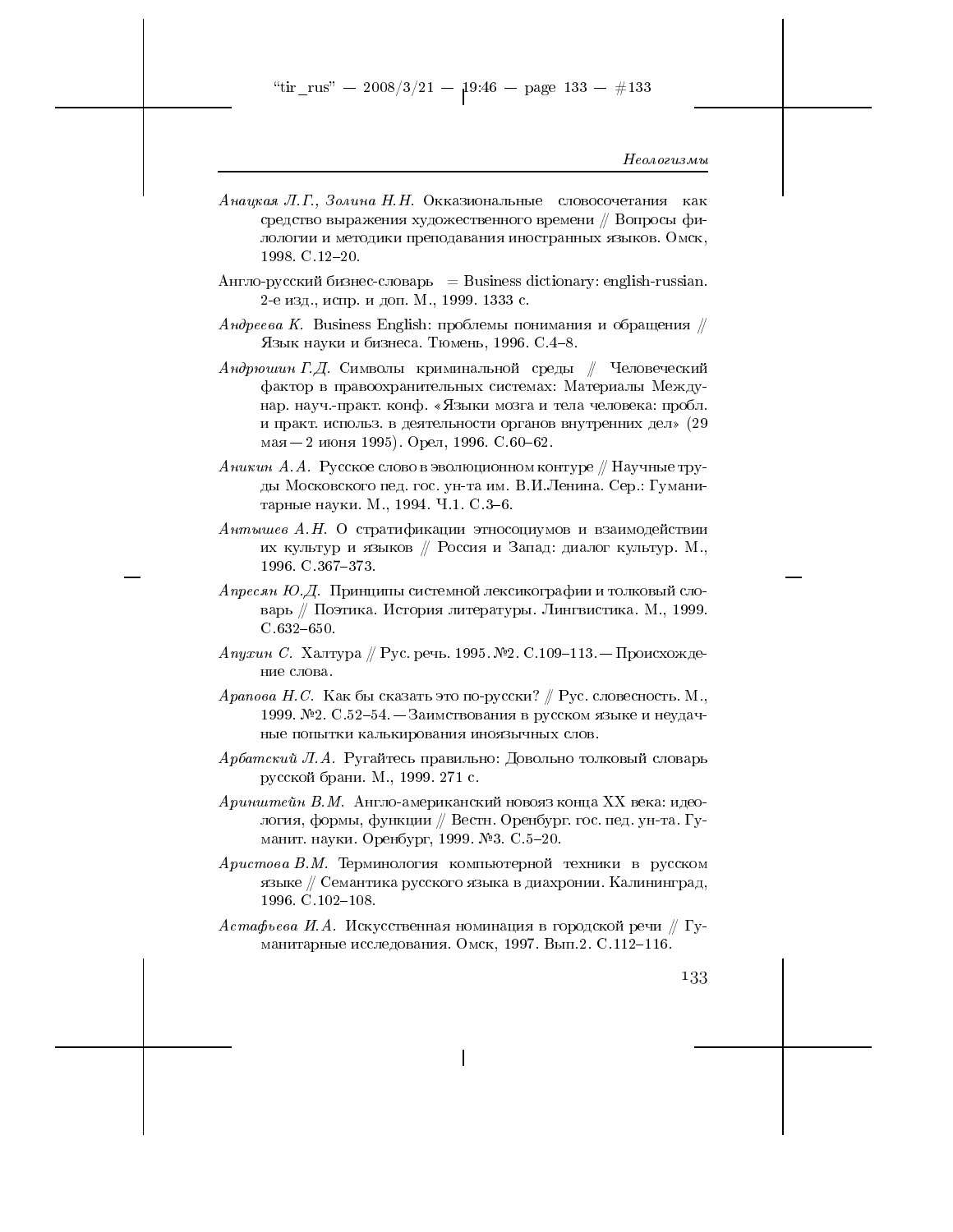- Ахметзянова Т.Л. К вопросу о росте использования английских слов в немецком языке // Теория и практика речевого общения на иностранном языке. Магнитогорск, 1999. Ч.2. С.3-5.
- Бабенко Н.Г. Окказиональное в художественном тексе. Структурносемантический анализ. Учеб. пособие. Калининград, 1997. 80 с.
- Бабенко Н.Г. Трудности лексикографического описания окказионализмов // Актуальные проблемы лингвистической семантики и типологии литературы: Материалы междунар. науч. конф., посвящ. 50-летию образования Калинингр. обл., 26-28 апр. 1996. Калининград-Зеленоградск. Калининград, 1997. С. 8-11.
- Бажайкина Н.Е. О некоторых языковых изменениях в немецком языке объединенной Германии  $\#$  III Житниковские чтения. Челябинск, 1999. Ч.1. С.59-64.
- Байрамова Л.К. «Питейная» лакунарная лексика и фразеология в рассказах В.М. Шукшина // Провинциальная экзистенция: К 70-летию со дня рождения В.М.Шукшина. Барнаул, 1999. С.15-18.
- Бакеркина В.В., Шестакова Л.Л. Краткий словарь политического языка (к реализации проекта) // Русистика сегодня. М., 1998.  $N<sup>2</sup>1/2$ . C.165-178.
- Балалыкина Э.А. Из истории театральной терминологии // Формирование норм русского языка XVIII века. Ижевск, 1994. С.40-47.
- *Балалыкина* Э.А. Семантические изменения в пределах заимствованной лексики в русском языке // Учен. зап. Казан. гос. ун-та. Казань, 1998. Т.135. С.30-39. - Сужение и расширение значений заимствованных слов.
- $B$ аландина М.И. Перевод дисфемизмов как частный случай перевода арготической лексики // Русистика на современном этапе. М., 1999. С.88-98. — На материале переводов с фр. на рус. яз.
- Балахонова Л.И. Принципы и приемы иллюстрирования в новом академическом словаре // Очередные задачи русской академической лексикографии. СПб., 1995. С.104-113.
- Балдаев Д.С. Словарь блатного воровского жаргона: В 2 т. М., 1997. Т.1. От А до П. 367 с. Т.2. От Р до Я. 334 с.
- $Bapaxoea$  О.В. Взаимоотношения специальной (терминологической) и общелитературной лексики // Философия. Культура. Образование. Нижневартовск, 1996. С.134-142.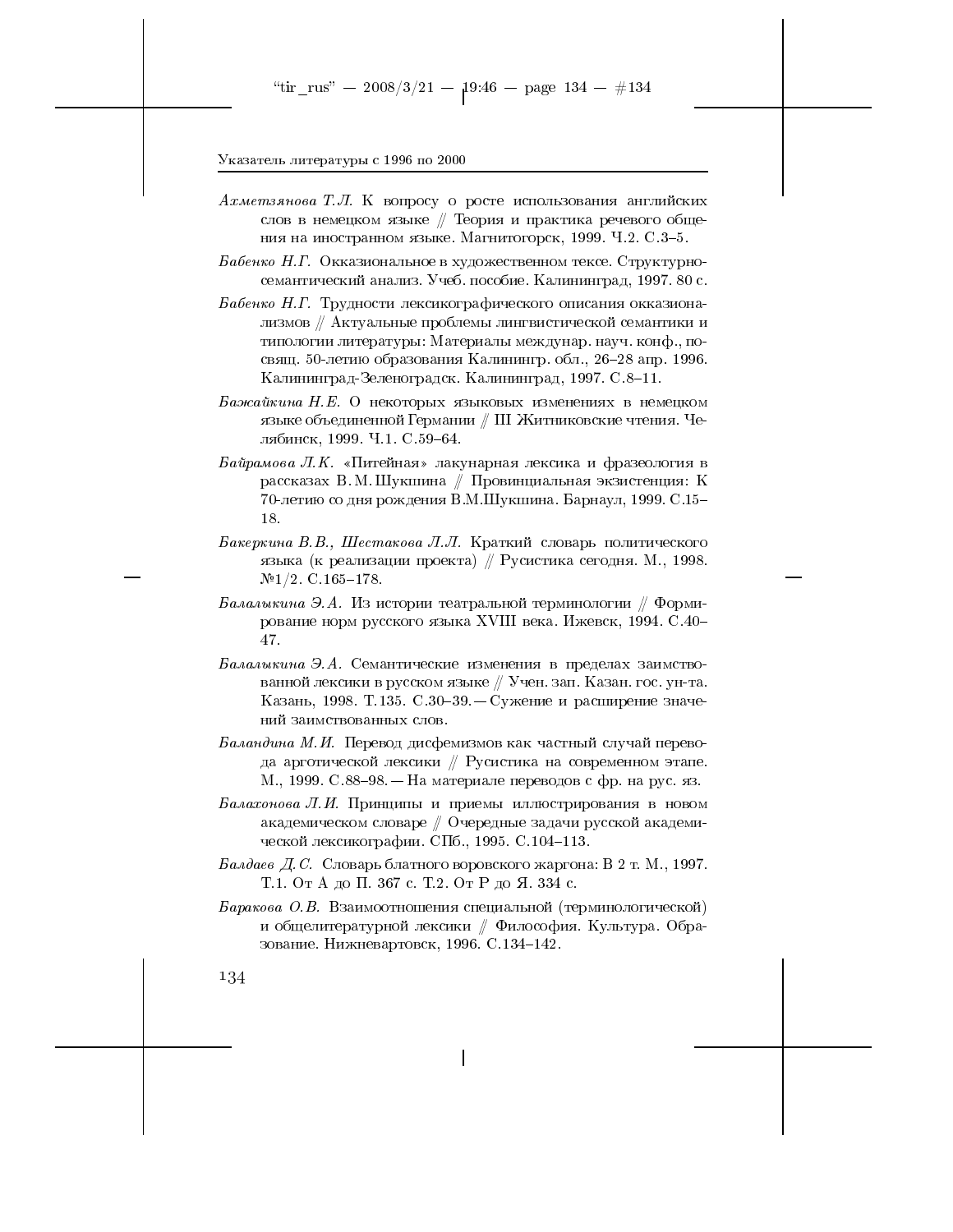- *Барандеев А.В.* [Рецензия] // Филол. науки. 1999. № 2. С.116-121. Рец. на кн.: История русской лексикографии / Отв. ред. Ф.П. Сороколетов. СПб., 1998.
- Баранов В.В. Имена существительные с приставками лже-, квази-и псевдо- // Рус. яз. в шк. 1995. №4. С.69-70.
- Баранов В.В. Имена существительные с приставкой де- в русском языке // Рус. яз. в шк. 1996. №5. С.85-87.
- Баранов А. Н., Караулов Ю. Н. Русская политическая метафора: Материалы к словарю. М., 1991. 193 с.
- Баранов А. Н., Караулов Ю. Н. Словарь русских политических метафор. М., 1994. С.351 с.
- Баранова И.И. Функциональные особенности научно-популярных текстов: (На материале подъяз. физики). Автореф. дис.... канд. филол. наук. М., 1995.
- Баранова Л.А. О папарацци, стрингерах и таблоидах  $\#$  Рус. речь. 1998. №4. С.49-53. — О значении и употреблении заимствований.
- Баранова Л.А. Синенькие, красненькие... // Рус. речь. 1996. № 6. С.106-110. — Этимология названия некоторых овощей.
- Баранова Л.А. Средства создания языковой образности и их изучение в иностранной аудитории (на материале одной из разновидностей фразеологических окказионализмов) / Лингводидактические аспекты описания языка и гибкая модель обучения. М., 1997. C. 320-327.
- Бардина Т.К. Окказиональное словоупотребление в романе М.А.Булгакова «Мастер и Маргарита» // Филол. поиск. Волгоград. 1999. Вып. 3. С. 68-75.
- Барков А.Ю. Язык науки и языковая личность: (на материале терминологии теории этногенеза Л. Гумилева) // Духовная сфера деятельности человека. Саратов, 1996. С.77-90.
- Баскакова М.М. Толковый юридический словарь бизнесмена (русско-английский, англо-русский) = Legal dictionary for businessmen (Russian-English, English-Russian). 6-е изд., перераб. и доп. М., 1995. 634 с.
- Басовская Е.Н. Изменения в употреблении слов с основой «НА- $P_{\text{O}}(X)$  — показатель эволюции русского языкового сознания последних десятилетий: (На материале литературно-критических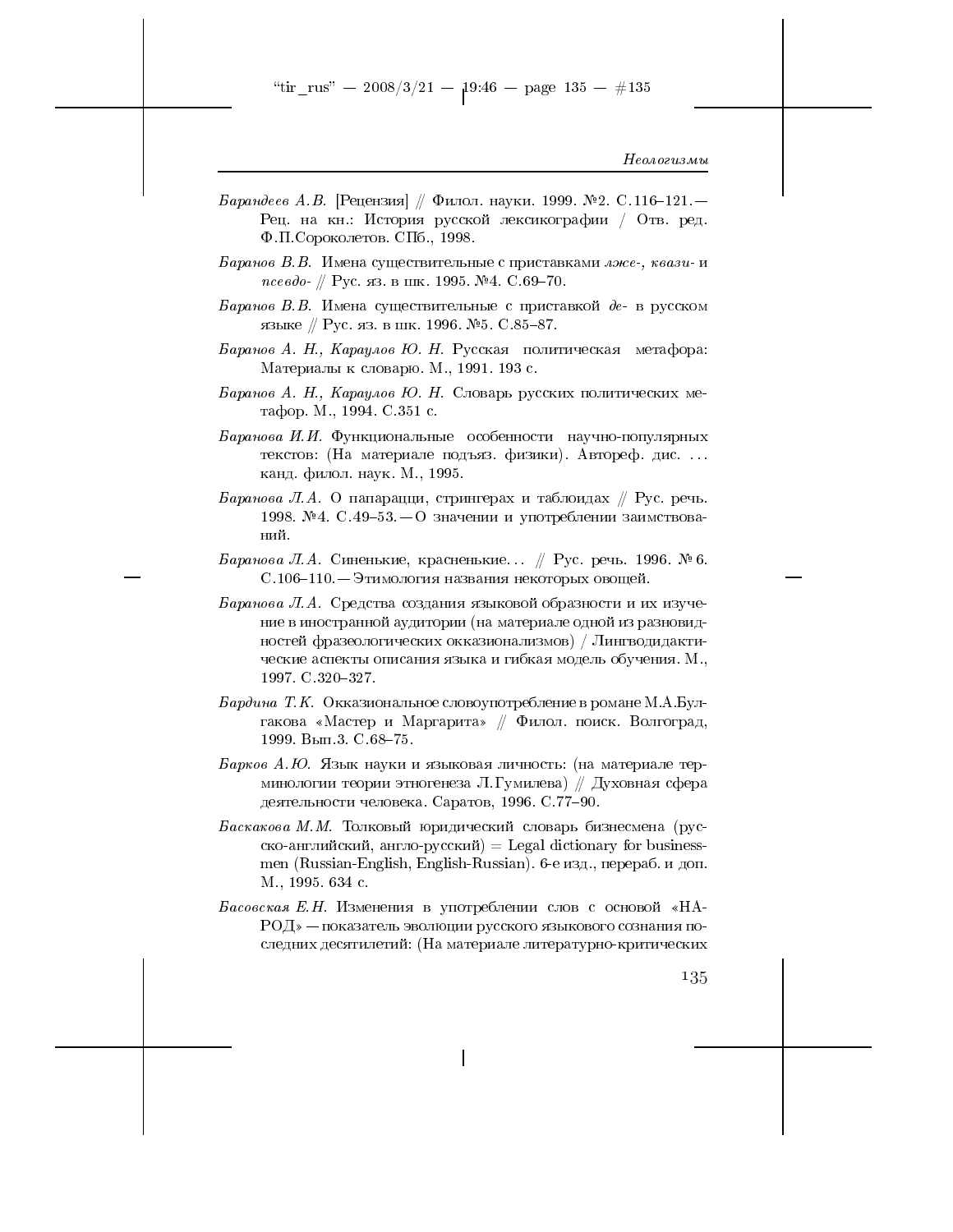публикаций журнала «Новый мир» 1952–1992 гг.) // Вестн. Моск. ун-та. Сер.10. Журналистика. М., 1995. №3. С.20-27.

 $Be6$ чук Е.М. Функционирование образного компонента лексического значения существительного в художественном и публицистическом тексте // Слово в газете, на экране, в эфире. Воронеж, 1995. C.66-70.

Беглова Е.И. Лексика в речи современных бизнесменов: (90-е годы XX в.) // Русский язык: История и современность. М., 1996.  $C.88 - 97.$ 

Безрукова А.А. Деривационное освоение аббревиатурных заимствований в русском языке новейшего времени // Славянские чтения: Материалы докл. и сообщ. регион. науч. конф., Чебоксары, 24-26 мая 1999. Чебоксары, 1999. С.9-10.

Безрукова А.А. О некоторых тенденциях в развитии словарного состава русского языка в современную эпоху // Семантическая системность языковых единиц. Самара, 1996. С.99-107.

*Беликов В.И.* [Рецензия] // Русистика сегодня. М., 1996. №3. С.150– 164. - Рец. на кн.: Мокиенко В.М. Словарь русской бранной лексики: (Матизмы, обсценизмы, эвфемизмы с историко-этимологическими коммент.). Berlin, 1995. 151 с.

*Белоусова Л.П.* Семантические преобразования слов в художественном тексте В.М.Шукшина // Провинциальная экзистенция: К 70-летию со дня рождения В.М.Шукшина. Барнаул, 1999. С.38-39.

Белухина С.Н., Макеева З.П., Прохорова И.А. «Словарь терминов современного предпринимательства» в прикладном рассмотрении // Рус. яз. за рубежом. М., 1994. №5/6. С.96-99.

Бельская Л.Л. «Часть речи» Иосифа Бродского // Рус. речь. М. 1998. №1. С.21-27. – Особенности языка стихотворного цикла поэта.

*Бельчиков Ю.А. «Язык* — это путь цивилизации и культуры» // Рус. яз. в шк. 1996. №6. С.91-96.

Белякова С.М. Новая общественно-политическая лексика в языке средств массовой информации // Экология культуры и образования: филология, философия, история. Тюмень, 1997. С.107-113.

Беньяш Е. Это емкое слово «разборка» // Россия. М., 1997. № 11.  $C.30 - 31.$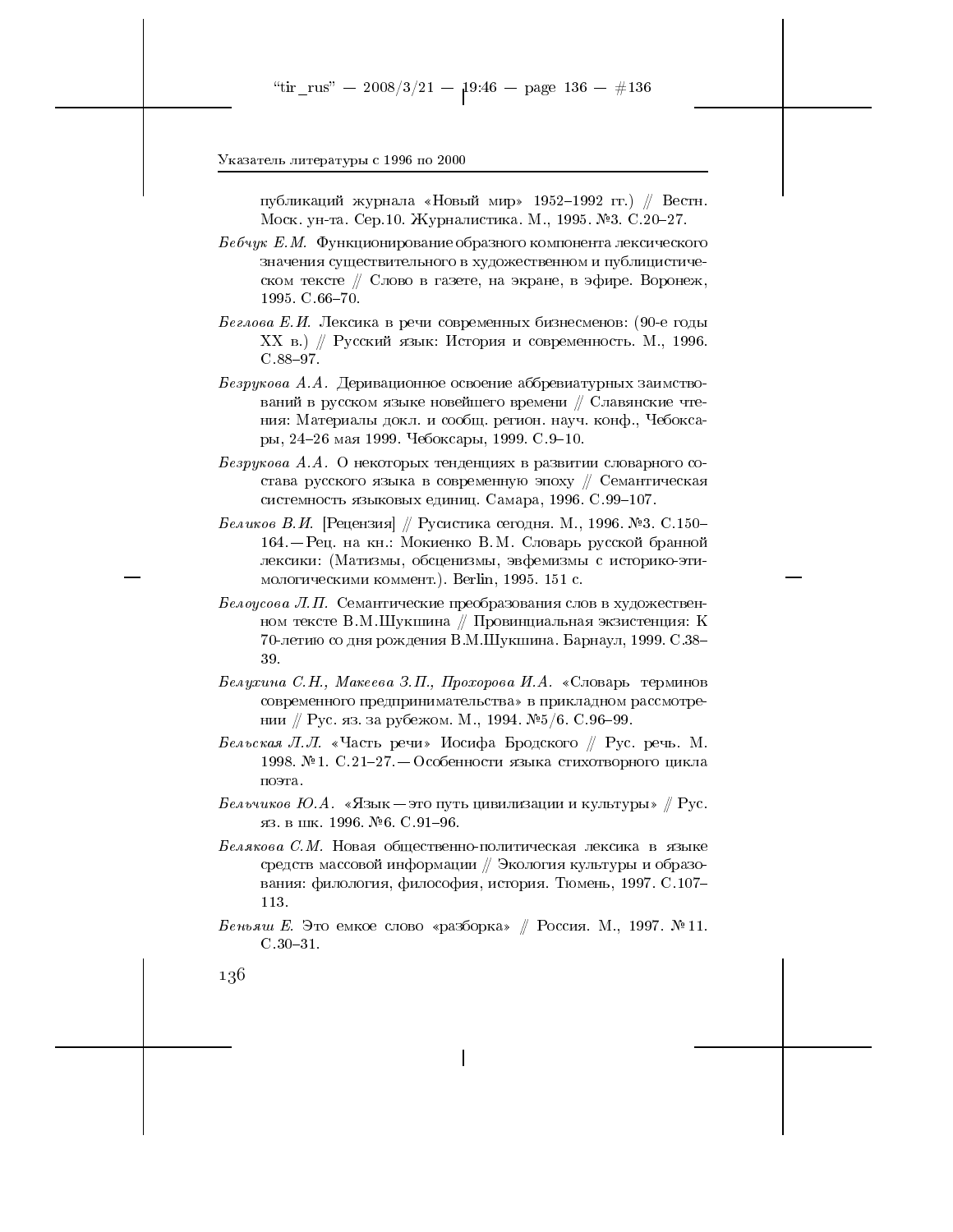- Бенюх О. и др. Новый русский лексикон. Русско-английский словарь с пояснениями. М., 1999.
- Беркетова З.В. Мотивационные связи в лексике современного русского языка // Филол. науки. М., 2000. №1. С.69-77.
- Беркнер С.С., Ильинская С.В. Язык молодых американцев в художественной прозе США конца XX века  $//$  Коммуникативные и прагматические компоненты в лингвистическом исследовании. Воронеж, 1995. С.3-7.
- $Becausear_{\mu\nu}$  Л. Интернациональная лексика в медицинской терминологии русского языка. Автореф. дис. . . . докт. филол. наук. М., 1997.
- Беспамятнова Г.Н. Рейтинг, имидж и ТВ  $\#$  Слово в газете, на экране, в эфире. Воронеж, 1995. С.59-65. Рукопись деп. в ИНИ-ОН РАН №50675 от 21.08.95 – О языке телевидения.
- Бессмертные афоризмы наших политиков  $/ \hspace{-1.25cm}$  РФ сегодня. М., 2000.  $N<sup>6</sup>$ . C.79.
- $\it{Beccono}$ ва М.А. Можно ли обойтись без термина «авангард»? // Искусствознание. М., 1998. №2. С.478-483.
- Бирюков С. Мерой научности // Язык как творчество. М., 1996. С. 105-110. – Рец. на кн.: Григорьев В. П. Словотворчество и смежные проблемы языка поэта. М., 1986. - Неологизмы В. Хлебникова.
- Боброва И.А. Язык молодежи источник обновления литературного языка: (На материале нем. яз.) // Высшая школа: гуманитарные науки и гуманистические основы образования и воспитания. Чита, 1996. Ч.5. Лингвистика. С.80-83.
- Боброва Т.А. В мире школьных терминов  $/ \hspace{-0.1cm}/$  Рус. яз. в шк. 1999. №1.  $C.94, 103, 121, 127.$
- Богацкий И., Дюканова Н. Бизнес-курс английского языка / Под общ. ред. И. С. Богацкого. 4-е изд., испр. М., Киев, 1999. 351 с.
- Боде В. Новое в лингвистике // Неприкосновенный запас. М., 1999.  $N2(4)$ . С.72–75. — Особенности языка русских в США.
- Болотнова Н. С. Стилистика художественной речи в России: история и современное состояние // Stylistyka. Opole, 1997. С.113-136.
- Большой коммерческий словарь / Т. Ф. Рябова, Л. С. Чешинский, О.Д.Воюш и др. Под ред. Т.Ф.Рябовой. М., 1996. 399 с.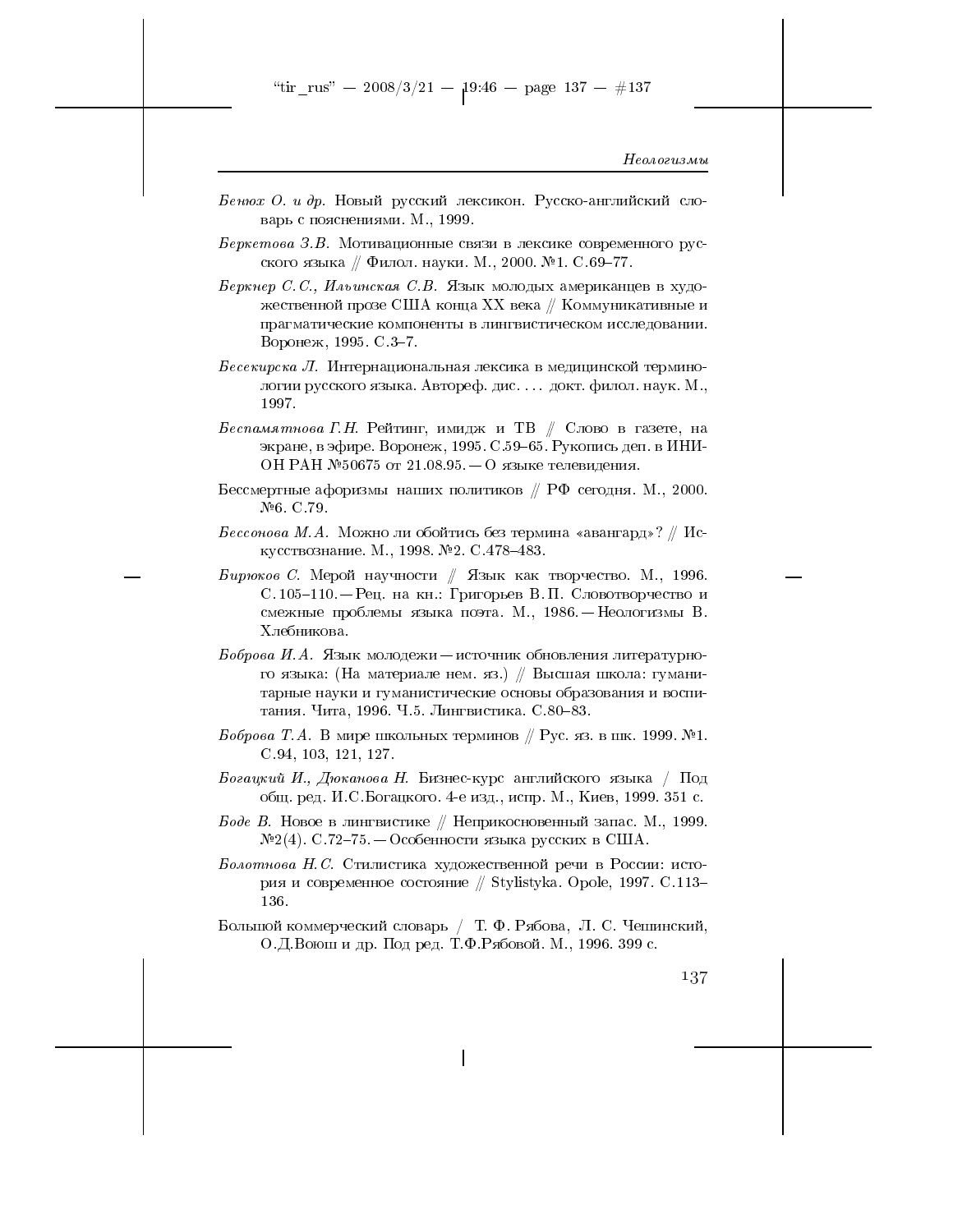- Большой кулинарный словарь Александра Дюма // Новая юность. 1996. №17. С.145-162.
- Большой словарь русского языка: основные словари. Малые словари. Словарь терминов и понятий  $\#$  С.Д.Леднёв, И.В.Ледовских, П.А.Лекант и др. М., 1998. 664 с.
- Большой толковый словарь русского языка // РАН. Ин-т лингв. исслед. / Авт. и руководитель проекта, сост., гл. ред. С.А. Кузнецов. СПб., 1998. 1535 с.
- Большой экономический словарь / Авт.-сост. А.Б.Борисов. М., 1999. 894 с.
- Большой экономический словарь: 22000 терминов / А.Н. Азрилиян, О.М. Азрилиян, Е.В. Калашникова и др. Под ред. А.Н. Азрилияна. 4-е изд., перераб. и доп. М., 1999. 1245 с.
- Бондалетов В.Д. Греческий элемент в арго белорусских ремесленников // Лексика и лексикография. М., 1997. С.3-8.
- Бондаревский Д.В. [Рецензия] // Рус. речь. 1999. №6. С. 112-115. Рец. на кн.: Крысин Л.П. Толковый словарь иноязычных слов. M., 1998.
- Бондаренко В.Ю. К вопросу об особенностях ассимиляции заимствованных слов // Слово в динамике. Тверь, 1997. С.13-17. — Особенности функционирования американизма bypass.
- Борисова Е. Язык как угроза суверенитету личности  $\#$  Обозреватель. М., 1999. №8 (115). С.63-65.
- *Борисова Е.Г.* Где уместны устойчивые сочетания? // Рус. речь. 1996.  $N<sub>2</sub>5$ . C.60-65.
- Борисова М.Б. Писательская лексикография в парадигме наук о художественном тексте // Русистика: лингвистическая парадигма конца XX века. СПб., 1999. С.13–14.
- Борозенец Г.К. Немецкий язык для менеджеров и коммерсантов: Менеджмент и маркетинг стран Западной Европы: Учеб. для студентов вузов, обучающихся по экон. спец. // Междунар. акад. бизнеса и банк. дела и др. Тольятти, 1997. 111 с.
- Бортовая Л.Ю., Каменская И.В., Поспелова М.С. О принципе системности в лексикографическом описании: Межвуз. сб. науч. ст. // Междунар. акад. бизнеса и банков. дела и др. Сер.: Филология. Тольятти, 1998. №2. С.53-56.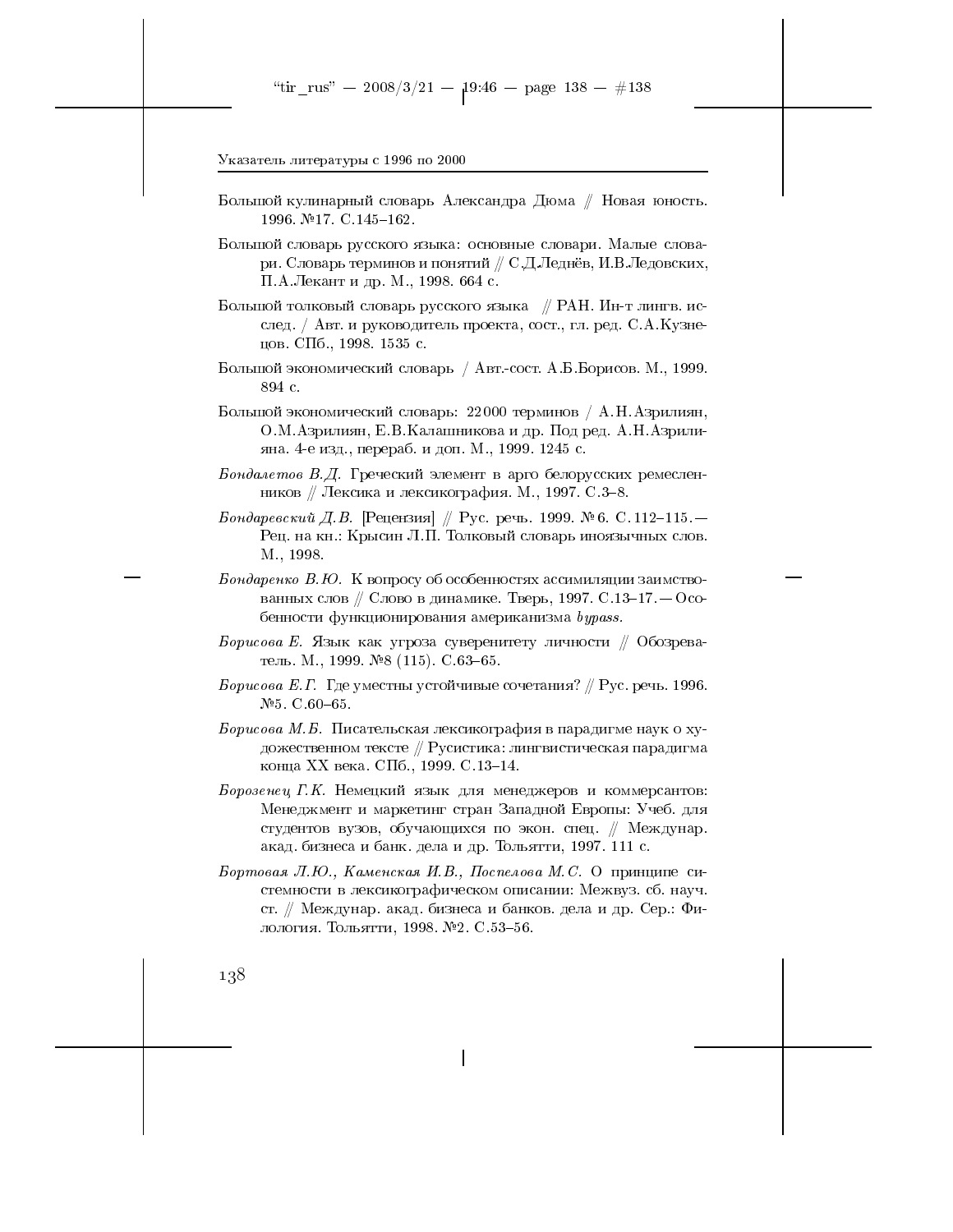"tir\_rus" -- 2008/3/21 --  $19.46$  -- page 139 -- #139

#### Неологизмы

- Бояринцева Г.С., Ипполитова Н.Б. Речевое пространство современного журналиста: (На материале местной прессы) // Вестн. Мордовского ун-та. Саранск, 1995. №2. С.29-32. - Экспрессивность как особенность современной публицистической речи.
- Бояркина В.Д. Стилистическая характеристика новой глагольной лексики в словарях современного русского языка // Новые слова и словари новых слов. СПб., 1997. С. 36-42.
- Бояркина В.Д. Неологизмы спорта и их отражение словарями русского языка // Slavia: Pz., 1998. С.329-332.
- *Брагина А.А.* [Рецензия] // Филол. науки. 1997. №2. С.111-115. Рец. на кн.: Новое в русской лексике. Словарные материалы-1988 / Под ред. Е.А.Левашова. СПб., 1966.
- Брагина А.А. Благотворительность, милосердие... грант // Вестн. Моск. ун-та. Сер.19. Лингвистика и межкульт. коммуникация. М., 1998. №1. С.129-139. - Этимология, значение лексем.
- Брагина А.А. Ваш менталитет и наш менталитет // Вестн. Моск. ун-та. Сер. 19. Лингвистика и межкульт. коммуникация. М., 1999. № 4. С. 33-37. - История слова менталитет в русском языке.
- Брагина А.А. Школа, гимназия, лицей // Рус. словесность. 1998. №2.  $C.84-85.$  — Значение слов.
- Брайнина Т.Д. Языковая игра в произведениях Саши Соколова // Язык как творчество. М., 1996. С.276-283. - Неологизмы-паронимы и омонимы в прозе С. Соколова.
- Брейтер М.А. Англицизмы в русском языке: история и перспективы: Пособие для иностр. студентов-русистов. Владивосток, 1997. 155 с.
- $\emph{Bpe\$ {u}mep\ M.A. B3a\text{umoge\#crBne}\ \text{kyJbryp} \text{b3a\text{umoge\#crBne}\ \text{a3b\text{m}}\otimes\ \text{\#} Россия и Запад: диалог культур. М., 1996. С.6-14.
- Брейтер М.А. Процесс языкового заимствования как способ реализации коммуникативных потребностей в рамках межкультурного взаимодействия // Лингвокогнитивные проблемы межкультурной коммуникации. М., 1997. С.49-65.
- $\mathcal{E}$ родская X., Болдырева Е. Влияние английского языка на речь русских в Новой Зеландии // Язык и культура. Мова і культура. Киев, 1997. Т.3. С.17-20.

139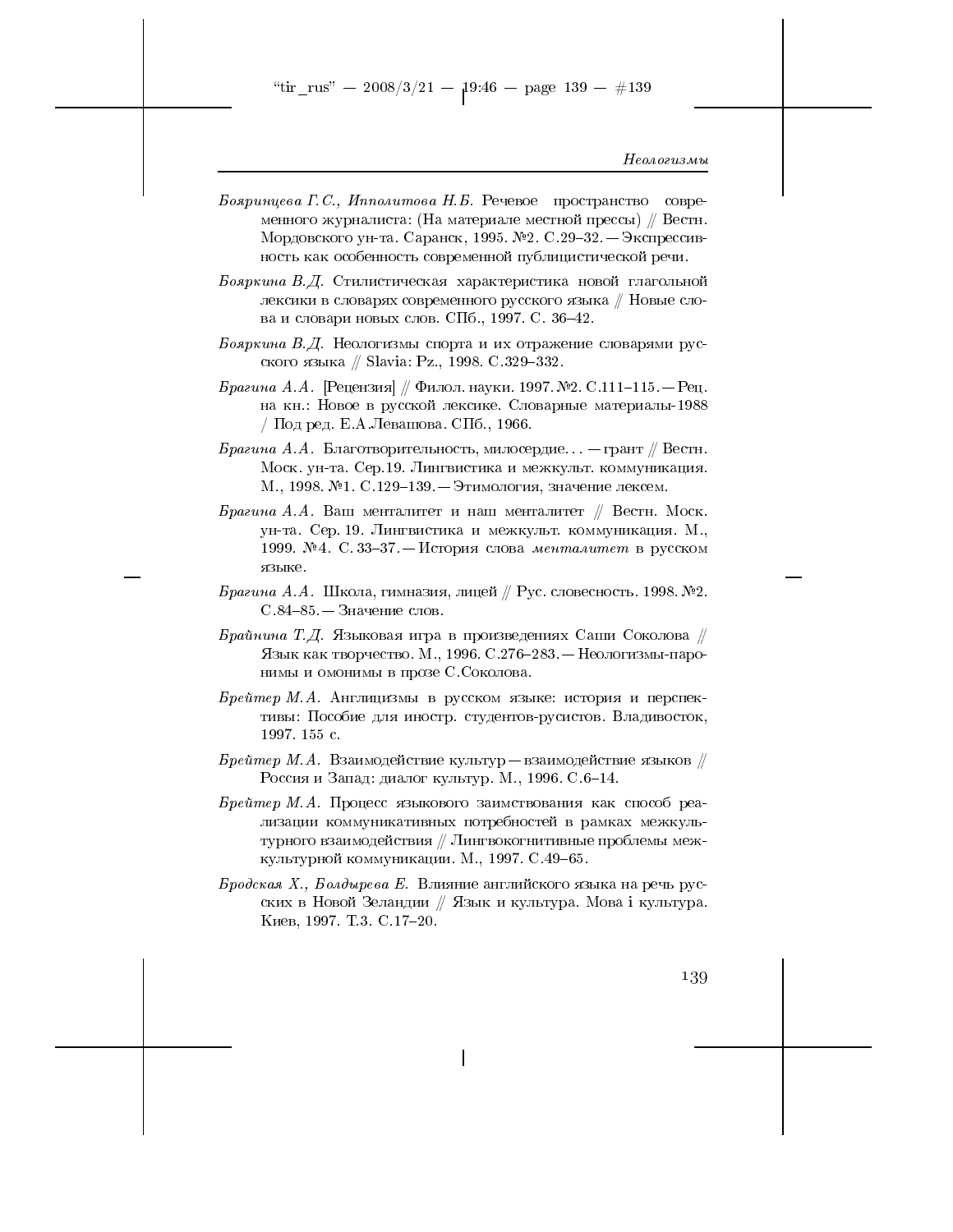- *Бубнов А.* Миним: палиндром как минимальный текст // Новое лит. обозрение. 1997. №23. С.321-325. - Психолингвистика и неологизмы в русской поэзии.
- $By\check{u}$ лов В.В. Явление контаминации в контексте прозы Андрей Платонова // Семантика слова, образа, текста. Архангельск, 1998.  $C.63-67.$
- Букчина Б.З. Вечно живая речь // Русистика сегодня. 1996. № 3. С.169–170. – О словаре В.П.Белянина и И.А.Бутенко «Живая речь». М., 1994.
- Бунимович Н. Т. и др. Краткий словарь современных понятий и терминов. 3-е изд. М., 2000.
- *Буре Н.А.* Новое в русской лексике (По материалам «Словаря перестройки») // Вестн. С.-Петерб. ун-та. Сер. 2. История, языкознание, литературоведение. СПб., 1996. Вып.1. С.45-48.
- Бухгалтерский словарь / Сост. К.С.Азизян. 2-е изд., доп. М., 1996. 206 с.
- Буцева Т.Н. в соавторстве с Ю.Ф.Денисенко см. Денисенко Ю.Ф. за 1997, 1999, 2000 гг.
- *Буцева Т.Н.* Многоликая терапия // Рус. речь. 1997. №4. С.55–63. О новых сложных словах с опорным словом терапия
- Буцева Т.Н. О двух полу... в одном слове // Рус. речь. 1996. №6.  $C.59-62.$  – О новообразованиях из двух слов, начинающихся с полу- и соединенных дефисом.
- Буянова Л.Ю., Хаблюк В.С. Терминология рыночной экономики: к проблеме статуса и понятийной организации // Вестн. Междунар. славян. ун-та. Харьков, 1999. Т.2. №4. С. 70-72.
- Былинский К.И. Язык газеты: Избр. работы / Сост. К.М.Накорякова. М., 1996. 303 с.
- Валгина Н. С. Пути вхождения разговорных конструкций в письменную речь // Филол. науки. 1997. №6. С.22-32.
- Варава А.Г. Специфика слогана как жанровой разновидности рекламного текста: (На материале американских источников) // Americana. Волгоград, 1997. Вып.1. С.72-78.
- Варникова Е.Н. Семантическая структура прилагательных с исходной семой «металлический» // Рус. яз. в шк. 1996. №4. С.91-95.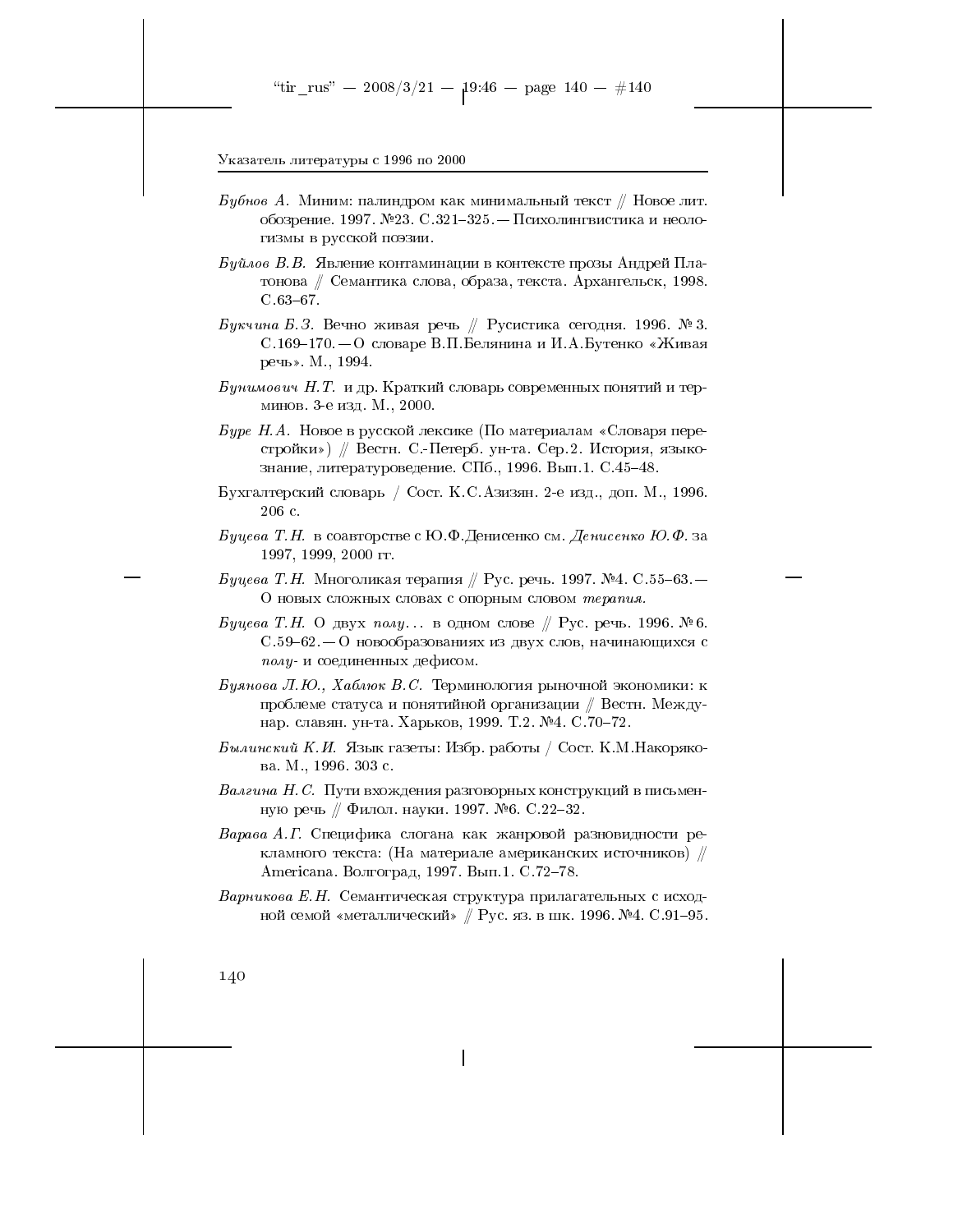- Василевская И.Н. Из наблюдений за современной речью: Ошибка. Прием. Уловка // Русистика на совр. этапе. М., 1999. С.118-122.
- Васильев А.Д. Судьбы заимствований в русской лексике. Красноярск, 1993. 90 с.
- *Васильев Л.М.* Общий взгляд на лингвистику XX века  $\#$  Филол. зап. Воронеж, 1998. Вып.11. С.167-174.
- Васильева С.Г. «Чужое слово» в произведениях В.М. Шукшина  $\#$ Провинциальная экзистенция: К 70-летию со дня рождения В.М.Шукшина. Барнаул, 1999. С.118-119.
- Васильева Э.В., Смирнова Г.В. Мир ГУЛАГа в метафорическом словаре А. И. Солженицына // Этногерменевтика: некоторые подходы к проблеме. Кемерово, 1999. С.36-42.
- Васнёва Н.Н., Яковлева Е.А. Реклама в социокультурном аспекте  $\#$ Давлетшинские чтения: язык, культура, традиции, новаторство. Бирск, 1997. С. 10-14.
- Вастьянова Н.А. Иностранная лексика в студенческой среде  $\#$ Текст: структура и функционирование. Барнаул, 1994. С.155-156.
- Васюкова И.А. Словарь иностранных слов: С грам. формами, синонимами, прим. употребления / Под ред. И. К. Сазоновой. М., 1998. 639 с.
- Ваулина Е.Ю. Толковый словарь пользователя РС / Под ред. Г.Н. Скляревской; РАН. Ин-т лингв. исслед. СПб., 1998. 176 с.
- *Вахрушев В.* О словесных играх Владимира Набокова // Дон. Ростов-на-Дону, 1997. №10. С.243-252.
- Введение в политологию: Словарь-справочник / Сост. Г.Л. Куприяшин и др. Под ред. В.П. Пугачева. М., 1996. 263 с.
- Введенская Л.А., Червинская П.П. Слово как социальный феномен // Studia russica. Будапешт, 1990-1994. №14-15. С.5-19.
- Вельц Р.Я., Ким Т.Я. Влияние средств массовой информации на формирование речевой культуры студентов // Культура и образование. Уфа, 1999. С. 76-84.
- Вендина Т.И. Этнолингвистика, аксиология и словообразование  $\#$ Слово и культура. М., 1998. Т.1. С.4-28.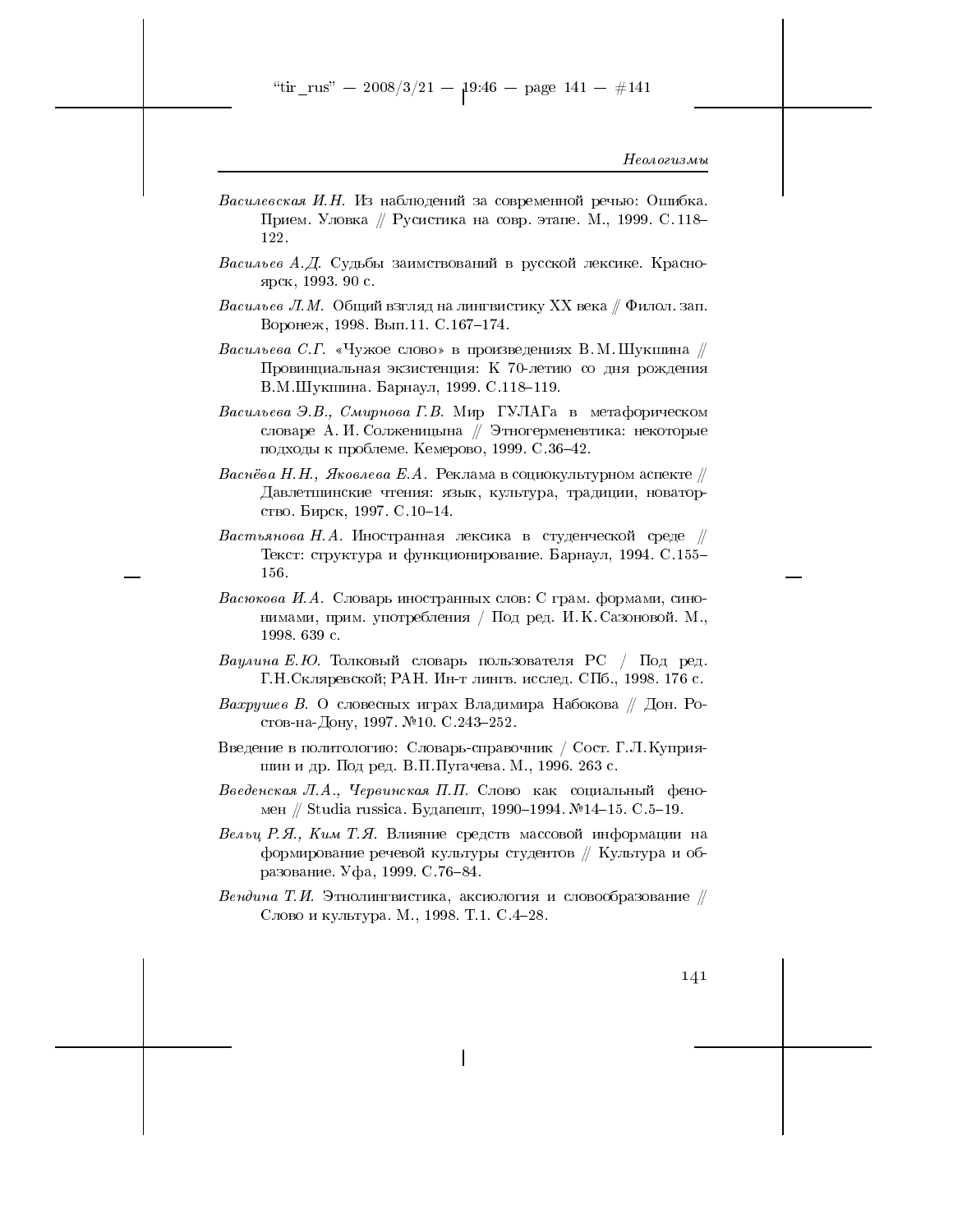- Вербицкая Л.А. Тенденции развития культуры речи на пороге XXI века // Материалы IX Конгресса МАПРЯЛ. Братислава, 1999. M., 1999. C. 93-95.
- Винарская Л.С. Информационная структура рекламного текста: (На материале фр. печ. текстов): Автореф. дис. ... канд. филол. наук. М., 1995.
- Виноградова В.Н., Улуханов И.С. Словотворчество В. Набокова  $\#$ Язык как творчество. М., 1996. С.267-276.
- Вишаренко С. Современные примитивные синтетические языки, или на каком языке говорили Пятница, члены неформальных молодежных групп и некоторые политики // Молодежь: цифры, факты, мнения. СПб., 1995. №1. С.141-143.
- Внешнеэкономический толковый словарь / И.П.Фаминский, Л.С.Завьялов, И.В. Ежкин и др. Под ред. И.П. Фаминского. М., 2000. 503 с.
- Вовчук Н.И. Окказионализмы как выражение своеобразия, нестандартности и выразительности текста // Текст как объект многоаспектного исследования. СПб., 1998. Вып.3. Ч.2. С.81-92. -На материале русской поэзии XX в.
- $\emph{Bo\'ua}o$ ва  $\emph{K.A.}$  Пути вхождения просторечия в литературный язык  $\mathbin{\#}$ Вопросы лингвистики. 1998. Вып. 2. С. 55-60.
- Волков А.А. А. И. Солженицын и словотворчество: словообразовательный аспект // А.И. Солженицын и русская культура. Саратов, 1999. С. 160-163.
- *Волков А.А.* О природе словотворчества // Предложение и слово. Саратов, 1999. С.148-151.
- Волков В.А. [Рецензия] // Вопросы истории естествознания и техники. 1996. №1. С.145-146. – Рец. на кн.: Краткий словарь современных понятий и терминов / Сост. и общая ред. В.А. Макаренко. М., 1993. 510 с.
- Волков Ю.Г., Поликарпов В.С. Человек: Энциклопедический словарь М., 1999. 518 с.
- Волкова И.И. [Рецензия] // Вестн. Рос. ун-та дружбы народов. Сер.: Литературоведение. Журналистика. 1996. № 1. С. 115-116. -Рец. на кн.: Барабаш В.В. Словарь терминов рекламы и Паблик Рилейшнз. М., 1995.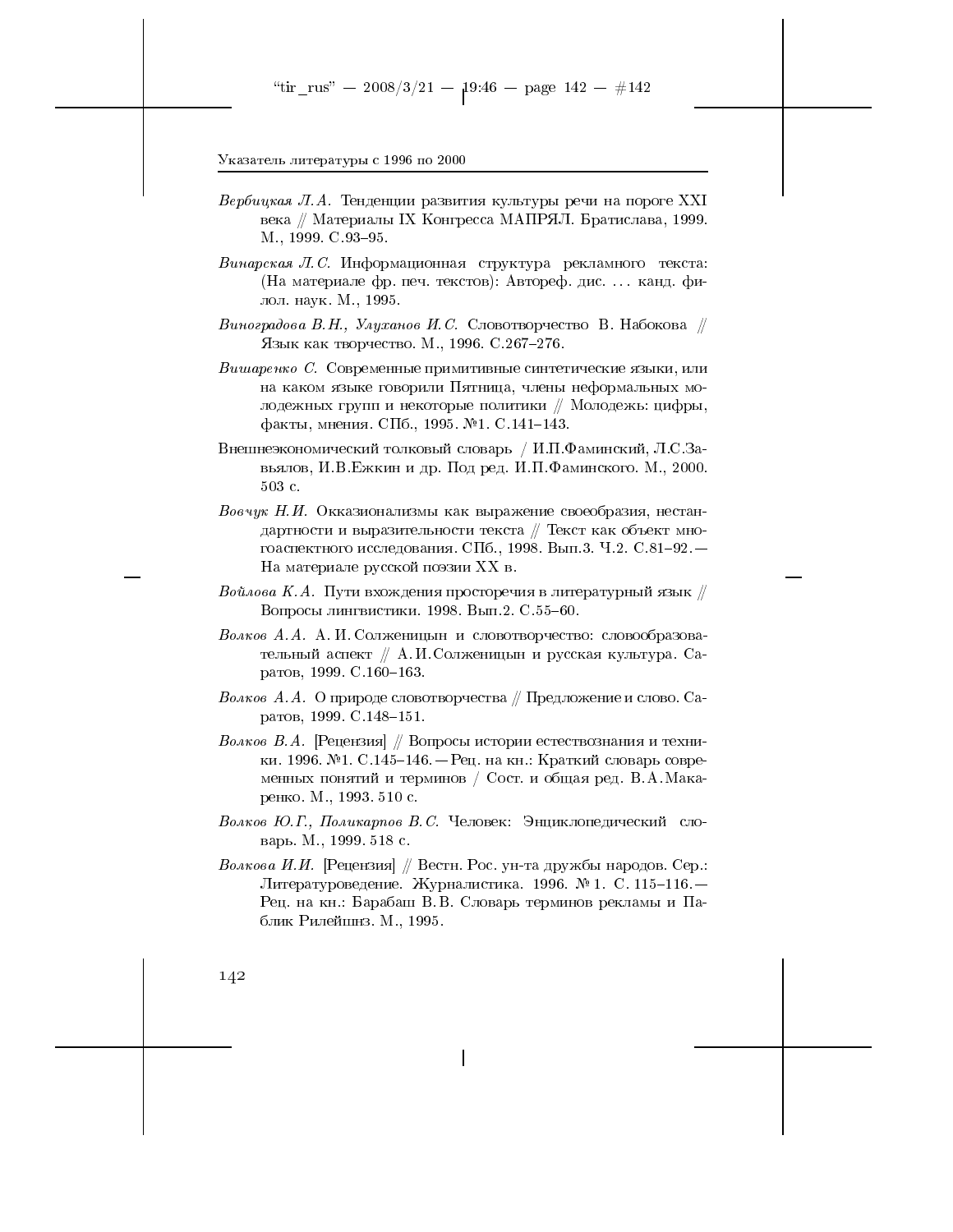- Волкова Н.О., Никанорова И.А. Англо-русский словарь сокращений: Ок. 10000 единиц. 3-е изд., стер. М., 2000. 464 с.
- *Володин М.Н.* Специфика терминологической информации // Функциональные исследования. М., 1997. Вып.5. С.43-46.
- Володин Э.Ф. О терминологии и не только о ней // Русская школа. M., 1996. C. 48-54.
- Волошин П., Яковлева Е.Б. Язык делового общения как лингвистическое и культурное явление // Россия и Запад: диалог культур. M., 1996. C. 96-103.
- Волошин Ю.К. Американское просторечие и заимствование  $\#$  Синтактика. Семантика. Прагматика. Краснодар, 1996. С.86-91.
- Вольская Н.П. Цыганизмы в русском арго  $\#$  Язык, сознание, коммуникация. М., 1999. Вып.9. С.68-71.
- Воркачев С.Г., Голубцов С.А. Моральные оценки личности в языке: презрение // Семантические основы языковых реализаций. Краснодар. 1995. С.18-28. – На материале языка художественной литературы.
- *Воробъев В. Я*зыковая личность и национальная идея // Нар. образование. М., 1998. №5. С.25-30. — Система ценностных ориентаций в языковой культуре русских.
- Воробьев Д.В. Проект словарей банковско-биржевой лексики (немецко-русско-немецкого и немецко-украинско-немецкого) // Вестн. Междунар. славян. ун-та. Харьков, 1999. Т.2. №2. С.64-66.
- Воробьева О.И. К вопросу об изучении политической коммуникации // Вопросы совр. лингв. Архангельск, 1999. С.31-37. — Политический язык как самостоятельная языковая подсистема. Обзоры литературы.
- *Ворожбитова А.А.* На «входе» и «выходе» русского советского дискурса: (Лингвориторический аспект) // Русистика: лингвистическая парадигма конца XX века. СПб., 1999. С.14-23. — О языке власти: критический анализ.
- Воройский Ф. Толковый словарь по информатике  $//$  Библиотека. М., 1996. №5. С.66-68.
- Ворон О.В. Принципы лексикографического описания профессионального жаргона: (На материале подъязыка общения программистов) // Термин и слово. Н. Новгород, 1997. С.138-143.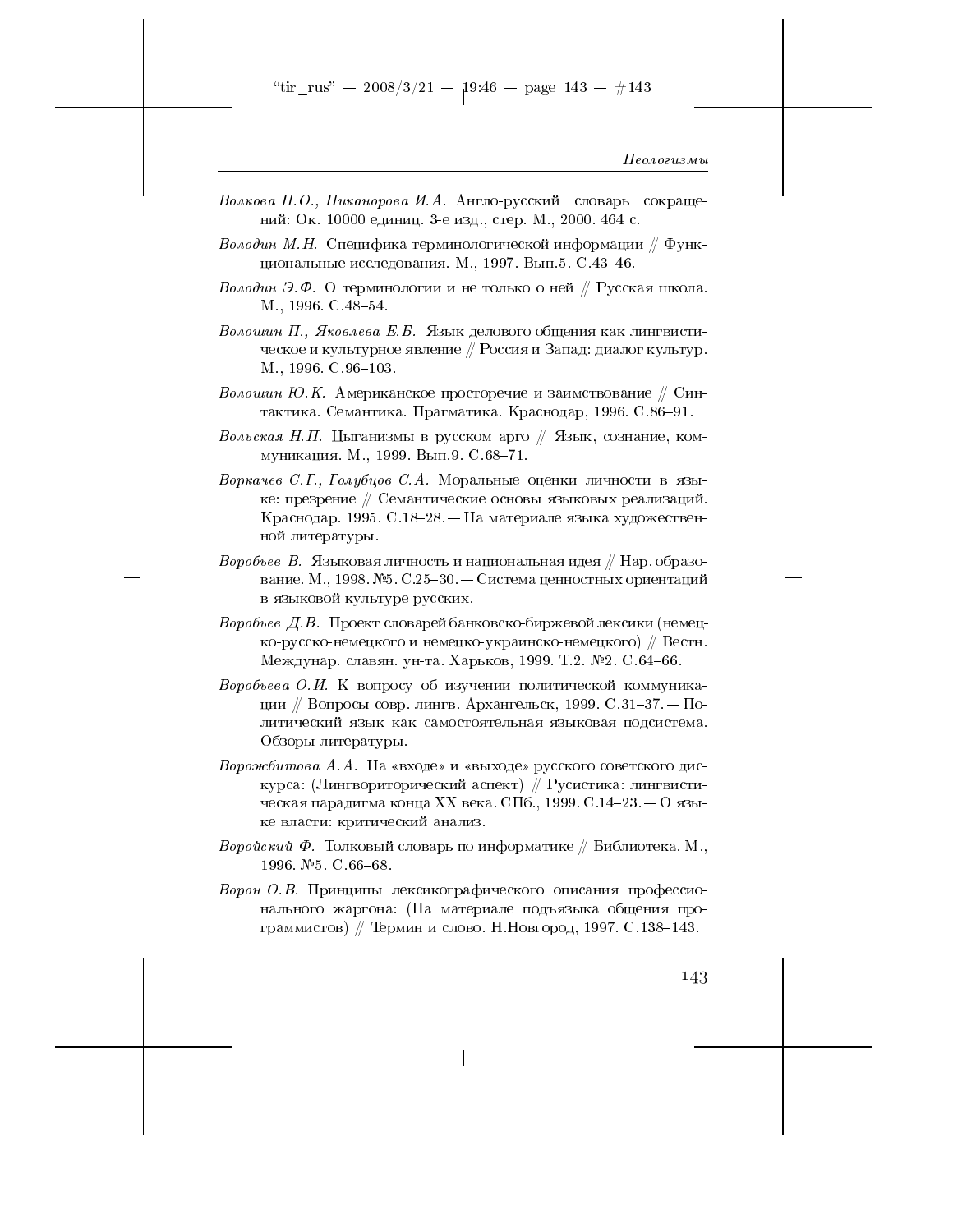- Ворон О.В. Словообразовательная модель и экспрессивная семантика жаргонизмов: (На материале профессион. компьют. жаргона) // Вопросы теории и методики рус. языка. Тула, 1999. С.34-38.
- Воронина Н.В. Словообразовательные гнезда в новой терминологической лексике // Семантика и парадигматика языковых единиц. Ульяновск, 1996. С.24-31.
- Вуд Э. Словарь йоги. Пер. с англ. Киев, 1996. 224 с.
- Гавришина К.С., Сазонов М.А., Гавришина И.Н. Банковско-биржевой словарь: Фр., англ., рус. М., 1999. 963 с.
- Гаглоева Э.Х. Лексические новообразования в русской периодической печати 80-90-х годов XX века: Автореф. дис.... канд. филол. наук. Волгоград, 1996.
- Гаймакова Б.Д., Сенкевич М.П., Макарова С.К. Мастерство эфирного выступления: Учеб. пособие // Ин-т повышения квалификации работников телевидения и радиовещания / Под общ. ред. Б.Д. Гаймаковой. М., 1996. 166 с.
- Гак В.Г. Новаторство, заимствование, совпадение  $//$  Язык. Культура. Гуманитарное знание. М., 1999. С. 267-277. - Сопоставительная стилистика. Лексико-синтаксические трансформации в рус. и фр. языках.
- $\Gamma$ алкина Е.Н. Перевод аббревиатур и акронимов на русский язык  $\#$ Россия и Запад: диалог культур. М., 1996. С.18-23.
- $\Gamma$ арус Т.П. Провинциальный речевой этикет в общении молодой интеллигенции // Феномены провинции. Проблемы интеллигенции. Тамбов, 1996. Вып. 4. С. 100-107.
- $\varGamma$ асанова Р.О. Специфика развития переносных значений у глаголов движения в языках разного типа  $\#$  Функционирование языковых единиц в разных формах речи. Саратов. 1995. С. 49-53. - На материале русского, немецкого, лезгинского и арабского языков.
- Гатаумен А.М. Экономическая теория: толковый терминологический словарь: Учеб. пособие для студентов вузов по агроэкон. спец. М., 1999. 247 с.
- Геккина Е.Н. Аппаратные игры, коридорная политика, подковерная борьба. Послесловие к инновационным композициям // Ситуация культурного перелома: Материалы научно-теор. семинара. Петрозаводск, 1998. С. 84-89.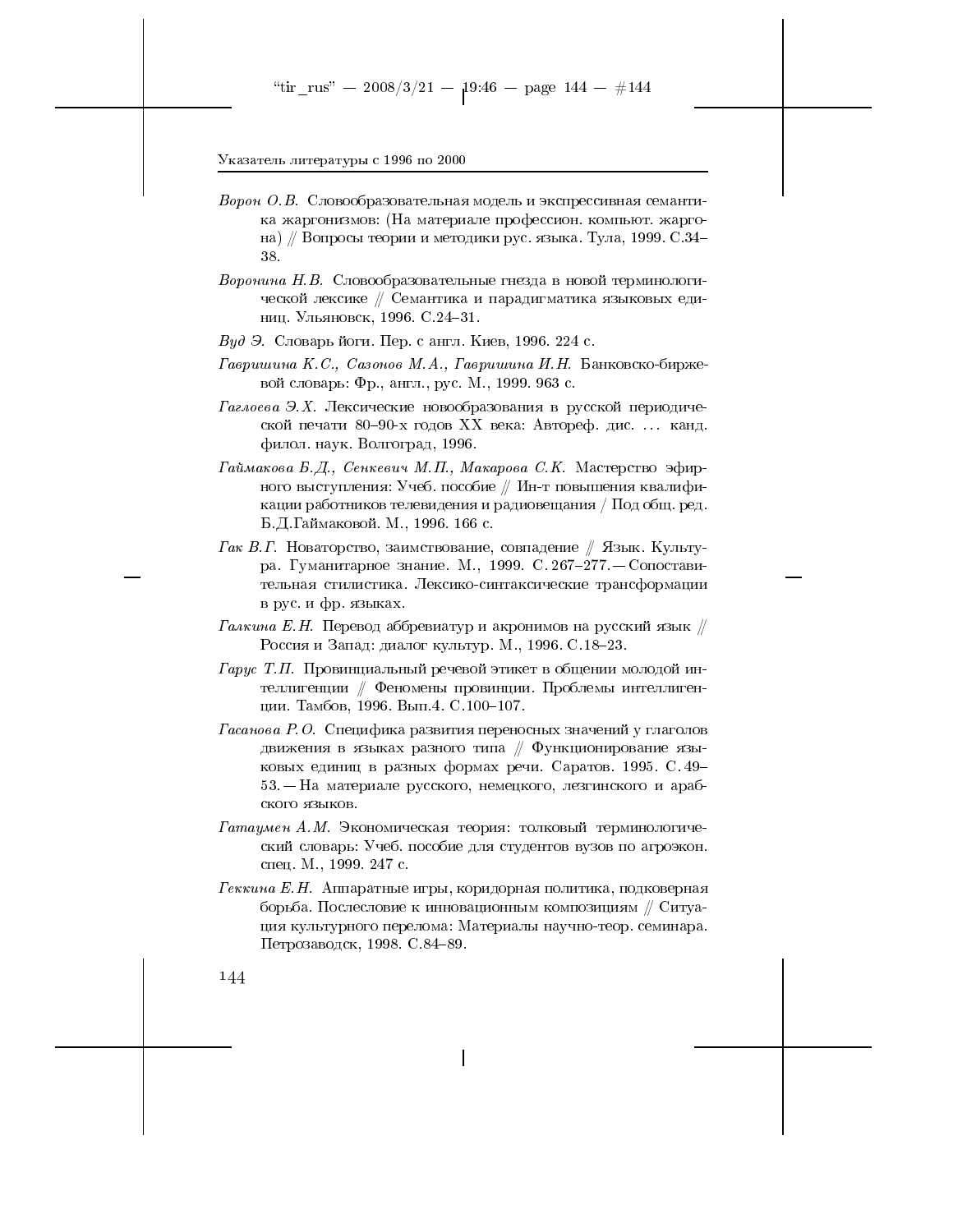"tir\_rus" -- 2008/3/21 --  $19.46$  -- page 145 -- #145

#### Неологизмы

- $\Gamma$ еккина Е.Н. К вопросу о новых качественных значениях прилагательных // Актуальные вопросы русской филологии и методики ее преподавания: тезисы докладов науч. конф. Сыктывкар, 1993 C.9
- Геккина Е.Н. К истории прилагательного виртуальный в русском языке // Филология на рубеже тысячелетий. Материалы междунар. науч. конф. Вып.2. Язык как функционирующая система. Ростов-на-Дону, 2000. С.21-23.
- Геккина Е.Н. Культурно значимые компоненты в лексической структуре слова (на примере прилагательного мягкий)  $\#$  Филология и журналистика в контексте культуры: Материалы Всероссийской науч. конф. Ростов-на-Дону, 1998. Вып.1. С.41-42.
- Геккина Е.Н. Номенклатура и челноки // Рус. речь. 1996. №6. С.47-54. - Особенности семантики лексем в современном русском языке.
- Геккина Е.Н. Прилагательное мягкий: номинативные и коммуникативные аспекты // Коммуникации в культуре: Материалы научно-теор. семинара. Петрозаводск, 1996. С.67-73.
- $Pekkuua E.H.$  Семантико-функциональные изменения прилагательных в современном русском языке конца  $80-x-90-x$  годов XX века: Автореф. дис.... канд. филол. наук. СПб., 1999.
- Геккина Е. Н. Семантические принципы описания новых относительных прилагательных // XXV зональная конференция литературоведческих кафедр университетов и пединститутов Поволжья. І конференция филологов Поволжского региона 13-15 мая 1994. Ч.1: Лингвистика. Тверь, 1995. С.12-13.
- Геккина Е.Н. Семантическое описание новых значений качественных прилагательных // Новые слова и словари новых слов. СПб., 1997. С.  $54-60$ .
- Геккина Е.Н. Словарь одного события: думские выборы в зеркале пиара // История и филология: проблемы научной и образовательной интеграции на рубеже тысячелетий. Материалы междунар. конф. Петрозаводск, 2000. С.172-178.
- Геккина Е.Н. Экспликация новых значений качественных прилагательных в языке современных российских газет  $\#$  Функционирование языка в различных речевых жанрах: Материалы Всероссийской науч. конф. Ростов-на-Дону, 1997. Вып.3. С.22-24.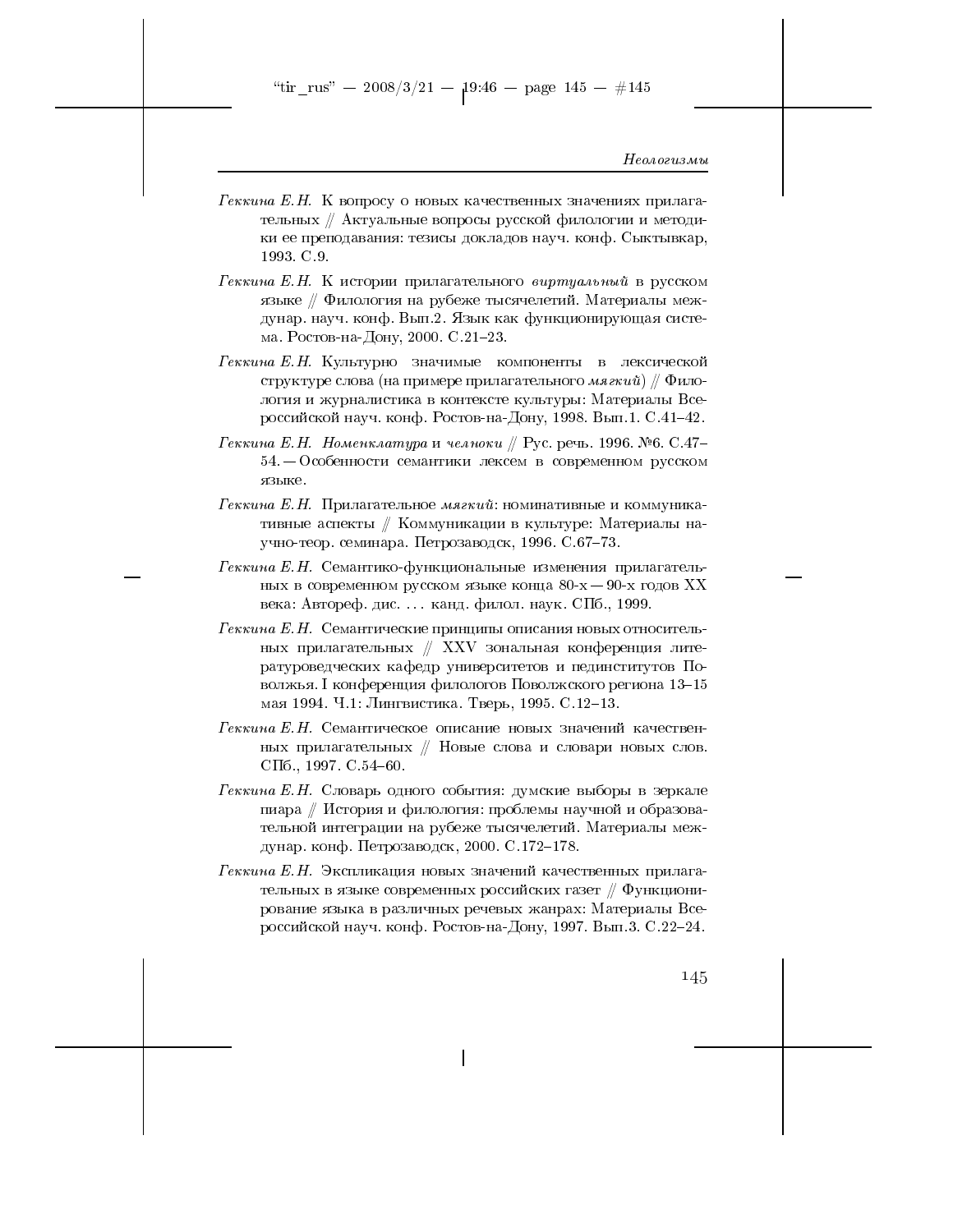- $Fepacumoea$  Л.Я. О новых английских заимствованиях в русском языке // Актуальные проблемы изучения языковых единиц в методическом и лингвистическом аспектах. Уссурийск, 1997.  $C.72 - 81.$
- Герд А.С. Из размышлений на пути к новому академическому словарю современного русского языка // Язык - система. Язык текст. Язык - способность. М., 1995. С. 72-79. - О понятии «словарь современного русского языка» и отношении теоретической семантики к лексикографии.
- Герд А.С. К концепции академического словаря. Отбор слов в словарь // Очередные задачи русской академической лексикографии. СПб., 1995. С.24-30.
- Герд А.С. О специфике семантического развития малых терминологических групп // Вопросы региональной лексикологии и ономастики. Вологда. 1995. С. 42-49.
- $\Gamma$ ерд А.С. Языковая политика // Возрождение культуры России: Язык и этнос. СПб., 1995. Вып.3. С.6-19.
- Главева Д. Специфика дзен-буддийской терминологии (на примере трактата Закуина «Оратэгама») // Проблемы Дальнего Востока. 1999. №6. С.104-118.
- $\Gamma$ лазунов С.А. Новый англо-русский словарь разговорной лексики: 12-е изд., стер. М., 2000. 776 с.
- Гловинская М.Я. Активные процессы в грамматике: (На материале инноваций и массовых языковых ошибок)  $\#$  Русский язык конца XX столетия (1985-1995). М., 1996. С.237-304.
- Голанова Е.И. О «мнимых сложных словах» // Лики языка. М., 1998. С.31-39. – Анализ слов типа авиабилет, автовокзал, бензопи- $\lambda a$  и т.п.
- Голев Н.Д. «Герой капиталистического труда» оскорбительно ли это звание? (О двух стратегиях прагматического анализа текста как объекта юрислингвистической экспертизы) // Юрислингвистика-1: проблемы и перспективы. Барнаул, 1999.  $C.122 - 137.$
- Голева Н.В., Озерова Е.Г., Чеботарева И.М. Современные веяния в речи детей // Русский язык: история, функция, изучение. Тула, 1996. C.  $38-42$ .
- Голин Е.Г. Разговорный дискурс  $\#\ \Phi$ ункционирование языковых единиц в разных формах речи. Саратов, 1995. С. 78-81.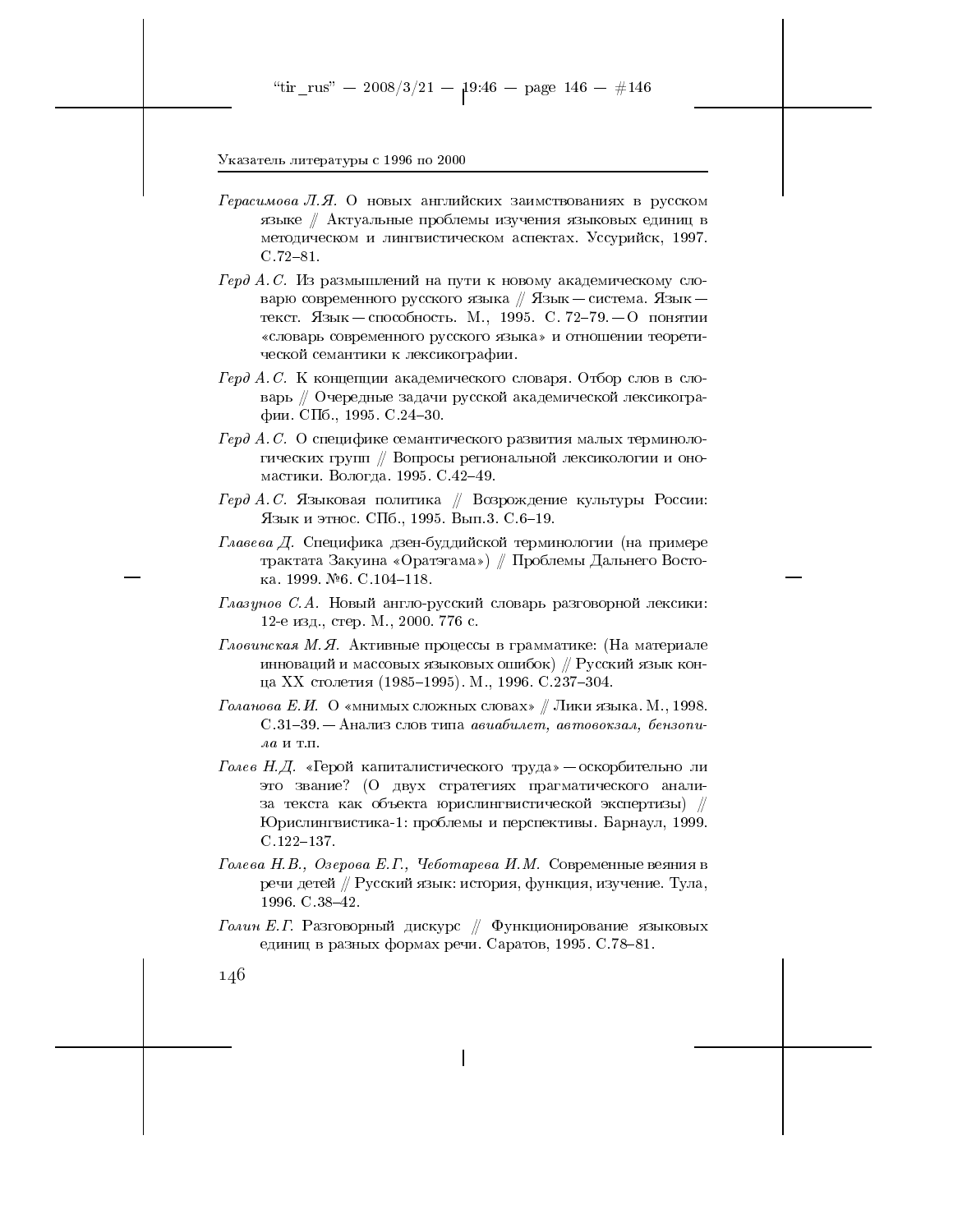- Голованиевская М. Говорите проще. И народ к вам потянется  $\#$  Соотечественники: рус. культура вне границ. М., 1999. Вып. 5.  $C.50-55-0$  культуре речи публичного политика.
- Голованова Е.И. Динамика именования лица по роду деятельности в русском языке // III Житниковские чтения. Челябинск, 1999.  $4.2.$
- Голованова Н. Лагерный жаргон в романе А.И. Солженицына «Архипелаг ГУЛАГ» // А.И.Солженицын и русская культура. Саратов, 1999. С.158-160.
- Головаха Е. Современный политический словарь  $/ \hspace{-0.2em}/ \hspace{0.2em}$ Филос. и социол. мысль. Киев. 1995.  $\mathbb{N}^211/12$ . С.211-224.
- Головенкина Л.Х. Жаргонный лексикон современного подростка  $\#$ Вопросы совр. лингвистики. Архангельск, 1999. С.37-41.
- Голубева Н.А. К вопросу о лингвистической правде в контексте национальных культур // Общее и особенное в региональной культуре Нижегородского края: Материалы междунар. науч. конф.  $(16-17 \text{ m}$ оня 1997). Н. Новгород, 1997. С.32-40. — Появление новых слов в связи с изменением социальных условий в России и Германии и отражение этих неологизмов в толковых словарях русского и немецкого языков.
- Голубева-Монаткина Н.И. О современной русской речи канадских духоборов // История и география русских старообрядческих говоров. М., 1995. С. 19-26.
- Голубева-Монаткина Н.И. Язык и культура: О русской «эмигрантской» речи в Канаде // Облик слова. М., 1997. С.321-332.
- Гольцова Н.Г., Наумова И.Л. Цветообозначения в портрете (По материалам художественной литературы XX века)  $//$  Актуальные вопросы риторики и коммуникативной лингвистики. М., 1996.  $C.67 - 86.$
- Горелов И.Н. Этнокультурная ассимиляция: прогнозы и реальность: (На материале немецких переселенцев из СНГ в ФРГ) // Этнокультурная специфика языкового сознания. М., 1996. С.113-128.
- Городская разговорная речь и проблемы ее изучения: Межвуз. сб. науч. тр. Омского гос. ун-та / Отв. ред. Б.И.Осипов, М.П.Одинцова. 1997. Вып.1. 138 с. Вып.2. 96 с.
- Горожанкина Л.В. «Предлагаем бизнес-организаторы из натуральной кожи» // Рус. речь. 2000. №1. С.54-56.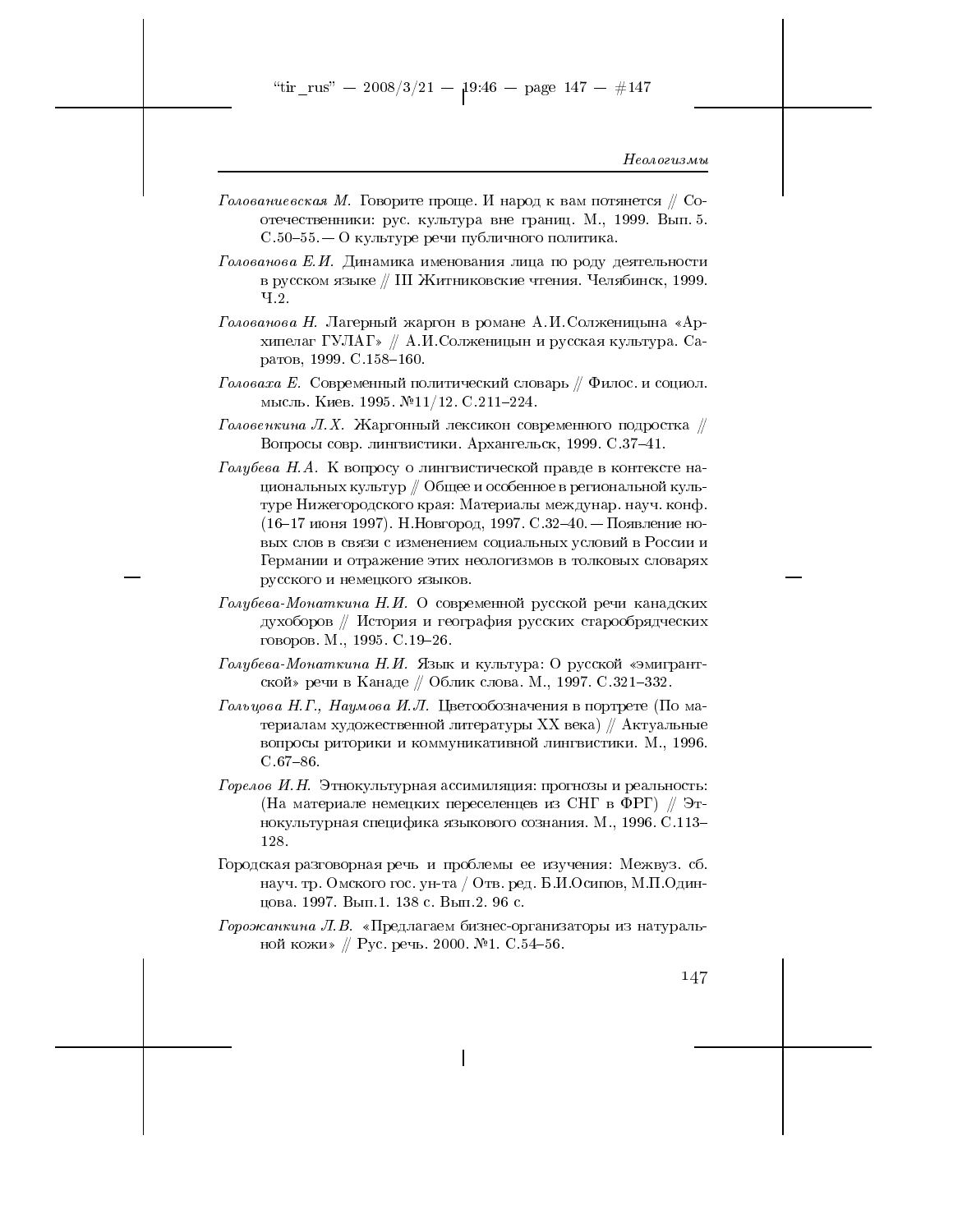- *Грановская Л.* О гебраизмах и идишизмах в русском языке // Вестн. Еврейского ун-та в Москве. 1995. №2(9). С.188-200.
- Граудина Л.К. «С Москва-тур на Красное море!»: Что-то новенькое в грамматике? // Рус. речь. 1998. № 3. С. 45–53. — Детерминологизация отдельных слов и употребление терминов в языке публицистики.
- $\Gamma$ раудина Л.К. Культурно-языковая инициатива в публицистике  $\#$ Мы сохраним тебя, русская речь. М., 1995. С.24-39.
- $\Gamma$ раудина Л.К. Мы, мода и язык // Мы сохраним тебя, русская речь. 1995. С.40-46. – О языке модных журналов.
- Графова Л.Л., Арзуманян С.В., Лазарева Т.П. Тезаурус таможенной лексики // Рос. тамож. акад. М., 1999. 218 с.
- Грачев М.А. Арготизмы в молодежном жаргоне  $\#$  Рус. яз. в шк. 1996. №1. С.78-85.
- Грачев М.А. Как появляются арготизмы в русской речи  $\#$  Рус. речь. 1996. №4. С.67-71.
- $\emph{Ppaчee M.A.}$  Механизм перехода арготизмов в общенародный язык  $\mathbin{\#}$ Рус. яз. в шк. 1996. № 5. С. 87-90.
- Грачев М.А. Откуда слова тусовка и тусоваться // Рус. яз. в шк. 1995 №3 C 84-86
- Грачев М.А. Происхождение и функционирование русского арго: Автореф. дис.... докт. филол. наук. СПб., 1995. 35 с.
- Грачев М.А. Русское арго. Н. Новгород, 1997. 246 с.
- Грачев М.А. Функционирование жаргонизмов наркоманов (На лексическом материале г. Нижнего Новгорода) // Общее и особенное в региональной культуре Нижегородского края: Материалы междунар. науч. конф. (16-17 июня 1997). Н. Новгород, 1997.  $C.169 - 170.$
- Грачев М.А., Кожевников А.Ю. К вопросу о социальной диалектологии русского языка // Филол. науки. М., 1996. № 5. С. 111- $116. -06$  изучении социальных разновидностей речи: арго, жаргонов, условно-профессиональных языков.
- Грачев М.А., Мокиенко В.М. Историко-этимологический словарь воровского жаргона. СПб., 2000. 256 с.
- $\Gamma$ ригорьев В.П. Феномен Хлебникова // Язык система. Язык текст. Язык - способность. М., 1995. С. 224-232. - Об особенностях языка поэзии В.Хлебникова.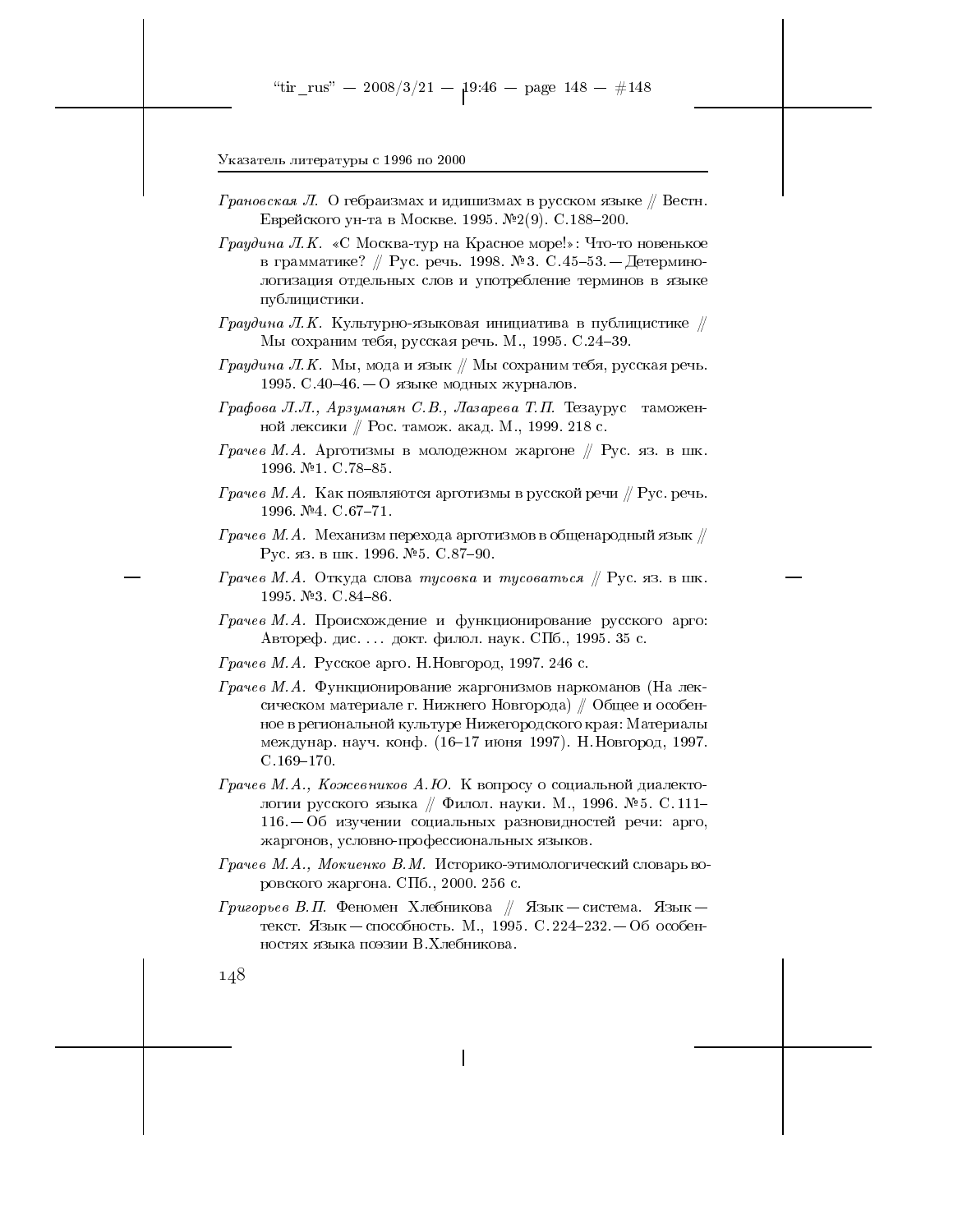- $\Gamma$ ригорян Э.А. «Чужой язык в русской литературе» // Рус. речь. 1997. №4. С.73-77.
- Гридина Т. А. Языковая игра: стереотип и творчество. Екатеринбург, 1996. 214 c.
- *Грин Дж.* Словарь новых слов. М., 1996. 352 с. Текст: англ. Словарь новых слов и выражений, которые вошли в английский язык с 1960.
- Грушко Е.А., Медведев Ю.М. Современные крылатые слова и выражения. М., 2000. 540 с.
- Грязнова А. Т. Воспоминания о будущем  $/ \hspace{-0.1cm}/$  Рус. яз. в шк. 1999. № 2.  $C.70-77.$
- Губаева Т.В. Официально-деловая речь: стилистические исследования последних десятилетий // Stylistyka. Opole, 1997. С.173-184.
- Губарев В.П. Окказиональная фразеологическая номинация в тексте: (На материале прессы ГДР, ФРГ, Австрии и Западного Берлина) // Проблемы деривации в системе языка и речевой деятельности: синхронное словообразование и номинация. М., 1995. C.89-95.
- Гуральник Т.А. Особенности молодежного сленга в американском варианте английского языка // Семантика и прагматика языка в диалоге культур. Самара, 1998. С.61-67.
- Гусейнов Г. Особенности речевого поведения в новых русских анклавах Германии // Звезда. 1997. №8. С.216-222.
- $\Gamma$ усейнова И.А. Специальная лексика в современных рекламных текстах: (На материале журнальной прессы ФРГ) // Слово в динамике. Тверь, 1999. С.42-49.
- $\Gamma$ усейнова Т. С. Однокомпонентный эллипсис как способ трансформации фразеологических единиц: (На материале современной газеты) // Средства языка: семантика, функция, изучение. Тула, 1996. С.80-83.
- Гуц Е.Н. Ненормативная лексика в речи современного городского подростка (В свете концепции яз. личности). Автореф. дис... канд. филол. наук. Барнаул, 1995.
- Гуц Е.Н. Ненормативная лексика в словарном запасе подростка  $\#$ Городская разговорная речь и проблемы ее изучения. Омск, 1997. Вып. 1. С. 72-80.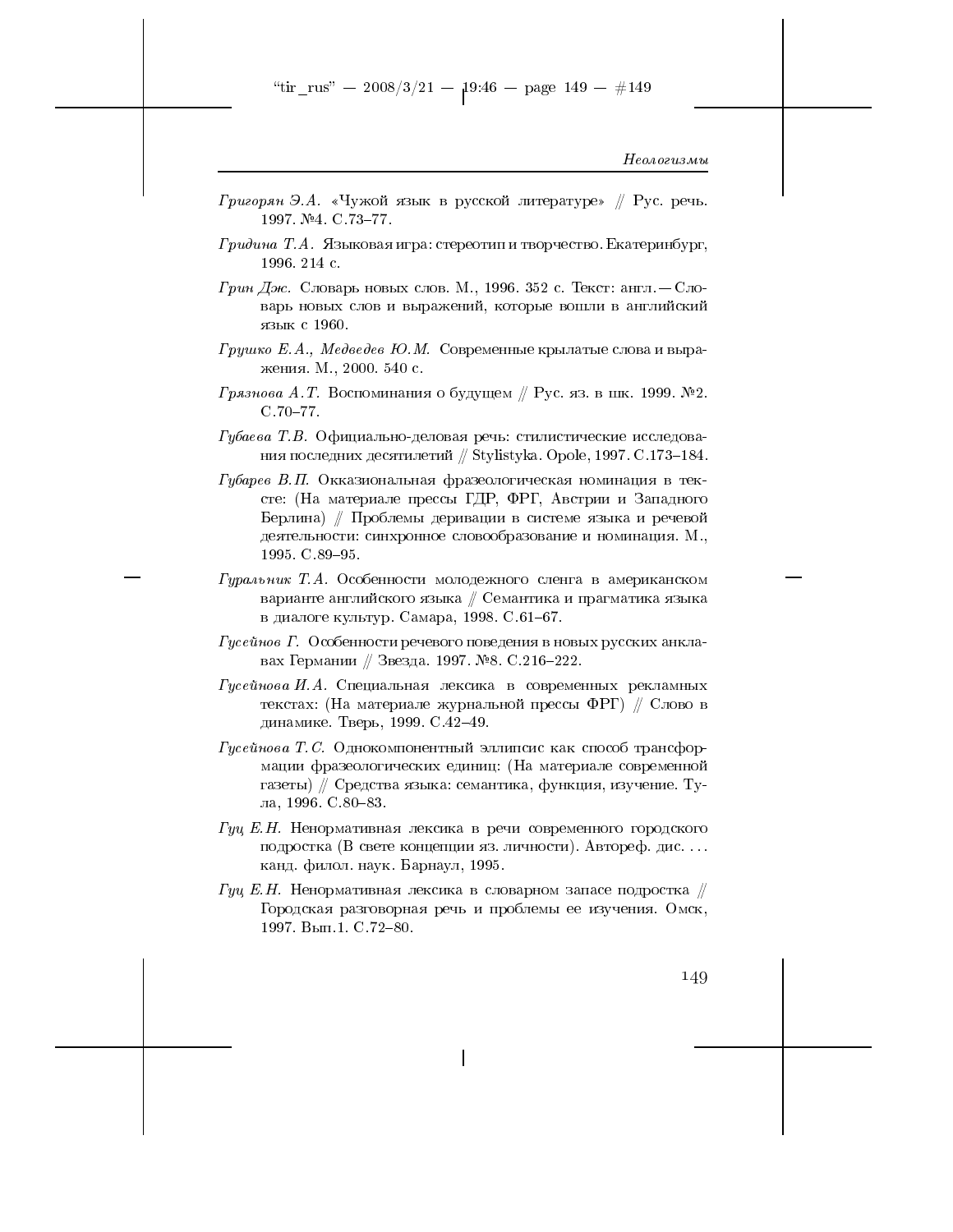- $\Gamma yu$  Е.Н. Физические возможности и внешний облик человека в языковой картине мира подростка  $\#$  Филологический ежегодник. Омск, 1998. Вып. 1. С. 64-66.
- $\emph{Jauu}$ лова О.А. Цвет в портретных описаниях: (На материале англоязычного поэтического текста) // Науч. тр. ученых Мордовского гос. ун-та им. Н.П.Огарева. Саранск, 1998. Ч.1. С.54-58.
- Девкин В.Д. [Рецензия] // Вопросы языкознания. 1999. №6. С.125– 131. – Рец. на кн.: Большой толковый словарь русского языка / Авт. и руководитель проекта, сост., гл. ред. С. А. Кузнецов.  $\text{C}\Pi$ <sub>6</sub>., 1998.
- Девкин В.Д. Составление ономастического словаря разговорной и сниженной лексики // Лексика и лексикография. М., 1995. Вып.6. С. 7-32.
- Дегтяренко В.Н. Терминологический словарь бизнесмена. М., 1997. 111 c.
- Дегтярь И.Г. Словообразовательный аспект наименований цвета в современном английском языке // Некоторые проблемы германской филологии. Пятигорск, 2000. С.5-9.
- Деев А.А. Нидерландские «гастарбайтеры» в Германии (О возможности классификации) // Синхронное описание языковых единиц. Тверь, 1998. С.17-21. - Классификация заимствований.
- Деловой английский = English for business: Учеб. англ. яз. Ч.1-2 / Т. Г. Шелкова, Л. А. Лясецкая, К. В. Журавченко и др. М., 1997. 639 c.
- Демидова А.К., Смирнов Э.А. Русская коммерческая корреспонденция: Словарь клишированных выражений. М., 1998. 255 с.
- Денисенко Ю.Ф., Буцева Т.Н. Банк неологизмов русского языка 1985–1991 гг. // Новые слова и словари новых слов. СПб., 1997.  $C.17 - 36.$
- Денисенко Ю.Ф., Буцева Т.Н. Единичное и узуальное в практике неографии: итоги и перспективы // Материалы XXVIII Межвуз. конференции преподавателей и аспирантов СПбГУ. Вып.9. Лексикология. Лексикография. Фразеология. Ч.1. СПб., 1999.  $C.12-19.$
- Денисенко Ю.Ф., Буцева Т.Н. Разработка семантики аффиксоидов в словарях новых слов // Материалы XXIX Межвуз. научнометодич. конференции преподавателей и аспирантов СПбГУ. Вып.11. СПб., 2000. С.39-45.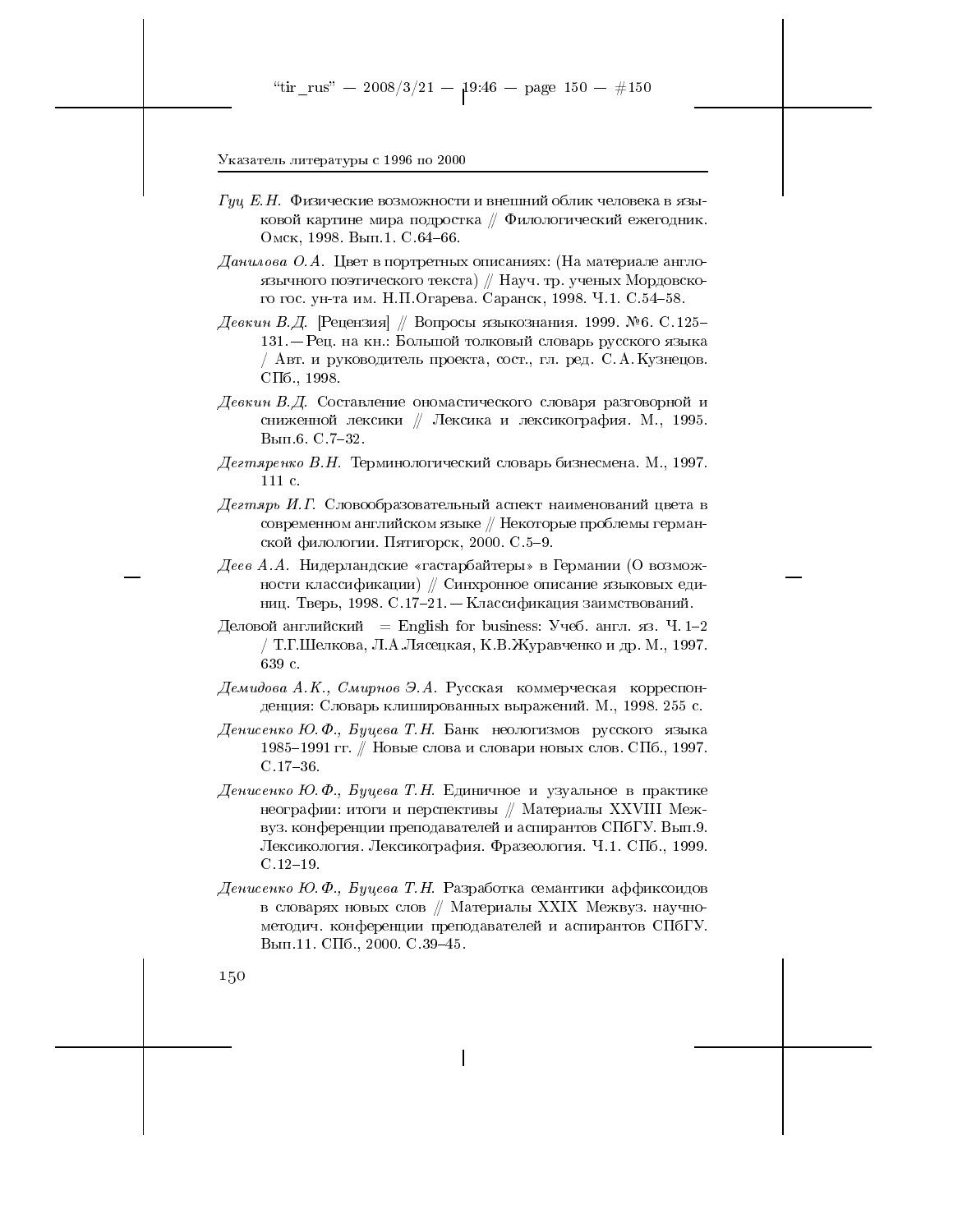"tir\_rus" — 2008/3/21 — 19:46 — page 151 — #151

Неологизмы

- Денисов К.М., Бабарыкин В.С. К вопросу об аббревиатурах в современном американском варианте английского языка // Вопросы лингвистики и методики преподавания иностранных языков. Курск, 1996. С. 187-192.
- $\emph{Jenucoe II.H. O}$  жаргонизации языка  $\emph{N}$  Теория и практика преподавания русской словесности. М., 1996. Вып.3. С.76-95.
- Денисов П.Н. Русская лексикография в культурном контексте второй половины XX в. // Вестн. Моск. ун-та. Сер.19. Лингвистика и межкульт. коммуникация. М., 1998. №1. С.14-21.
- Денисова М.А. Словарь как связь слов с жизнью  $\#$  Рус. яз. в шк. 1999. №5. С.82-87. — Толкование некоторых современных терминов.
- Денисова М.А. Словарь как связь слов с жизнью // Рус. яз. в шк. 1999 №6 C 71-75.
- Дерибас В.М. СПИД и ВИЧ // Рус. речь. 1999. №6. С.55-58. Об употреблении двух калькированных аббревиатур в русском языке.
- Джери Д., Джери Дж. Большой толковый социологический словарь: Рус.-англ., англо-рус.: Пер. с англ. М., 1999. Т.1: А-О. 543 с. Т.2: П-Я. 547 с.
- Джон Ын Джу. Лексико-семантическое поле «музыка» в современном русском языке: Автореф. дис.... канд. филол. наук. СПб., 1996.
- Дмитриева О.И. В поисках живого слова: Об употреблении префиксальных глаголов у А.И.Солженицына // А.И.Солженицын и русская культура. Саратов, 1999. С. 163-166.
- Дмитриева О.Л. Массовая коммуникация, массовое сознание, массовые «болезни» языка // Мы сохраним тебя, русская речь. М., 1995 C 85-90.
- Дмитриева О.Л. Штамп и ярлык $-$ языковой тормоз // Мы сохраним тебя, русская речь. М., 1995. С.97-101.
- Доброва Г.Р. Окказиональная синонимия нарицательных существительных со значением лица и личных имен в детской речи // Слово в системных отношениях на разных уровнях языка. Екатеринбург, 1994. С.28-32.
- Добродомов И.Г. Ни в зуб (толкнуть/ногой) // Рус. словесность. 1995. №4. С.75-78. — История выражения.

151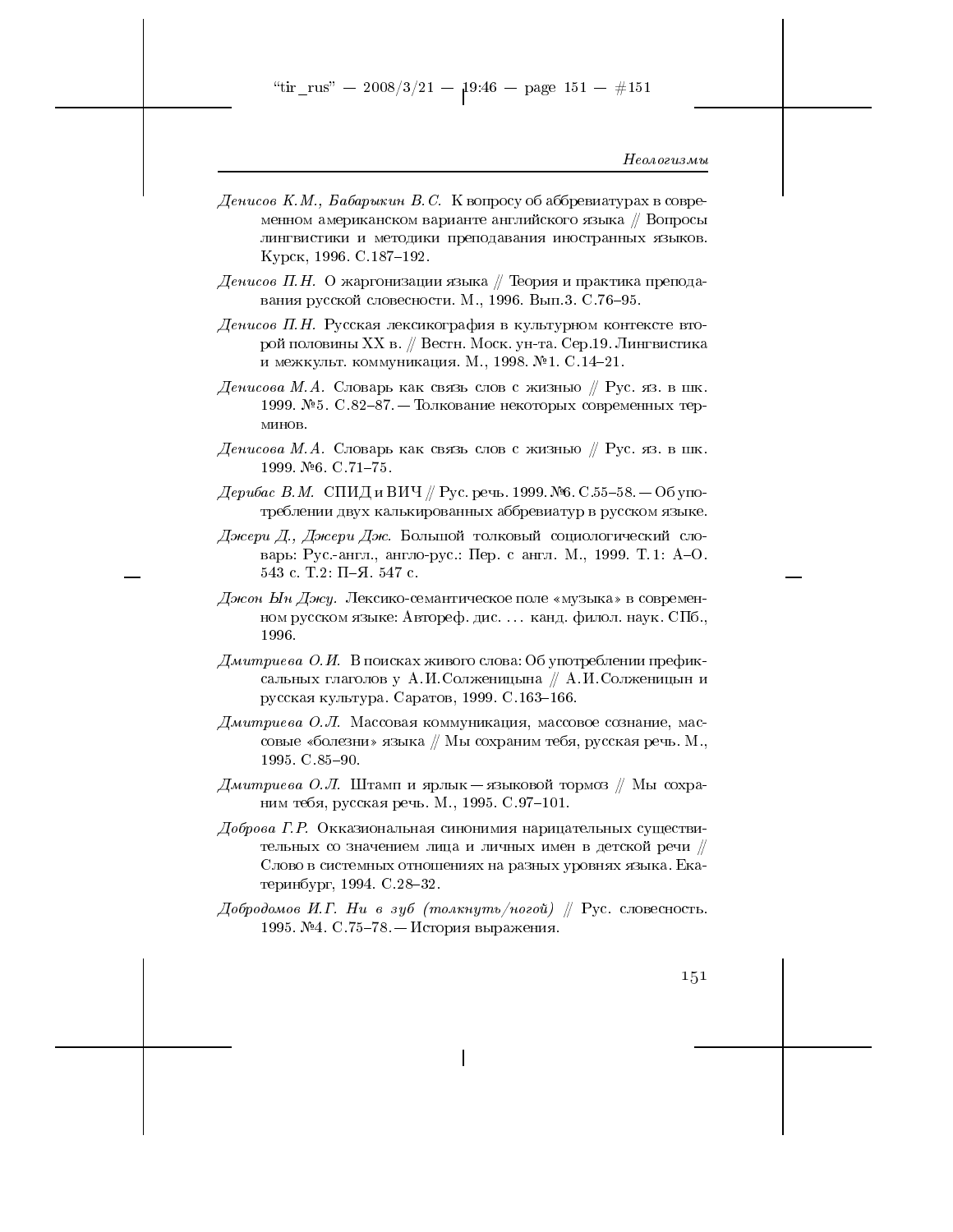- Дорожкина Т.Н. Речевой имидж политического лидера  $\#$  СоцИс. M., 1997. №8. C 30-35.
- $\emph{Qocm}$ ай  $\emph{C.A.}$  Рок-текст как средство перевыражения национального менталитета // Понимание как усмотрение и построение смыслов. Тверь, 1996. Ч.1. С.71-77.
- Доунс Дж., Гудман Дж. Э. Финансово-инвестиционный словарь: Пер. с англ. М., 1997. 585 с.
- Дровникова Л.Н. «Приоритет» и «альтернатива» // Рус. речь. 1998. № 5. С. 71-73. — Семантические сдвиги в словах, широко употребляющихся в современной публицистике.
- $\emph{Jp}$ оняева Т.С. Современная русская речь в зеркале журналистики  $\mathbin{\#}$ Вестн. Ставропол. гос. пед. ун-та. Социально-гуманит. науки. 1997. Вып. 10. С. 166-167.
- Дубичинский В.В. Зарубежная лингвистика о некоторых проблемах лексикографии // Вестн. Междунар. славян. ун-та. Харьков, 1999 T.2 C.55-60
- Дубкова О.В. Глаголы поведения на газетной полосе // Молодая филология. Новосибирск, 1998. Вып.2. С.200-206.
- Дубянский А.М. Краткий словарь современных понятий и терминов // Вестн. Моск. ун-та. Сер. 13. Востоковедение. 1996. №1. С.71-72. – Рец. на кн.: Краткий словарь современных понятий и терминов. М., 1993. 510 с.
- Душенко К.В. Словарь современных цитат: 4300 ходячих цитат и выражений XX века, их источники, авторы, датировка. М., 1997. 629 с.
- Дыбовский А.С. Заметки о языке рекламы в Японии // Изв. Вост. инта Дальневост. гос. ун-та. Владивосток, 1995. №3. С.192-207.
- Дюжикова Е.А. Словосложение и аббревиация: сходство и различия: (На материале современного английского языка) // Изв. Вост. ин-та Дальневост. гос. ун-та. Владивосток, 1995. № 2.  $C.115 - 121.$
- $E$ горов В. Терминологический словарь телевидения: Основные понятия и коммент. // Ин-т повышения квалификации работников телевидения и радиовещания. 3-е изд., доп. М., 1995. 92 с.
- Егорьев Н.А. Газетный заголовок как активизатор фоновых знаний // Уржумка. Челябинск, 1999. №1. С.90-95.

*Елистратов В.С.* Арго и культура. М., 1995. 231 с.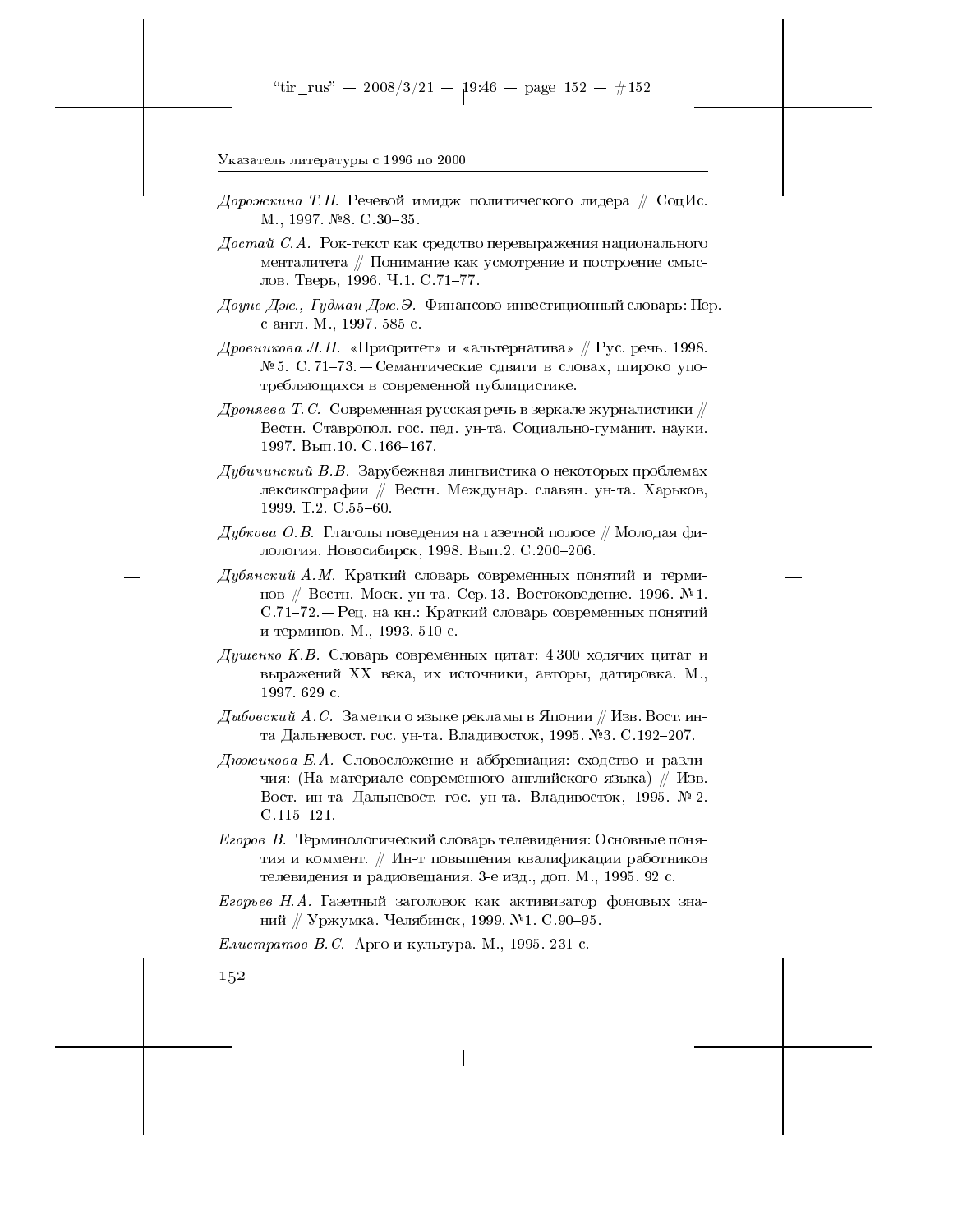- *Елистратов В.С.* Русское арго в языке, обществе и культуре  $\#$  Рус. яз. за рубежом. М., 1995. №1. С.82-89.
- *Елистратов В.С.* Словарь крылатых слов (русский кинематограф): около тысячи единиц. М., 1999. 181 с.
- Елистратов В. С. Словарь московского арго: Материалы 1980-1994 гг. М., 1994. 700 с.
- Елистратов В. С. Словарь русского арго: Материалы 1980-1990 гг. М., 2000. 694 с.
- Еремин А.Н. Переносные значения в просторечии. Калуга, 1998.  $103c$ .
- *Еремина О.А.* [Recension] // Рус. яз. за рубежом. 2000. №1. С.86–87. Trannoy L., Voiteleva N. Le russe du commerce et des affaires. S.1, 1995. 272 с. — Русский торговый и деловой язык.
- $E$ ренков А.С. Функционирование иноязычных вкраплений в устной речи молодежи // Современные прагмалингвистические исследования романских, германских и русского языков. Воронеж, 1996. C.72-76.
- *Ермакова Л.М.* Кодирование формы слова как один из способов образования жаргонной лексики молодежи // Связи языковых единиц в системе и реализации: когнитивный аспект. Тамбов, 1999. Вып.2. С.135-139.
- Ермакова О.П. Семантические процессы в лексике  $//$  Русский язык конца XX столетия (1985-1995). М., 1996. С.32-66.
- Ермакова О.П., Земская Е.А., Розина Р.И. Слова, с которыми мы все встречались: Толковый словарь русского общего жаргона. М., 1999. 320 с.
- $Ecay\omega_6$  Н. Н. «Американский» в действии: взгляд на лексику американского варианта английского языка 1990-х годов // Лингвистика и методика. Владимир, 1997. С.9-13.
- Еськова Н. Словари (лингвистические, энциклопедические и иностранных слов) // Наука и жизнь. 2000. №1. С.26-29.
- Жданова В.В. Язык русских эмигрантов в Германии // Язык, сознание, коммуникация. М., 1999. Вып. 7. С.18-25.
- Жданова О.П. Миф о «новых русских» на фоне лексико-семантической группы глаголов поведения // Человек на рубеже нового тысячелетия. Челябинск, 1998. С.103-106.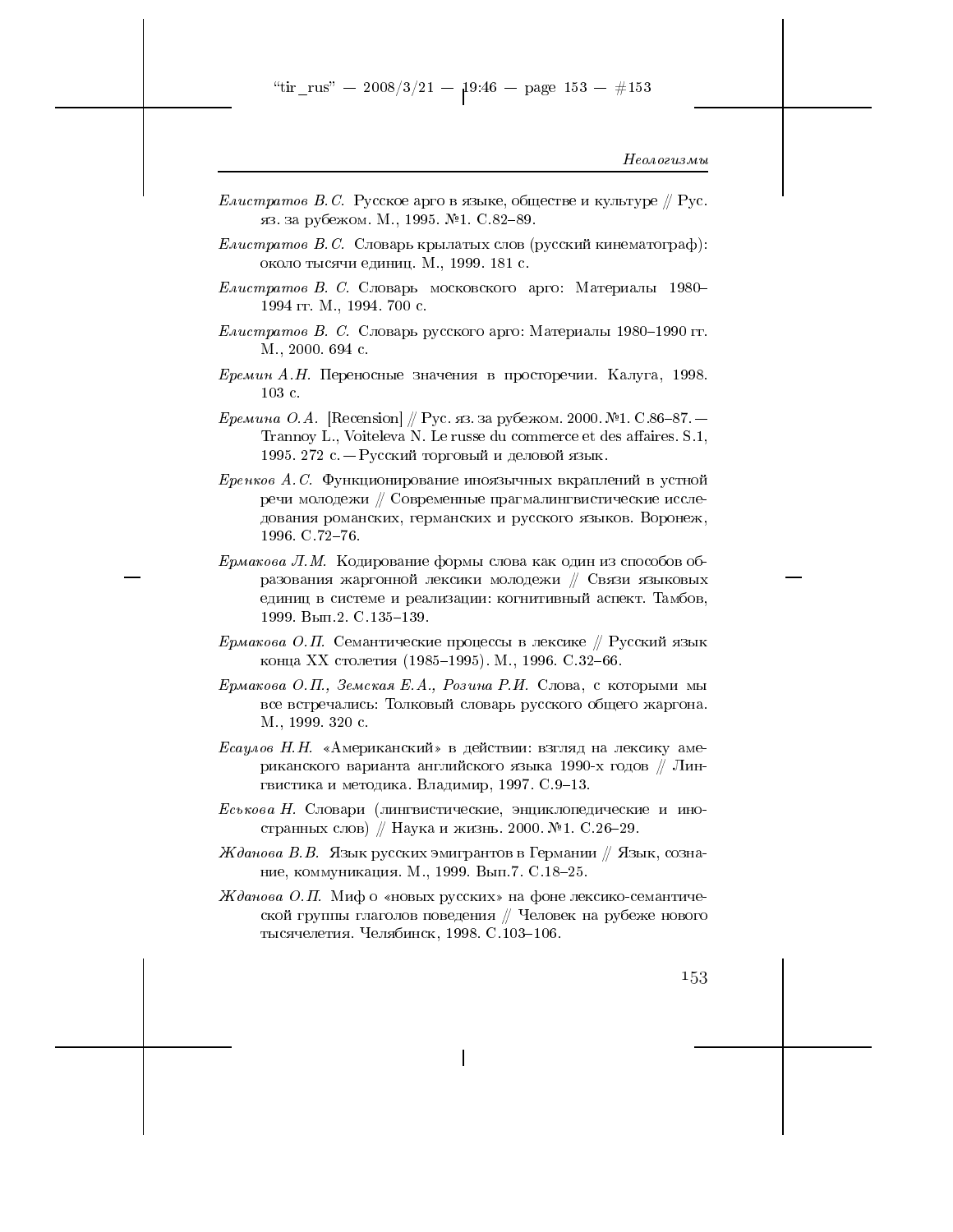- Житенева А.В. Лексический состав поэтического наследия Высоцкого // Мир Высоцкого: исследования и материалы. М., 1998. Вып.2. С.148-164.
- $Xumnu\n kooa J.B.$  Англоязычные заимствования в формировании терминологии российского рынка // Россия и Восток: проблемы взаимодействия. III Междунар. науч. конф. 29 мая - 4 июня 1995 г. Челябинск, 1995. Ч.4. С.207-209.
- Житникова Л.В. Осмысление англоязычных наименований лиц по профессии различными социальными группами // III Житниковские чтения. Челябинск, 1999. Ч.2. С.64-71.
- Журавлев Ю.М. Словарь-справочник терминов по страхованию и перестрахованию. М., 1994. 180 с.
- Завьялова О.И. Итоги лингвистических реформ в Китае // Китай на пути модернизации и реформ: Тез. докл. Х Междунар. науч. конф. «Китай, кит. цивилизация и мир. История, современность. перспективы» (Москва, 22-24 сент. 1999). М., 1999. Ч.2.  $C.181 - 186.$
- Задорожный М.И. Частеречная структура заимствования  $\#$  Исследования по русскому языку. Орехово-Зуево, 1996. С.8-17.
- Зайченкова М.С. Экология языка и проблемы духовности // Центральная Россия на рубеже XXI века. Междунар. науч. конф., Орел, 2-6 июля 1995. Орел. 1996. Т.4. С.179-187.
- Зарецкая Н.Н. «Русский словарь языкового расширения» А.Н. Солженицына и современная речевая практика // Актуальные пробл. совр. лексикографии. Словар. работа в шк. и вузе. Материалы Всерос. науч. конф. (Астрахань, 24-26 сент. 1998). Астрахань, 1999. С.124-128.
- Захарова Е.П. Риторика А.И.Солженицына (Коммуникативные нормы современной русской речи) // А.И. Солженицын и русская культура. Саратов, 1999. С. 138-142.
- Захарова М.В. Воровской жаргон в поэзии В.С. Высоцкого  $\#$  Актуальные проблемы филологии. Материалы регион. науч.-практ. конф. Курган, 1999. С.65-69.
- Захарьин Б.А., Хохлова Л.В. Термин «гуру» и его эволюция в некоторых направлениях индийской духовной культуры // Вестн. Моск. ун-та. Сер.13. Востоковедение. М., 1995. №3. С.3–24.
- Зеленин А.В. Аппарат, аппаратчик... // Рус. речь. 1998. №4. С.41-48. - Употребление, этимология слов.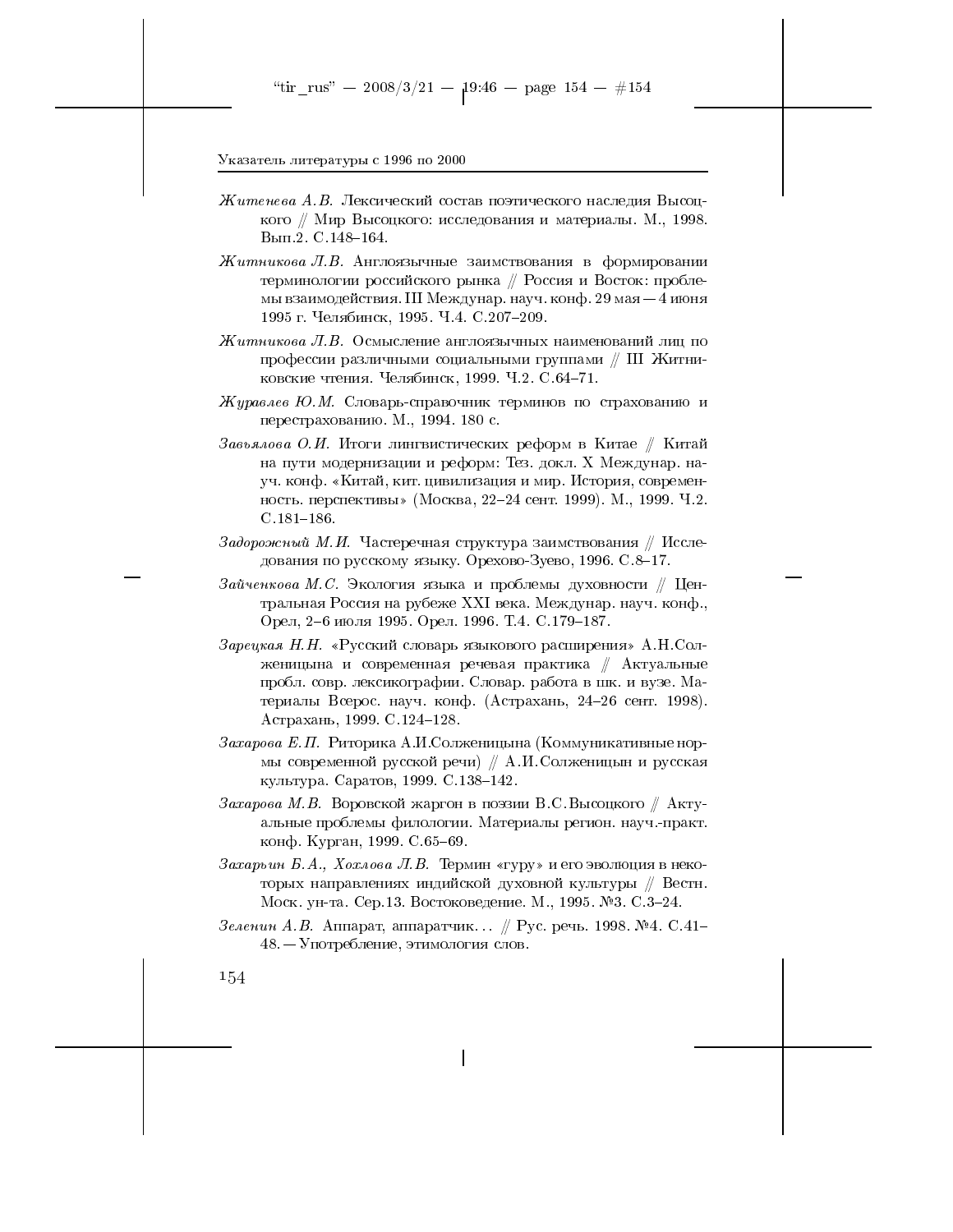- Зельдович Г.М. Семантика времени: к уточнению метаязыка  $\#$  Филол. науки. 1995. №2. С.80-89.
- Землянова Л.М. Реклама в период гиперсигнификации // Вестн. Моск. ун-та. Сер.10. Журналистика. 1995. №3. С.56-62.
- Земская Е.А. Активные процессы современного словопроизводства // Русский язык конца XX столетия (1985–1995). М., 1996.  $C.90-141.$
- Земская Е.А. Еще раз о языке русского зарубежья  $\#$  Язык система. Язык — текст. Язык — способность. М., 1995. С.233-241.
- Земская Е.А. О типических особенностях русского языка эмигрантов первой волны и их потомков // Изв. РАН. Сер. лит. и яз. М., 1998. Т.57, №4. С.39-47.
- Земская Е.А. Письма просторечно говорящих как источник изучения некодифицированных сфер русского языка и городской субкультуры // Русистика. Славистика. Индоевропеистика. М., 1996. C. 465-477.
- Земская Е.А. Русский язык конца XX столетия (1985–1995) // Вестн. Рос. гуманит. науч. фонда. М., 1996. №3. С. 156-161. - Словообразовательные процессы в современном русском языке.
- Земская Е.А. Язык как зеркало современности (словообразовательные заметки) // Филологический сборник. М., 1995. С. 154-163. – Образования от антропонимов.
- Земская Е.А. Язык русского зарубежья: два полюса // Язык. Культура. Гуманитарное знание. М., 1999. С. 236-257. — Корреляции между историческими, культурными, профессиональными и индивидуальными особенностями и степенью сохранности/разрушения русского языка.
- материале газ. заголовков) // Актуальные проблемы филологии и ее преподавания. Саратов, 1996. Ч.2. С.3-6.
- Злачева-Кондрашова С. Отношение прилагательных с префиксом пре-, раз-, наи-, сверх-, ультра-, архи- к явлениям эмоциональности, интенсивности, формообразованию, словообразованию и к функциональной грамматике // Първи колоквиум по езикознание: Докл. и съобщения. Велико Търново, 1993. С.143-158.
- Змарзер В. Интернационализмы в наименованиях социальных типов в русском, польском и французском языках // Studia rossica Posnaniensia. Poznań, 1996. Z.27. C.145-151.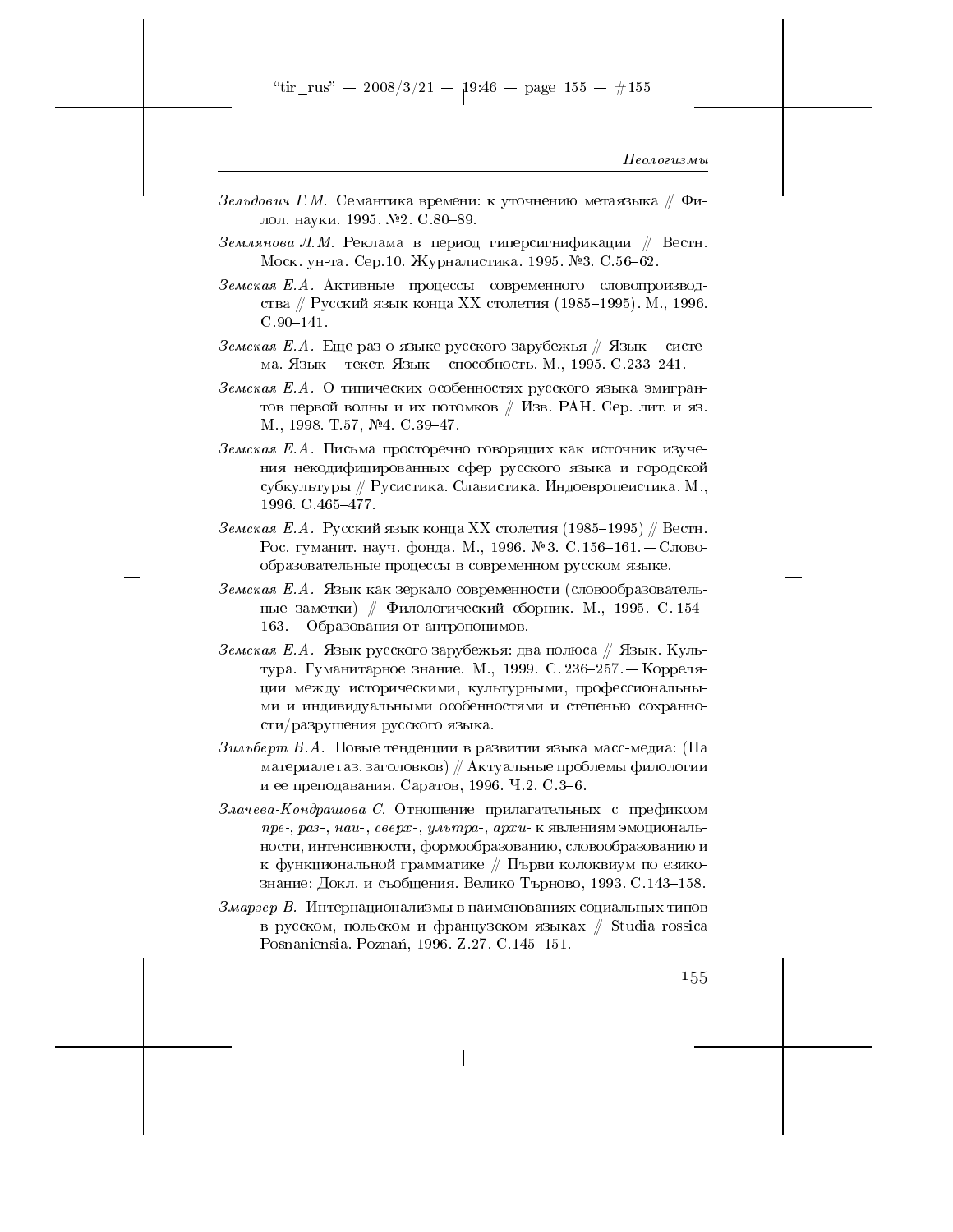- Зюрина А.О. О понятии «экономический текст» // Вузовская наука в образовании, бизнесе и производстве. Ессентуки, 1999. С.156-162.
- Иваненко Е.А. Изменение семантики слов нормативного немецкого языка при переходе их в молодежный жаргон (на примере метафорического переноса) // Слово в динамике. Тверь, 1999. С.49-58.
- Иванов А.Н. Праксиология и неология (К пробл. интеграции лингв. и экстралингв. знания) // Моск. гос. лингв. ун-т. М., 1996. 20 с. Рукопись деп. в ИНИОН РАН №51288 от 14.03.96.
- Иванова И. Культурная среда и языковая культура (тезисы) // Слово молодым филологам. СПб., 1999. С.50-51.
- Иванова К.А. Англо-русский словарь по рекламе и паблик рилейшнз (с толкованиями). СПб., 1998. 272 с.
- Иванова Н.К. Зарубежные исследователи о международном деловом общении: (Социокультурный и лингвистический аспекты) // Отражение языковых и речевых реалий в лексикографических, лингвистических и литературных исследованиях. Иваново, 1995. С.21-29. Рукопись деп. в ИНИОН РАН №51209 от 21.02.96.
- Иванчук И.А. Культура речи в деятельности врача: (К пробл. формирования элитарного типа языковой личности в профессиональной медицине) // Вопросы стилистики. Саратов, 1998. Вып.27. С.187-146.
- Измайлова Л.С., Гудкова О.И. Семантическая специфика англоамериканизмов в молодежном социолекте: На материале произведений «Новые страдания юного В.» и В.Шиффера «Море не знает покоя» // Современные прагмалингвистические исследования романских, германских и русского языков. Воронеж, 1996. C 84-91.
- Изотов В.П. Графическое словообразование  $//$  Гуманитарные проблемы глазами молодых. Орел, 1994. Вып.2. С.119-120.
- Изотов В.П. Материалы к «Словарю индивидуально-авторских слов В. С. Высоцкого» // Высоцковедение и высоцковидение. Орел, 1994. С.41-47.
- Ильенко С.Г., Черняк В.Д. [Рецензия] // Язык и речевая деятельность. СПб., 1998. Т.1. С.204 - 209. - Рец. на кн.: Русский язык

 $1,56$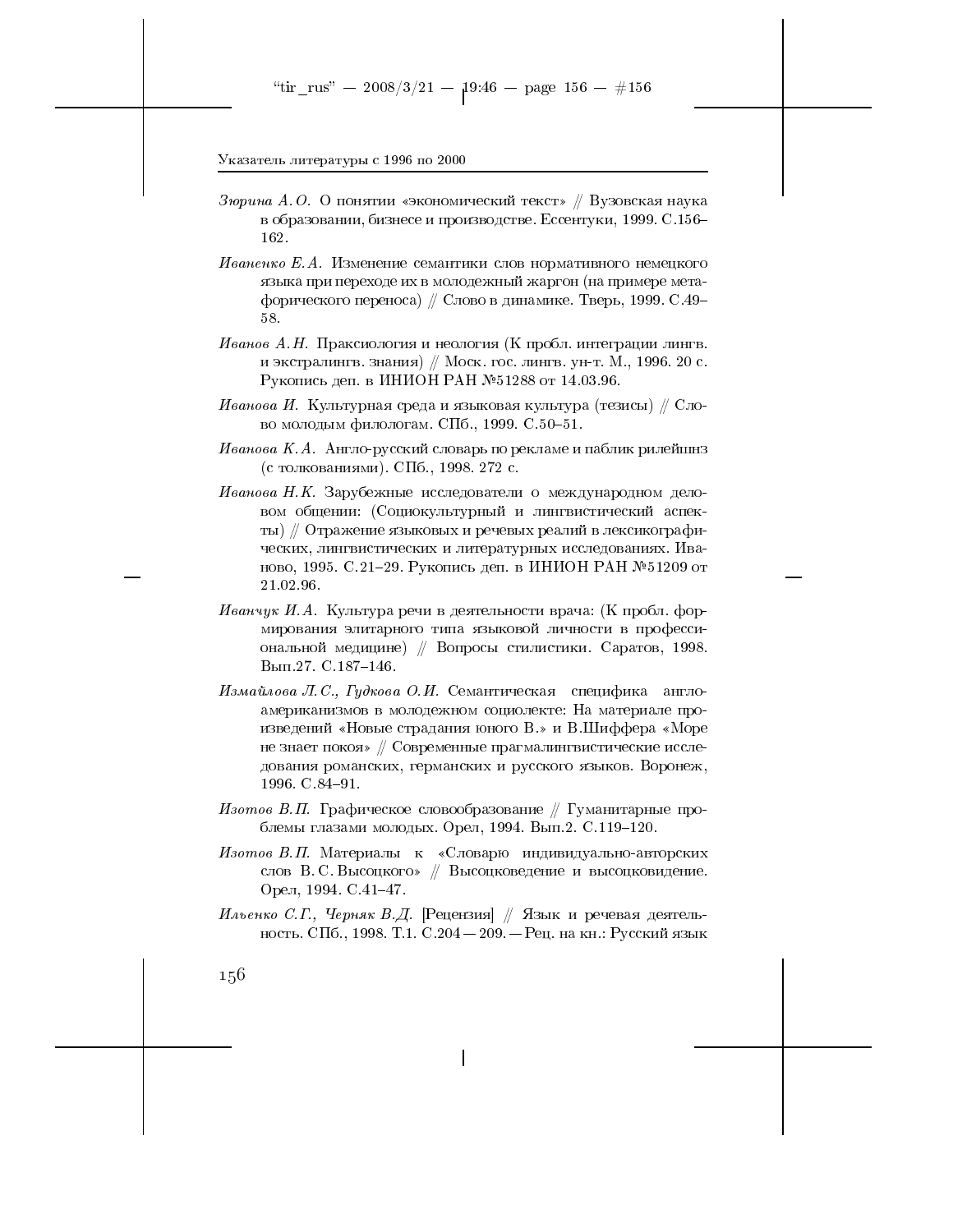конца XX столетия (1985–1995) / Науч. ред. Е. А. Земская. М., 1996.

- ${\it Unbsa} co$ ва С.В. Авторские новообразования в структуре текста: (На материале отыменных глагольных новообразований последних десятилетий XX в.) // Филология. Краснодар, 1995. №8. С.2-3.
- Инфантова Г.Г. О типах элитарной речевой культуры // Предложение и слово. Саратов, 1999. С.272-276.
- История русской лексикографии / Отв. ред. Ф.П. Сороколетов СПб., 1998. 610 с.
- Исхакова З.А. Некоторые особенности родной речи татар-горожан в условиях двуязычия // Проблемы функционирования диалектологии и истории языка. Казань, 1998. С. 98-109.
- Итальянско-русский экономический словарь = Dizionario italianirusso dei termini economici: Ок. 30000 терминов / И.Г.Храмова, Г.Г. Лебедева., О.А. Зайцева, Ю.В. Овчинникова; Под общ. ред. И.Г.Храмовой; Ред. ит. текста Р.Джакуинта. СПб., 1997. 519 с.
- Кавецкая Р.К., Ленченко К.П. Иноязычные слова на страницах современной прессы: Словарь. Воронеж, 1996. 98 с.
- Кагарлицкий Ю.В., Литвина А.Ф. Слабый дискурс: о стратегиях рекламного текста // Русистика сегодня. М., 1998. №3/4. С.33-44. – Язык рекламы в постсоветском культурном пространстве.
- Каде Т.Х. Словообразовательный потенциал русского языка // Синтактика. Семантика. Прагматика. Краснодар, 1996. С.25–37.
- Каде Т.Х., Назаренко И.А. Место рок-лексикона в электронно-музыкальном словаре русского языка // Филология. Краснодар, 1995.  $N$ <sup>8</sup>. C.25-29.
	- Казанцев Н.М. Толковый словарь правового содержания государственной службы // Рос. акад. гос. службы при Президенте Рос. Федерации. М., 1996. 49 с.
- Кайбияйнен А.А. Устойчивые атрибутивно-субстантивные сочетания с прилагательными цвета в современном русском языке: Автореф. дис.... канд. филол. наук. Казань, 1995.
- Какорина Е.В. Иноязычное слово в узусе 90-х годов (социолингвистическое исследование) // Русский язык сегодня. Вып. 1. Сб. ст. / Отв. ред. Л.П. Крысин. М., 2000. С.137-156.
- $Ka$ корина Е.В. Стилистический облик оппозиционной прессы // Русский язык конца XX столетия (1985-1995). М., 1996. С.409-426.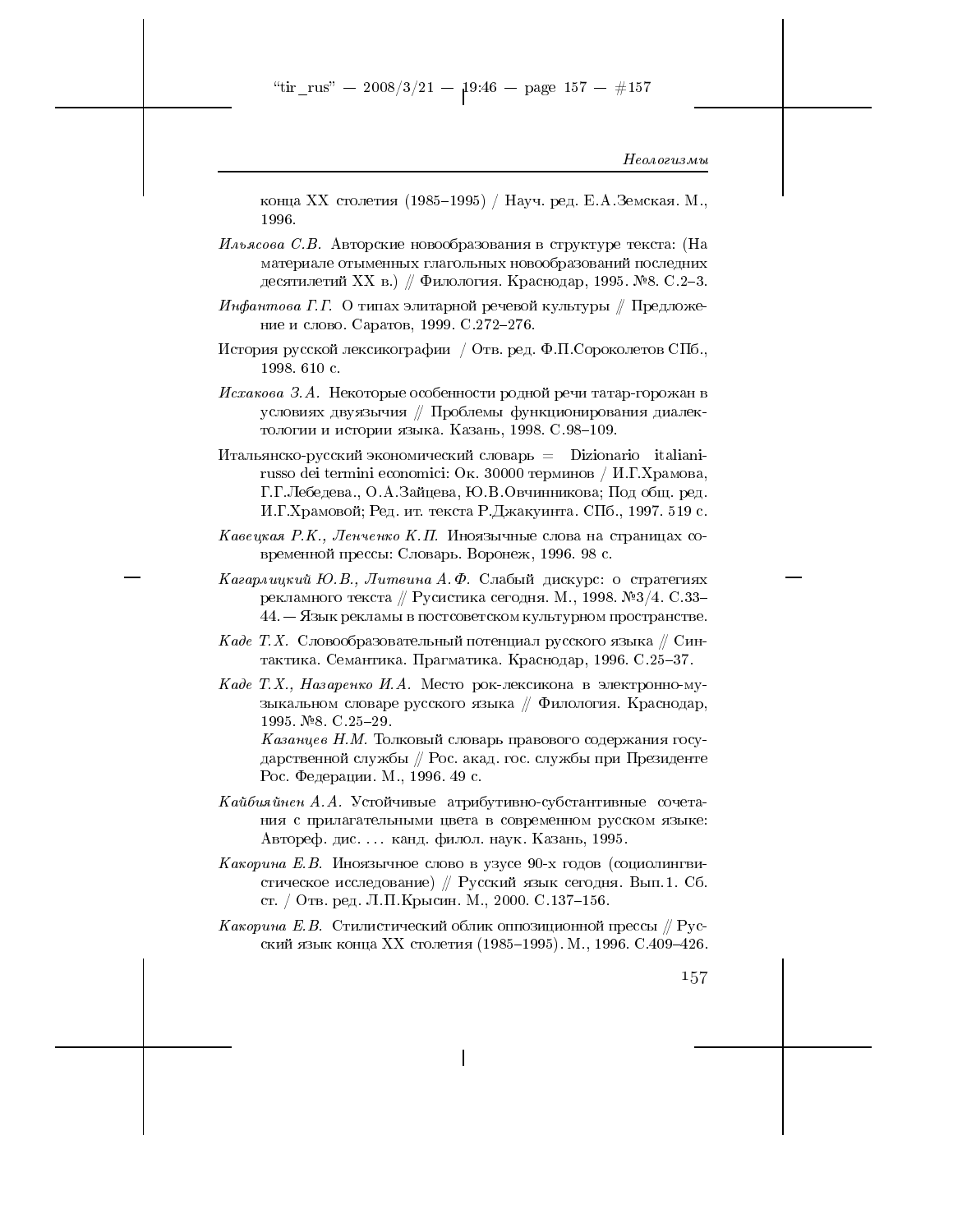- Какорина Е.В. Трансформация лексической семантики и сочетаемости (на материале языка газет) // Русский язык конца XX столетия (1985-1995). М., 1996. С.67-89.
- Калакуцкая Л.П. Картотеке «Российскому слову отличную пользу принесшей» // Национальные лексико-фрзеологические фонды. СПб., 1995. С. 23-27. - К 100-летию Большой словарной картотеки Института лингвистических исследований РАН в Санкт-Петербурге.
- Калакуцкая Л.П. Русский литературный язык в конце второго тысячелетия // Филологический сборник. М., 1995. С.197-208.
- Калинина Г. Новое поколение выбирает русский? // Россия. 1997.  $N$ <sup>2</sup>11. С.36-40. — Русский язык за пределами России.
- Калишан Е. О роли словообразования в развитии грамматических процессов (на примере русских имен существительных) // Studia rossica poznaniensia. Poznań, 1998. Z.28. C.119-122.
- Калишан Е. Словообразовательная контаминация в новой русской лексике // Studia rossica poznaniensia. Poznań, 1996. Z.27. C.165-169.
- Каменева М.А. Явление аббревиации в современном французском языке // Вопросы филологии и методики преподавания иностранных языков. Омск, 1998. С.59-64.
- Канова Е. Работа над неологизмами в процессе обучения чтению на материале актуальной публицистики // Studia rossica poznaniensia. Poznań, 1996. Z.27. С.267-271. – Новая лексика в русском языке после 1991.
- Каракулов Б.И. Условия функционирования удмуртского языка в послеоктябрьский период // Языковые проблемы Российской Федерации и законы о языках. М., 1994. С.96-100.
- Каракулова М.К. К постановке проблемы о культуре речи  $\#$  Проблемы удмуртской и финно-угорской филологии. Ижевск, 1999.  $C.145-152-0$  культуре речи носителей русского и удмуртского языков в Удмуртии.
- *Кара-Мурза Е.С. Я*зык мой враг мой // Вестн. Моск. ун-та. Сер.10. Журналистика. 1998. №4. С.23-33. – О культуре речи журналиста.
- $Kapacu$ к В.И. Анекдот как предмет лингвистического изучения  $\#$ Жанры речи. Саратов, 1997. С.144-153.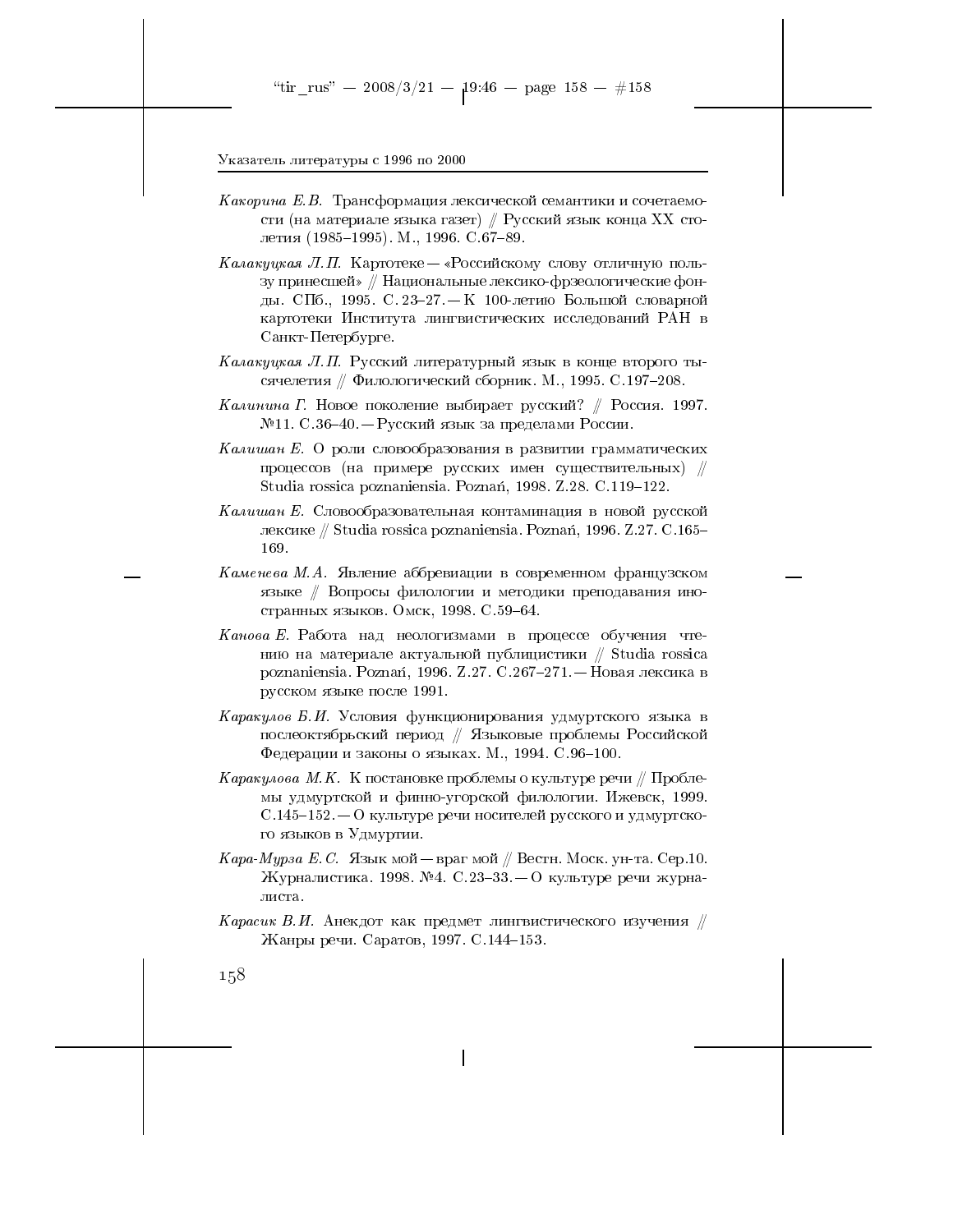- *Караулов Ю.Н.* [Рецензия] ∥ Русистика сегодня. 1999. №1–2. С.158– 163. - Рец. на кн.: Самовитое слово: Словарь русской поэзии XX века. Пробный вып.: А-А-ю-рей / Сост. В.П. Григорьев и др. M., 1998.
- Караулов Ю.Н. Русистика в России: Основные направления и состояние исследований  $//$  Russ. linguistics. Dordrecht; Boston, 1996. Vol. 20, №1. C.89-103.
- Каргашин И.А. Освобожденное слово: (Поэтика прозы Сергея Довлатова) // Литература «третьей волны». Самара, 1997. С.267-280.
- *Касимова Р.Г.* Трансформация языковой среды в науке // Вестн. РАН. М., 1999. Т.69, №11. С. 1026-1028. - Язык как важное средство коммуникации в науке.
- Катаева Л.А., Пучкова И.Н. Особенности ассимиляции американизмов в британском варианте английского языка: (На материале новых слов Оксфордского словаря)  $\#$  Функциональные аспекты анализа языка и методика его преподавания. М., 1995. С.51-63. Рукопись деп. в ИНИОН РАН №1460 от 25.04.96.
- Кацева Е. Литературная кладовая // Знамя. 1995. №7. С.231-232. Рец. на кн.: Любимов Н.М. Лингвистические мемуары. М., 1994. Слова-синонимы, обороты речи, найденные автором при чтении книг.
- Кашперский В.И., Староверов С.П. Трансформация языка науки: основные тенденции // Народы содружества независимых государств накануне третьего тысячелетия: реалии и перспективы: Тез. Междунар. науч. конгресса. Санкт-Петербург, 15-17 мая 1996. Т.4. СПб., 1996. С. 148-151.
- Кватрыч Н.В. О сложных словах в тексте рекламы и заголовках  $\#$ Лингвистические категории в синхронии и диахронии. Пятигорск, 1996. С. 102-106.
- Ким Хван. Экзотичность восточных заимствований и их освоение русским языком // Давлетшинские чтения: язык, культура, традиции, новаторство. Бирск, 1997. С.87-89.
- Киран С. К вопросу об аббревиации в современном русском языке  $\#$ Русский язык: вопросы функционирования и методики обучения. М., 1995. Вып.1. С.133-139.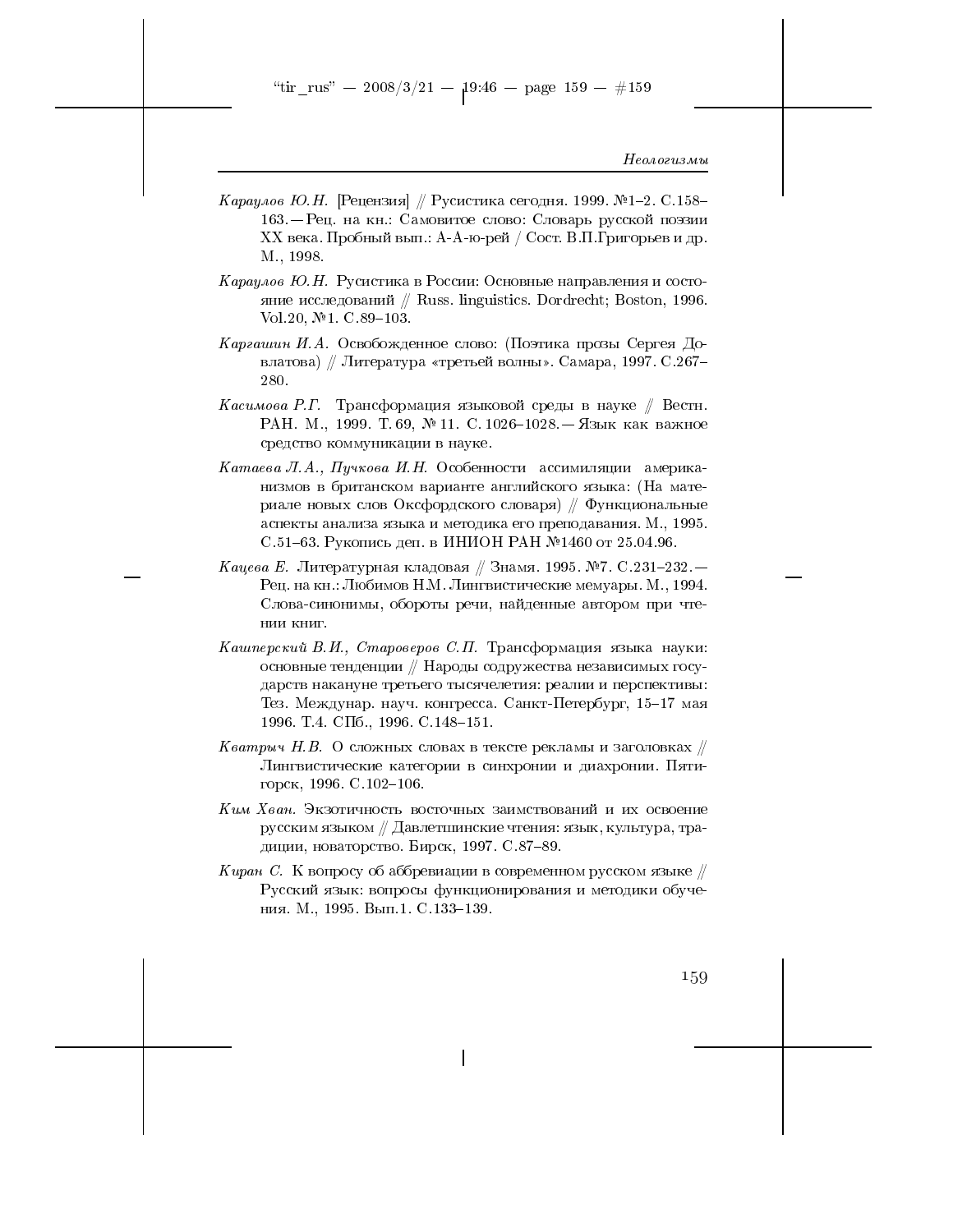- *Кирилина А.В.* Гендер: лингвистические аспекты. М., 1999. 189 с. Язык и культура; язык и общество; методы изучения и описания языка.
- Кириллова В.В., Нестерова О.А. Типологическая классификация терминологических словарей как проблема терминографии // Проблемы филологии и методики преподавания иностранных языков. СПб., 1998. С.69-79.
- $Kupu$ лова Т. С. Термины-аббревиатуры в английской медико-биологической литературе // Лингвистические категории в синхронии и диахронии. Пятигорск, 1996. С.102-106.
- Киселев В.Н., Молоков С.В. Что происходит с нашим языком?  $\#$ Вестн. Рос. ун-та дружбы народов. Сер.: лингвистика. 1995. №2.  $C.122 - 127.$
- $Kuma\check u$ городская М.В. Современная экономическая терминология (Состав. Устройство. Функционирование) // Русский язык конца XX столетия (1985–1995). М., 1996. С.162–236. — Социальные факторы языковых изменений в сфере современной экономической терминологии.
- Клещикова В.Н. В поисках пределов смысла  $/ \hspace{-1.25cm}/$  Рус. речь. 1997. №3. С. 22-26. – Восприятие окказионализмов в ассоциативном эксперименте.
- *Клещикова В.Н.* Вкусная музыка и консервированная сирень // Рус. речь. 1996. №6. С.19-23. — Особенности поэтических образов в творчестве А.А. Вознесенского.
- Клушина Н.И. «Испорченное красноречие»: вчера, сегодня и... всегда? // Рус. речь. 1999. №1. С.55-64. — Лексические заимствования в языке средств массовой информации.
- Клушина Н.И. Как некоторые слова «ухудшают» свои значения  $\#$ Рус. речь. 1998. №3. С.54-59. — Социолингвистический аспект.
- Клушина Н.И. Мифологизация речевых средств в языке современной газеты // Рус. речь. 1996. №5. С.36-41.
- *Клушина Н.И.* Семантические и стилистические изменения в лексике современной газеты: (На материале газ. 1989–1994 гг.). Автореф. дис.... канд. филол. наук. М., 1995.
- $K$ лючкарев Г.А. Языковая реальность и политический имидж  $\#$  Обновление России: трудный поиск решений. М., 1995. Вып.3. 211-216.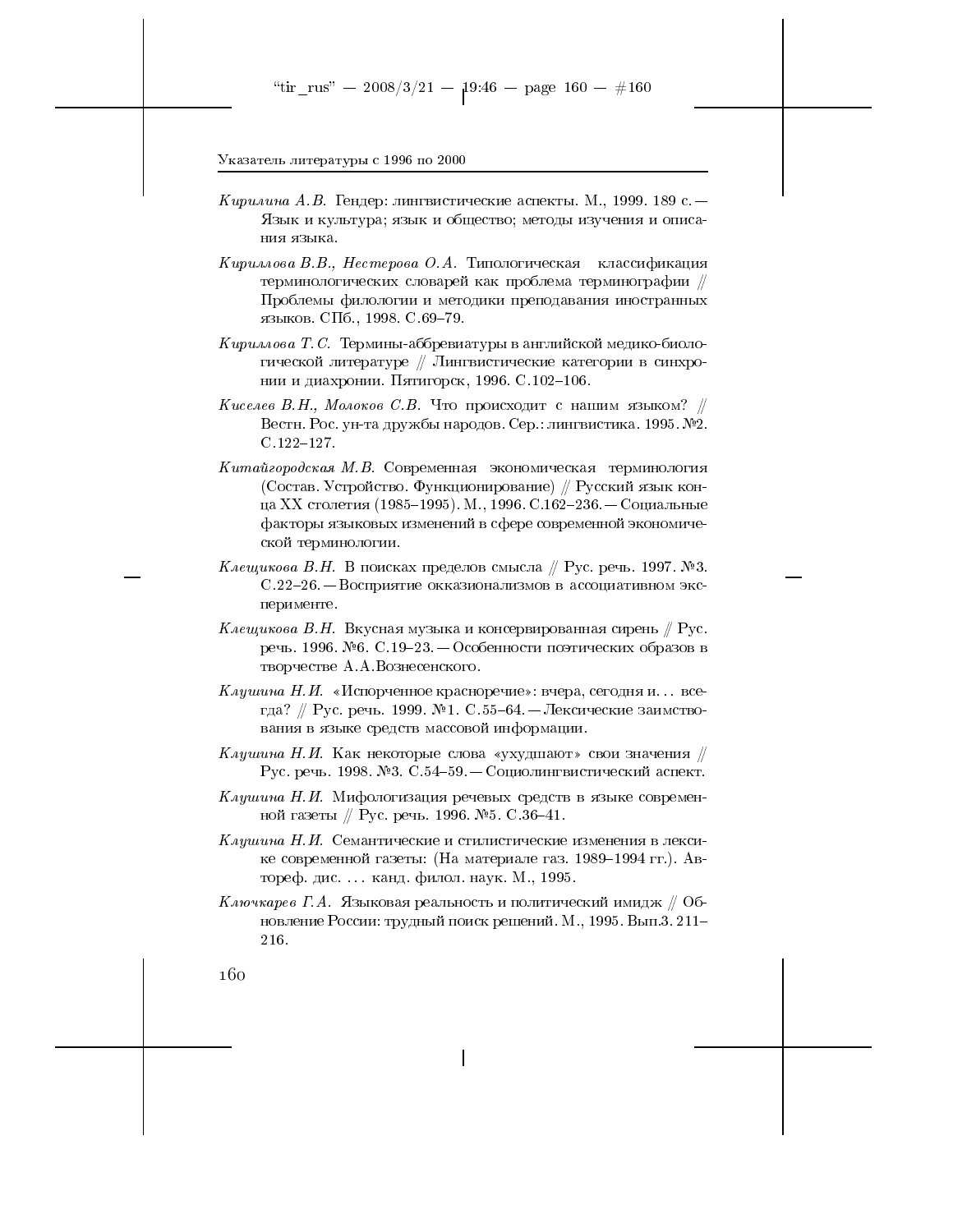Княгницкая О.Д. Английский язык менеджеров = English for managers: Учеб. пособие. Тюмень, 1999. 163 с.

 $\emph{Ko6puna}$  А.А. Детские инновации в английском языке // Международное сотрудничество в образовании в контексте диалога двух культур. СПб., 1998. С.90-91.

- Ковалев А. Молодые о молодежном жаргоне  $\#$  Рус. яз. за рубежом. 1995. №1. С.90-99.
- Ковалев В. Ф. Итальянско-русский и русско-итальянский словарь по экономике, коммерции и праву  $\equiv$  Dizionario economico, commerciale e guiridico italiano-russo e russo-italiano: (49000 repминов). М., 1997. 640 с.
- *Ковалев* Г.Ф. Еще раз о русском мате: (По поводу ст. М.М. Маковского) // Филол. зап. Воронеж, 1996. Вып. 7. С.145-148.
- Ковалевская Е.Г. Обусловленность отбора и особенностей функционирования языковых единиц в художественном тексте мировосприятием автора // Текст как объект многоаспектного исследования. СПб., 1998. Вып. 3, ч. 1. С. 74-87. - Об особенностях идиолекта Б.Ш. Окуджавы.
- Коваленко И.Д., Кузьмицкая Н.И. Деловой английский: проблемы обучения // Язык науки и бизнеса. Тюмень, 1996. С.19-21.
- Коваленко П.И., Агабекян И.А. Английский язык экономистов. Ростов-на-Дону, 1999. 351 с.
- Кованцева Л. Ю. Словообразовательные процессы в терминологической номинации // Проблемы гуманитарных наук. Комсомольск-на-Амуре, 1999. Ч.1. С.104-107.
- Кожевникова Л.Н., Рослякова Е.Ф. Религиозные реалии-американизмы // Единство системного и функционального анализа языковых единиц. Белгород, 1996. Вып.2. С.33-38.
- Коженевска-Берчинска И. «Советский человек» и человек реальный: Антропологические размышления о новациях в языковой картине мира россиян  $//$  М. Бахтин и гуманитарная наука XX века. Вильнюс, 1995. С. 25-26.
- Кожин А.Н. О языке военно-документальной прозы  $\#$  Филол. науки. 1995. №3. С. 95-101.
- Кожина М.Н. Пути развития стилистики русского языка во 2-ой половине XX в. // Stylistyka. Opole, 1997. С.9-49.

 $161$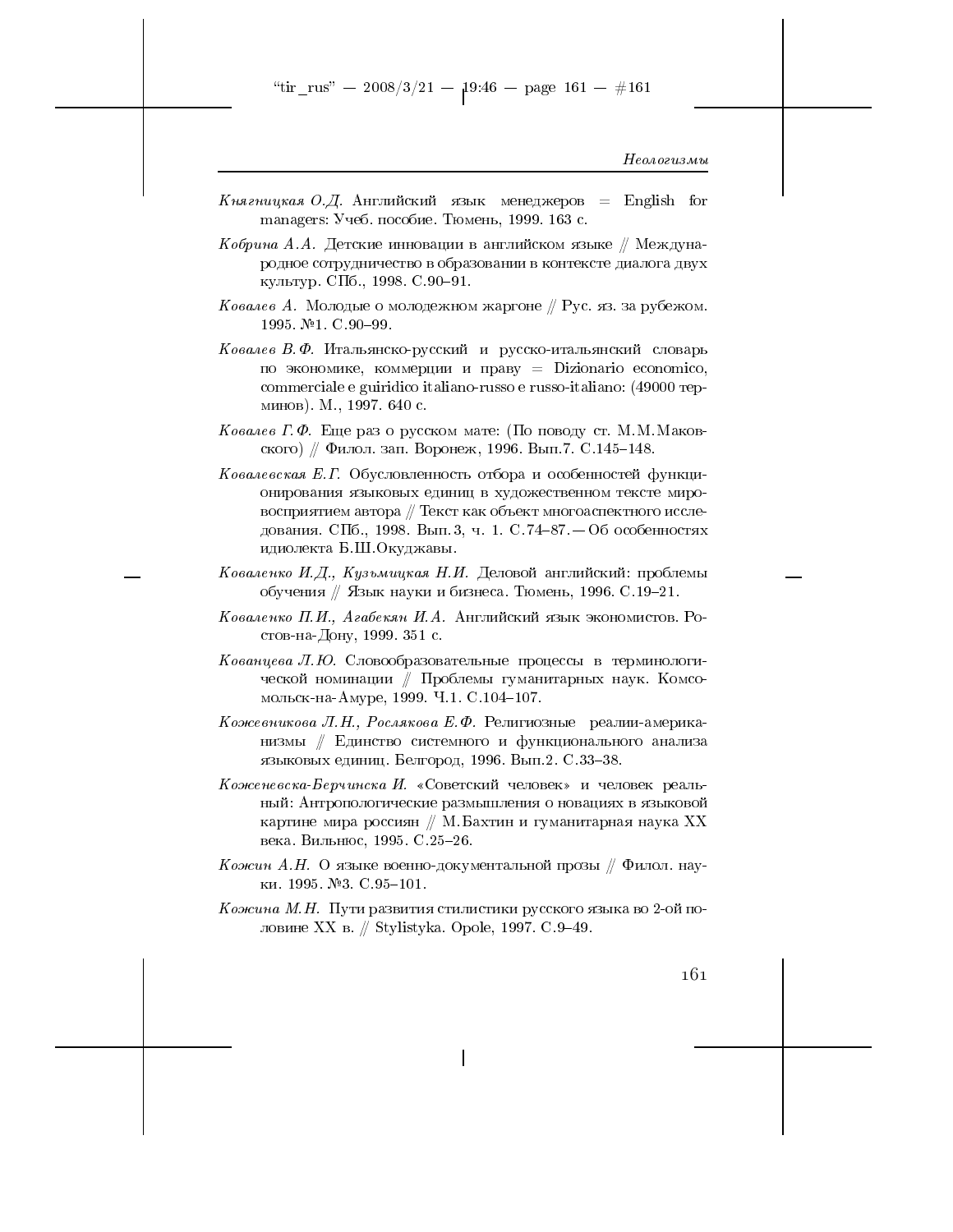- Кожина М.Н., Котюрова М.П. Изучение научного функционального стиля во второй половине XX в. // Stylistyka. Opole, 1997.  $C.145 - 171.$
- Козлова Н.Н., Сандомирская И.И. Я так хочу назвать кино: «Наивное письмо»: Опыт лингво-социол. чтения. М., 1996. 255 с.
- Козырев В.А., Черняк В.Д. Словарь зеркало меняющегося времени // Русистика: лингвистическая парадигма конца XX века. СПб., 1999. С.  $58-61$ .
- Кокин А.М., Уварова У.А. Словообразование коллоквиализмов-заимствований // Лексика и лексикография. М., 1997. С.41-44. -На материале немецкой разговорной речи.
- Колбас Т.А., Тюрина Р.Я. Экспрессивность окказионального слова в газетном тексте // Молодежь и наука: проблемы и перспективы. Томск, 1998. С.41-45.
- Колесников Н.П. Словари лексикографический источник: К проблеме составления словаря слов с удвоенными согласными // Национальные лексико-фразеологические фонды. СПб., 1995.  $C.63-66.$
- Колесников Н.П., Корнилов Е.А. Поле русской брани / Под ред. Ю.А.Гвоздарева. Ростов-на-Дону, 1996. 384 с.
- Колокольчикова О.Н. Жаргон как средство латентного общения преступников: Лекция. Домодедово, 1998. 26 с.
- Колосов Н.К. Общественно-политическая лексика в немецкоязычной прессе периода изменения статуса Германии // Теория языка и речи: история и современность. Иваново, 1999. 189-193.
- Колтунова М. В. Господа граждане товарищи господа // Рус. речь. 1998.  $\mathbb{N}^2$ 2. С. 54-55. — Социальный аспект употребления лексем.
- Комарова Е.А. Принцип «симулякра» в романе Ж.-К. Гюисманса «Наоборот» // Теория языка и речи: история и современность. Иваново, 1999. 229-235.
- Комарова З.И. Семантика термина как объект терминографического моделирования // Глагол и имя в русской лексикографии: вопросы теории и практики. Екатеринбург, 1996. С.30-46.
- Комина Е.В., Майорова А.В. Роль социолектов в появлении неологизмов // Языковая динамика. Тверь, 1996. С.34-38.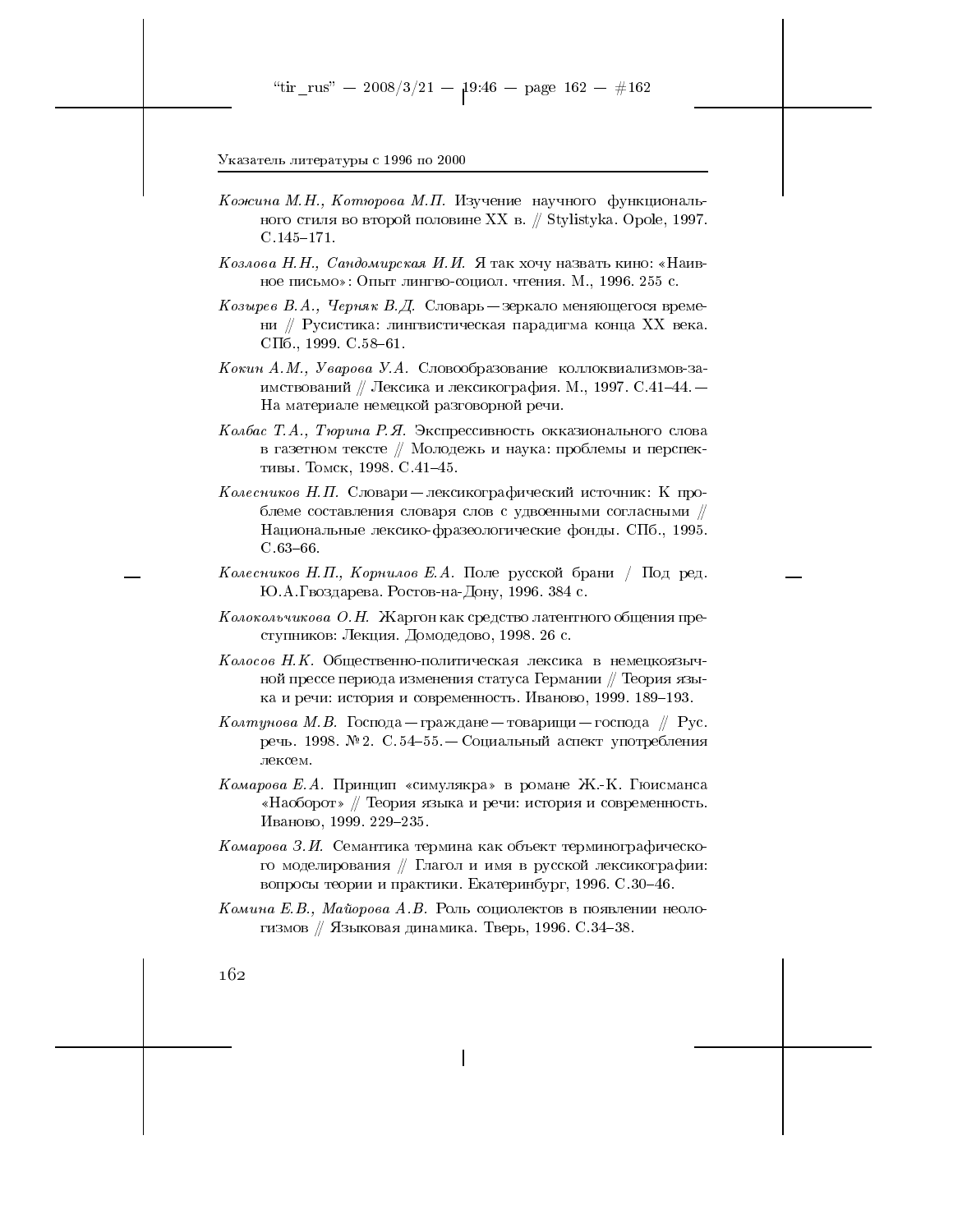"tir\_rus" -- 2008/3/21 --  $19.46$  -- page 163 -- #163

Неологизмы

- $K$ омлев H. Политика именований с позиции социологии // Studia rossica posnaniensia. Poznań, 1998. Z.28. 85-92. - Анализ некоторых наименований, связанных с социальными переменами в русском языке.
- Комлев Н.Г. Блеск и тени русской разговорной лексики: взгляд из Германии // Русистика сегодня. 1998. №1/2. С.220-225.
- Комлев Н.Г. Контакт и конфликт этнических культур в зеркале языка // Научные доклады филологического факультета МГУ. М., 1996. Вып.1. С. 78-86.
- Комлев Н.Г. Словарь иностранных слов. М., 1999. 671 с.
- Комлев Н.Н. Десять тысяч русских неологизмов от «оттепели» до «перестройки» // Вестн. Моск. ун-та. Сер. 9. Филология. М., 1996. №4. С.168-171. – Рец. на кн.: Словарь новых слов русского языка (середина 50-х — середина 80-х гг.) / Под ред. Н.З.Котеловой. СПб., 1995.
- Комлев Н. Г. Словарь новых иностранных слов: С переводом, этимологией и толкованием. М., 1995. 144 с.
- $K$ ондратьева-Фишер И. С. Телевизионная публичная речь  $\#$  Журналистика на пороге XXI века: исторический опыт, современное развитие. Владикавказ, 1997. Вып. 2. С. 311-324.
- Коновалов А. Словарь афериста. Симферополь, 1996. 320 с.
- Коновалова Д.А. Номинация коммерческих предприятий: (Психолингвистический эксперимент) // Вестн. Челябин. ун-та. Сер.2. Филология. Челябинск, 1996. №1. С.163-170.
- Константинова Л.А. Наименования алкогольных напитков в русском языке XI-XX веков: (лингвист. аспект): Автореф. дис.... канд. филол. наук. Орел, 1998.
- Константинова Н. Тенденции развития терминологических интернационализмов в экономической лексике немецкого языка // Актуальные проблемы языкознания. М., 1998. Вып. 2. С. 184-188.
- Константинова Н.Л. Иноязычные заимствования и система языка: (На материале англоязычной лексики в финансово-экономической терминологии немецкого языка)  $/ \phi$ илол. науки. 1999. №2.  $C.86 - 92.$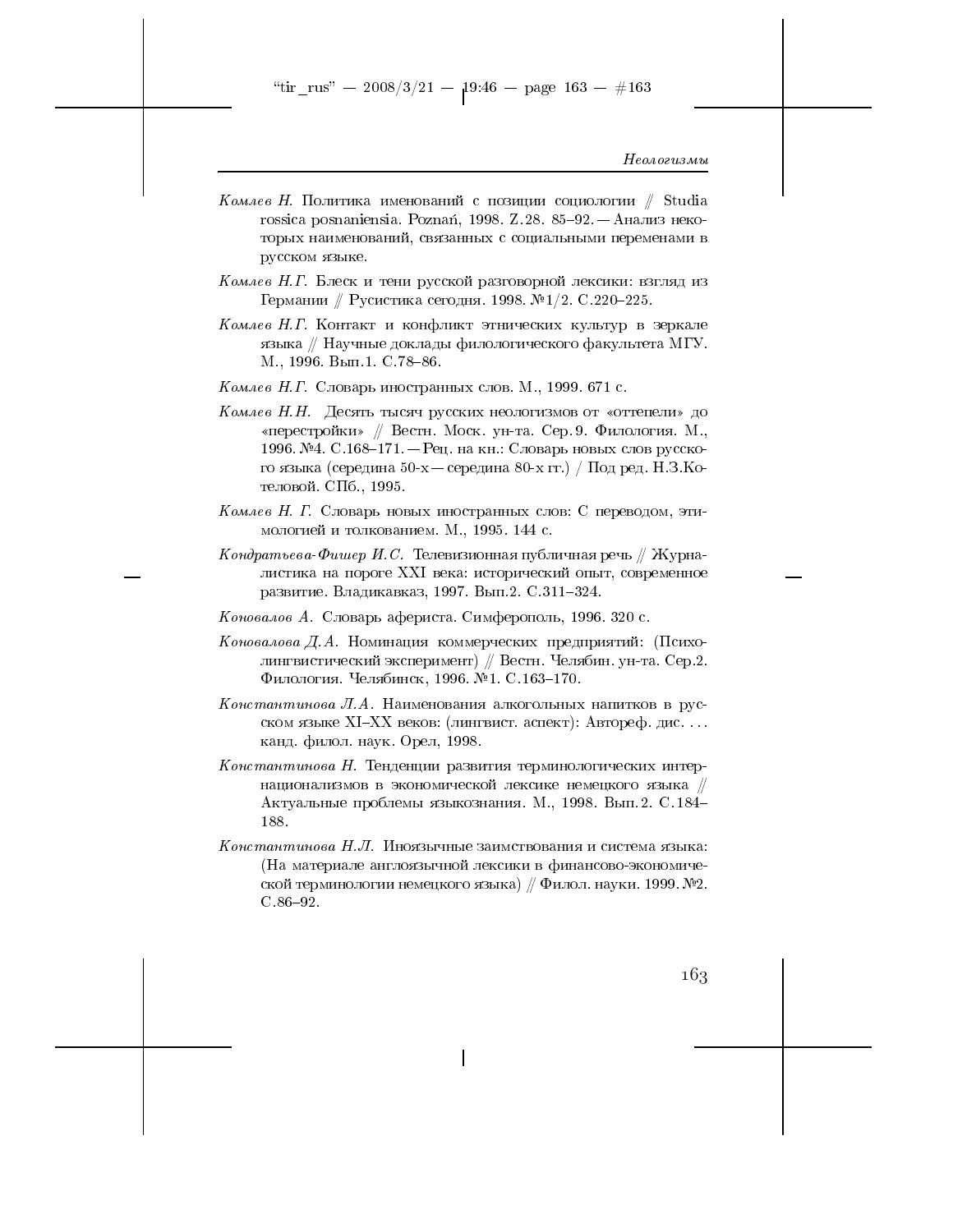- Константинова С.Л., Константинов А.В. Дырка от бублика как предмет «русской рокологии» // Русская рок-поэзия: текст и контекст. Тверь, 1999. Вып.2. С.9-15.
- $K$ оньков В.И. Рекламные тексты нетрадиионного типа // Вестн. С.-Петерб. ун-та. Сер. 2. История, языкознание, литературоведение. СПб., 1996. Вып. 2. С. 106-110.
- Коньков В.И. Речевая структура газетного текста. СПб., 1995. 160 с.
- Копорская Е.С. Семантическая природа звукоподражательных слов и их словарное представление  $//$  Филологический сборник. М., 1995. С.245-253. – На материале междометных глаголов.
- Копосова Н.Л. О некоторых процессах в лексике современного русского языка // Семантика слова и семантика текста. М., 1994. С. 75-83. – Изменения в общественно-политической и экономической лексике.
- $Konoco$ ва  $H$ . Л. Процесс активизации историзмов в русском языке последних лет // Актуальные вопросы риторики и коммуникативной лингвистики. М., 1996. С.3-10.
- Корельский В.Ф., Гаврилов Р.В. Толковый биржевой словарь = Stock brocker's dictionary: 5000 терм. с эквивалентами на англ. яз. М., 1996. 423 с.
- Коробейникова В.А. Словообразовательные возможности пространственных прилагательных // Предложение и слово. Саратов, 1999. C.132-135.
- Корованенко Т.А. Источники нового академического словаря  $\#$  Очередные задачи русской академической лексикографии. СПб., 1995. C.31-43.
- Корованенко Т.А. Проблемы семантики в новом академическом словаре // Очередные задачи русской академической лексикографии. СПб., 1995. С.58-89.
- Королькевич В.А. Бизнес-словарь: Практ. рус.-англ. словарь коммерсанта. М., 1996. 319 с.
- Корчажкина О.М. Что скрывается за модным оборотом КАК БЫ  $\#$ Рус. яз. в шк. 1999. №3. С. 87-88.
- Коршунков В.А. Происхождение слова ЗЭК // Рус. речь. 1996. №5.  $C.117 - 121.$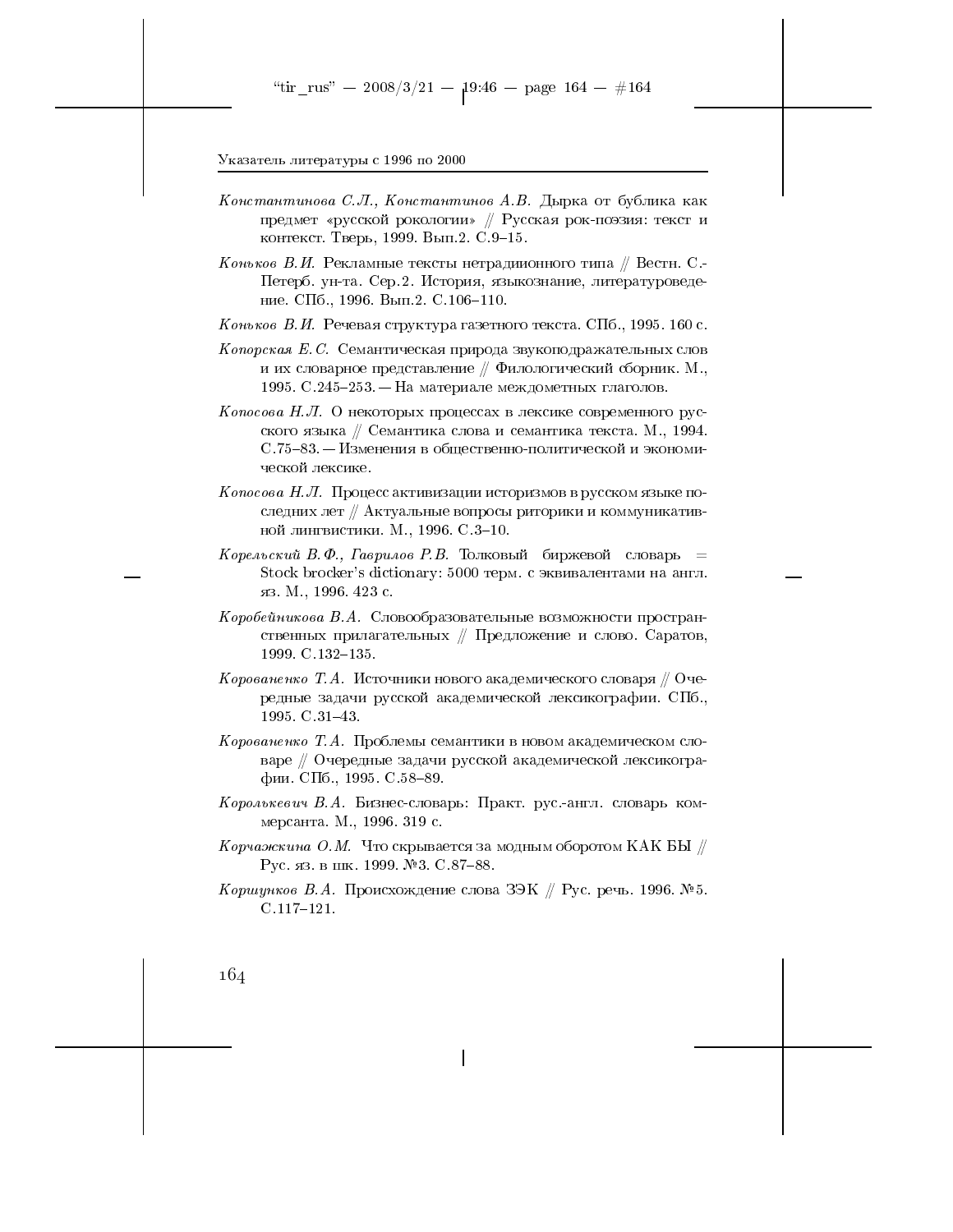- Коршунова Т.Н. О некоторых «несуществующих» прилагательных: (На материале поэзии Игоря Северянина) // Гуманитарные проблемы глазами молодых. Орел, 1994. Вып.2. С.93-94.
- $Kocoba$  М.В. Термины-заимствования в лексической системе языка // Кирилло-Мефодиевские традиции на Нижней Волге. Волгоград, 1995. С. 50-51.
- $Kocmowapoe$  В.Г. Наш язык $-$ это наша судьба // Моск. журн. 2000.  $N<sup>2</sup>3$ . C. 36-38.
- Костомаров В.Г. Языковой вкус эпохи  $//$  Нар. образование. 1998. № 5. С.63-67. — Проблемы языковой нормы и культуры речи в современной России.
- Костомаров В.Г. Языковой вкус эпохи: Из наблюдений над речевой практикой масс-медиа. 3-е изд. испр. и доп. СПб., 1999. 320 с.
- $Kocmpomapoe$  В. Г. Слово БЕСПРЕДЕЛ и активизация бессуффиксных существительных  $\#$  Филологический сборник. М., 1995.  $C.254 - 261.$
- *Костючук Л.Я.* Новое слово и его связи в языке // Актуальные проблемы функциональной лексикологии. СПб., 1997. С.15-21.
- Косякова О.М. О связи языка и культуры // Науч. тр. молодых ученых ОГПИ. Оренбург, 1995. С.27-34.
- Котелова Н. З. Лексическая сочетаемость слова в новом академическом словаре (фрагмент) // Очередные задачи русской академической лексикографии. СПб., 1995. С.158-162.
- $Komeno$ ва  $H$ . З. Синтаксическая сочетаемость слова в словаре // Очередные задачи русской академической лексикографии. СПб., 1995 C.163-166.
- $K$ отелова Н.З. Теоретические аспекты лексикографического описания новых слов // Новые слова и словари новых слов. СПб., 1997. C. 7-8.
- Кочеткова Т.В. Языковая личность носителя элитарной речевой культуры: (Социолингвистический аспект) // Языковая личность: Социолингвистические и эмотивные аспекты. Волгоград, Саратов, 1998. С.20-28.
- Кочетова Л.А. Ценностная ориентация институциональных текстов: (На материале рекламы) // Труды молодых ученых и студентов Волгоградского гос. ун-та. Волгоград, 1996. С.332–333.

 $16,5$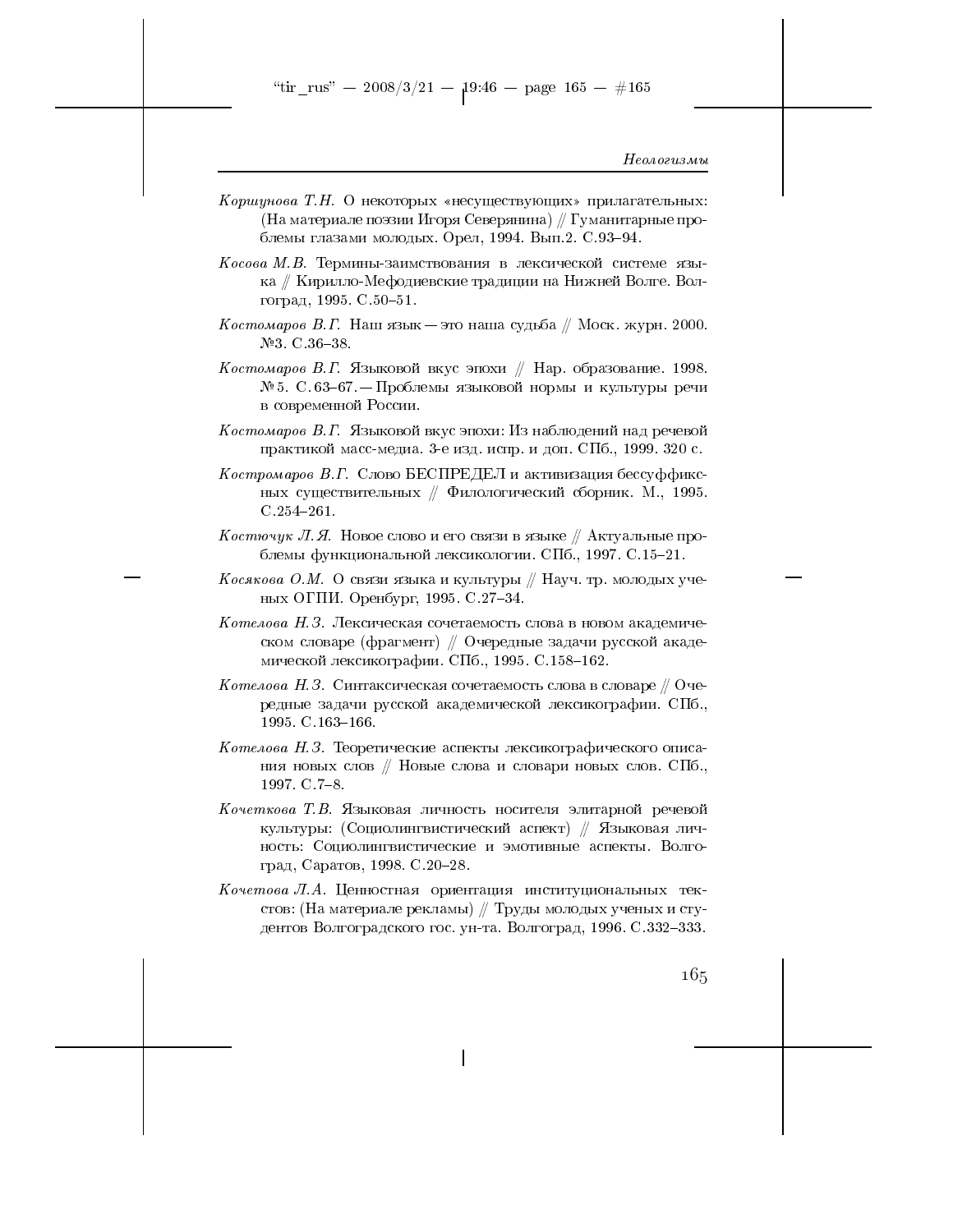- Кравченко С.Ю. Исследование семантических характеристик новых англо-русских слов-дублеров // Некоторые проблемы германской филологии. Пятигорск, 2000. С.141-145.
- *Красавский Н.А.* Оценочная лексика в рекламном тексте: (На материале немецкоязычной прессы) // Номинация и дискурс. Рязань, 1999. С.47-52.
- Красникова Е.Ю. Современные изменения социально-оценочной лексики, связанной со сферой экономики // Русский язык: вопросы функционирования и методики обучения. М., 1995. Вып.1.  $C.125 - 132.$
- Красных В.В., Гудков Д.Б., Багаева Д.В. О tempora, о mores! Новые структуры русской когнитивной базы // Лингвостилистические и лингводидактические проблемы коммуникации. М., 1996. C. 107-119.
- $Kpac$ нянский В. В. Бананово-лимонный Сингапур  $\#$  Вопросы русского языкознания. Орехово-Зуево, 1998. С. 27-33. - О процессе распространения авторского неологизма в языке.
- *Краснянский В.В.* О двух неологизмах 1950–80-х гг. // Вопросы русского языкознания. Орехово-Зуево, 1998. С.150-151. — О словах серо-буро-малиновый и черно-белый.
- Краснянский В.В. О критериях выделения индивидуальных неологизмов (адъективные сложения) // Исследования по русскому языку. Орехово-Зуево, 1996. С.53-58. Рукопись деп. в ИНИОН РАН №51301 от 19.03.96. – На материале цветообозначений.
- Красовицкая Т.Ю., Ненароков А.П. Из истории языковой политики и языкового строительства (1917- нач. 1930-х годов) // Школа и мир культуры этносов. М., 1993. Вып.1. С.20-41.
- Краткий словарь экономических терминов / Под ред. Р.Г.Маниловского. 2-е изд., перераб. и доп. М., 1997. 219 с.
- Краткий экономический словарь по основам рыночной экономики / Сост. В.Д.Кочурова; Отв. ред. Е.В.Токарева. Ишим, 1997. 207 с.
- Крестинина Е.М. Убитый язык // Возвращение в Россию. М., 1996. С.92-97. — Проблемы языковой нормы и культуры речи.
- $Kpecmu$ иский С. Немецкий экономический = Wirtschafts Deutsch. Тверь, 1996. 270 с.
- $Kpu$ венко Е.В. Так говорят на телевидении // Рус. речь. 1995. №1.  $C.65 - 72.$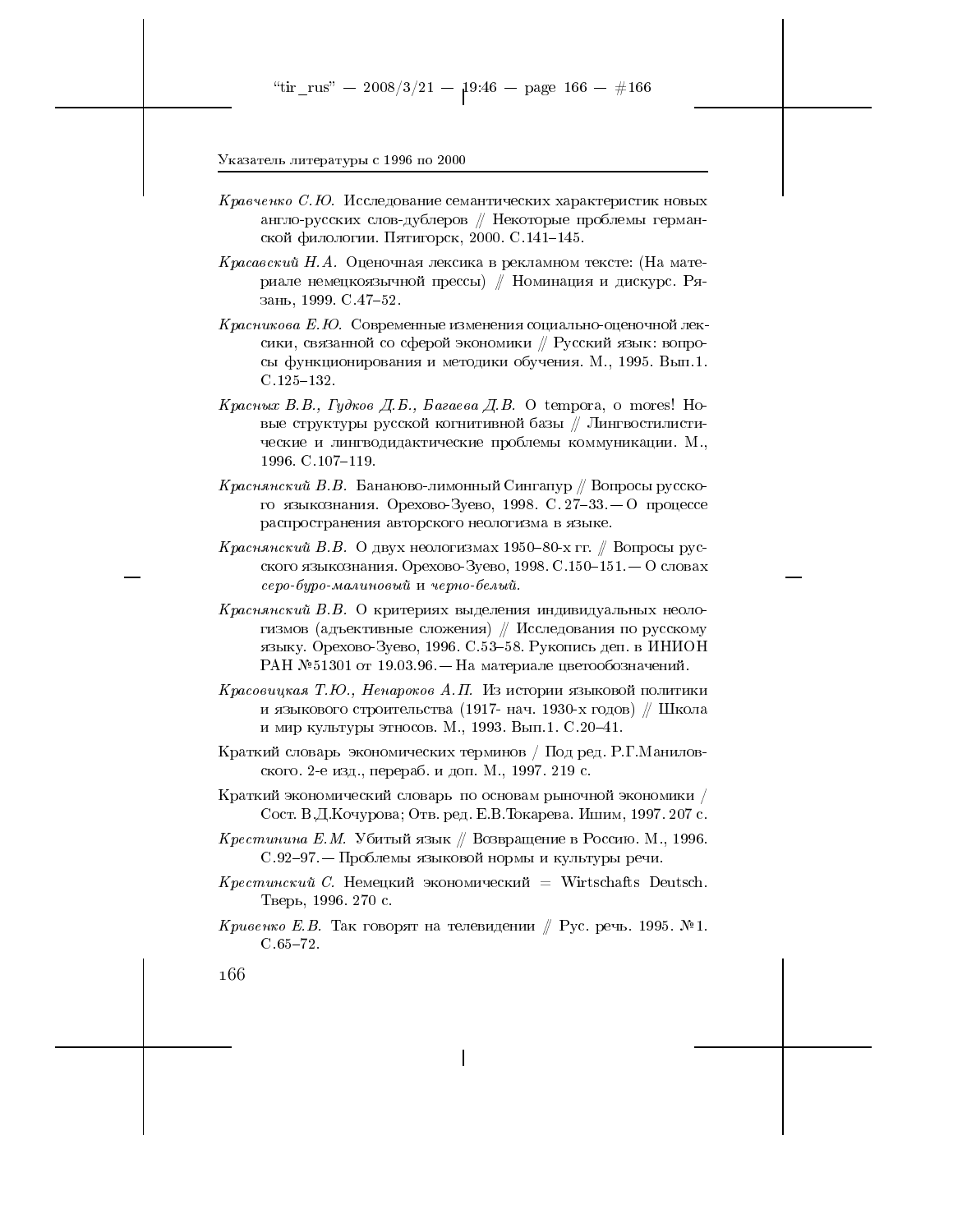- *Кромптон А.* Мастерская рекламного текста / Пер. с англ. Б.В.Субботина. Тольятти, 1995. 221 с. - Пер. изд.: Crompton A. The craft of conywriting. London et. ell.: Hutchinson business, 1995.
- *Кронгауз М.А.* Речевые клише: энергия разрыва // Лики языка. М., 1998. С.185-195. - Изменение сферы употребления, изменение формы.
- Кронгауз М.А. Советский антисоветский юмор. О Довлатове  $\#$ Моск. лингв. журн. 1996. №2. С.227-239.
- *Круглов А.Г.* Словарь: О-П. Екатеринбург, 1999. 251 с.
- $Kpynnoe$  В.Н. Русско-английский словарь активной деловой лекси- $\kappa$ и = Russian-Tnglish active study business dictionary: Банк. дело, цен. бумаги, маркетинг, менеджмент, деловая пресса. 50000 терм., понятий и словосочетаний. М., 1997. 383 с.
- Крылатые фразы наших дней / Под ред. А.П. Ходасовой. М., 1999. 573 с.
- *Крысин Л. Й*огу́рт или йо́гурт? // Рус. речь. 1998. №1. С.61–63.
- Крысин Л.П. Иноязычное слово в контексте современной общественной жизни // Русский язык конца XX столетия (1985–1995). М., 1996. C.142-161.
- Крысин Л.П. Иноязычное слово в роли эвфемизма // Рус. яз. в шк. 1998 №2 C.71-74.
- Крысин Л.П. Иноязычный термин в русском просторечии  $\#$  Филологический сборник. М., 1995. С.262-268.
- Крысин Л.П. Лексикографическое представление иноязычного слова: типы грамматической информации // Проблемы лексикографии. СПб., 1997. С. 40-48.
- $Kpucu$ н Л.П. О социальной дифференциации современного русского языка // Русистика сегодня. 1998. №3/4. С.10-24.
- Крысин Л.П. Русский литературный язык на рубеже веков // Рус. речь. 2000. №1. С.28-40. - Жаргонизация литературной речи; усиление процесса заимствования.
- Крысин Л.П. Словообразование или заимствование? // Лики языка. М., 1998. С.196-202. – О процессах интернационализации лексики.
- Крысин Л.П. Словообразование или заимствование? // Рус. яз. в шк. 1997. №6. С.84–88. — Лингвистический анализ способов пополнения лексики.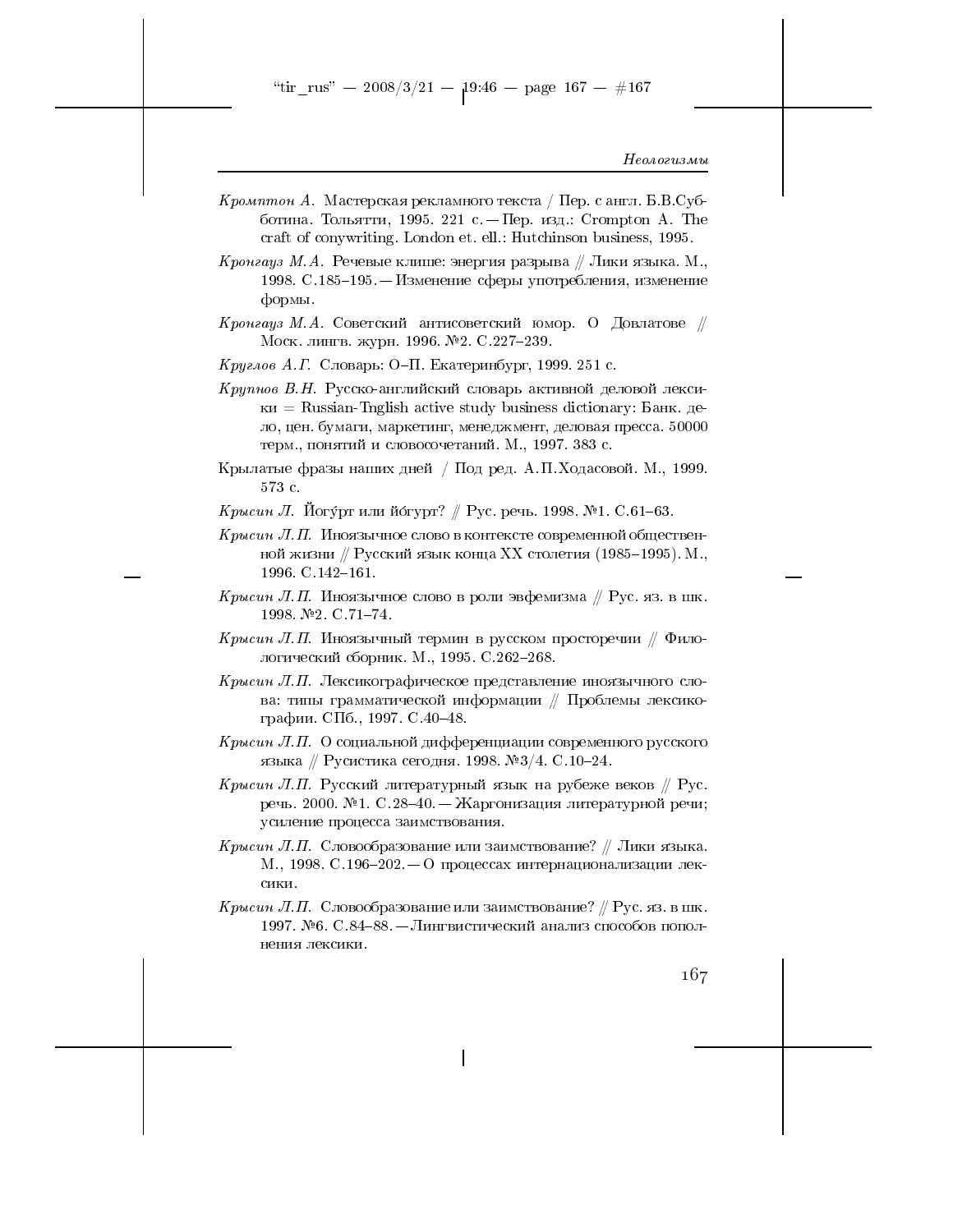- *Крысин Л.П.* Современный русский интеллигент: штрихи к речевому портрету // Литературный язык и культурная традиция. М., 1994. C.262-282.
- $K$ рысин Л.П. Толковый словарь иноязычных слов. М., 1998. 847 с.
- Крысин Л.П. Эвфемизмы в современной русской речи // Русский язык конца XX столетия (1985–1995). М., 1996. С.384–408.
- Крысин Л.П., Ю Хак Су. О словообразовательных возможностях иноязычных неологизмов // Филол. науки. 1998. №3. С.15-21.
- Крючков Т.Б. Социальные изменения языковые изменения: (На материале общественно-политического словаря) // Общее и восточное языкознание. М., 1999. С.106-116. — Об изменения в русском языке после 1991 г.
- Крючкова О.Ю. Словообразовательная модификация и номинация // Филология. Саратов, 1998. Вып.2. С.28-33.
- Крючкова О.Ю. Формирование новых словообразовательных формантов на основе суффиксальной редупликации (история суффикса - ниц-а) // Предложение и слово. Саратов, 1999. С.135-140.
- Крючкова Т.Б. Возрастная дифференциация современного русского языка // Социальная лингвистика в Российской Федерации  $(1992-1998)$  = A perdu de la litterature sociolinguistique russe – Social linguistes in Russian Federation: Материалы к XIV Bceмир. конгр. социологов (Монреаль, 26.07.-01.08.98). М., 1998.  $C.24 - 26.$
- *Ксензенко О.А.* Особенности экспрессивности рекламных текстов  $\#$ Высказывание в германских и романских языках: Семантика. Функции. Контекст. Сургут, 1999. С.39-49.
- *Кубарев Е.М.* Об искажениях в современном русском языке // Кирилло-Мефодиевские чтения. Самара, 1997. С.124-125. — Речевое поведение. Языковая норма различных социальных групп жителей Москвы.
- $Ky\partial p$ явцева А. Коммуникативно-прагматическая детерминированность русской нестандартной лексики в газетно-публицистических текстах // Studia rossica Posnaniensia. Poznań, 1998. Z.28.  $C.93 - 96.$
- Кудрявцева Т.Ю. К вопросу о просторечной и жаргонной лексике на страницах современной газеты // Slavica. Debrecen, 1995. №27.  $C.65 - 71.$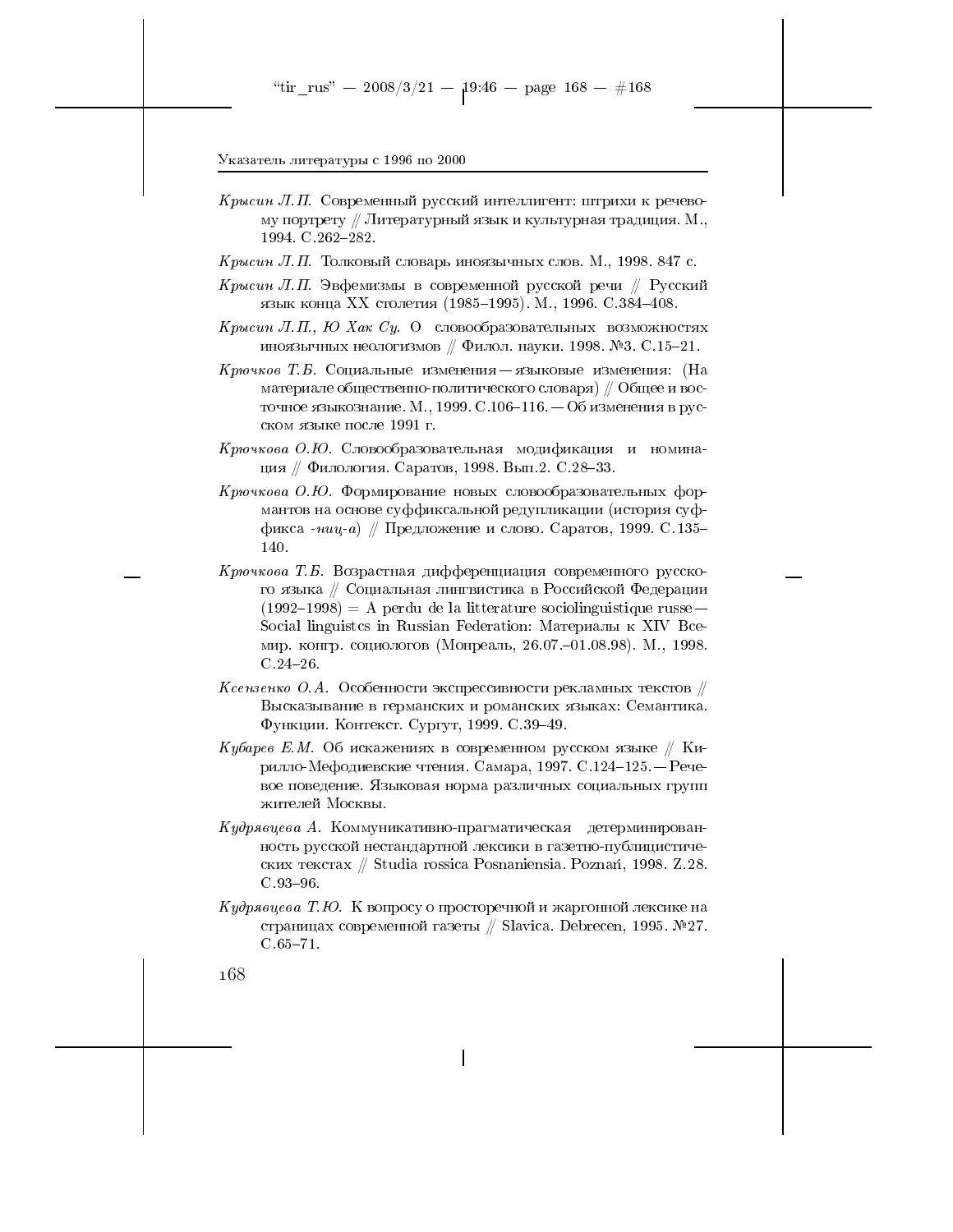"tir\_rus" -- 2008/3/21 --  $19.46$  -- page 169 -- #169

# Неологизмы

Кузнецов В.А. «Иератический язык» Вяч. Иванова: Литературные истоки // Ars philologiae. СПб., 1997. С.288-311.

 $Kyau\kappa o$ в В.Г. Некоторые способы пополнения локально-маркированных лексических единиц в британском и латиноамериканском вариантах английского языка // Связи языковых единиц в системе и реализации. Тамбов, 1998. С.53-60.

- Куликова Г.С. Несценическая речь актеров  $\#$  Вопросы стилистики. Саратов, 1996. Вып.2. С.25-30.
- $K$ уликова Г. С. О влиянии профессии на речь актеров // Вопросы стилистики. Саратов, 1998. Вып. 27. С. 103-110.
- Кумарова М.Г. Новый бизнес английский = New business English: Курс деловой лексики англ. яз. М., 1997. 396 с.

Купина Н.А. [Рецензия] // Вопросы языкознания. 1999. №2. С.134– 138. - Рец. на кн.: Русский язык конца XX столетия (1985-1995). М., 1996. 479 с.

- Купина Н.А. Идеологические процессы и проблемы новой русской риторики // Лики языка. М., 1998. С.212-222.
- Купина Н.А. Тоталитарный язык: Словарь и речевые реакции. Екатеринбург, Пермь, 1995. 143 с.

Кураков В.Л. Финансово-экономический словарь. Чебоксары, 1999.  $415c$ .

- Кураков Л.П., Кураков В.Л. Словарь-справочник по экономике. 2-е изд. М., 1998. 391 с.
- Кураков Л.П., Кураков В.Л. Словарь-справочник по экономике. Чебоксары, 1999. 459 с.
- Курченкова Е.А. Этнокультурные ценности в текстах газетных объявлений // Языковая личность: культурные концепты. 1996, Волгоград, Архангельск. С.74-80. - На материале рус. и англ. языков.
- Кустов Г.И. Семантические модели производных значений глаголов перемещения объекта // НТИ/ВИНИТИ. Сер.2. Информ. процессы и системы. М., 1999. №5. С. 26-33.
- Кутузова Г.И. Культура речи как составная часть профессиограммы молодого специалиста XXI века // Кирилло-Мефодиевские чтения. 15-16 июня, 1999. Луга, 1999. С.171-172.
- $\it{Kyxape{ \text{\textit{no}}\text{\textit{v}}}}$   $\it{\Phi}$ . Некоторые прагмасемантические особенности рекламных текстов // Рус. филология. Тарту, 1996. №7. С.398-407.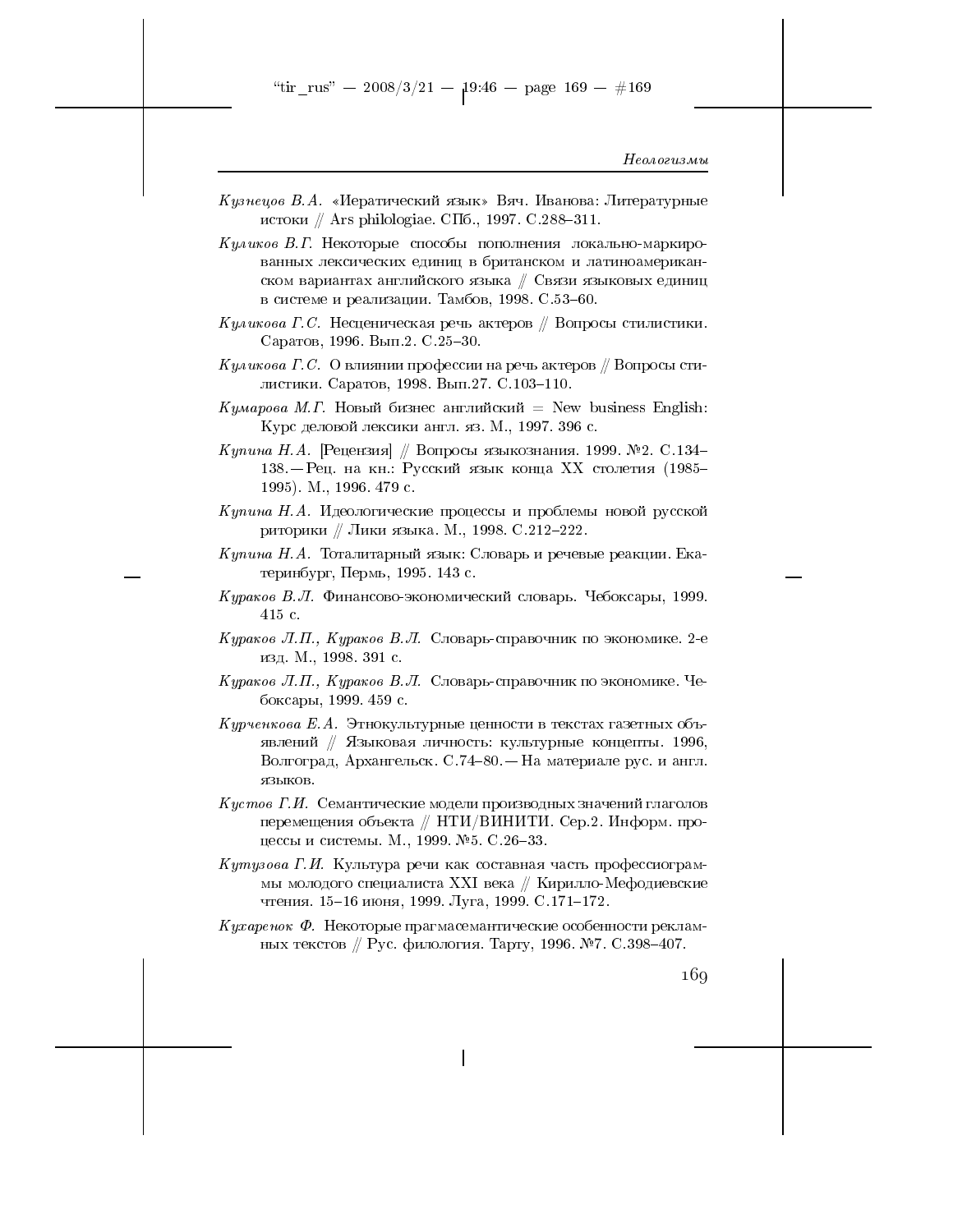- *Кухарина В.А.* Цветопись в рассказах Е.Замятина // Текст: варианты интерпретации. Бийск, 1998. С.38-40.
- $\emph{Jameso O.A.}$  Как пишут ученые // Рус. речь. 1995. №2. С.55–62. Язык науки.

Лаптева О.А. Как ученые говорят // Рус. речь. 1995. №3. С.51-56.

- Лапшина М.Н. Семантическая эволюция английского слова (Изучение лексики в когнитивном аспекте). СПб., 1998. 159 с.
- Ласорса-Съедина К. БЕСПРЕДЕЛ, ИМИДЖ, ТУСОВКА: определенность и неопределенность в современной русской лексике // Вестн. Моск. ун-та. Сер. 9. Филология. 1996. № 4. С. 63-72. -Употребление, этимология лексем.
- Ласинский О. Лексикон для любителя выпить // Наука и жизнь. 1997 №5 C.105-106
- $\emph{Jte6e}$ деза Е.А. Заметки по развитию семантики заимствований // Чувашский язык и алтаистика. Чебоксары, 1995. С.93-96.
- Левашов Е.А. Вторичная номинация в сфере разговорно-профессиональной речи // Новые слова и словари новых слов. СПб., 1997.  $C. 85 - 91.$
- Левашов Е.А. Словари неологизмов XX века: Библиограф. указатель // Новые слова и словари новых слов. СПб., 1997. С. 133-140.
- Левашов Е.А. [Рецензия] // Рус. речь. 1998. №1. С.118-120. Рец. на кн.: Новые слова и значения. Словарь-справочник по материалам прессы и литературы 80-х гг.
- Левашов Е.А. Более или менее $-$ о более-менее  $\#$  Рус. речь. 1996. №6. С.44-46. — Семантические и стилистические особенности оборота более или менее и слова более-менее.

*Левашов Е.А.* Новый суффикс? ∥ Рус. речь. 1997. №6. С.44–46.

- Левонтина И. Выражансы // Итоги. 1999. №38. С.61. О словаре: Ермакова О.П., Земская Е.А., Розина Р.И. Слова, с которыми мы все встречались: Толковый словарь русского общего жаргона М., 1999.
- Леднева В.В. ПОЛИРОВАТЬ, ПОЛИРОВАТЬСЯ, ПОЛИРОВАН-НЫЙ // Вопросы лингвистики. 1998. Вып. 2. С.60-65. — Об окказиональном характере оттенков в семантике глагола.
- $\emph{Neŭvuk B.M. T$ ипология словарей на пороге XXI века // Вестн. Междунар. славян. ун-та. Харьков, 1999. Т.2, №4. С.7-10.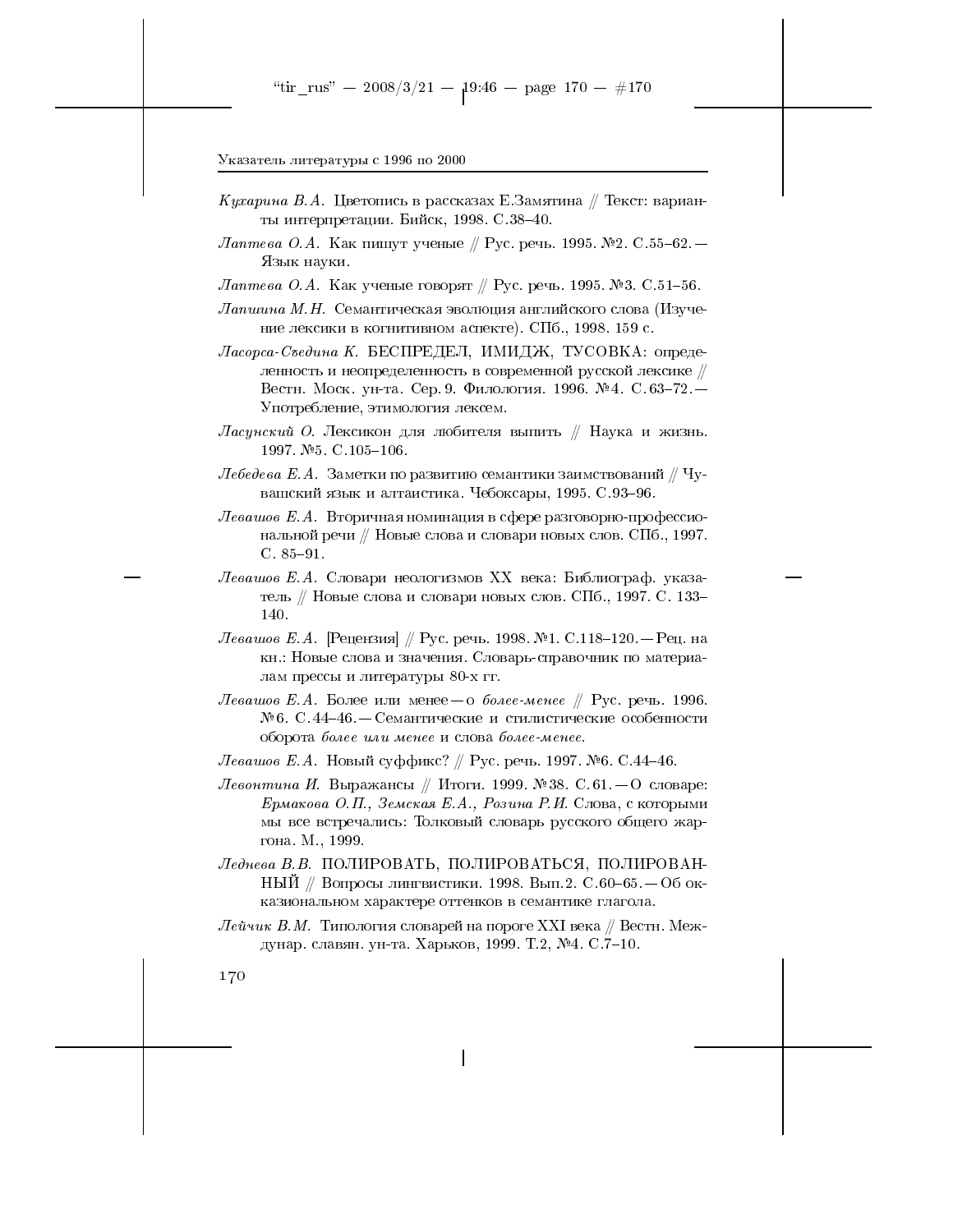"tir\_rus" -- 2008/3/21 --  $19.46$  -- page 171 -- #171

#### Неологизмы

- Лексикографическое описание народно-разговорной речи современного города: теорет. аспекты / Б.И. Осипов, Г.А. Боброва, Н.А.Илиадзе и др. Омск, 1994. 144 с.
- $\emph{J}\hspace{-0.4em}\rule{0.7pt}{0.8em}\hspace{-0.4em}\bar$  Лемайкина  $\emph{J}\hspace{-0.4em}\bar{\hspace{0.1em}}$ .  $\emph{J}\hspace{-0.4em}\bar{\hspace{0.1em}}$  Лемайкина  $\emph{J}\hspace{-0.4em}\bar{\hspace{0.1em}}$ .  $\emph{J}\hspace{-0.4em}\bar{\hspace{0.1em}}$ развитие лексико-семантической системы языка  $\#$  Актуальные проблемы общества: Философия. Психология. Культура. Саранск, 1998. С.97-99.
- Лённгрен Т. О многозначном глаголе ШИТЬ и его производных в русском языке (в сопоставлении со шведским языком) // Семантика слова, образа, текста. Архангельск, 1998. С.15–20.
- Леонова Н.В. О газетных заголовках: (По материалам «Комсомольской правды») // Давлетшинские чтения: язык, культура, традиции, новаторство. Бирск, 1997. С.148-150.
- $\emph{Jeomm}$ ович О.А. Английские граффити // Лингвистические категории в синхронии и диахронии. Пятигорск, 1996. С.134-140.
- Леонтович О.А. Проблема понимания в процессе межкультурной коммуникации // Языковая личность: культурные концепты. Волгоград-Архангельск, 1996. С.212-219. - На материале взаимодействия британского и американского английского языка.
- $\emph{Jeombe}$ ва Т.И. Функционирование делового стиля в газете (на примере популярной прессы Великобритании и США) // Язык науки и бизнеса. Тюмень, 1996. С.35-39.
- Лесников С.В. Свод русских словарей русского языка XIX-XX вв.: (Часть 1: типология) // Материалы второй Всеросийской научной конференции «Русский язык: прошлое, настоящее, будущее». Сыктывкар, 1999. С.60-71.
- Лившиц Т.Н. Реклама в прагмалингвистическом аспекте. Таганрог, 1999. 212 с.
- Лимли И.К. Русистика в Новой Зеландии // Новое лит. обозрение. 1995. №12. С.238-243.
- $\it{Junamos~A.\ T.}$  Аббревиация как проблема лексикографии // Актуальные пробл. совр. лексикографии. Словар. работа в шк. и вузе. Материалы Всерос. науч. конф. (Астрахань, 24-26 сент. 1998 г.). Астрахань, 1999. С.58-65.
- Лисицына Т.А., Гореликов Л.А. Язык культуры в культуре языка // Мир культуры: человек, наука, искусство. Самара, 1996. С.158-159.

171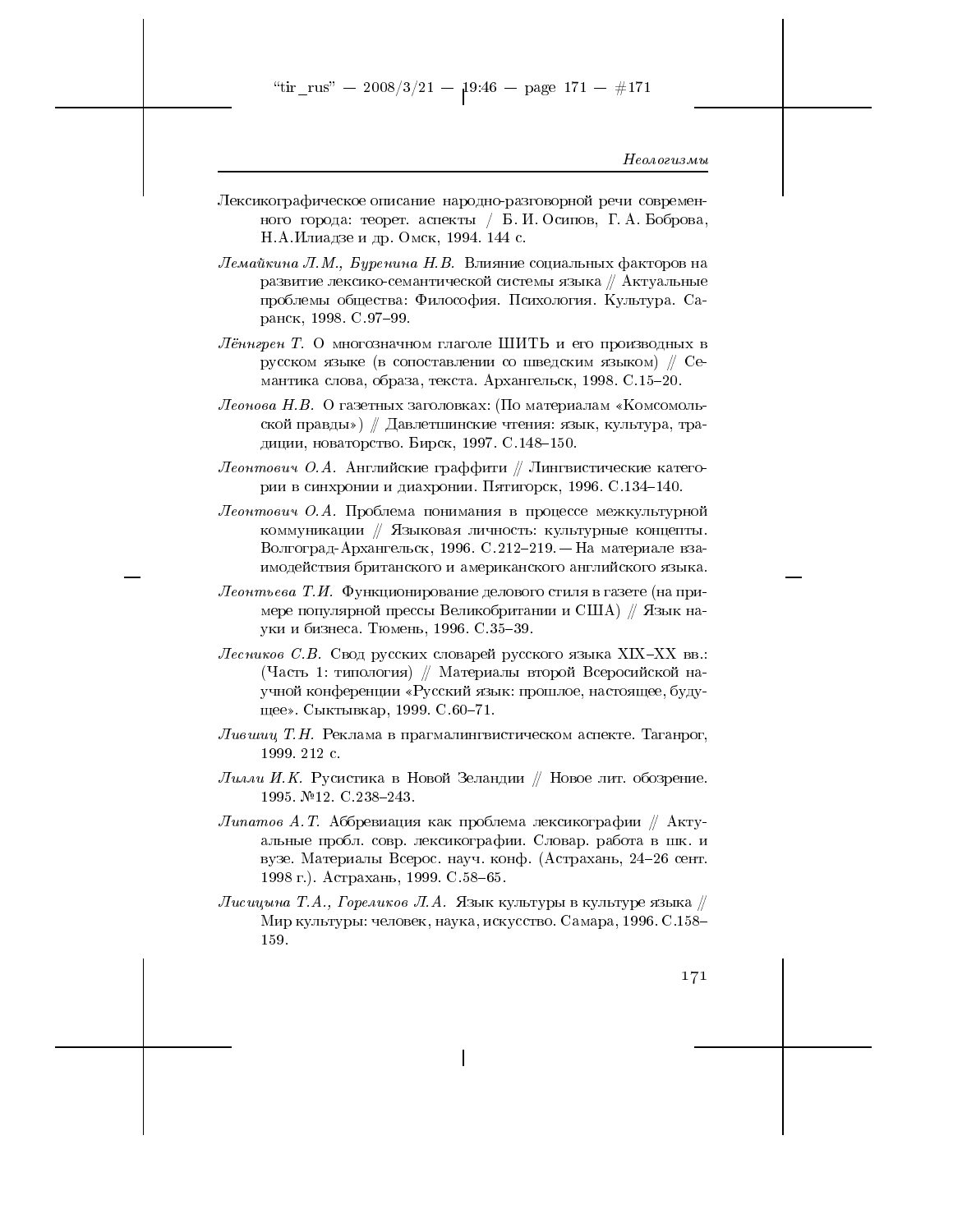- Листопадов Н.А. Русский язык в Мьянме // Рус. яз. за рубежом. 1994. №4. С 132-134.
- $\emph{Jucm}$ рова-Правда Ю. Т. Каким войдет русский язык в III тысячелетие? // Вестн. Воронеж. гос. ун-та. Сер.1. Гуманит. науки. Воронеж, 1998. Вып.2. С.30-52. – Проблема иноязычного влияния.
- Листрова-Правда Ю.Т. Состояние словарного фонда современного русского // Материалы по русско-славянскому языкознанию. Воронеж, 1994. Вып. 20. С. 63-65.
- $\it{Jlumau}$ нова А.В. От заголовка к слогану (Эволюция рекламных текстов в Англии, США и России) // Вестн. Моск. ун-та. Сер. 10. Журналистика 1996. №3. С.30-35.
- $\mathcal I$ итвинова А.В. Слоган в рекламе. Генезис, сущность, тенденции развития. Автореф.... дис.... канд. филол. наук. М., 1996.
- Литвинова А.В. Современный слоган в России // Вестн. Моск. ун-та. Сер. 10. Журналистика. 1995. № 6. С. 12-18. — Язык рекламы (Рекламные девизы).
- Лихачева И.В. Взаимодействие родного и иностранного языков в обучении межкультурным соответствиям // Россия и США: пути равноправного сотрудничества. Воронеж, 1997. С.11-12.
- $Juxo$ летов П.В. Компьютерный жаргон // Рус. речь. 1997. №3. С.43– 49.
- Лозовский Л.Ш., Райзберг Б.А. Словарь бизнесмена. М., 1999. 381 с.
- Лозовский Л.Ш., Райзберг Б.А., Ратновский А.А. Универсальный бизнес-словарь. М., 1997. 632 с.
- Локкет Б. За строкой словаря: (Сб. необычных англ. слов и выражений). М., 1998. 144 с.
- Лужновская М. Иду я по Невскому... // Аврора. 1995. № 4. С.61–  $62 - 0$  языке вывесок.
- $\varPi$ укашевич Е.В. Семантическая структура и словообразовательные возможности многозначного слова (на примере ЛСВ со значением «учреждение») // Семантика и прагматика текста. Барнаул, 1998. С. 106-111.
- $Jlyye$ ва О.А. Эволюция форм вежливости в период социальных изменений в обществе: (На материале художественной литературы конца XIX — первой четверти XX веков) // Язык писателя. Текст. Смысл. Таганрог, 1999. С. 80-84.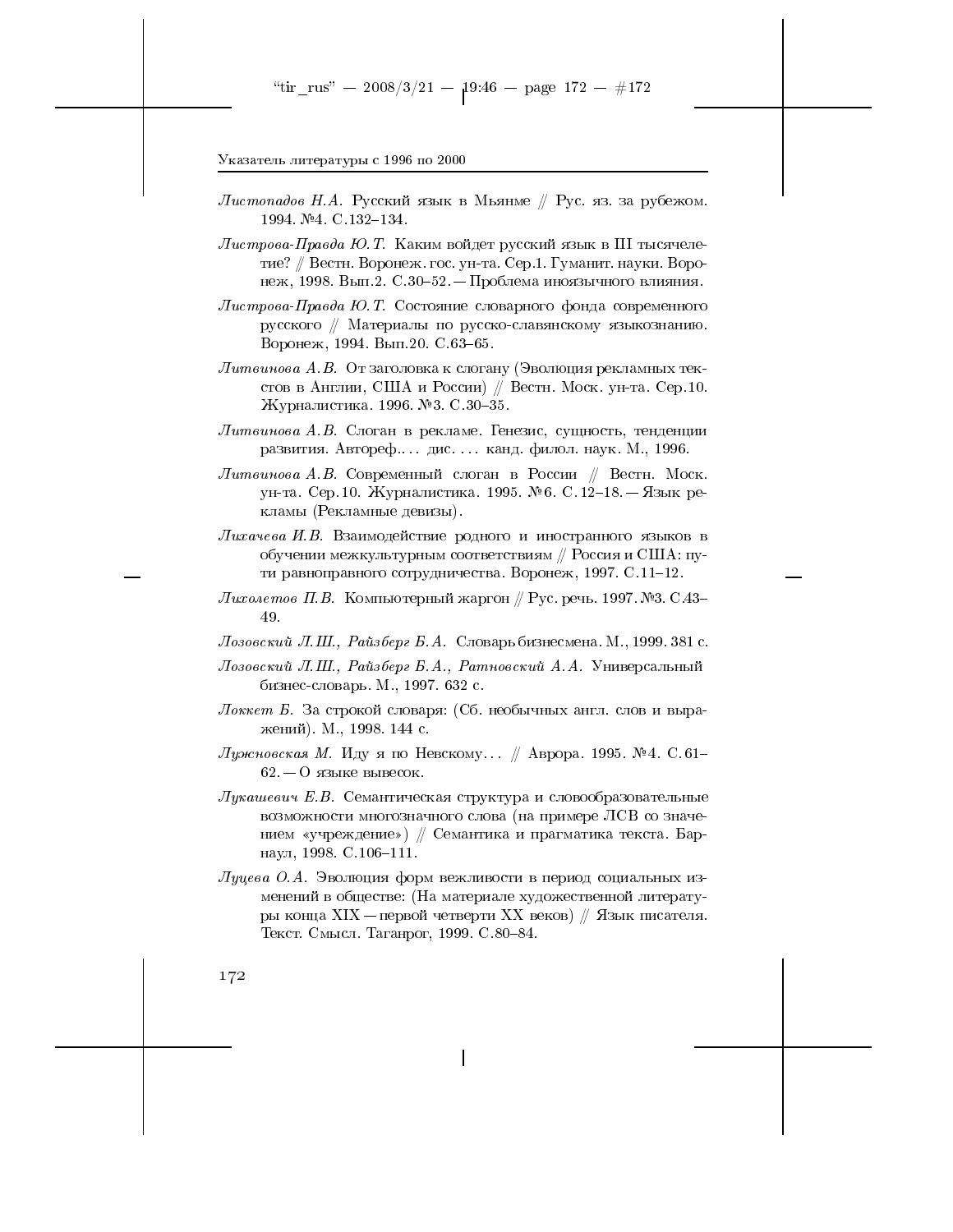- Лыков А.Я. Язык во времени и время в языке  $\#$  Филология Philologica. Краснодар, 1997. №11. С.2-6.
- $J$ ысакова И.П., Лукина Я.В. «Жить надо веселее и виртуальнее!» // Рус. речь. 1998. №5. С.65-66. - Переход терминов из профессионального языка в общелитературное употребление.
- *Лю Гуанчжунь.* Русский язык в Китае // Рус. яз. за рубежом. 1994.  $N<sup>2</sup>4$ . C.131-132.
- Любимцева С.Н., Коренева В.М. Курс английского языка для финансистов: Учебник. М., 2000. 380 с.
- Люкшин Ю. Интернационализация отраслевых терминологий в современном русском языке  $//$  Studia rossica posnaniensia. Poznań, 1996. Z.27. C.137-144.
- Лютикова В.Д. Языковая личность и идиолект. Тюмень, 1999. 187 с.
- Люцинский К. К вопросу о заимствовании польским языком русских терминов космонавтики // Рус. яз. за рубежом. 1998. №4. С.46- $51.$
- Ляпина И.И. К вопросу об эволюции лексического уровня языка: (На материале сленга подростков) // Вятская земля в прошлом и настоящем. Киров, 1995. С.77-83.
- Магомедгаджиева П.Н. Лексические новообразования современного русского языка 90-х годов XX в.: (На материале период. печати): Автореф. дис.... канд. филол. наук. Махачкала, 1997.
- Магомедгаджиева П.Н. Некоторые аспекты семантической неологизации на страницах современной периодической печати  $\#$  Средства языка: семантика, функция, изучение. Тула. 1996. С.58-63. Рукопись деп. в ИНИОН РАН 09.12.96, №52124.
- Маерова К. Заметки о языке и стиле эпопеи А. И. Солженицына «Красное Колесо» // Лит. обозрение. 1999. №1. С.55-57.
- Макаров В.И. Средства массовой информации как фактор формирования языковой картины мира // Кирилло-Мефодиевские чтения. 15-16 июля 1999. Луга, 1999. С.118-119.
- Макаров С.А. Английские заимствования в языке современной немецкой спортивной прессы // Англистика. Тверь, 1999. С.87-94.
- Макаров Ю. Ответьте мне орально, пристёбывая губами: (Открытое письмо диктору Радио России Т. Визбор) // Молодая гвардия.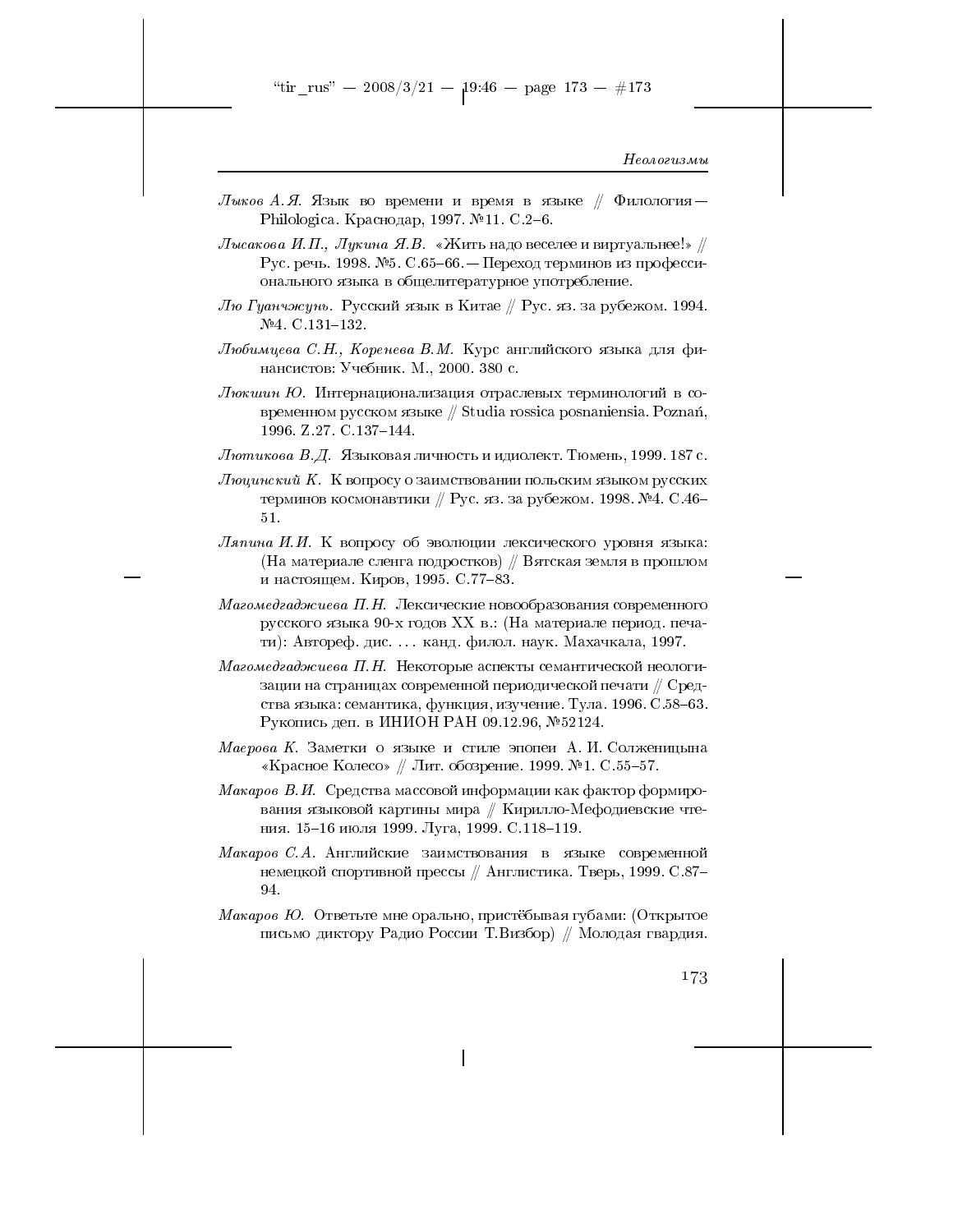М., 1996. №5. С.239–257. — Об употреблении сленга в передачах российского радио.

- Макеева М.Б. Лексико-грамматические особенности жанрово-ситуативного стиля публикаций на темы науки: (На материале молодеж. газет XX в.). Автореф. дис. . . . канд. филол. наук. М., 1995.
- Мак-Киенго У. Словарь русской брани: А-а-Я-я / Вступ. ст. В.М. Мокиенко. Калининград, 1997. 263 с.
- Маковский М.М. Русский мат // Филол. зап. Воронеж, 1996. Вып. 7.  $C.143 - 145.$
- Максимов В.И. Слово и время // Рус. яз. за рубежом. М. 1994. №4. С.22-26. — Словарь новых терминов.
- *Максимова Т.В.* Англицизмы термины в современном русском языке // Вестн. Волгоград. гос. ун-та. Сер. 2. Филология. Волгоград, 1996. Вып.1. С.58-61.
- Максимова Т.В. Заимствование и освоение русским языком английской лексики (70-е – 90-е гг. XX в.) // Лингвистические явления в системе языка и в тексте. Волгоград, 1997. Вып.1. С.91-96.
- Максимова Т.В., Пелих Е.А. Английские заимствования в русском и других европейских языках  $\#$  Материалы XI научной конференции профессорско-преподавательского состава (18-22 апреля 1994 г.). Волгоград, 1994. С.356-359.
- Малаховский Л.В. О некоторых новых изданиях больших толковых словарей английского языка  $\#$  Очередные задачи русской академической лексикографии. СПб., 1995. С. 145-148.
- *Мальцева Д.Г.* Перевод немецких фразеологических единиц на русский язык и проблема смысловой эквивалентности: (Опыт сопостав. исслед.). М., 1995. 64 с.
- Малюга Е.Н. Социолингвистический аспект речи детских персонажей в британской и американской драматургии // Язык, сознание, коммуникация. 1999. Вып.10. С.112-122.
- Маркелова Т.В. Лексема-узел «одобрять» как средство выражения оценочного значения // Филол. науки. 1999. №3. С. 76-86. — О слове одобрямс.
- Маркина Т.В. Об истории развития терминологии методики преподавания русского языка как иностранного // Рос. ун-т дружбы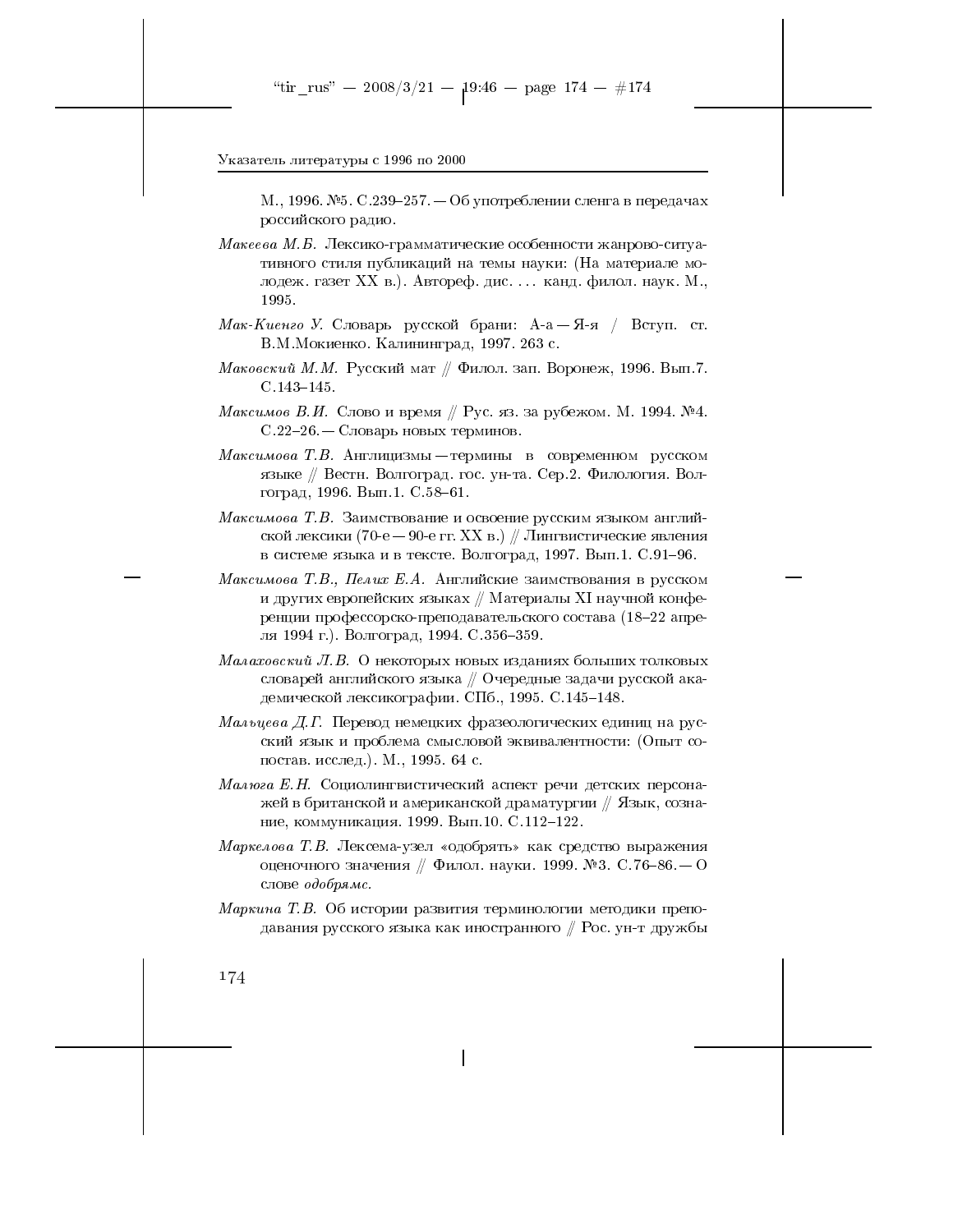народов. М., 1995. 14 с. Рукопись деп. в ИНИОН РАН №50593 от 13.07.95.

- Маркова Э.В. Некоторые закономерности именного словообразования в новейший период // Вестн. Удмурт. ун-та. Ижевск, 1996. №7. C.78-82.
- Маркштайн Э. Советский язык и русские писатели // Вопросы лит. 1995. Вып.1. С.98-112.
- Мароевич Р. Словообразовательный этюд (студенческий-садоводческий, студенческий-ребяческий) // Филол. науки. 1999. № 4.  $C.103 - 106.$
- Марочкин И.И. Эмоциональная лексика в молодежном жаргоне  $\#$ Язык и эмоции. Волгоград, 1994. С.69-75.
- Мартьянова И.А. О современной риторической ситуации // Вестн. Северо-Запад. отделения Рос. акад. образования. СПб., 1998. Вып.3. С.55-60. — Политическое красноречие.
- Мартьянова И.А. Художественно-речевая структура кинопрозы  $\#$ Творчество В.М.Шукшина в современном мире. Барнаул, 1999.  $C.145 - 148.$
- Мартюшева Л.М. Деловой немецкий: проблемы обучения // Язык науки и бизнеса. Тюмень, 1996. С.27-28.
- Марчук Ю.Н. Основы компьютерной лингвистики: Учеб. пособие  $\#$ Моск. пед. ун-т. М., 1999. 225 с.
- Масленников Д.Б. «Словоновы» на з Алексея Крученых  $\#$  Функционирование языковых единиц и грамматических категорий в разных типах и стилях речи. Уфа, 1997. Ч.1. С.99-104.
- Масленникова С.В. Продуктивные словообразовательные модели и словообразовательные элементы современного немецкого языка // Организация и управление образовательной, научной и производственной деятельностью. Ессентуки, 1998. С.175-178.
- Маслова Е.В. Структурно-семантические особенности субстантивной разговорно маркированной лексики // Контрастивные исследования лексики и фразеологии русского языка. Воронеж, 1996. C.26-30.
- Материалы к словарю обществоведческих терминов / Под ред. Н. И. Рутберга, В. М. Тумаларьяна // Преподавание истории в шк. 1997. №4. С. 23-28.

175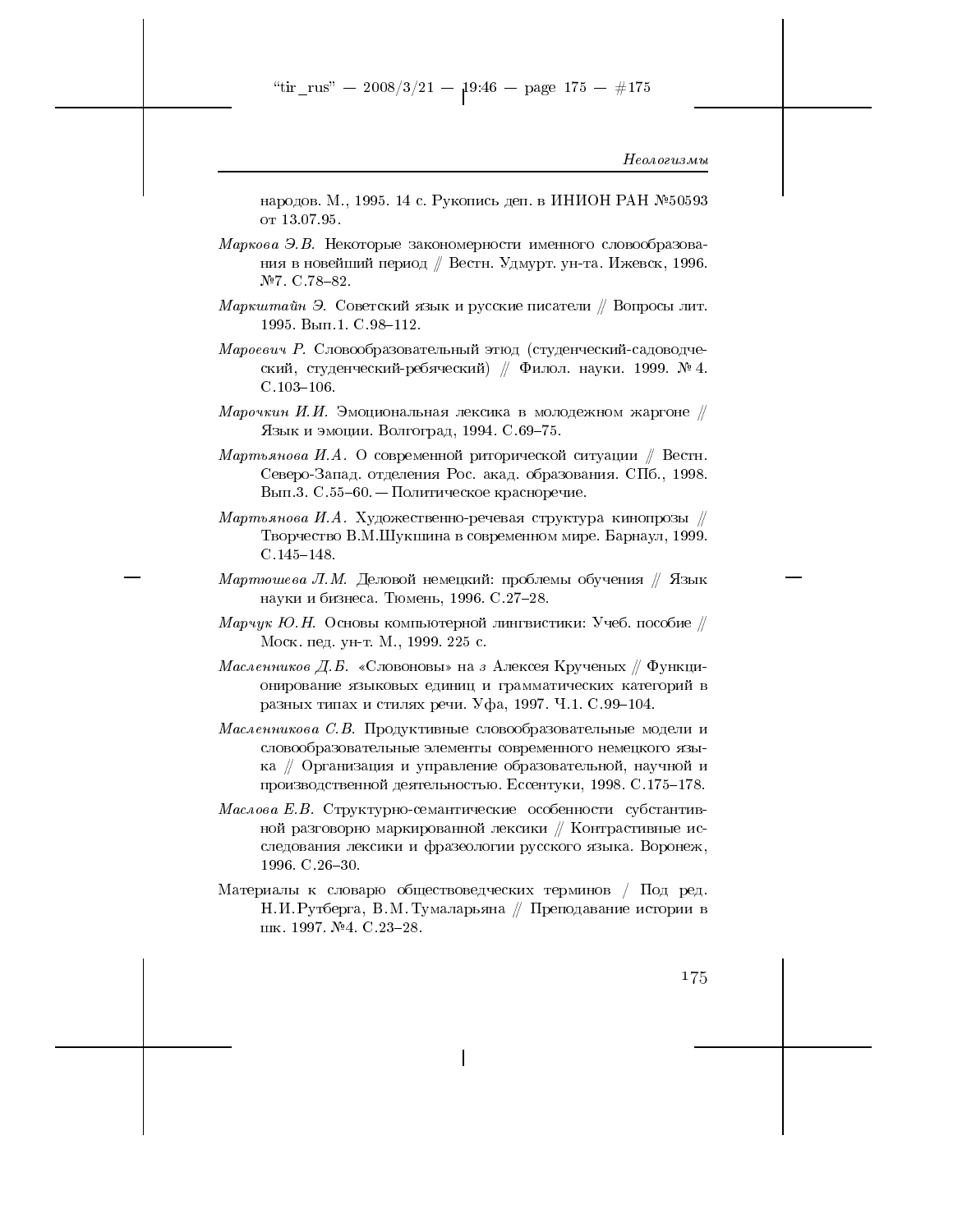- Материалы к словарю обществоведческих терминов // Преподавание истории в шк. М. 1994. №8. С.6-7.
- Материалы к словарю обществоведческих терминов // Преподавание истории в шк. М. 1996. №3. С.16-22.
- Мельникова С.В. Лексический потенциал языка в оценке А.И.Солженицына: (На материале «Русского словаря языкового расширения»). Автореф. дис. ... канд. филол. наук. М., 1996.
- Мельникова С.В. О «лексическом расширении» А.И.Солженицына  $\#$ Рус. речь. 2000. №1. С.15-19. - Деривационные архаизмы.
- Мерзук Я. Устойчивые сочетания, включающие цветообозначения, в современном русском языке: Автореф. дис. ... канд. филол. наук. Воронеж, 1997.
- Меркурьева Н.М. Сложные слова с компонентами пол- и Полу-  $\#$ Ин-т рус. яз. РАН. М., 1995. 15 с. Рукопись деп. в ИНИОН PAH № 50972 от 5.12.95.
- Милитарёв А.О. содержании термина «диаспора» (к разработке дифиниции) // Диаспоры. 1999. №1. 24-33.
- Милюков С.Ф., Узунколов Ф.А. Переводчик и вопросы терминологии // Человеческий фактор в правоохранительных системах: Материалы Междунар. науч.-практ. конф. «Языки мозга и тела человека: пробл. и практ. использ. в деятельности органов внутр. дел» (29 мая – 2 июня 1995 г.). Орел, 1996. С. 35-37.
- Минаева Л.В., Морозов А.Ю. Роль речевой коммуникации в создании имиджа // Вестн. Моск. ун-та. Сер.19. Лингвистика и межкульт. коммуникация. М., 2000. №1. С.55-73.
- Минаков А.В. Немецко-русский словарь молодежной лексики = Deutsch-russisches Worterbuch der jugend sprachlichen Lexik. Курск, 1998. 139 с.
- Минералов Ю. Мир поэтического неологизма // Вопросы лит. 1997. Вып.1. С.322-329. – Рец. на кн.: Перцова Н. Словарь неологизмов Велимира Хлебникова. Вена, М., 1995. 560 с.
- Миронова Т. Кто и зачем уродует русскую речь  $\#$  Рос. обозреватель. 1996. №2. С 175-176.

*Мистюк* Т. Л. О терминологизации в современном газетном тексте // Молодая филология. Новосибирск, 1998. Вып.2. С.193-200.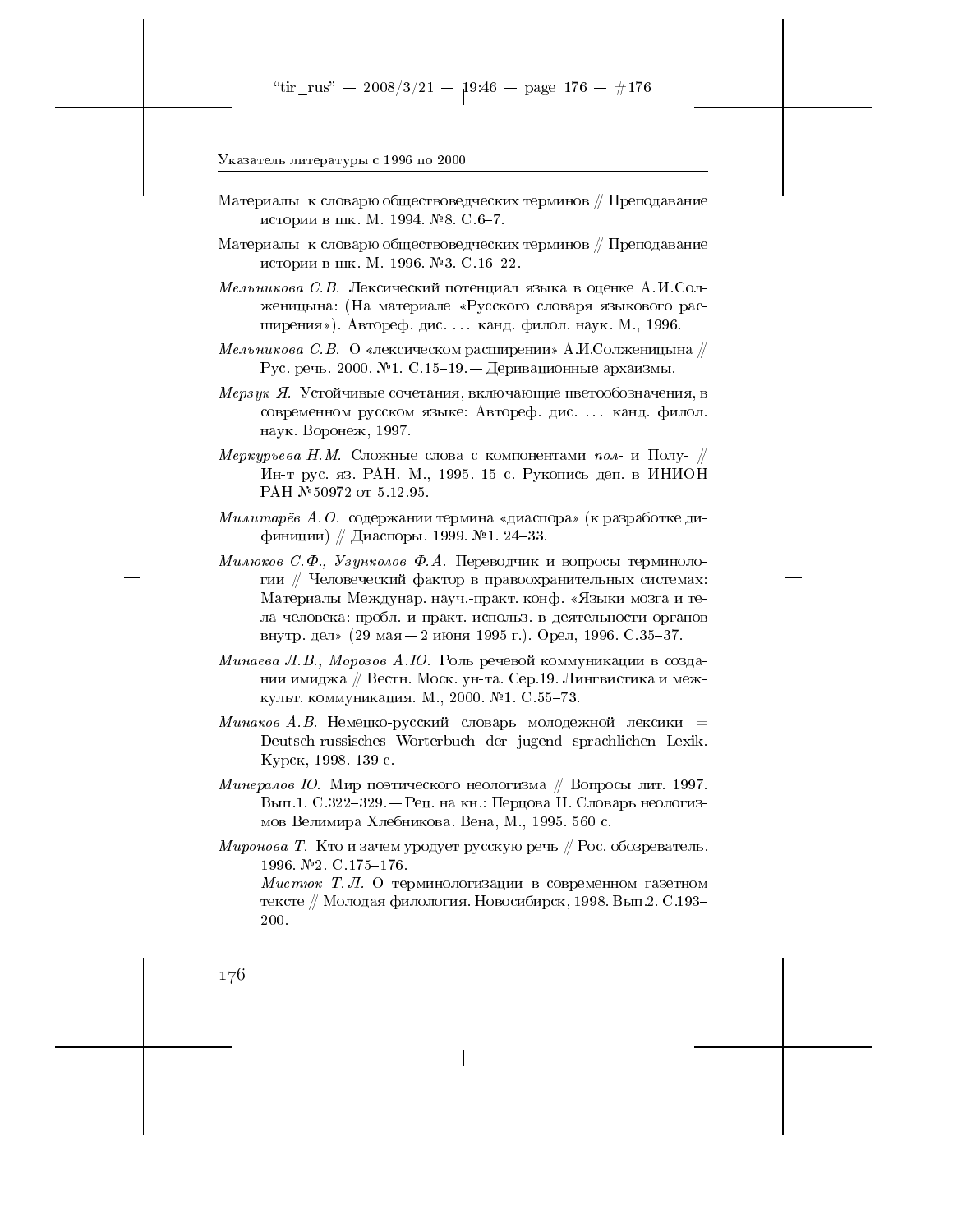"tir\_rus" — 2008/3/21 — 19:46 — page 177 — #177

Неологизмы

- $Mumupe$ ва Л.Н. Экспериментальное исследование идентификации английских неологизмов русско-английскими билингвами  $\mathbin{\#} C$ емантика слова и текста: психолингвистические исследования. Тверь, 1998. С.112-115. - Стратегии идентификации.
- Митрофанова О.Д. Роль русского языка в приобщении поколения современного индустриального общества к мировой цивилизации и традиционным культурным ценностям // Болг. русистика. София, 1994. 2. С. 3-8.
- Михайлов Г. «Непечатное слово»: Язык в современной культуре  $\#$ Москва. 1999. №1. С.178-184.
- Михайлов Дж. О возможности и необходимости универсальной терминологии в музыке // Вопросы философии. 1999. №9. С.109-120.
- $Muxa\tilde{u}ho\epsilon a$  H.E. Общая характеристика «больших» словарей современного немецкого языка  $\#$  Очередные задачи русской академической лексикографии. СПб., 1995. С.149-151.
- Михайлова О.А. Жизнь чужого слова в живой речи горожан // Русская разговорная речь как явление городской культуры. Екатеринбург, 1996. С.153-167.
- Михалева Е.В. Изменения в социокультурной сфере как условие лексикализации внутренней формы слова: (По показаниям языкового сознания) // Коммуникативные аспекты слова в рекстах жанрово-стилевой ориентации. Томск, 1995. С.73-81.
- Михалкина И.В., Клобукова Л.П., Хавронина С.А. Учебный комплекс «Русский язык для деловых людей»: лингвометодические основы, структура, содержание // Научные доклады филологического факультета МГУ. М., 1996. Вып.1. С.111-115.
- Мишкуров Э.Н., Белова А.Г. Языкознание и российско-арабские связи // Россия и арабский мир. СПб., 1994. С.10-16.
- Моисеев А.И. Русская лингвистическая терминология 1-ой половины XIX в.: первая лексикографическая фиксация и первое употребление // Вестн. С.-Петерб. ун-та. Сер. 2. История, языкознание, литературоведение. СПб., 1995. Вып. 4. С.30-36.
- Мокайтис Т. Р. Бизнес-курс английского языка / Пер. с англ. В.Л.Букшургинова. Ростов-на-Дону, 1996. 319 с.
- Мокиенко В.М., Никитина Т.Г. Большой словарь русского жаргона. СПб., 2000. 720 с.

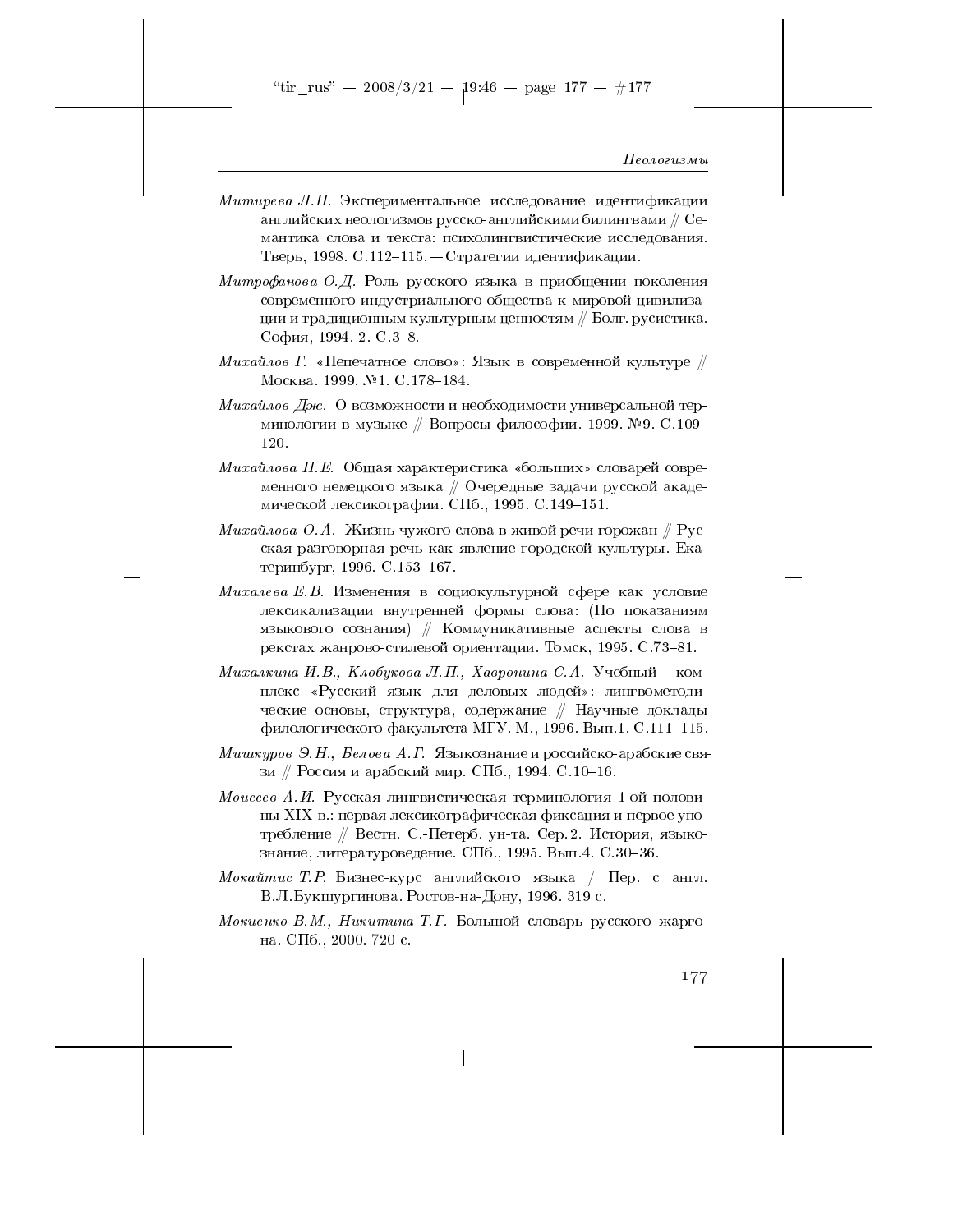- *Мокиенко В.М., Никитина Т.Г.* Толковый словарь языка Совдепии. СПб., 1998. 704 с.
- Молина Сеспедес Т.Т. Язык русских староверов пос. Ичоа (Боливия) // Материалы по русско-славянскому языкознанию. Воронеж, 1997. Вып.22. С.115-120.
- Молчанова М. М. О новейших лексических заимствованиях в газетной публицистике  $\#$  Филология – Philologica. Краснодар, 1995.  $8. C. 3-5.$
- Молчанова О. Отражение в американской периодической печати изменений на политической карте бывшего СССР  $\#$  Studia rossica Posnaniensia. Poznań, 1996. Z.27. C.213-219.
- Моргенштерн И.Г., Патракова Т.Н. Библиографический поиск новых слов и значений // Библиография. 1996. №2. С.6-11.
- Морковкин В.В. Типология лексических значений как объект словарной лексикологии // Русистика сегодня. 1998. №№3-4. С.3-9.
- Морозов А.В. Своеобразие языка романа В.М.Шукшина «Любавины» на словообразовательном уровне // Творчество В.М.Шукшина: поэтика, стиль, язык. Барнаул, 1994. С.167-173.
- Морозова О.Е. Устная речь и языковая личность говорящего  $\#$  Живое слово русского Севера. Архангельск, 1998. С.56-68.
- Москвин В.П. Способы эвфемистической зашифровки в современном русском языке // Языковая личность: социолингвистические и эмотивные аспекты. Волгоград, Саратов, 1998. С.160-168.
- Москович В. Заметки о современной русской политической терминологии // Слово и культура. М., 1998. Т.1. С.182-189.
- Муравьева Н. В. Легко ли создать новое слово? // Рус. речь. 2000. №1.  $C.51 - 53.$
- Муравьева Н.В. Рекламный текст как «маска» // Вестн. Ун-та рос. акад. образования. М., 1997. №3. С.110-113.
- *Муравьева Н.В.* Русская реклама по американскому образцу? // Рус. речь. 1998. №3. С.60-66. — Особенности современной рекламы.
- *Муравьева Н.В.* Элементы разговорной речи в текстах массовой информации // Вестн. Ун-та рос. акад. образования. М., 2000. №1.  $C.139-164$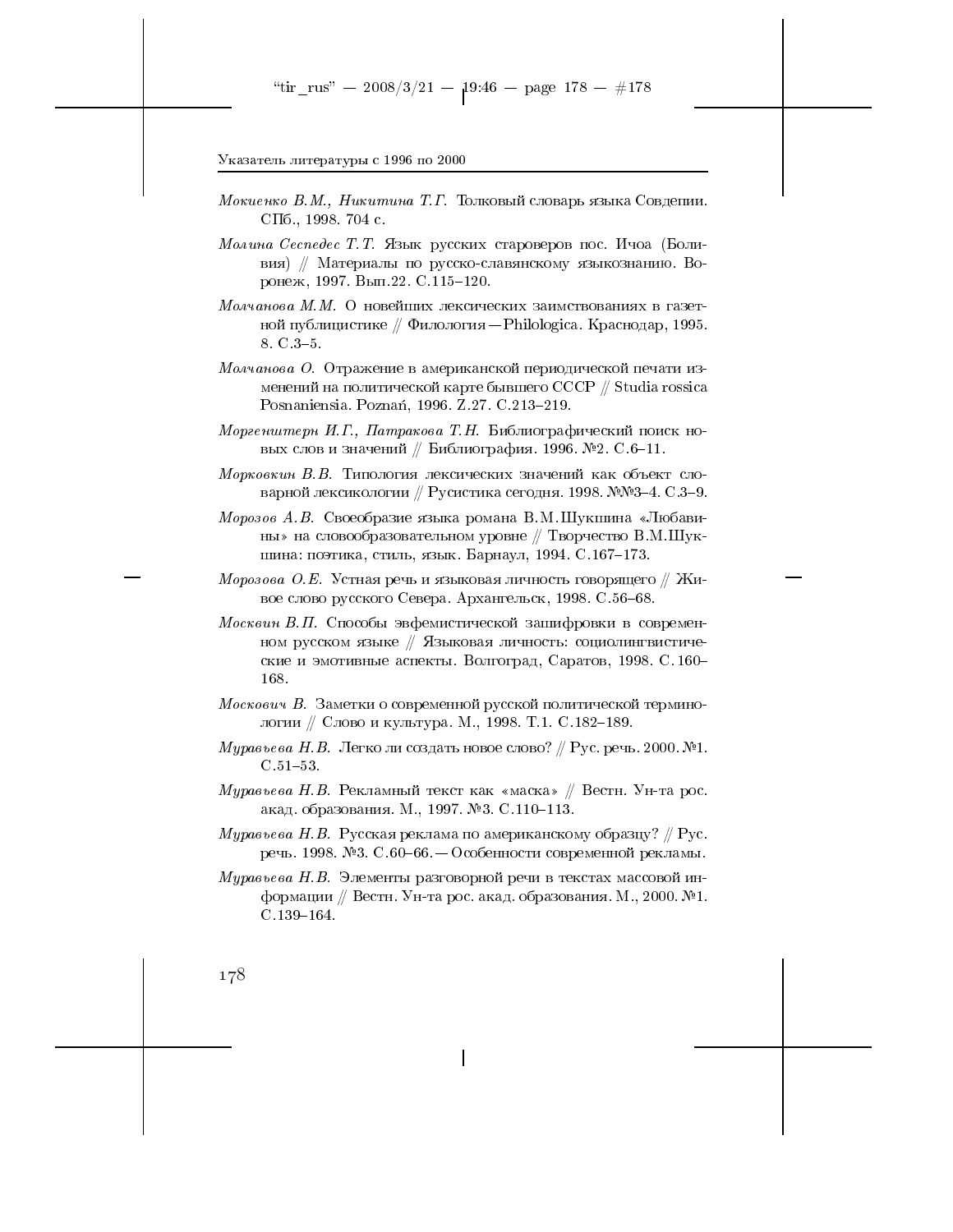"tir\_rus" -- 2008/3/21 --  $19:46$  -- page 179 -- #179

#### Неологизмы

- $Mypadosa$  A.P. Адаптация иноязычного и инокультурного текста: русские реалии в бретонском переводе // Этнокультурная специфика языкового сознания. М., 1996. С.215-218.
- Мухина А.Ю. Изобразительно-выразительные средства создания комического эффекта в прозе А.М.Полякова: (На материале повести «Парижская любовь Кости Гуманкова») // Структурно-семантический анализ единиц речи. Тула, 1995. С.16-22. Рукопись деп. в ИНИОН РАН №50451 от 30.05.95.
- Мы сохраним тебя, русская речь! / Л.К. Граудина, О.Л Дмитриева, Н.В Новикова, Е.Н.Ширяев. М., 1995. 104 с.
- Мягкова Е.Ю. Значения заимствованных слов в сознании носителей русского языка // Актуальные проблемы психолингвистики: слово и текст. Тверь, 1996. С. 70-74.
- Набойщикова Т.В. Проблемы языковой и культурной интеграции носителей ксенолекта в новую лингвокультурную общность // Языковая личность: культурные концепты. Волгоград-Архангельск, 1996. С. 249-257.
- Нагорных С.Н. Метод логических классификаций в лексической стилистике // Человек и его язык; антропологический аспект исследований. Н. Новгород, 1997. С. 46-50. - Метод исследования эволюции лексики и стилистики с помощью логической классификации понятий на примере произведения В. Ерофеева «Москва-Петушки».
- Назаренко И.А. Новое в исследовании музыкальной терминологии русского языка // Кубан. гос. ун-т. Краснодар, 1995. 8 с. Рукопись деп. в ИНИОН РАН №50721 от 7.09.95.
- Наранцэцэг Р. Терминологические заимствования в сфере бизнеса  $\#$ Функционирование языковых единиц и грамматических категорий в разных типах и стилях речи. Уфа. 1997. Ч.1. С.36-43.
- Нгуен Тхи Ван Ань. Заимствованные и интернациональные элементы в терминологии государственного управления // Русистика. M., 1999. C. 159-174.
- *Нгуен Тхи Ван Ань.* Реклама и ее роль в общественной жизни // Русистика. М., 1999. С.155-159.
- $\emph{Heecxuŭ H.A. Oт «Московии» к СССР (Октябрь и японский язык) //$ Петерб. востоковедение = St. Petersburg j. of Oriental studies. СПб., 1996. Вып.8. С.402-412.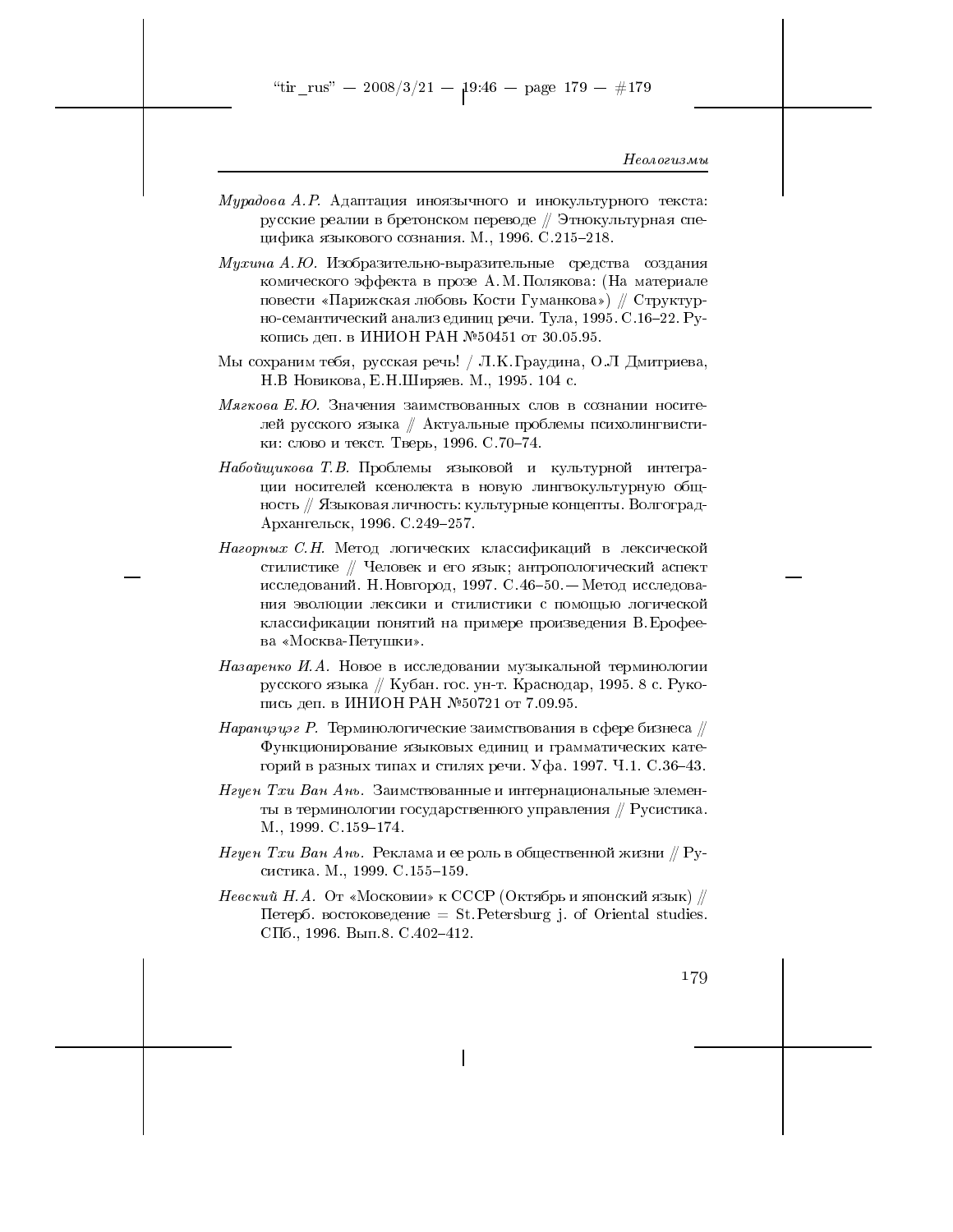- Непийвода Н.Ф. О русско-украинском словаре научно-технической речи // Глагол и имя в русской лексикографии: вопросы теории и практики. Екатеринбург, 1996. С.143-151.
- *Нерознак В.П.* Языковая реформа (1990–1995) // Вестн. РАН. М., 1996. T.66. №1. C.3-7.
- Нестерская Л.А. О некоторых новых тенденциях в развитии словарного состава современного русского языка (социокультурный и лингвистический аспекты) // Вестн. Моск. ун-та. Сер. 9. Филология. 1997. №4. С.40-48.
- Нефедова П.А. Понятия «феминность» / «маскулинность» в немецком языковом сознании (Взаимодействие норм и аномалий в языке и сознании) // Связи языковых единиц в системе и реализации: когнитивный аспект. Тамбов, 1999. Вып.2. С.139-144. -Экспериментальное исследование.
- Нефляшева А. Графика как средство окказионального словообразования в языке публицистики  $//$  Филология - Philologica. Краснодар, 1996. №10. С.22-23.
- Никабадзе Л.У. О некоторых новых типах газетных заголовков: (На материале прессы 80–90-х гг.) // Stylistyka. Opole, 1994. 4. 1995.  $C.117-184.$
- Никитина А.А. Аллюзивные имена собственные товарные знаки: (На материале англоязычной рекламы) // Вестн. С.-Петерб. ун-та. Сер.2. История, языкознание, литературоведение. СПб., 1996. Вып.2. С.110-112.
- Никитина С.Е. Виновата, не секу по-новорусски: Речевые угри лосьоном не выведешь // Журналист. 1998. №1. С.28. — О культуре речи в языке прессы и рекламы.
- *Никитина С.Е.* Как сохранить язык? (Языковая ситуация в русских конфессиональных группах в США) // Единство и многообразие романского мира. СПб., 1999. С.41-42.
- *Никитина С.Е.* Языковое самосознание молокан и старообрядцев США // Русистика сегодня. М., 1998. №1/2. С.62-71.
- Никитина Т.Г. Так говорит молодежь. Словарь молодежного сленra. C $\Pi$ 6., 1998. 588 c.
- $Huxo.ae$ ва Т. И. Металингвистический фразеологизм новый прием поэтики текста // Лики языка. М., 1998. С.259-263.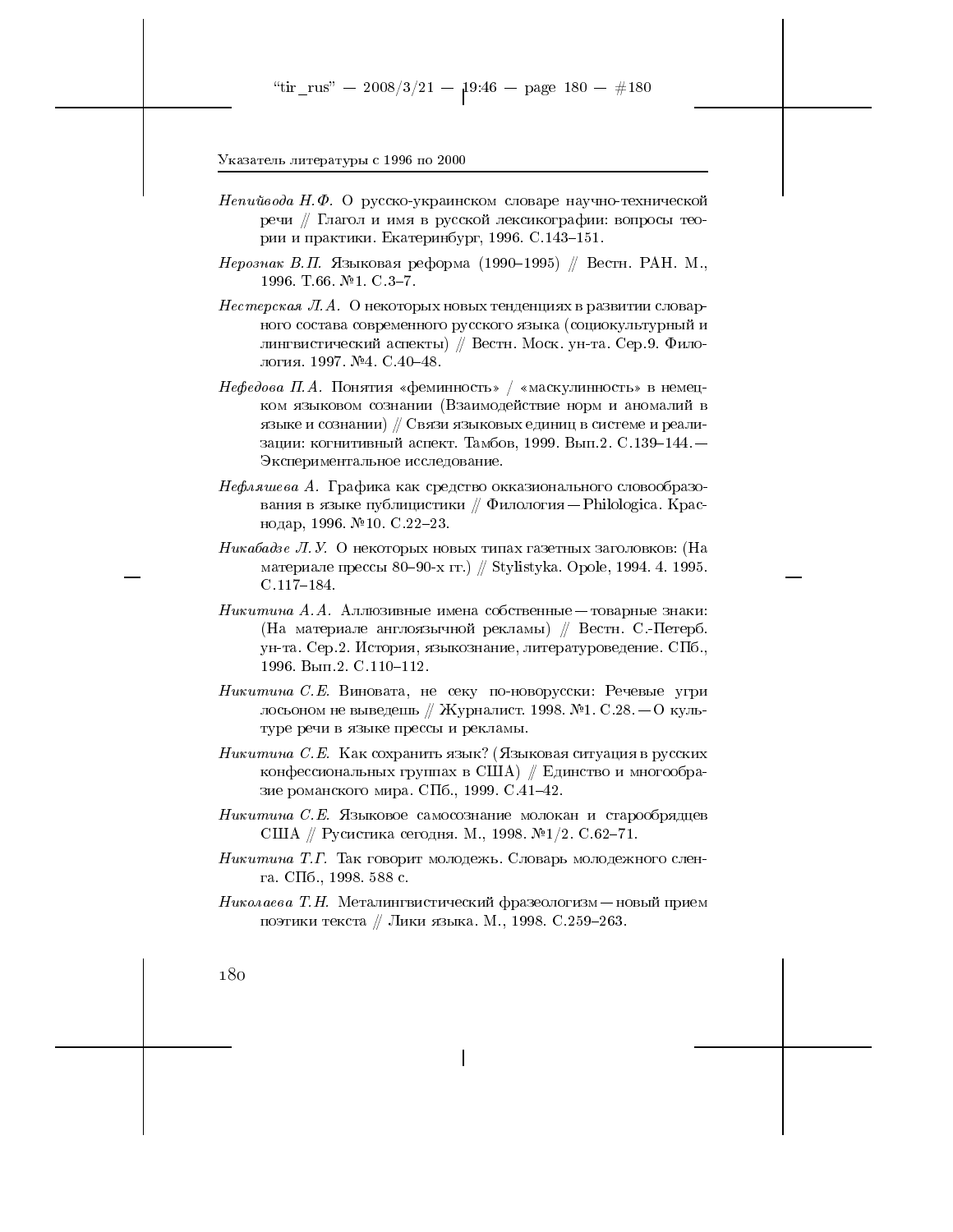- Николаева Т.Н., Коршунов В.Д. Новые названия в Старой Вятке // Рус. речь. 1997. №4. С.85-92. - Микротопонимы-названия фирм и различных учреждений.
- Николина Н.А. О лексикализации аффиксов в современном руссом языке // Язык: изменчивость и постоянство. Сб. ст. к 70-летию Л.Л.Касаткина / Отв. ред. М.Л.Каленчук. М., 1998. С.320-328.
- Николина Н. А. «Скорнение» в современной речи  $\#$  Язык как творчество. М., 1996. С.309-318. - «Корнеизменение» и «корнеумножение», дающее на выходе «двумирные» неологизмы в языке художественной литературы (В.Хлебников, В.Аксенов, В.Войнович и др.).
- Николина Н.А. «Словообразовательная игра» в художественном тексте // Язык. Коммуникация. Гуманитарное знание. М., 1999.  $C.337 - 346.$
- Николина Н.А. Типы и функции новообразований в прозе Н.С.Лескова // Рус. яз. в шк. 1995. №2. С. 79-87.
- Новикова Н.В. Культура использования заимствованных слов в функциональных разновидностях языка  $\#$  Культура русской речи и эффективность общения / Отв. ред. Л. К. Граудина, Е.Н.Ширяев. М., 1996. С.375-396.
- Новикова Н.В. Звонкое иноязычие // Мы сохраним тебя, русская речь. М., 1995. С. 74-84.
- Новикова Т.В. Словообразовательные особенности существительных со значением лица в «русской фене» // Человеческий фактор в правоохранительных системах: Материалы Междунар. науч.-практ. конф. «Языки мозга и тела человека: пробл. и практ. использ. в деятельности органов внутр. дел» (29 мая -2 июня 1995). Орел, 1996. С. 79-80.
- Новицка Б. Словообразовательный элемент мини- в русском языке // Studia rossica Posnaniensia. Poznań, 1996. Z.27. C.161-164.
- Новичков Н. Н. Словарь современных русских сокращений и аббревиатур: ок. 12000 сокращений и аббревиатур. Париж, Москва, 1995 304 с.
- Новое в русской лексике. Словарные материалы-1985 / Под ред. Н.З. Котеловой, Ю.Ф. Денисенко. СПб., 1996. 351 с.
- Новое в русской лексике. Словарные материалы-1986 / Под ред. Н. З. Котеловой, С. И. Алаторцевой, Т. Н. Буцевой. СПб., 1996. 381 c.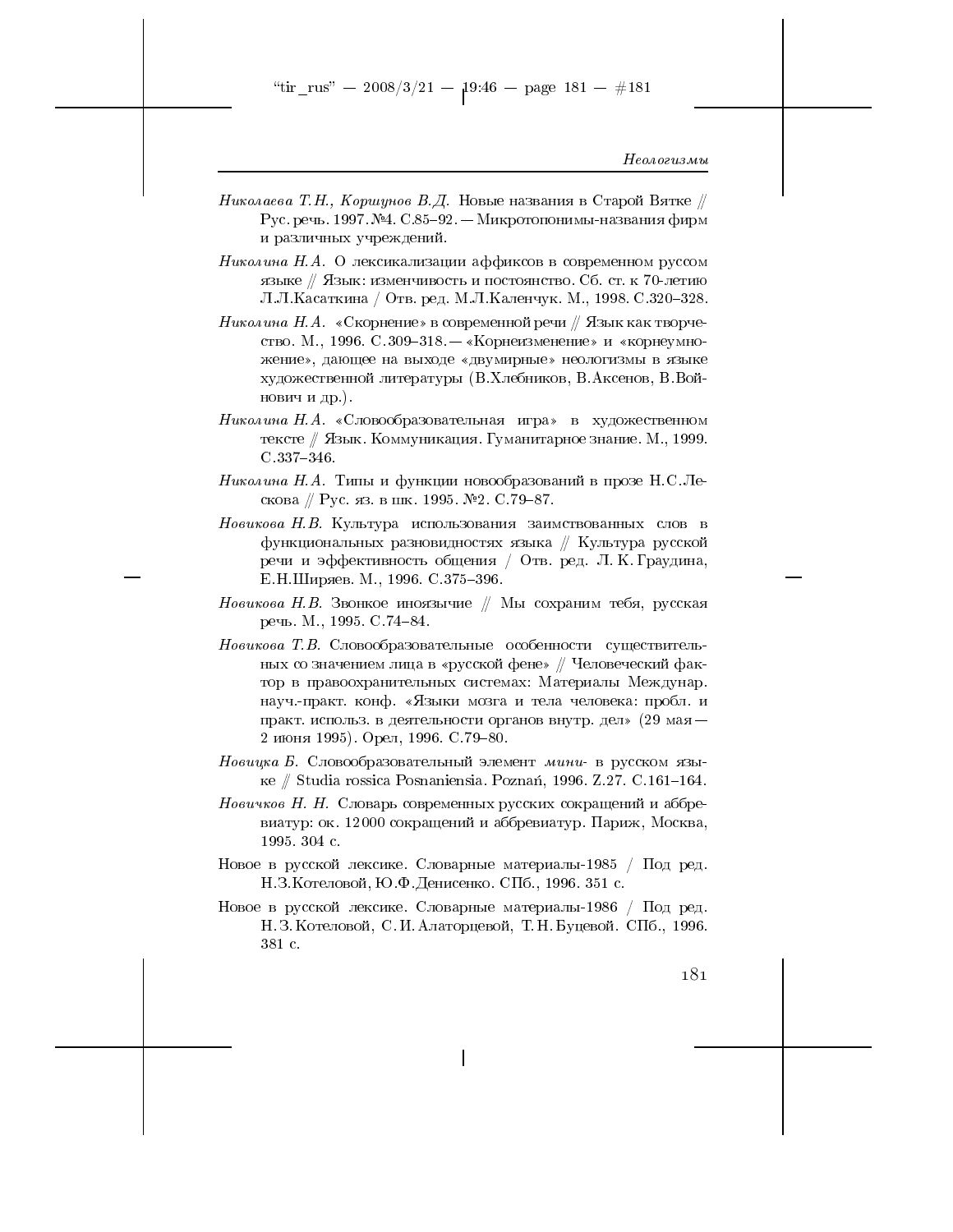- Новое в русской лексике. Словарные материалы-1987 / Под ред. Н.З. Котеловой., Ю.Ф. Денисенко. СПб., 1996. 352 с.
- Новое в русской лексике. Словарные материалы-1988 / Под ред. Е.А.Левашова. СПб., 1996. 420 с.
- Новое в русской лексике. Словарные материалы-1989 / Под ред. Н.В. Соловьева. СПб., 2001. 369 с.
- Новые слова и значения: Словарь-справочник по материалам прессы и лит. 1980-х гг. / Под ред. Е.А. Левашова. СПб., 1997. 904 с.
- Новые сокращения в русском языке 1996-1999: Доп. к «Новому словарю сокр. рус. яз.» Правила написания, сокр. и полн. названия федер. органов исполн. власти и органов при Правительстве Рос. Федерации на 01.04.1999 / Е.Г. Коваленко, А.В. Кисилев, С.В. Курбатов и др. М., 1999. 160 с.
- Новый англо-русский словарь = Modern English-Russian dictionary: Ок. 60000 словар. ст. / В.К.Мюллер, В.А.Дашевская и др. 4-е изд., стер. М., 1996. 880 с.
- Новый подход к представлению лексики в учебном пособии по русскому языку «Лексика делового человека» / Н.В.Баско, С.Н.Белухина, Л.А.Нестерская, Л.Н.Норейко // Материалы XI Конгресса МАПРЯЛ, Братислава, 1999 г. М., 1999. С. 49-50.
- Новый словарь хакера / Сост.: Э.С. Реймонд.; Пер. с англ.: Е.В.Ашариной. М., 1996. 580 с. Пер. изд.: The new hacker's dictionary.  $2<sup>nd</sup>$  ed. London.
- *Норлусенян В.С.* [Рецензия] // Рус. речь. 1999. №4. С.115-117. Рец. на кн.: Никитина Т.Г. Так говорит молодежь. СПб., 1998.
- Нужнова Е.Е. Некоторые наблюдения над новыми единицами в современном английском языке (1980-1990-е гг.) // Личность, речь и юридическая практика. Ростов-на-Дону, 1999. Вып. 2.  $C.58 - 59.$
- Нумизматический словарь / Сост. В.В. Горшков СПб., 1994. 205 с.
- *Нургалеева Г.М.* Арго: от герметики к карнавалу // Диалог. Карнавал. Хронотоп. Витебск, 1998. № 2. С. 117-133. - Рец. на кн.: Елистратов В.С. Арго и культура. М., 1995.
- Овсиенко Ю.Г. Разговорная речь и язык современных СМИ  $\#$  Материалы XI Конгресса МАПРЯЛ, Братислава, 1999 г. М., 1999.  $C.405 - 411.$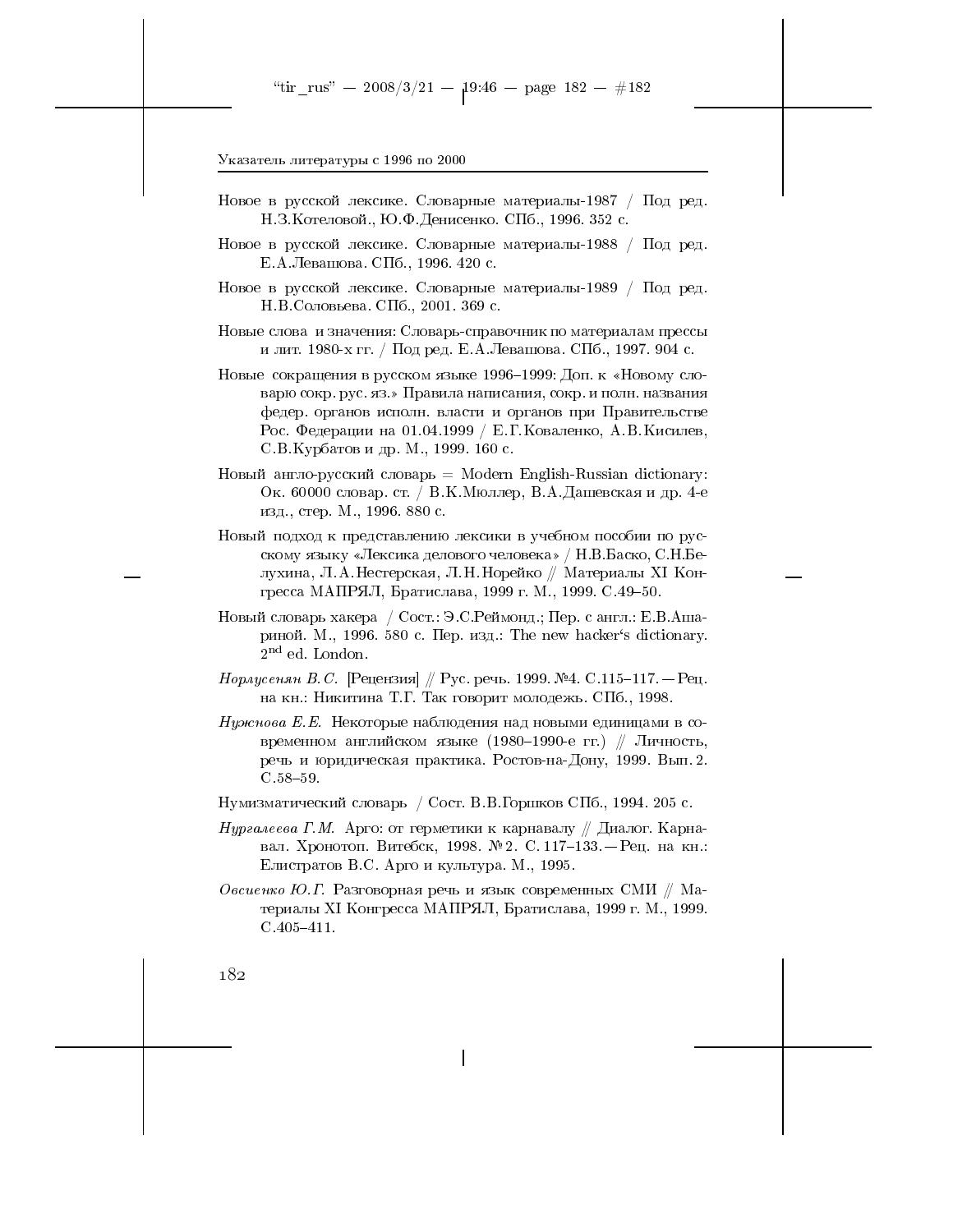"tir\_rus" -- 2008/3/21 --  $19.46$  -- page 183 -- #183

#### Неологизмы

- Огнева Т., Болотнова Н. С. Индивидуально-авторские новообразования в поэзии Б.Л.Пастернака // Молодежь и наука: проблемы и перспективы. Томск, 1998. С. 52-57.
- Ожиганов А. О флоре словесной (эскиз современной петербургской поэзии) // Современная русская литература: проблемы, открытия, перспективы. Самара, 1996. С.66-73. - Экология языка современной поэзии.
- Озерова Е.Г. Сложные имена прилагательные в речи детей // Русский язык: история, функция, изучение. Тула, 1996. С.75-77.
- Октябрьская О.С. О конференции молодых ученых «Язык. Литература. Культура: Традиции и инновации» // Вестн. Моск. ун-та. Сер.9. Филология. 1996. №4. С.112-124.
- Олейникова А.И. Разговорная лексика в структуре художественного повествования // Вопросы изучения русского языка. Владикавказ, 1994. С.200-206.
- Олейникова О.Н. Языковая ситуация 20-40-х годов и ее преломление в текстах А.Платонова // Вестн. Воронеж. гос. ун-та. Сер.1. Гуманит. науки. Воронеж, 1999. Вып.2. С.70-74.
- Орачева О.И., Подвинцев О.Б. Политическая мысль в терминах и лицах: Учеб.-метод. пособие. Пермь, 1995. 175 с.
- Орехов А.А. Заметки основных направлений французской лексикографии // Очередные задачи русской академической лексикографии. СПб., 1995. С.152-157.
- Орешкина М.В. Тюркские слова в современном русском языке:  $(\Pi$ робл. освоения). М., 1994. 158 с.
- Орешкина М.В. Языковые контакты и лексикографическая практика: словари заимствований // Историко-культурный аспект лексикографического описания русского языка. М., 1995. С. 141-147.
- Осипов Б.И. Заметки о городских диалектизмах современного Петербурга и Омска // Городская разговорная речь и проблемы ее изучения. Омск, 1997. Вып.1. С.53-56.
- Осипов Б.И. О термине «народно-разговорная речь города» // Городская разговорная речь и проблемы ее изучения. Омск, 1997.  $B<sub>MI</sub>$ . С. 5-11.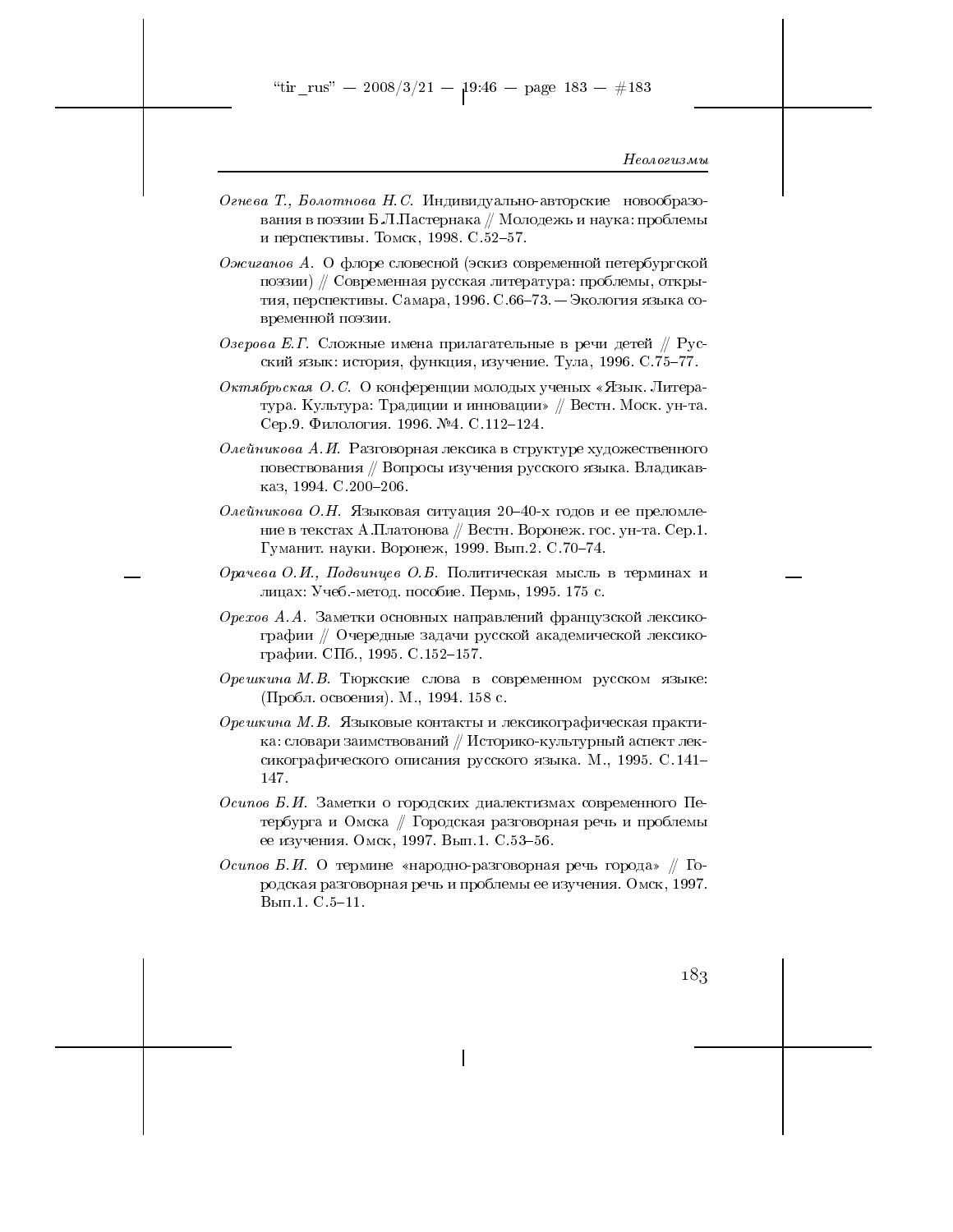- Осипова М.А. К изучению разговорного русского языка иммигрантов в США: Словообразовательный уровень // Slavia: Pr., 1999. Roc. 68, ses. 1. C. 37-44.
- Острикова Г.Н. Особенности формирования специальной лексики информатики и кибернетики: (На материале русского и немецкого языков) // Язык и общество. Саратов, 1995. Вып.10. С.46- $52.$
- Островская О.М. Банковское дело: Толковый словарь. М., 1999. 399 с.
- Отин Е.С. Об «Уотергейте» и прочих «-гейтах» // Рус. речь. 1996. №5. С.109-114. – Новообразования с элементом - гейт в языке публицистики.
- Очерки истории языка русской поэзии XX века: опыты описания идиостилей / В.В. Виноградова, М.Л. Гаспаров, И.И. Ковтунова и др. Отв. ред. В.П. Григорьев. М., 1995. С. 78-85.
- Павленко Т.Л. Взаимодействие переносных значений слов и образных фразеологизмов // Рус. яз. в шк. 1996. №3. С.74-78.
- *Палий О.В.* Рок-н-ролл славное язычество... (Источники интертекста в поэзии А. Башлачева) // Русская рок-поэзия: текст и контекст. Тверь, 1999. Вып.2. С.67-72.
- $\Pi$ аморозская Н.И. О лингвистической вероятности новых производных единиц // Слово в динамике. Тверь, 1997. Вып.1. С.92-96. — Возможность прогнозирования в зависимости от исходного сло-B<sub>a</sub>
- Памухтина Л.Г., Глуховская А.Г., Сочилина З.И. Деловой английский = English for business; Учеб. англ. яз. М., 1997. Ч.3. 322 с.
- $\varPi$ анкратова С.Н. Развитие словарного состава в немецком языке  $\#$ Диахроническая германистика. СПб., 1997. С.8–25.
- $\varPi$ анюшкин В. В. Словотворчество В.С.Высоцкого // Высоцковедение и высоцковидение. Орел, 1994. С.66-72.
- ${\it Heaux}$   ${\it E.A.}$  Ассимиляция англицизмов в языке современной русской прессы // Материалы XII научной конференции профессорскопреподавательского состава Волгоградского гос. ун-та (12-21 апреля 1995 года). Волгоград, 1995. С.311-315.
- Пелих Е.А. Влияние социальных факторов на области проникновения англицизмов в русский язык // Лингвистические явления в системе языка и в тексте. Волгоград, 1997. Вып.1. С.102-108.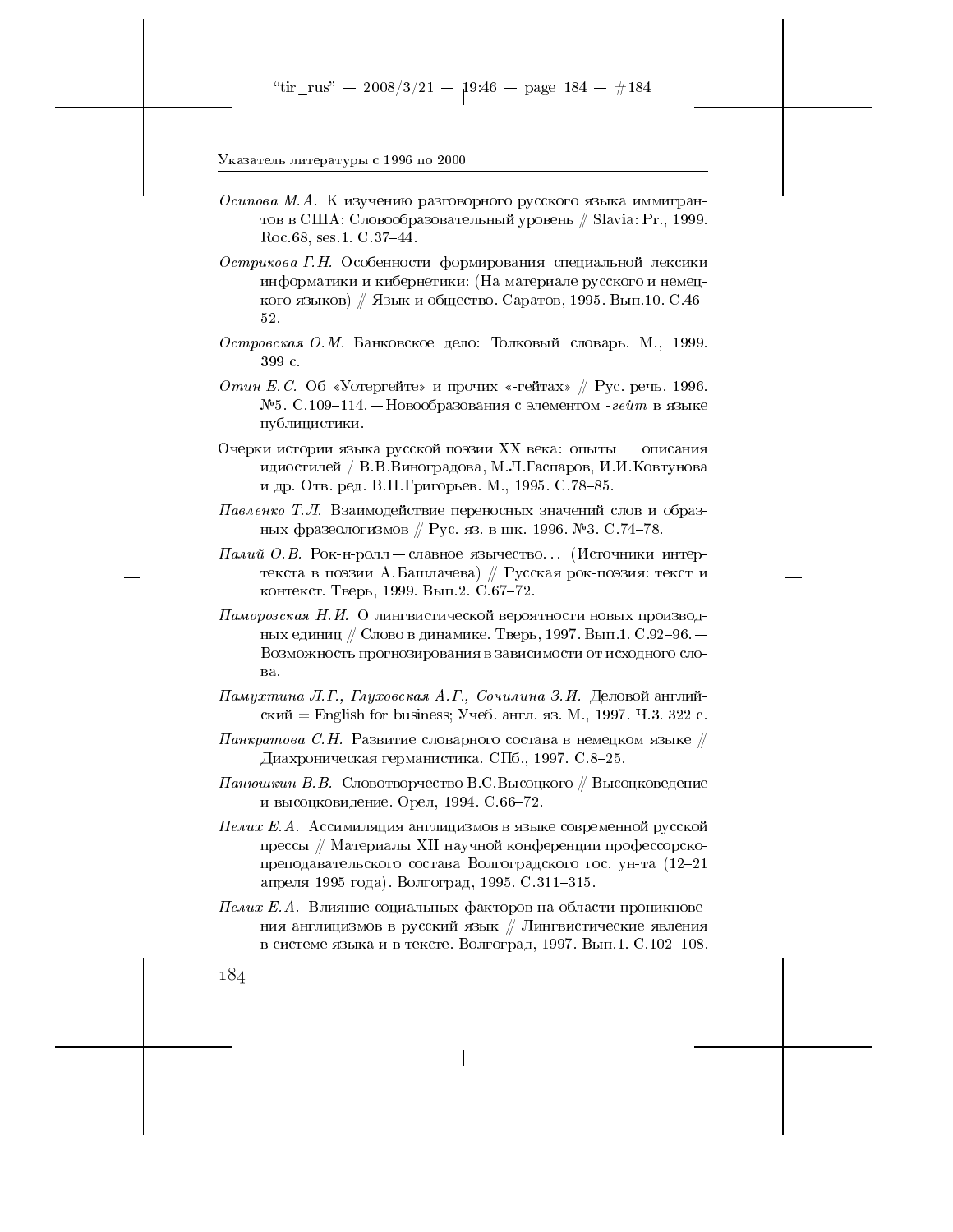"tir\_rus" -- 2008/3/21 --  $19.46$  -- page 185 -- #185

#### Неологизмы

- *Пелих Е.А.* Фиксация новых реалий с помощью англоязычной лексики в русском языке: (На материале современных журналов для деловых людей) // Лингвистическая мозаика: Наблюдения, поиски, открытия. Волгоград, 1998. Вып.1. С.140-151.
- Первухина Е.В. Молодежный жаргон 90-х годов: (Штрихи к речевому портрету носителя жаргона) // Живое слово Русского Севера. Архангельск, 1998. С.88-93.
- Переходнюк О.В. Язык современного русского анекдота  $\#$  Рус. речь. 1997. №5. С.124-127.
- $\Pi$ ерцова Н. Словарь неологизмов Велимира Хлебникова / Предисл. X.Барана. Wien; М., 1995. 560 с. На тит. л.: Wiener slawistischer almanach. S. Bd.40.
- Першиков В.И., Марков А.С., Савинков В.М. Русско-английский толковый словарь по информатике: Ок. 6000 терм. 3-е изд., перераб. М., 1999. 364 с.
- $I\!\!I\!e$ ршунов Ю.В. Новая аббревиатура и отаббревиатурная лексика английского языка в социокультурном и прагматическом аспектах // Лингвистический семинар: Межвуз. сб. ст. СПб., 1996. Вып.1. С.27-32.
- $I\!I\!empo$ ва З.П. Аббревиация как один из продуктивных способов обогащения лексики современного русского языка // Давлетшинские чтения: язык, культура, традиции, новаторство. Бирск, 1997 C.59-61.
- $\emph{Tempo}$ ва Н. А. Заметки о подростковом сленге // Живое слово Русского Севера. Архангельск, 1998. С.81-87.
- $\varPi$ ешкова В.М. Современные этноязыковые процессы среди русского населения Республики Коми // Кирилло-Мефодиевские чтения. 15-16 июля 1999. Луга, 1999. С.75-78.
- $\emph{Heuwosa}$  Т.А. Регистрация новой лексики в английском языке  $\mathbin{\#}$  Отражение языковых и речевых реалий в лексикографических и литературоведческих исследованиях. Иваново, 1995. С. 92-99. Рукопись деп. в ИНИОН РАН №51209 от 21.02.96.
- $\varPi u$ льгун М.А. Семантическое словообразование в сфере экспрессивно-оценочной лексики // Вестн. Ун-та Рос. акад. образования. M., 1997. №1. C.240-247.
- $\eta$ ирогов Л.В. К проблеме анализа и интерпретации постмодернистского текста // Текст как объект многоаспектного исследования. СПб., 1998. Вып.3. Ч.2. С.122-135.

 $18,5$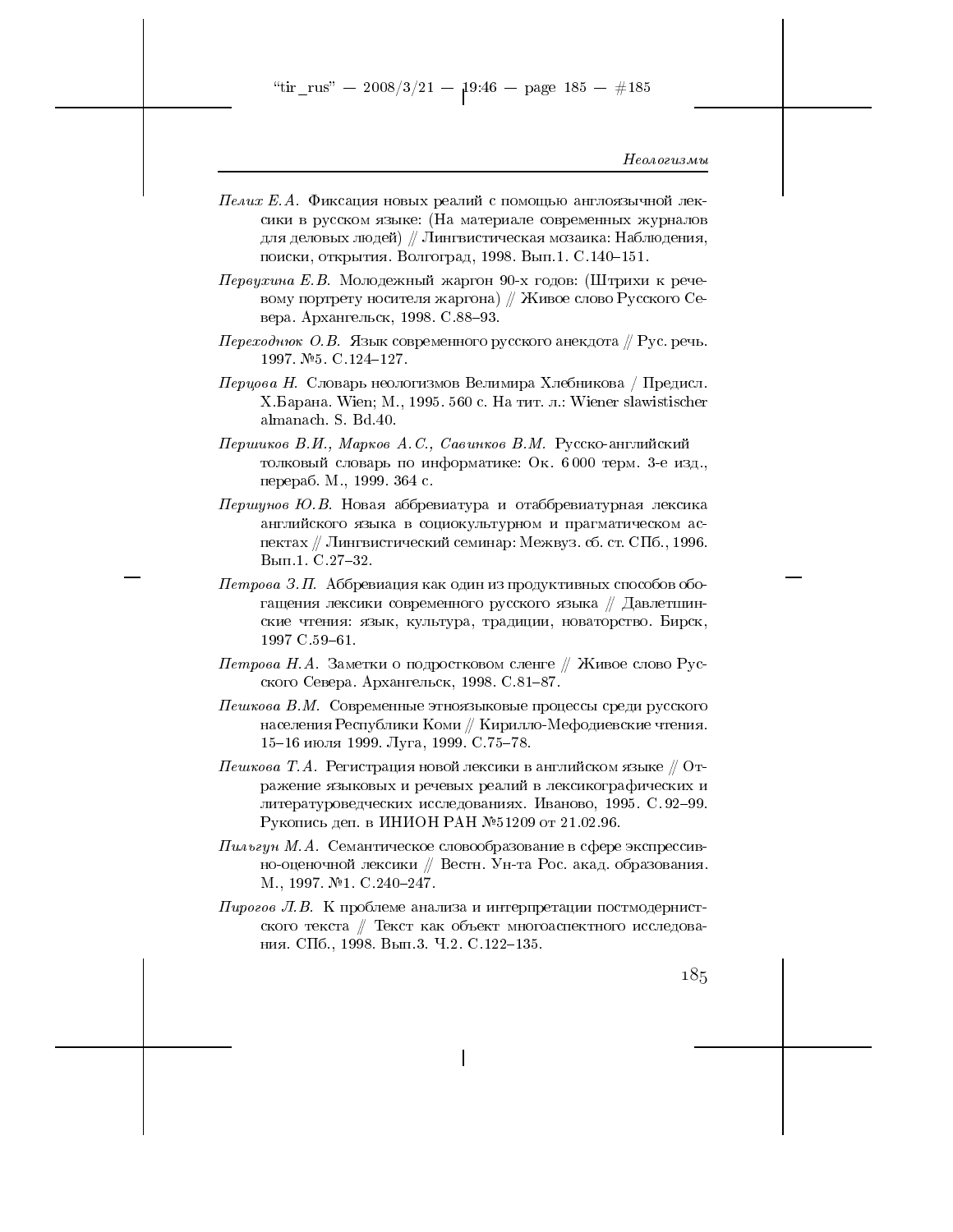- *Плешкова Т.Н.* К проблеме иноязычных заимствований // Вопросы совр. лингвистики. Архангельск, 1999. С. 50-53.
- $\Pi$ лотникова  $\emph{JI}.$  Разноаспектный анализ окказионального слова  $\mathbin{\mathbb Z}$ Русский язык: история, функция, изучение. Тула, 1996. С.67-74. – Функционально-стилистический аспект.
- Плуцер-Сарно А. Библиография словарей «воровской», «офенской», «разбойничьей», «тюремной», «блатной», «лагерной», «уголовной» лексики, изданных в России и за рубежом за последние два столетия // Логос. М., 2000. Вып.2. С.222-226.
- $\varPi_A$ уцер-Сарно А. Русский воровской словарь как культурный феномен // Логос. М., 2000. Вып.2. С.209-217.
- Подольская О.М. [Рецензия] ∥ Рус. речь. 1996. № 4. С. 114–116. Рец. на кн.: Мы сохраним тебя, русская речь! / Л.К.Граудина, О.Л.Дмитриева, Н.В.Новикова, Е.Н.Ширяев. М., 1995.
- $\mathit{II}\mathit{od}\textrm{v}a\mathit{co}\textrm{ea}\,\,\mathit{C}.\,\mathit{B}.\,\,$  «Оффшор налоговый рай за рубежом»  $\mathbin{\#}$  Рус. речь. 1996. № 1. С. 47-49. - Значение словосочетания оффшорная компания.
- Подчасова С.В. Иноязычные слова в современной рекламе: (На материале периодической печати 1990-1995 гг.): Автореф. дис.... канд. филол. наук. М., 1998.
- $\mathit{II}\mathit{od}\textrm{vac}$ ова С.В. Новые слова... «Адвертайзинга» // Рус. речь. 1995. №3. С.61-66. – Новообразования в лексико-семантической группе «туризм и спорт», используемые в рекламе.
- $\varPi$ оздеева И. Русский язык и судьбы новой русской диаспоры // Россия. 1997. №11. С.28-29.
- Позднякова Н.В. Термины в научно-популярном стиле // Средства языка: семантика, функция, изучение. Тула, 1996. С.49-52. Рукопись деп. в ИНИОН РАН 09.12.96, №52124.
- Полетаев Д.И., Шевченко Т.И. Социолект и просодия: (На материале амер. варианта англ. яз.) // Сб. науч. тр. М., 1997. № 438.  $C.110 - 123.$
- Полинов М.Н. Сленг в англо-американской художественной литературе: (На материале романа Дж. Селинджера «Над пропастью во ржи») // Лингвистика и межкультурная коммуникация. Ставрополь, 1999. С.14-18.
- Политологический словарь: В 2 ч. / Науч. руководитель А.А.Миголатьев. Сост. В.А. Варывдин. М., 1994.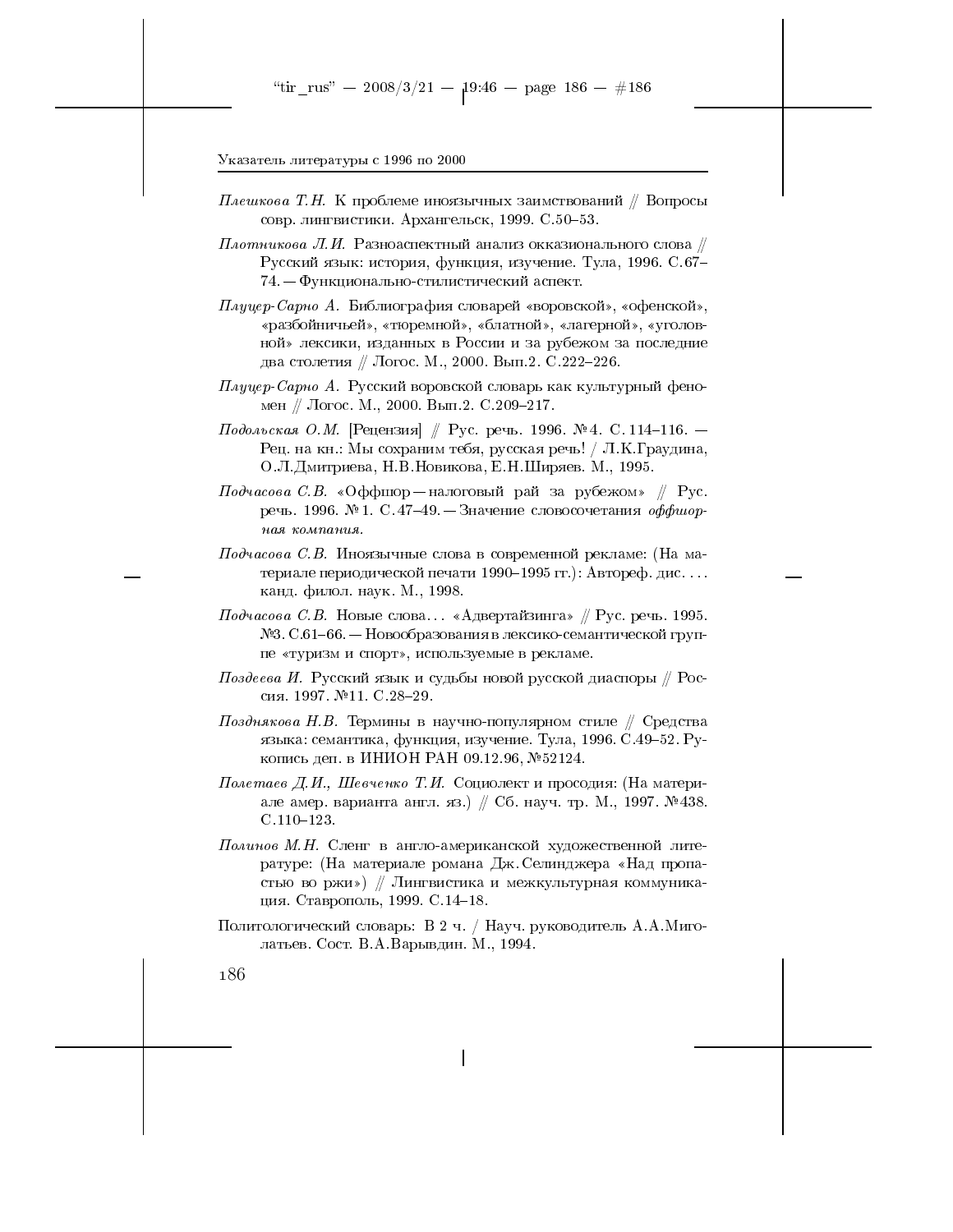- Политологический словарь: Учеб. пособие / Р.П.Григорян, А.В.Гришин, Г.И.Демин и др. Под ред. В.Ф.Хилипова. М., 1995. 192 с.
- Политология: Краткий словарь / А. Н. Аверьянов, Э. П. Андреев, А. Д. Акименко и др. Под ред. В. Л. Калашникова. М., 1992.  $160c$ .
- Полищук Н.Н. Словообразовательные модели субстантивных композитов: (На материале заимствований) Черкассы, 1995. 10 с. Рукопись деп. в ГНТБ Украины №1182-УК 95 от 11.05.91. Реф. деп. в ИНИОН РАН №134 Р-95 от 19.06.95.
- Полтиниан В.Ю. Окказиональные варианты общенародных и диалектных фразеологизмов в киноповестях В.М.Шукшина // Творчество В. М.Шукшина: поэтика, стиль, язык. Барнаул, 1994. C.152-167.
- Полубинский В.И. Блатяки и феня: Словарь преступного жаргона. M., 1997. 111 c.
- Поляков Д. Звездный язык В. Хлебникова и принцип анаграммирования // Рус. филология. Тарту, 1995. №6. С.91-99.
- Полякова И.М. Сложные имена существительные в терминологии и профессиональной разговорной речи металлургов  $\#$  Функционирование языковых единиц современного русского языка. Магнитогорск, 1995. С.100-109.
- $\varPi$ олякова Т. Ю. Английский язык для диалога с компьютером: Учеб. пособие для студентов вузов. М., 1997. 190 с.
- Попов Р.Н. Новые слова и словосочетания в языке современной прессы // Рус. яз. в шк. 1996. №1. С.70-73.
- Поспелова Г.М. Лексикон новой власти // Соотечественники: рус. культура вне границ. М., 1999. Вып.2. С.61-65.
- $\emph{Hocne}$ лова Г.М. Новации в территориальном и административном словаре города // Рус. речь. 1997. №4. С.64-72.
- Потапов И.И., Карцева Е.В. Новый справочник по окружающей среде на русском языке // НТИ. Сер. 1, Организация и методика информ. работы. М., 1994. 10. С.22-23.
- Правда Е.А. Некоторые прагматические особенности конструкций с окказиональными обозначениями признаков-состояний  $//$  Современные прагмалингвистические исследования романских, германских и русского языков. Воронеж, 1996. С.136-140.

 $187$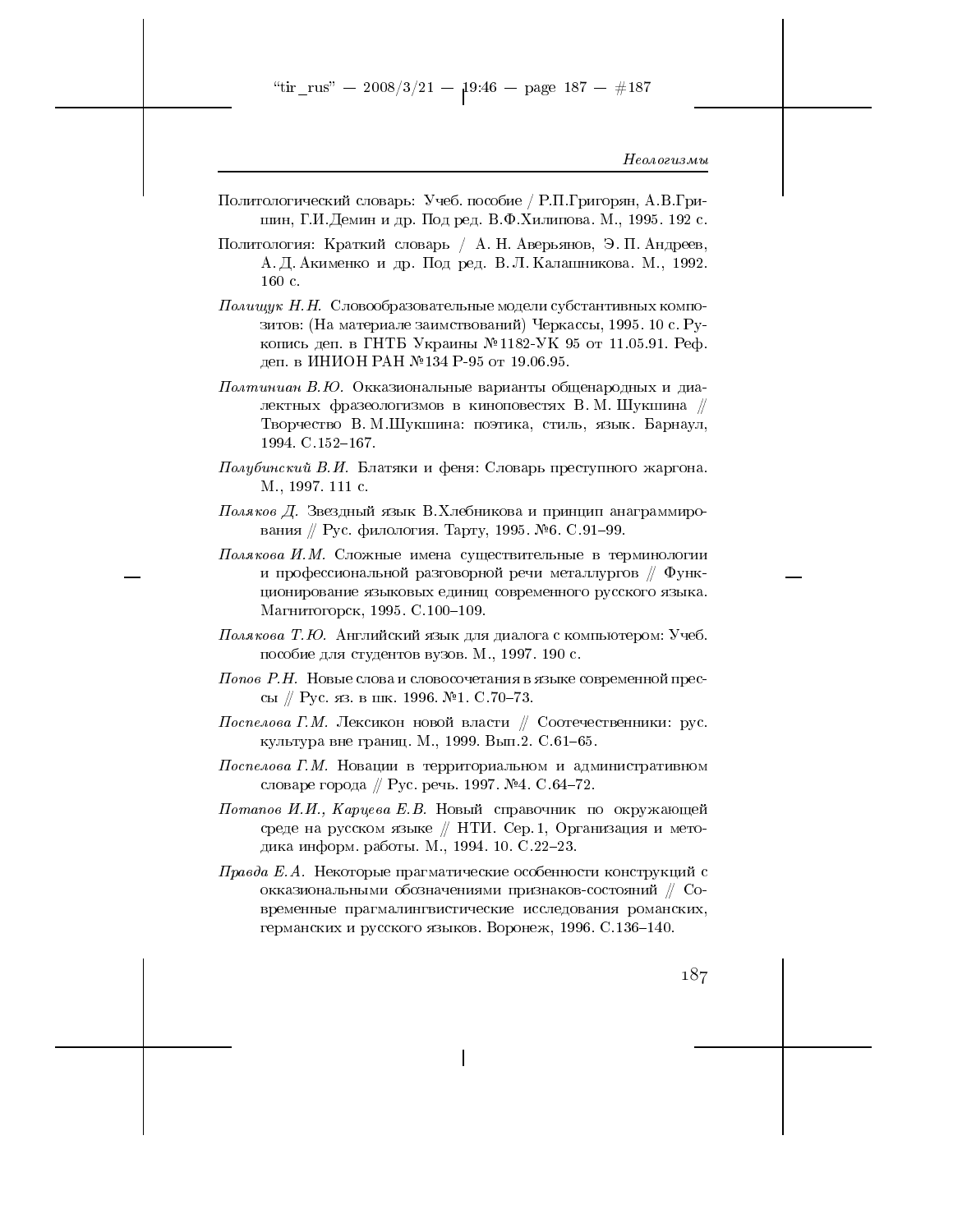- $\Pi$ равда Е.А. Предложения с окказиональными обозначениями признаков-состояний в русском языке // Славистика. Белград, 1997. KH.1. C.44-48.
- Пригарина Н.К. Актуализация разговорно-просторечных элементов в газетно-публицистическом стиле // Материалы XII научной конференции профессорско-преподавательского состава Волгоградского гос. ун-та (12-21 апреля 1995 года). Волгоград, 1995.  $C.345 - 349.$
- Проблемы лексикографии: Сб. статей. / Под ред. А. С. Герда, В.Н. Сергеева. СПб., 1997. 204 с.
- Провинциальная экзистенция: К 70-летию со дня рождения В. М. Шукшина: Тез. докл. Всерос. науч. конф. Барнаул, 21-23 июля 1999 г. / Редкол: В.В. Десятов и др. Барнаул, 1999. 171 c.
- Проза В.М.Шукшина как лингвокультурный феномен 60-70-х годов. / Под ред. В.А.Пищальниковой. Барнаул, 1997. 190 с.
- Прокуровская Н.А. Город в зеркале своего языка (на яз. материале г. Ижевска). Ижевск, 1996. 225 с. – О социальной дифференциации языка.
- $\emph{I}\emph{p}o}em{c}$ кова М.Р. Дискурс борьбы (очерк языка выборов) // Вестн. Моск. ун-та. Сер.9. Филология. М., 1999. №1. С.34-49.
- Протасова Е. Особенности русского (первого) языка у живущих в Финляндии // Русистика сегодня. М., 1998.  $3/4$ . С.202-206.
- *Протченко И.Ф.* Словари русского языка: Крат. очерк. / 2-е изд., испр. и доп. М., 1996. 126 с.
- *Протченко И.Ф.* Словари русского языка: Крат. очерк. Пособие для учителя. М., 1995. 71 с.
- *Прохорова В.Н.* Русская терминология: (Лексико-семант. образование). М., 1996. 125 с.
- $\varPi$ узанова Н. Русский язык: вчера, сегодня, завтра // Соотечественники: русская культура вне границ. М., 1998. Вып. 5. С.69-70.
- Пфандгель X. Русскоязычный эмигрант третьей и четвертой волны: несколько размышлений // Рус. яз. за рубежом. 1994. № 5-6. С.101-108. – Языковое и культурное поведение.
- Пчелинцев А.В. К вопросу о терминах «традиционная религия» и «секта» // Религия и право. М., 1999. №2. С.22-23.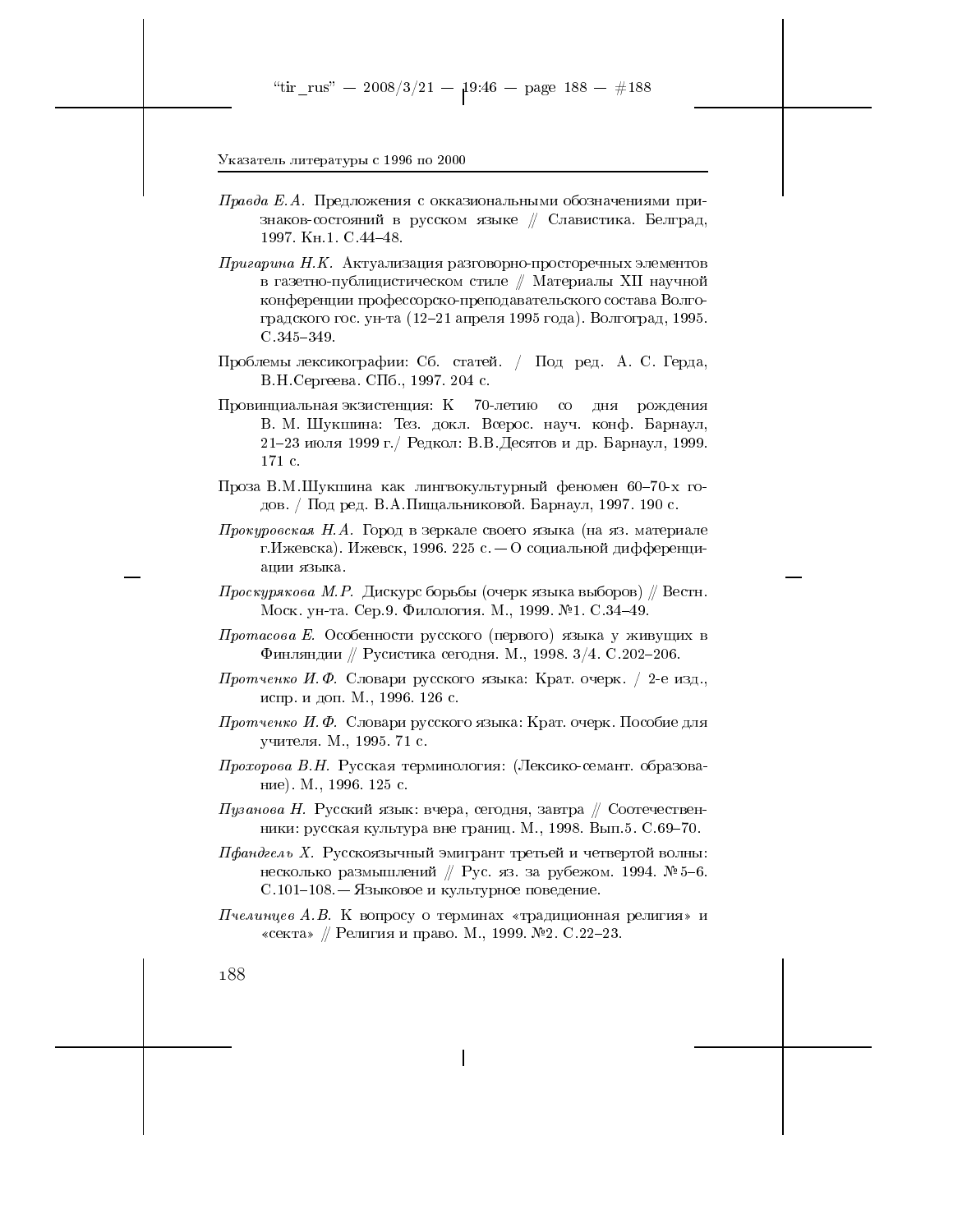- $\emph{Theeyx B. O}$  течении языка // Дружба народов. 1995. №2. С.3–7. О процессе европеизации и опрощения русского языка.
- $\Pi$ ятницкий  $B$ . $\Box$ . Слово «обыватель» и его производные в современной речи // Рус. яз. в шк. 1995. №6. С.93-96.
- Рагимова Ф.С. Элементы проторекламы в современном рекламном дискурсе // Этногерменевтика: некоторые подходы к проблеме. Кемерово, 1999. С.160-162.
- Раевский М.В. [Рецензия] // Вопросы языкознания. 2000. №1. С.150-155. – Рец. на кн.: Zubatow L. Russisch im Wandel. Die russische Sprache seit der Perestrojka. Wiesbaden, 1995. 380 с. Проблемы языка российской прессы конца  $80-x$  — начала 90-х гг. в социолингвистическом аспекте.
- Райзберг Б.А., Лозовский Л.Ш., Стародубцева Е.Ю. Современный экономический словарь. М., 1996. 494 с.
- Райзберг Б.А., Лозовский Л.Ш., Стародубцева Е.Ю. Современный экономический словарь. испр. М., 1998. 477 с.
- Расторгуева Г.В., Чуркина И.В. К интерпретации сенсационного газетного текста // Связи языковых единиц в системе и реализации: когнитивный аспект. Тамбов, 1999. Вып.2. С.191-197. -Стилистическое значение заглавия.
- Рафикова Н.В. Психологическая структура значения слова как набор фиксированных установок // Психолингвистические исследования слова и текста. Тверь, 1997. С.54-65.
- $\textit{Paxumoea}$  Ф.Э. Текст рекламы как коммуникативная единица // Французский язык: теоретические и прикладные аспекты. М., 1994. C. 41-44.
- Рацибурская Л.В. Уникальные части в заимствованных словах  $\#$ Рус. яз. в шк. 1995. №1. С. 73-76.
- *Ревзина О.Г.* Поэтика окказионального слова // Язык как творчество. М., 1996. С. 303-308.
- Резолюция в защиту русского языка. Принята! Международным Славяно-Евразийским конгрессом деятелей науки, культуры и предпринимателей (Н.Новгород, май 1994) // Русская нация: историческое прошлое и проблемы возрождения. М., 1995. С.207-208.
- Рогачева Н.Н. О некоторых непродуктивных словообразовательных типах // Слово в системных отношениях на разных уровнях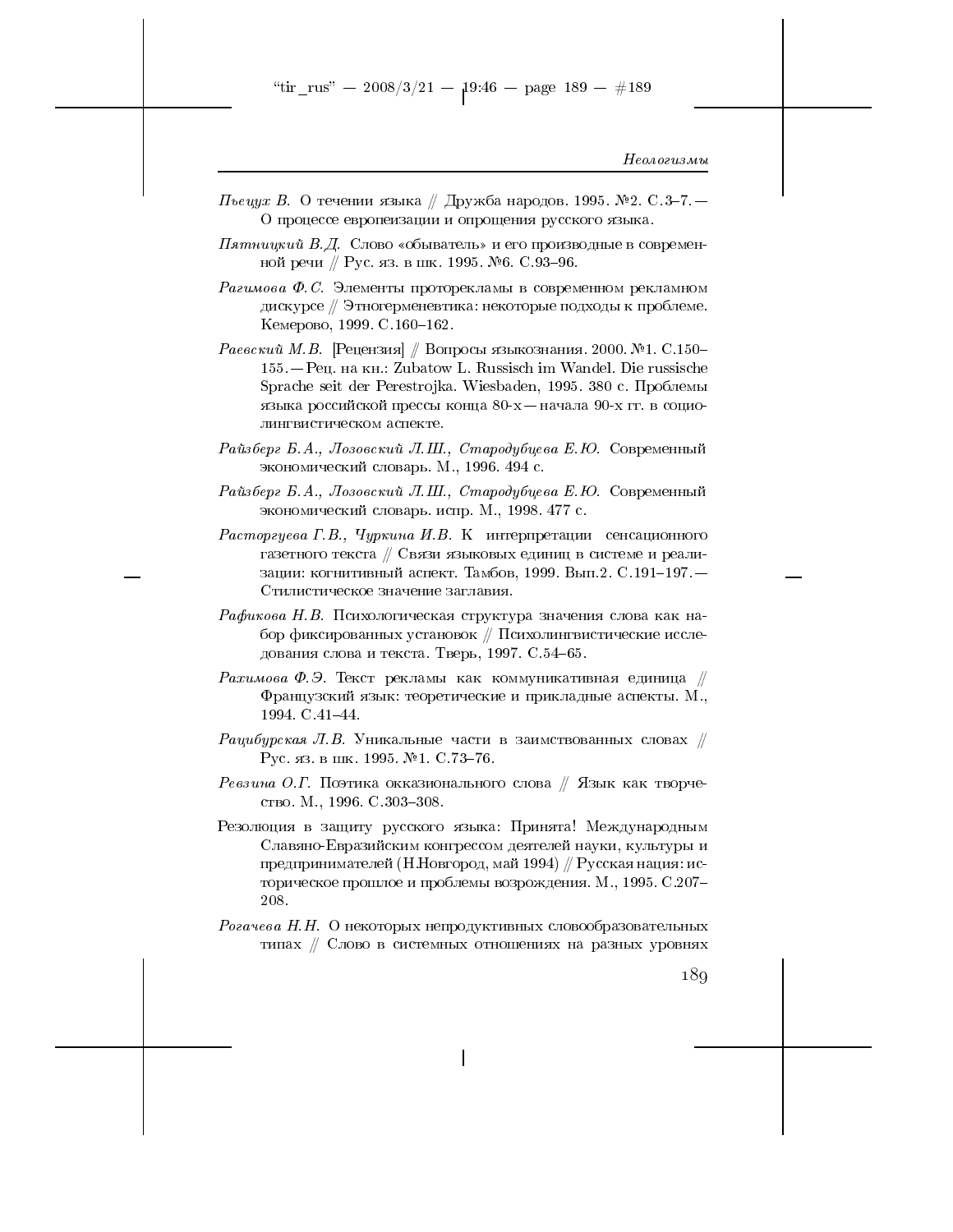языка. Екатеринбург, 1994. С.51-57. — На материале существительных с концовками  $-6a$ ,  $-a$ ,  $-a$ ,  $-a$ ,  $-xa$ ,  $-ua$ .

Рогожникова Р.П. Большая картотека словарного отдела за 100 лет // Национальные лексико-фразеологические фонды. СПб., 1995.  $C.4-11$ .

Родионова Е. Националистический дискурс газеты «Завтра» // Логос. М., 2000. Вып.1. С.9-17.

Родионова С.Е., Родионова А.Е. Эмоционально-оценочное значение пренебрежительности и средства его выражения в современном русском языке // Исследования по семантике. Уфа, 1996.  $C.84 - 96.$ 

- *Рождественский Ю.В.* О современном положении русского языка // Вестн. Моск. ун-та. Сер.9. Филология. М., 1995. №3. С.117-129.
- Розен Е.В. Заметки к проекту немецко-русского словаря неологизмов // Лексика и лексикография. М., 1991.
- Розенберг Дж. М. Словарь банковских терминов. Пер. с англ. М., 1997. VII, 359 с. Пер. изд.: Rosenberg J.M.ictionary of banking. NY, 1993.
- Розина Р.И. О некоторых производных значениях глаголов перемещения в русском языке  $\#$  Моск. лингв. журн. = Moscow ling. j. 1996. №2. C.352-360.
- Розина Р.И. От происшествий к действиям (семантическая деривация как способ пополнения общего жаргона) // Русский язык сегодня. Вып.1. Сб. ст. / Отв. ред. Л.П.Крысин. М., 2000. С.418-432.
- Ростовых Ю. Жаргон лагерей // Studia literarif polono-slavica. W-wa, 1996. C.291-297.
- Руднев В.П. Словарь культуры XX века. Ключевые понятия и тексты. М., 1997. 381 с.
- $Pydnuukaa\ B.A.$  Новые слова в заголовках англо-американской прессы и их мотивация // Изв. Вост. ин-та Дальневост. гос. ун-та. Владивосток, 1995. №2. С.122-127.
- Русистика: лингвистическая парадигма конца XX века: Материалы научной конференции, посвящ. 80-летию филол. фак. РГПУ им. А.И. Герцена и 75-летию проф. С.Г. Ильенко (С.-Петербург, 17-19 нояб. 1998) / Редкол.: В.Д.Черняк и др. СПб., 1999. 163 с.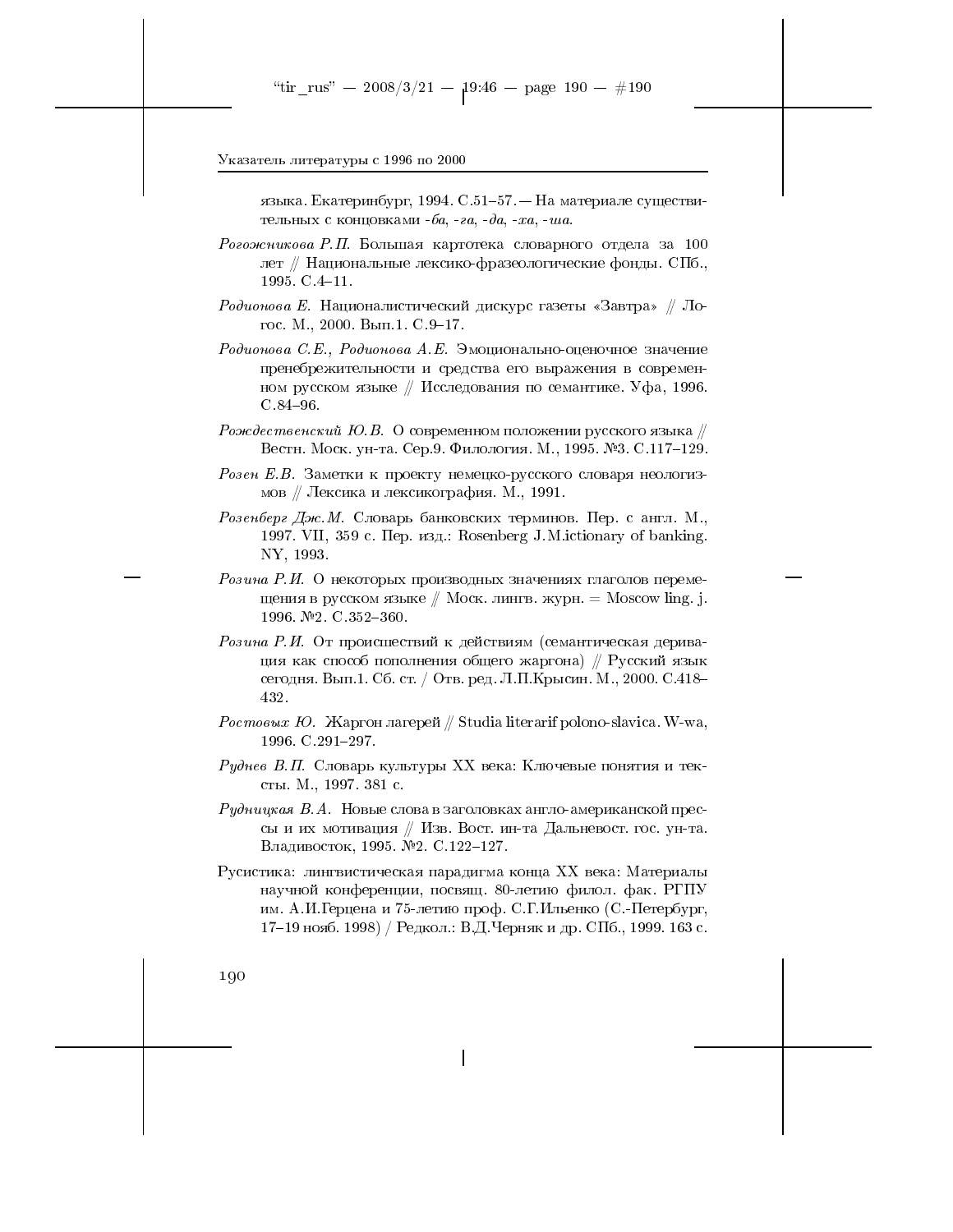- Русская разговорная речь как явление городской культуры. / Редкол. . . Т. В. Матвеева (отв. ред.) и др. Екатеринбург, 1996. 193 с.
- Русская рок-поэзия: текст и контекст: Сб. науч. тр. // Твер. гос. ун-т / Редкол.: Д. В. Дошанский, Т. Г. Ивлева. Тверь, 1999. Вып. 2. 189 с.
- Русский орфографический словарь: Около 160000 слов. / Редкол.: В.В.Лопатин (отв. ред.), Б.З.Букчина, Н.А.Еськова и др. М., 1999.
- Русский язык для делового общения / Под ред. Л.А. Месеняшиной. Челябинск, 1996. 203 с.
- Русский язык конца XX столетия (1985-1995) / В. Л. Воронцова, М. Я. Гловинская, Е. И. Голанова и др.; Отв. ред. Е. А. Земская. М., 1996. 480 с. – Семантические процессы в лексике, словообразовании, фонетике и грамматике; проблемы языковой коммуникации; стилистические особенности современной прессы; эвфемизмы в современной русской речи.
- Русский язык сегодня. Состояние и проблемы: (Обзор газетных публикаций) // Рус. культура вне границ. М., 1996. Вып.6. С.61-74.
- Русский язык: История и современность (Межвуз. сб. науч. трудов) // Моск. пед. ун-т / Редкол.: Л.Ф. Копосов (отв. ред.) и др. М., 1996. 139 с. Рукопись деп. в ИНИОН РАН № 51401 от 11.04.96.
- Русским надо говорить по-русски  $\#$  Рус. культура вне границ. М., 1996. Вып. 4. С. 65-66.
- Русско-немецкий финансовый словарь: Деньги; Валюта; Акции; Кредиты / Сост.: М.П.Брандес, В.М.Завьялова. М., 1996. 367 с.
- Рыночная экономика: Словарь / Э.А.Азроянц, А.А.Алякин, Л.М.Бадалов и др. / Под общ. ред. Г. Я. Кипермана 2-е изд., доп. М., 1995.495 с.
- Рябова И.В. Национально-культурная специфика заимствованной лексики: (На материале экон. лексики рус. яз.). Автореф. дис. ... канд. филол. наук. М., 1996.
- Сабило И. Слово о русском языке  $\#$  «И назовет меня всяк сущий в ней язык...» Якутск, 1995. С.85-88. — Русский язык в Якутии.

191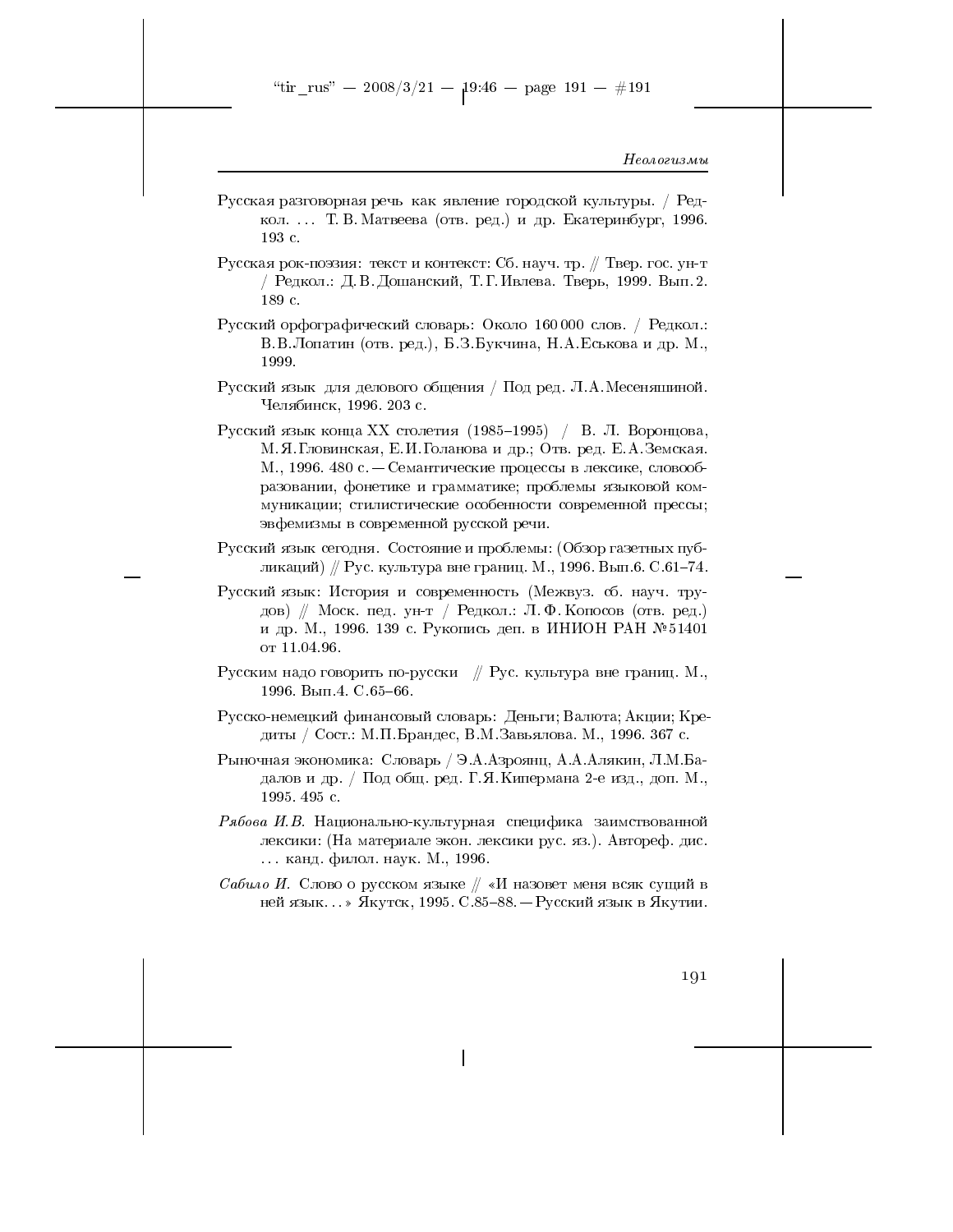- Савина С.Н. Место молодежного жаргона в системе языка // Вестн. Вят. пед. ун-та. Сер. филолого-лингв. наук. Киров, 1996. Вып.1.  $C.13-14.$
- Савицкий И.П. О некоторых примерах лексической креативности: (На материале совр. журнальной прессы ФРГ) // Слово в динамике. Тверь, 1999. С.87-99. - Телескопия и сложносокр. слова в качестве окказионализмов.
- Савицкий И.П. Окказиональная лексика в еженедельнике «Der Spiegel» // Слово в динамике. Тверь, 1997. С.62-70.
- Савицкий Н., Шишкова Р., Шлауфова Е. Русско-чешский и чешскорусский словарь неологизмов. Прага, 1999.
- Салищев В.А., Дикс Х. Новый немецко-русский экономический сло $p_{\rm B} =$  Neues Wirtschaftsworterbuch Deutsch-Russish: Ok. 35000 терминов / W.Salistschew W., H.Dix. M., 1999. 539 с.
- Салищев В.А., Дикс Х. Новый немецко-русский экономический словарь: Ок. 35000 терминов. М., 2000. 593 с.
- Салмина Д.В. Необходимось или престиж? // Аспекты вузовской русистики. Тюмень, 1998. С.88-94. - Функционирование английских заимствований в современном русском языке.
- Саляев В.А. Лексика арготического и жаргонного происхождения в толковых словарях современного русского языка: Автореф. дис... канд. филол. наук. М., 1998.
- Саляев В.А. О нормативно-стилистической эволюции просторечной лексики арготического и жаргонного происхождения и ее отражение в толковых словарях // Наука на рубеже веков. СПб., 1999. C.41-45.
- Саляев В.А. О социальных диалектах русского языка  $\#$  Рус. яз. в шк. 1995. №3. С. 78–84.
- Саляев В.А. Об основных этапах эволюции арготического слова  $\#$ Рус. яз. в шк. 1996. №5. С.90-93.
- Самовитое слово: Словарь русской поэзии XX века (Пробный вып.: А-А-ю-рей). / Сост. В.П. Григорьев и др. М., 1998. 156 с.
- Саморуков И.И. О культуре речи общественного деятеля  $\#$  Славянские духовные традиции Сибири. Тюмень, 1999. С.16-22.
- Самсонов Н.Г. Русский язык на пороге XXI века // Наука и образование. Якутск, 1998. №3. С.116-118. - Функционирование англоязычных заимствований в российском обществе.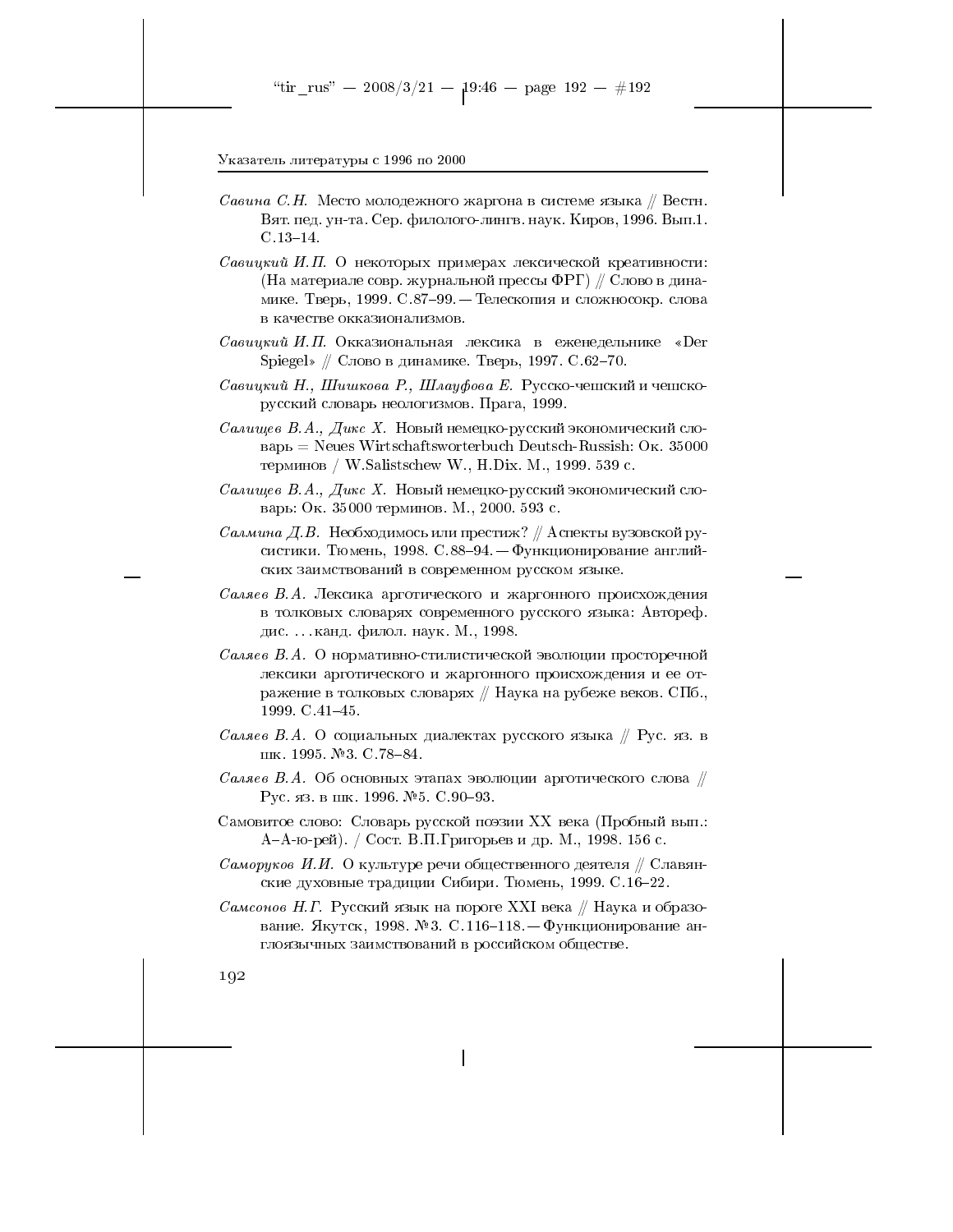"tir\_rus" -- 2008/3/21 --  $19:46$  -- page 193 -- #193

#### Неологизмы

- *Санак В.Н.* Из истории некоторых терминов единиц денежной системы // Рос. ун-т дружбы народов. М., 1995. 6 с. Рукопись деп. в ИНИОН РАН №50584 от 11.07.95.
- Санак В.Н. Способы заимствования иноязычных терминов в русский язык: (На прим. торг.-экон. терминов) // Рос. ун-т дружбы народов. М., 1995. 6 с. Рукопись деп. в ИНИОН РАН № 50585 от 11.07.95.
- $Ca$ нджи-Гаряева З.С. Словообразование как одно из проявлений идиостиля писателя // Вопросы стилистики. Саратов, 1996. Вып.26. С.76–80. — На материале произведений Ю.Трифонова.
- *Санников В.З.* Новые издания // Вопросы языкознания. М., 1996.  $N$ <sup>26</sup>. С.130-138. — Обзор литературы.
- Сахно И.М. «Семиологическое создание» А.Крученых (Еще раз о «Дыр бул щыл») // Первое произведение как семиологический факт. СПб., Ставрополь, 1997. Вып. 2. С. 39-45.
- Светличнов К.В. Терминология в области свойств и качеств товаров: Крат. словарь-справочник. М., 1997. 36 с.
- Седаева О.А. Названия воронежских коммерческих фирм (в восприятии жителей города Воронежа) // Край Воронежский. Воронеж, 1998. Вып.2. С.44-54. – Экспериментальное исследование.
- Седакова И.А. О советизмах в современной русской речи  $\#$  Знакомый незнакомец. М., 1995. С.225-235.
- Седакова О. «Чтобы речь стала твоей речью» / Беседу вела В. Полухина // Новое лит. обозрение. М., 1996. №17. С.318-154. — О языке прозы и поэзии в художественной литературе и о влиянии ее на нашу речь и жизнь общества.
- Седлова Л.П. Новое во французской иннициальной аббревиации  $\#$ Актуальные проблемы романистики. Смоленск, 1998. С.19-22.
- Семантика слова в контексте высказывания: Межвуз. сб. науч. тр. / Редкол.: П.А.Лекант (отв. ред.) и др. М., 1996. 147 с.
- Семенас А.Л. Особенности лексических заимствований в китайском языке // Вопросы языкознания. М., 1997. №1. С.48-57.
- Сенкевич М.П. Культура радио- и телевизионной речи: Учеб. пособие для студентов вузов. М., 1997. 96 с.
- Сенкевич М.П. Культура телевизионной и радиоречи: Учеб. пособие. M., 1996. 131 c.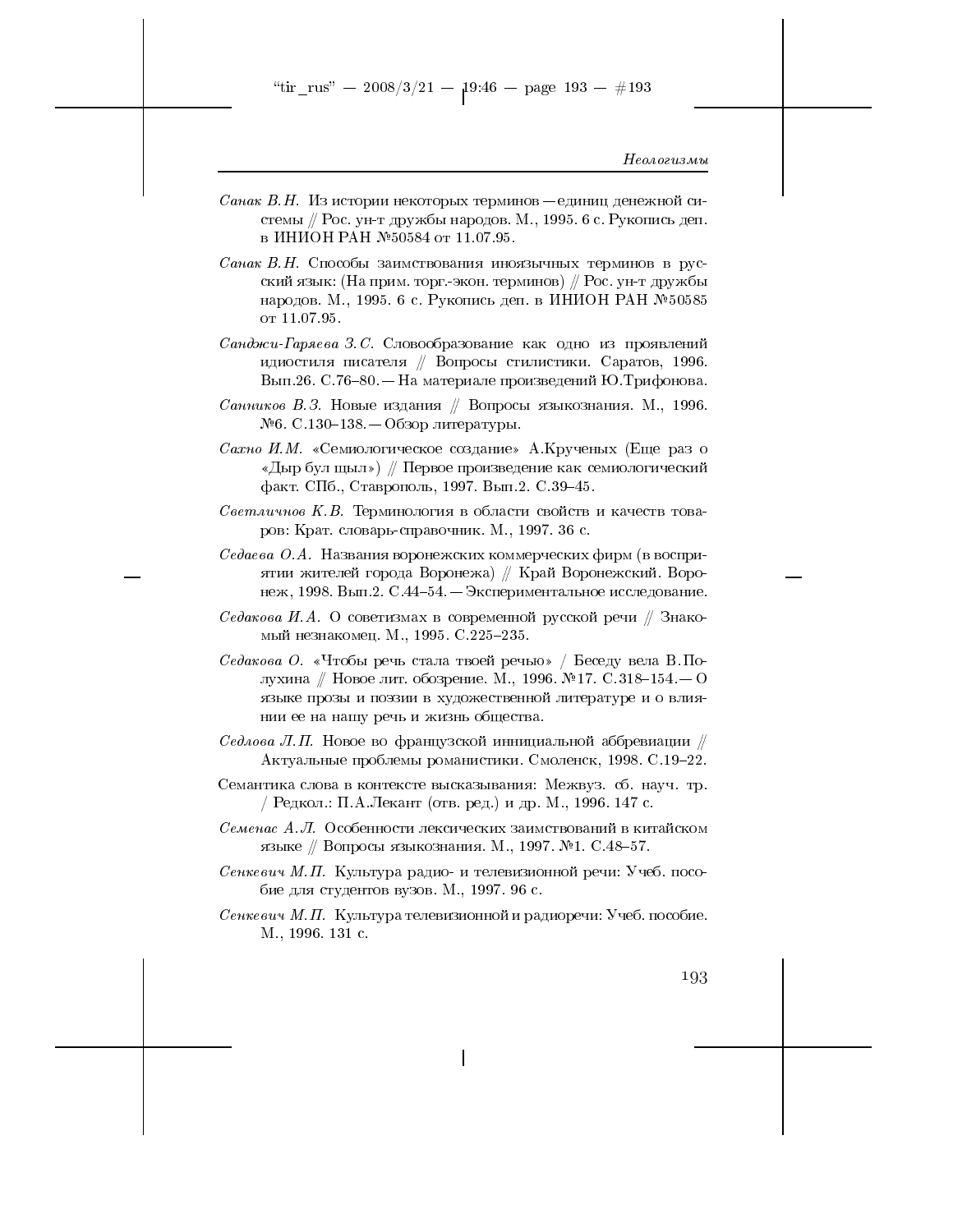- Сенько Е.В. Инновации в современном русском языке. Владикавказ, 1994. 183 с.
- Сенько Е.В. Иноязычная лексика в языке газеты // Журналистика на пороге XXI века: исторический опыт, современное развитие. Владикавказ, 1997. Вып.2. С.345-353.
- Сенько Е.В. Неологизация в современном русском языке конца XX века: межуровневый аспект. Автореф. дис. ... докт. филол. наук. Волгоград, 2000.
- Сергеев В.Н. Внелитературная речь как источник новой фразеологии русского литературного языка // Новые слова и словари новых слов. СПб., 1997. С. 77-85.
- Сергеев В.Н. Специальная лексика в новом академическом словаре // Очередные задачи русской академической лексикографии. СПб., 1995. С. 124-129.
- Сергеев В.Н. Фразеология в новом академичесом словаре // Очередные задачи русской академической лексикографии. СПб., 1995.  $C.114-123.$
- Сергеева А.Б. Актуальные проблемы французской неологии: функционирование неологизма в речи // Актуальные проблемы романистики. Смоленск, 1998. С.4-8.
- Сергеева А.Б. О роли неологизма в построении высказывания  $\#$ Вестн. Моск. ун-та. Сер.9. Филология. М., 1996. №5. С. 19-27.
- Сергеева Е.В. Заимствования 80-90-х годов в социолингвистическом аспекте // Рус. речь. М., 1996. №5. С.42-48.
- $Cepbx$  Ю.В. Языковая ситуация в российских немецких поселениях: эволюция и современное состояние  $\#$  Формирование социолингвистической компетенции: проблемы и перспективы. Материалы междунар. научно-практ. конф., 27-29 окт. 1998. Барнаул, 1998 Ч.2. С.94-103.
- Сешан Шармила. Англицизмы в русской речи: (По материалам прессы 90-х гг.). Автореф. дис. ... канд. филол. наук. М., 1996.
- Сидоренко К.А. Особенности языка деловых бумаг // Язык науки и бизнеса. Тюмень, 1996. С.55-57.
- Сидоренко Т.К. О жаргоне чиновников Вашингтона // Некоторые проблемы германской филологии. Пятигорск, 2000. С.162-165.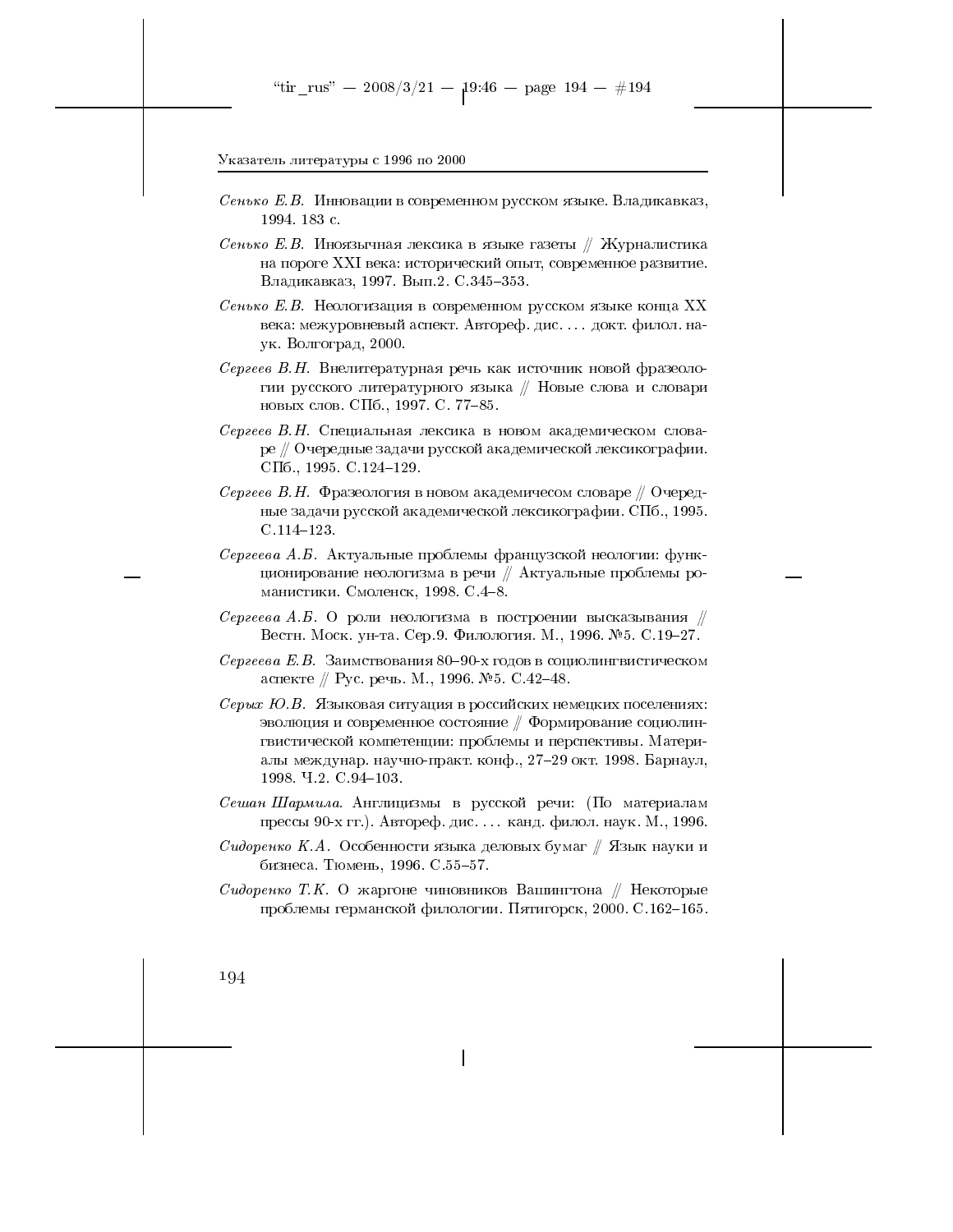"tir\_rus" — 2008/3/21 —  $19:46$  — page 195 — #195

#### Неологизмы

- Сидоров Л.И. О новых типах словарей английского языка издательства «Лонгман» (Великобритания) // Филология - Philologica. Краснодар, 1996. №10. С.41-44.
- Сингх Киран. Активные процессы образования сложных существительных современного русского языка в аспекте преподавания русского языка индийским учащимся: (На материале газ.публицист и худож. текстов 80-90-х гг.). Автореф. дис.... канд. филол. наук. М., 1995.
- Сиротинина О.Б. Изучение разговорной речи как одна из проблем русской стилистики // Stylistyka. Opole, 1997. С.137-144.
- Ситарски А. Словообразовательная характеристика новых русских наречий // Studia rossica Posnaniensia. Poznań, 1998. Z.28. С.123-128.
- Скворцова Г.А., Зыкова С.Г. О заимствовании в сфере бизнеса. Тюмень, 1996. С. 57-60.
- Скляревская Г.Н. Новый академический словарь: объект, типологические признаки, место в системе русской лексикографии // Очередные задачи русской академической лексикографии. СПб., 1995. С.15-23.
- Скляревская Г.Н. Функционально-стилистическая характеристика лексики в новом академическом словаре  $\#$  Очередные задачи русской академической лексикографии. СПб., 1995. С.90-103.
- Скобликова Е.С. Язык погубить нельзя // Кирилло-Мефодиевские чтения. Самара, 1997. С.125-126.
- Скребцова Т.Г. Методика анализа производных значений глаголов действия // Лексикология, лексикография, грамматика. СПб., 1996. C.124-130.
- $C_{\kappa y}$ даринова Г.С. Культура речи и проблемы ее совершенствования // Российская культура накануне нового столетия: итоги и перспективы развития. М., 1999. С.24-26.
- Слова XX века // С.-Петербургские ведомости 02.10.1999. С. 8. -Неологизмы в английском языке: большевик, похмелье, секс.
- Словарь иностранных слов в русском языке / Под ред. И.В.Лехина, Ф.Н. Петрова. М., 1995. 830 с.
- Словарь иностранных слов: Актуал. лексика. Толкования. Этимология / Н.С.Арапова, Р.С.Кимягарова, Л.М.Баш и др. Науч. ред. А.В.Боброва. 2-е изд., доп. М., 1999. 335 с.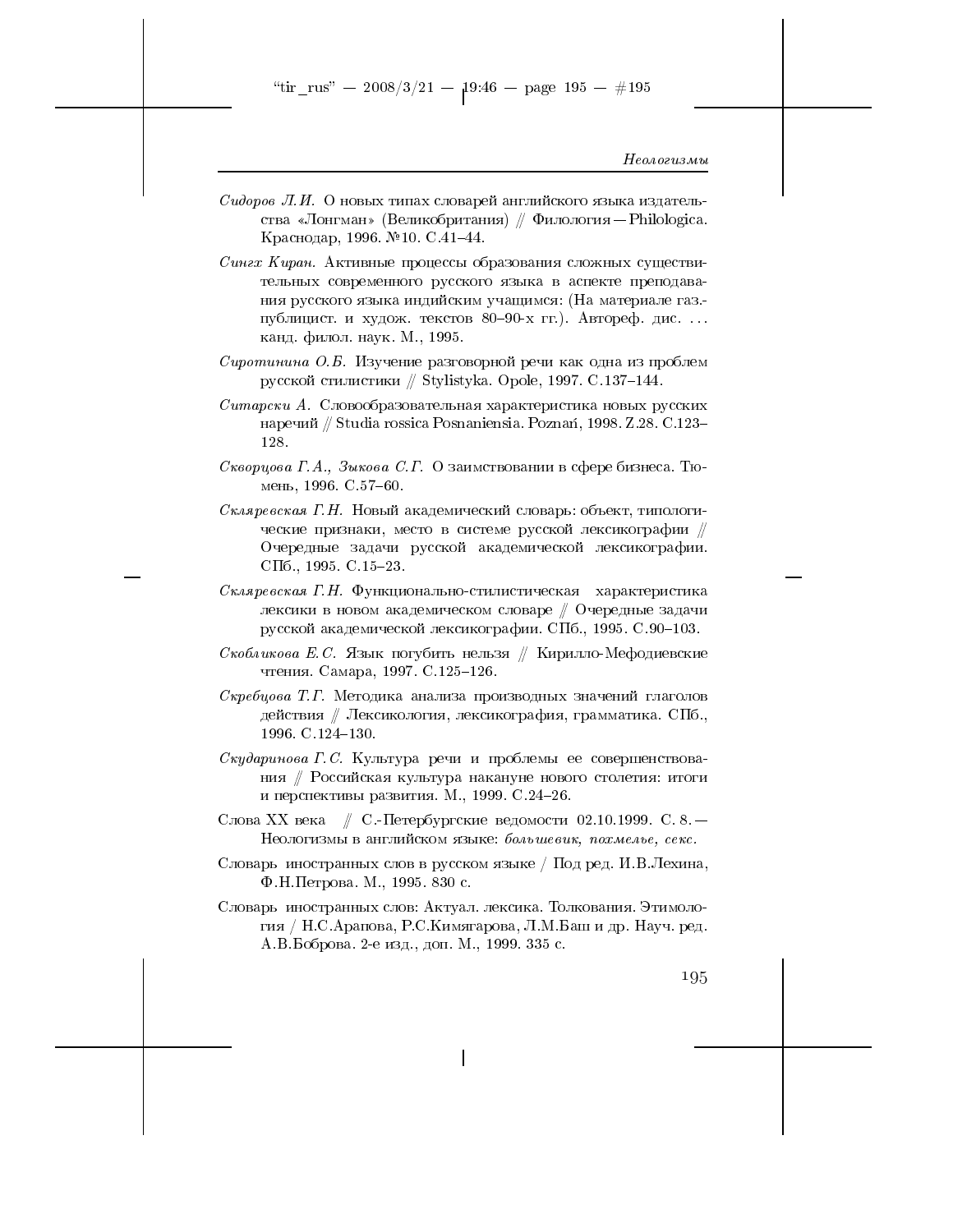- Словарь коммерсанта: толковый рус.-англ. и англ.-рус. / Сост. И.В.Мерсич. М., 1996. 349 с.
- Словарь по социологии / Пер. с англ. М.Я. Терентьева, А.Г. Иванова. Сост. Е.Б.Мельникова, М.Макбрайд. Н.Новгород, 1995. 167 с.
- Словарь русского знахаря / Сост.: Т.М.Васильева. Н.Новгород, 1998. 494 с.
- Словарь современной экономической теории Макмиллана / Общ. ред. Д. У. Пирса. М., 1997. 607 с. - Пер. изд.: Macmillan dictionary of modern economics. 4 ed. L.; Basingstoke, 1992.
- Словарь сокращений и аббревиатур, применяемых в работе сотрудника органов внутренних дел. / Сост.: П.П.Баранов, В.А.Назаров. Ростов-на-Дону, 1996. 58 с.
- Словарь сокращений французского языка (экон. и обществ.-полит. лексика). / Сост. К.В.Сергейчев, О.А.Щербакова. СПб., 1999.  $112c$ .
- Словарь терминов познания / Сост. М. А. Костина. Тюмень, 1999.  $253c$ .
- Словарь терминов современного предпринимательства / Под ред. В.В. Морковкина. М., 1995. 431 с.
- Словарь терминов, применяемых в деятельности служб занятости / М.Х. Гарсия-Исер, И.К.Золотова, А.Е. Когут и др. М., 1997. 111 c.
- Словарь эзотерических терминов. / Сост. М. А. Костина. Тюмень, 1999. 285 с.
- Словарь экономических терминов. / Подгот. под рук. В.М.Лукашевского М., 1991. 190 с.
- Словарь экономической терминологии. / Сост. В. И. Потехин и др. Н. Новгород, 1997. 217 с.
- Словарь-справочник для юристов, экономистов, социологов, коммерсантов, торговых работников и всех желающих изучать право России: (Учеб. пособие) / Авт.-сост.: Л.К.Ермолаева и др. Иваново, 1996. 110 с.
- Словарь-справочник менеджера / Руководитель авт. коллектива М. Г. Лапуста; В. В. Адамчук, А. А. Беляев, Ф. И. Биншток и др. M., 1996. 605 c.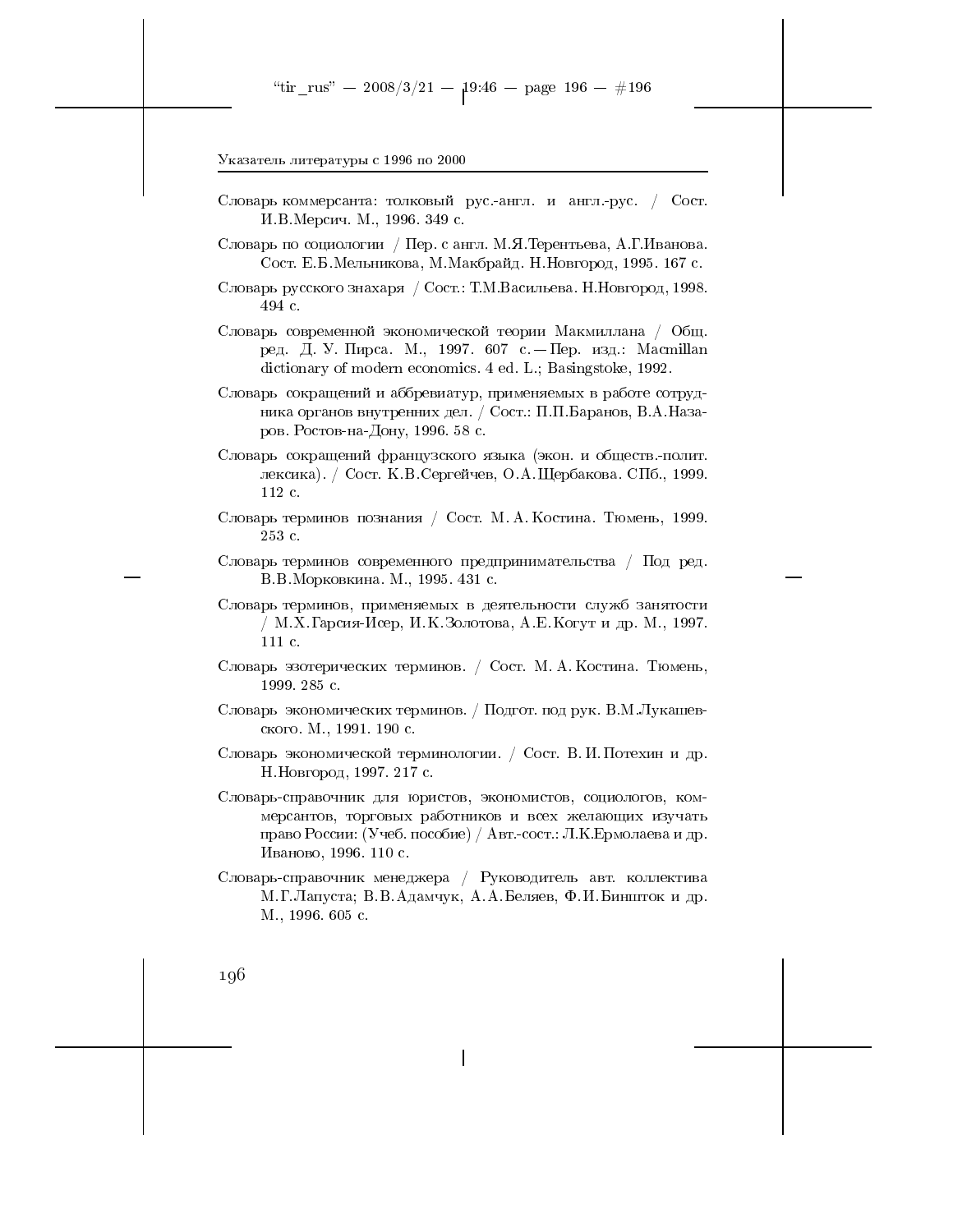- Словарь-справочник по социальной работе / С.А.Беличева, Б.Н.Боденко, С.И.Григорьев и др.; Под ред. Е.И.Холостовой. М., 1997. 417 c.
- Слово в динамике: Науч. тр. / Твер. гос. ун-т; Редкол.: Е.В. Розен (отв. ред. и др.). Тверь, 1997. 120 с. - На материале немецкого яз.
- Слово в динамике: Сб. науч. тр. / Твер. гос. ун-т; Редкол.: Е.В.Розен (отв. ред. и др.). Тверь, 1999. 153 с.
- Смирнов В.К. Словарь-справочник бухгалтера. Н. Новгород, 1996. 127 c.
- Смирнов Л. О роли иностранных слов («европеизмов») в развитии лексики штуровского литературного языка // Slavica sloovaca. Вг., 1995. Roc.30, с.2. S.160-165. – Роль иностранных слов («европеизмов») в развитии и обогащении лексики литературного словацкого языка штуровского периода (30-40 гг. 19 века).
- Смирнов Л.Н. В защиту русского языка // Кирилло-Мефодиевские чтения. Самара, 1997. С.123.
- Современный русский язык: Лексикология. Лексикография: Хрестоматия и учеб. задания. / Сост. И.С.Лутовинова и др. СПб., 1996 264 с.
- Современный финансово-кредитный словарь / О. А. Андреюк, Н.П. Баранникова, А.А. Володин и др. Под общ. ред. М.Г. Лапусты, П.С.Никольского. М., 1999. 525 с.
- Соколова В. В. Культура речи и культура общения. М., 1995. 192 с.
- Солганик Г.Я. Газетные тексты как отражение важнейших языковых процессов в современном обществе (1990-1994 гг.) // Stylistyka. Opole, 1994. 4. 1995. C.152-163.
- Солженицын А.И. Русский словарь языкового расширения. М., 1995.272 с.
- А.И.Солженицын и русская культура: Межвуз. сб. науч. тр. / Отв. ред. и сост. А.И. Ванюков. Саратов, 1999. 198 с.
- Соливетти К. Опыт перевода Хлебникова на итальянский (IX плоскость «Зангези») // Вестник Общества Велимира Хлебникова. M., 1996. 1. C.160-178.
- Солнышкина М.И. Морской подъязык и проблемы детерминизации и фразеологизации терминов // Язык и общество. Саратов, 1995. Вып. 10. С. 36-42.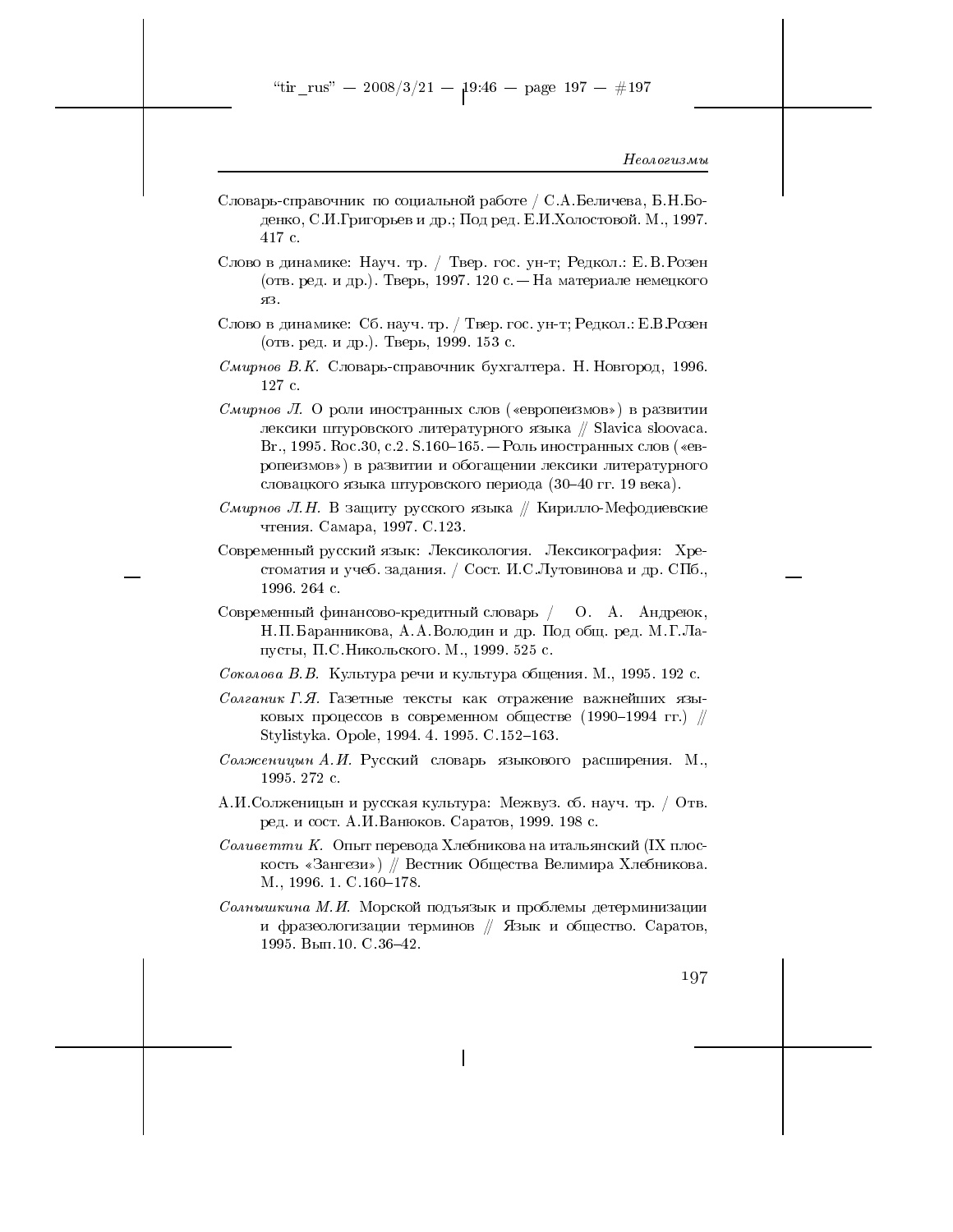- *Соловьева Н.Н.* Авторские новообразования в детской литературе: структура, семантика, прагматика: Автореф. дис.... канд. филол. наук. М., 1995.
- Сорокин Ю.А. Зоны риска в средствах массовой коммуникации  $\#$ Реальность, язык и сознание. Тамбов, 1999. Вып.1. С.51-58.
- Сороколетов Ф.П. Словарь современного русского языка и его эмпирическая база // Национальные лексико-фразеологические фонды. СПб., 1995. С.173-176.
- Сотникова К.В. Мотивационный словарь детской речи  $\#$ Молодежь и наука: проблемы и перспективы. Томск, 1998. С.45-49.
- Старолетов М.Г. «Язык города» как стилистическое средство: (На материале рассказа В. М. Шукшина «Шире шаг, маэстро!» // Текст: структура и функционирование. Барнаул, 1994. С.152-155.
- Стельмак О.В. К вопросу о терминологической лексике: (На материале делового англ. яз.) // Высшая школа: гуманитарные науки и гуманистические основы образования и воспитания. Чита, 1996. Ч.5. Лингвистика. С.68-72.
- Стернин И.А. Общение и культура  $\#$  Русская разговорная речь как явление городской культуры. Екатеринбург, 1996. С.13-21.
- Стернин И.А. Русский язык конца XX века: Изменения в лексикофразеологической системе // Филол. зап. Воронеж, 1997. Вып.4.  $C.149 - 174.$
- Стернин И.А. Русский язык конца XX века: кризис или развитие?  $\#$ Вестн. Воронеж. гос. ун-та. Сер. 1. Гуманит. науки. Воронеж, 1998. Вып.2. С.4-29.
- Стецюченко А., Осташко А. Самоучитель полуживого одесского языка / Предисл. И.М. Ратушинский. Одесса, 1999. 90 с.
- Стецюченко А., Осташко А. Я думаю об половую проблему: Словарь полуживого одесского языка // Новое время. 1997. №50.  $C.48.$
- Стецюченко М., Осташко А. Наше вам с кисточкой: Словарь полуживого одесского языка // Новое время. М., 1997. №46. С.48.
- Столярова Э.А. Человек в разговорной речи / Вопросы стилистики. Саратов, 1998. Вып. 27. С. 25-80.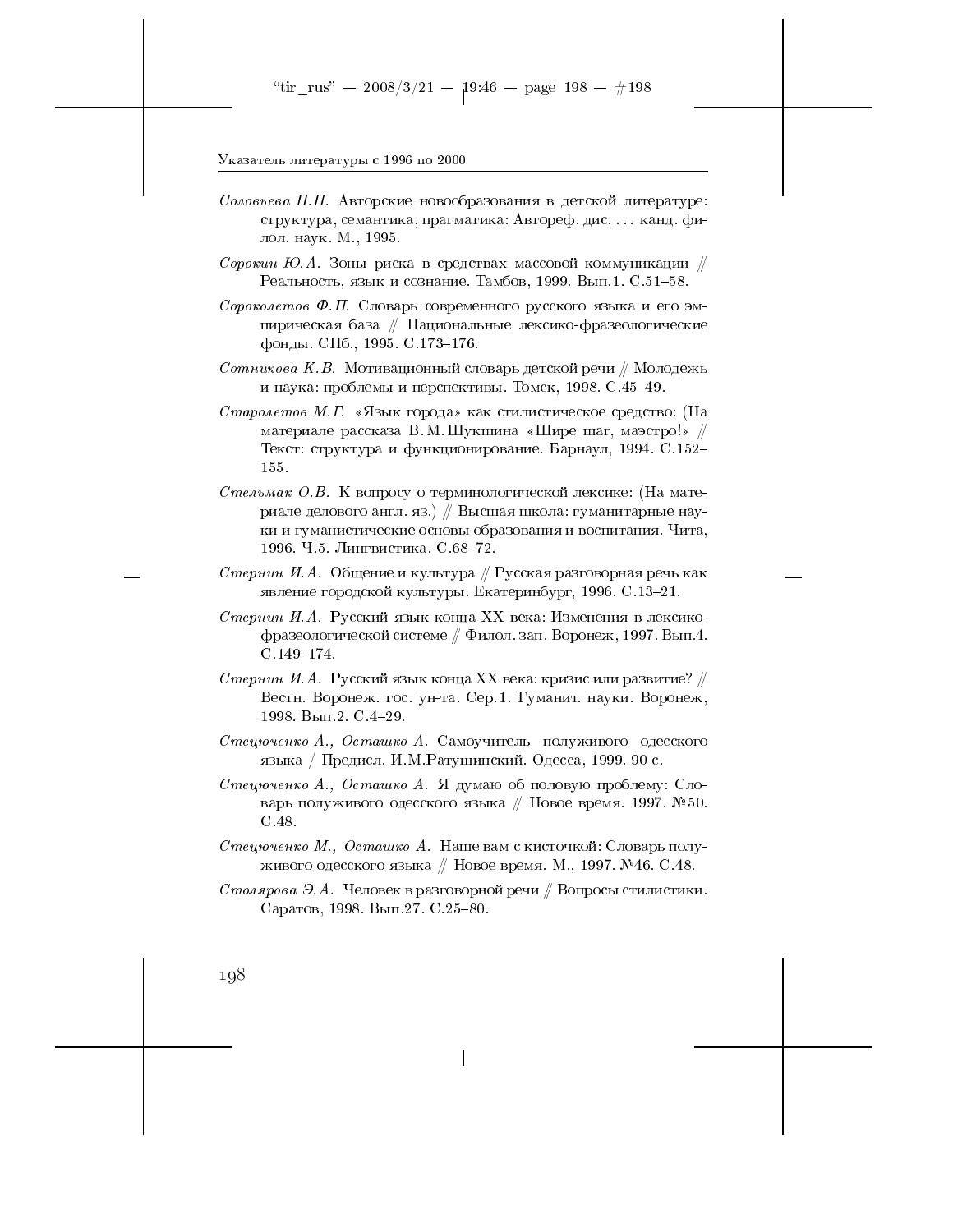"tir\_rus" -- 2008/3/21 --  $19:46$  -- page 199 -- #199

#### Неологизмы

- *Сулейманова Д.З.* Терминология карточной игры (К истории формирования и научного описания) // Эволюция лексико-фразеологического и грамматического строя русского языка. Магнитогорск, 1994. С.71-78.
- Сулименко Н.Е. Новая лексика в ассоциативно-вербальной сети  $\#$ Новые слова и словари новых слов. СПб., 1997. С. 43-54.
- Супрун В.И. Защита русского языка // Кирилло-Мефодиевские чтения. Самара, 1997. С.126-127.
- Суродина Н. Р. Симулякр: между именем и вещью в русском концептуализме // Философия в системе духовной культуры на рубеже XXI века. Курск, 1997. С.87-88.
- Сухачев Н.Л. Понимание нормы и концепция языка  $//$  Единство и многообразие романского мира. СПб., 1999. С.62-64. — Противоречие между социально-индивидуальным речевым мышлением и языковой нормой.
- *Суходрев В.М.* Язык мой-друг мой: от Хрущева до Горбачева... М., 1999. 478 с. - О языке политических деятелей.
- Cущинская С.И., Cущинский И.И. Право и бизнес = Law and business. Рус.-англ. соответствия: Справ. и учеб. пособие / Sushinskaya S.I., Sushinsky I.I. M., 1999. 334 c.
- Сытина Н.А. Социально-психологический аспект заимствования иноязычной лексики // Языковая личность: аспекты лингвистики и лингводидактики. Волгоград, 1999. С.108-113.
- Сычев А.С. Жаргонно-просторечные элементы в газетно-публицистической речи // Городская разговорная речь и проблемы ее изучения. Омск, 1997. Вып.2. С.17-23.
- Сэшан Ш. Существительные на инг символ американской языковой экспансии? // Рус. речь. 1996. №3. С.46-49.
- Сятковский Я. О влиянии русского языка на лексику силезских произведений Хорста Бинека // Dialectologia slaviaca: Сб. к 85летию С.Б.Бернштейна М., 1995. С.258-262.
- Тадевосян Э.В. Словарь-справочник по социологии и политологии. М., 1996. 271 с.
- Талирьян Т.Ю. Омонимизация иноязычных заимствований  $\#$  Вопросы изучения русского языка. Владикавказ, 1994. С.37-43.
- Таранов П.С. Формулы смысла: неожиданные ракурсы афористики. M., 1998. 493 c.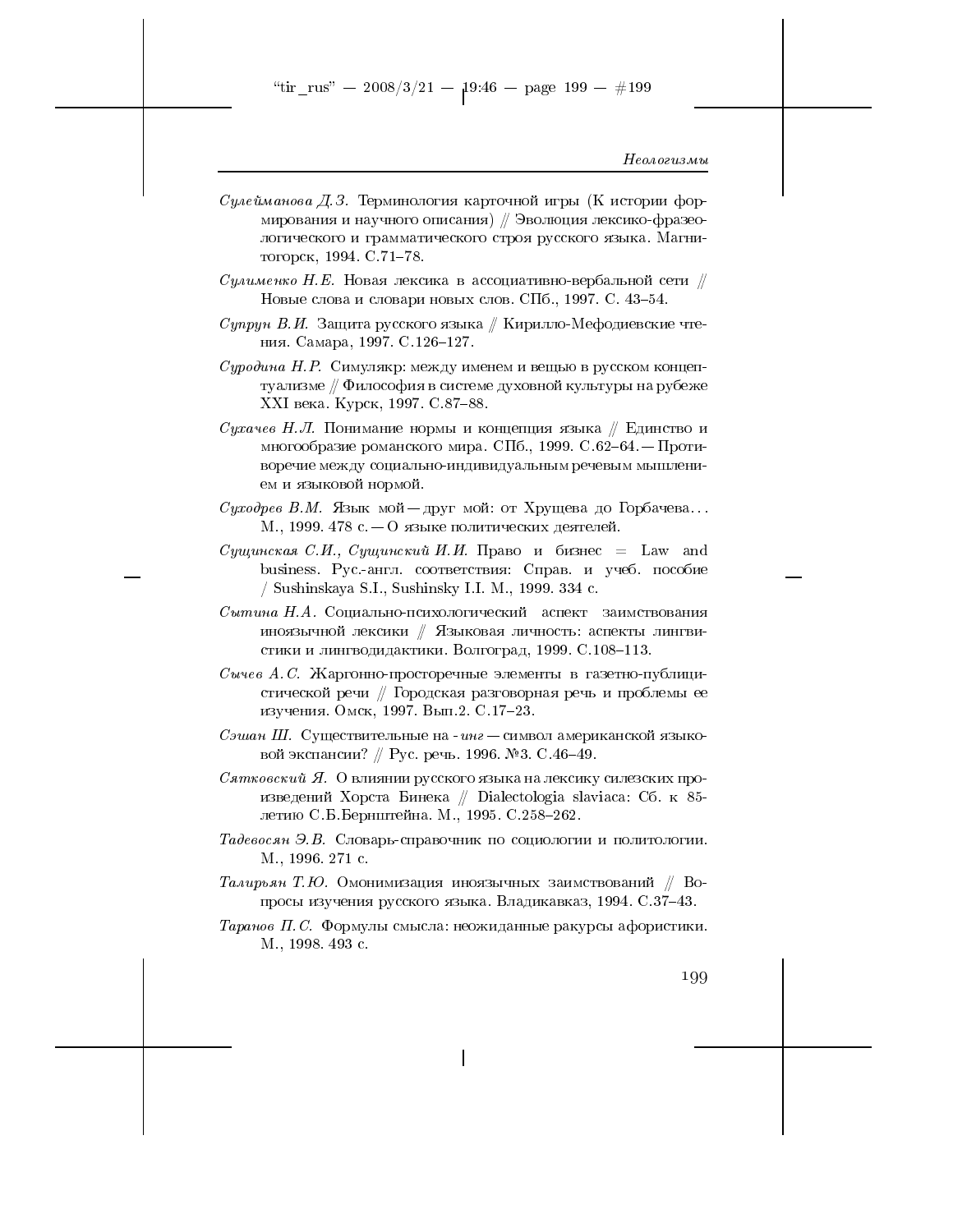- Тарасенко А. О некоторых казусах в образовании устойчивых словосочетаний // Хронограф. СПб., 1997. №1. С.94-97.
- Творчество В.М.Шукшина в современном мире: Эстетика. Диалог культур. Поэтика. Интерпретация. / Отв. ред. С. М. Козлова. Барнаул, 1999. 317 с.
- Телятникова Е.А. Особенности терминологической номинации во французском языке // Единство и многообразие романского мира. СПб., 1999. С.65-67.
- Терминологический словарь-справочник экономиста / Н.И. Брыльков, И.А.Лебедев, Н.И.Ларионова. Науч. ред. Н.И.Брыльков. Иошкар-Ола, 1999. 255 с.
- Тимофеев В.П. Живые жаргоны и живучее просторечие // III Житниковские чтения. Челябинск, 1999. Ч.2. С. 128-134. - Ученический жаргон и профессиональное просторечие.
- *Тимофеев В.П.* Живые жаргоны и живучие просторечие // Аспекты вузовской русистики. Тюмень, 1998. С.95-100.
- Тимофеева Г.Г. Орфографическая конкуренция «Е» и «Э» в лексических заимствованиях англо-американского происхождения // Вопросы изучения русского языка. Владикавказ, 1994. С.43-48.
- Титков Р. Реклама: Вопросы терминологии  $\#$  Мировая экономика и международные отношения. М., 1996. №12. С.135-141.
- Тихонова Е.Н. Сочетаемость слова в словарной картотеке // Национальные лексико-фразеологические фонды. СПб., 1995. С.30- $34-0$  Большой словарной картотеке Института лингвистических исследований РАН в Санкт-Петербурге.
- Тихонова И.В. Мотивировка названий лиц по месту жительства  $\#$ Аспекты вузовской русистики. Тюмень, 1998. С.74-78.
- Ткаченко Г.А. Культура Китая: Словарь-справочник. М., 1999. 383  $\mathbf{c}$  .
- Ткаченко Н.Г. К вопросу о терминологии изобразительного искусства // Язык, сознание, коммуникация. М., 1999. Вып. 7. С.48- $56-$ Описание заимствований при обучении родному языку.
- Тогоева С.И. Новое слово новое значение в коммуникативной и инновационной деятельности человека // Психолингвистические исследования слова и текста. Тверь. 1997. С.115-120.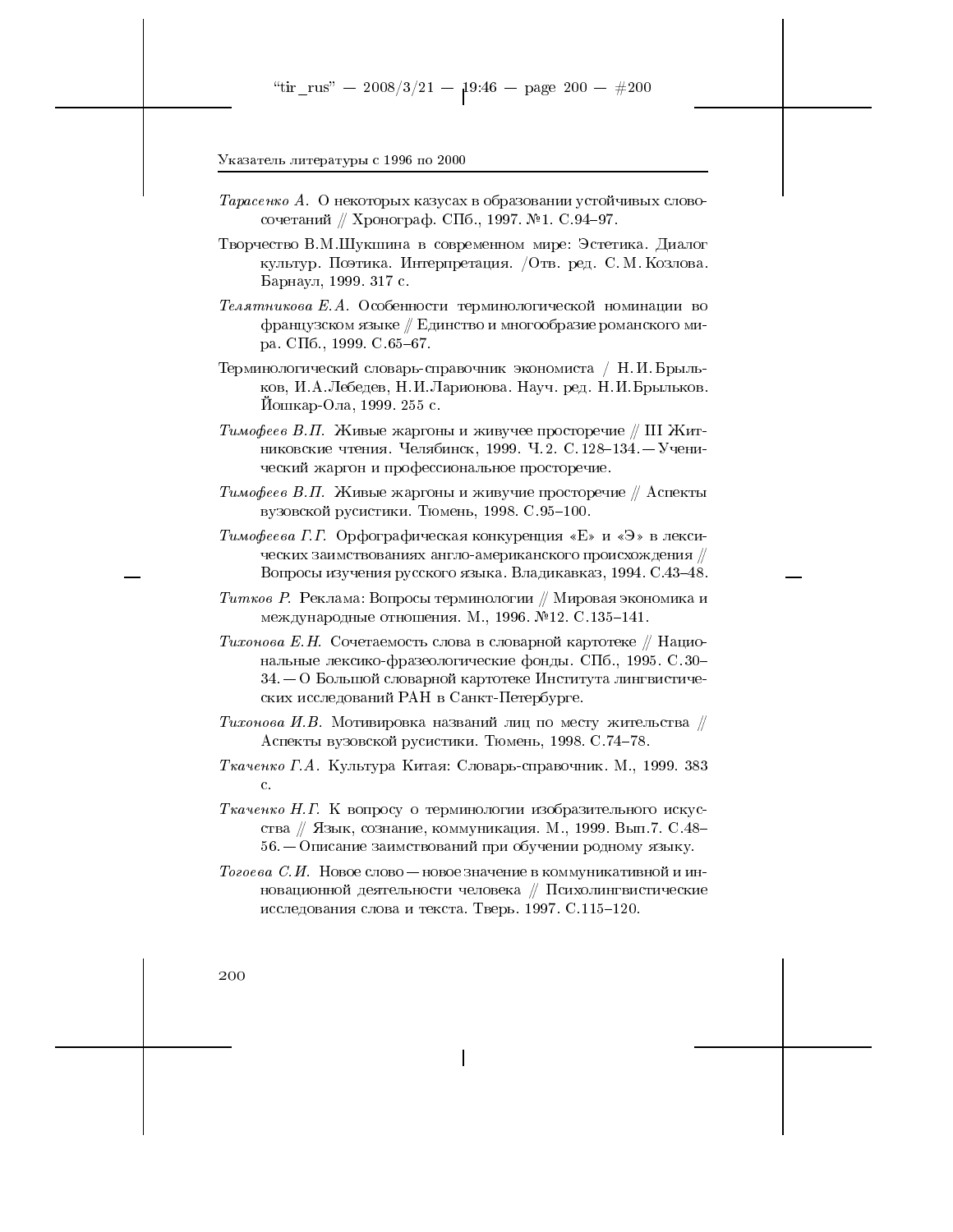"tir\_rus" -- 2008/3/21 --  $19.46$  -- page 201 -- #201

## Неологизмы

- Толковый словарь русского языка конца XX века. Языковые изменения / Е.Ю.Ваулина, Т.И.Гайкович, А.В.Зеленин и др. Гл. ред. Г.Н. Скляревская. СПб., 1998. 704 с.
- Толковый словарь современных бюджетных терминов / Ю.Ф.Дорошко, М.Отт, Ф.Томас и др. М., 1999. 222 с.
- Томилова Т.И. Языковая ситуация в русском ареале // Проблемы славянской культуры и цивилизации: Материалы регион. науч.метод. конф., 13 мая 1999, Уссурийск, 1999. С.87-89.
- Тот С. К вопросу о приемах образования русских жаргонных слов  $\#$ Studia russica, Будапешт, 1997. 16. С.73-74.
- Тот С. Несколько замечаний по поводу исследований русского жаргона в связи с интересным и достойным пристального внимания словарем // Studia russica, Будапешт, 1997. 16. С.338-349. — Рец. на кн.: Мокиенко В.М. Словарь русской бранной лексики: (Матизмы, обесценизмы, эвфемизмы с историко-этимологическими коммент.). Berlin, 1995.
- Тоффлер Б.Э., Имбер Дж. Словарь маркетинговых терминов. М., 2000. 430 с.
- Тошович Б. Семантическая структура жаргонных глаголов  $\#$  Русский язык сегодня. Вып.1. Сб. ст. / Отв. ред. Л.П. Крысин. М., 2000 C.444-455
- Тошович Б. Язык в конфликте // Проблемы языковой жизни Российской Федерации и зарубежных стран = Language problems of the Russian Federation and foreign states. M., 1994. C. 109– 113. – Языковые процессы в период боснийско-герцеговинском конфликта.
- Троицкий В. Филология и воспитание национального самосознания // Alma mater. М., 1996. №3. С.21-27. – Слово и духовная культура.
- Трофимова З.С. Словарь новых слов и значений в английском язы- $\kappa e =$ Dictionary of new words and meanings. M., 1993. 304 c.
- Троянова Т. Словообразовательная полисемия как особый тип многозначности производных слов: (На материале русских артефактонимов) // Русская филология. Тарту, 1998. №9. С.370-383.
- *Трубенко Н.* Лексика сленга хип-системы // Культура и общество: от прошлого к будущему. М., 1999. С.80-82. - Язык молодежи.

 $201\,$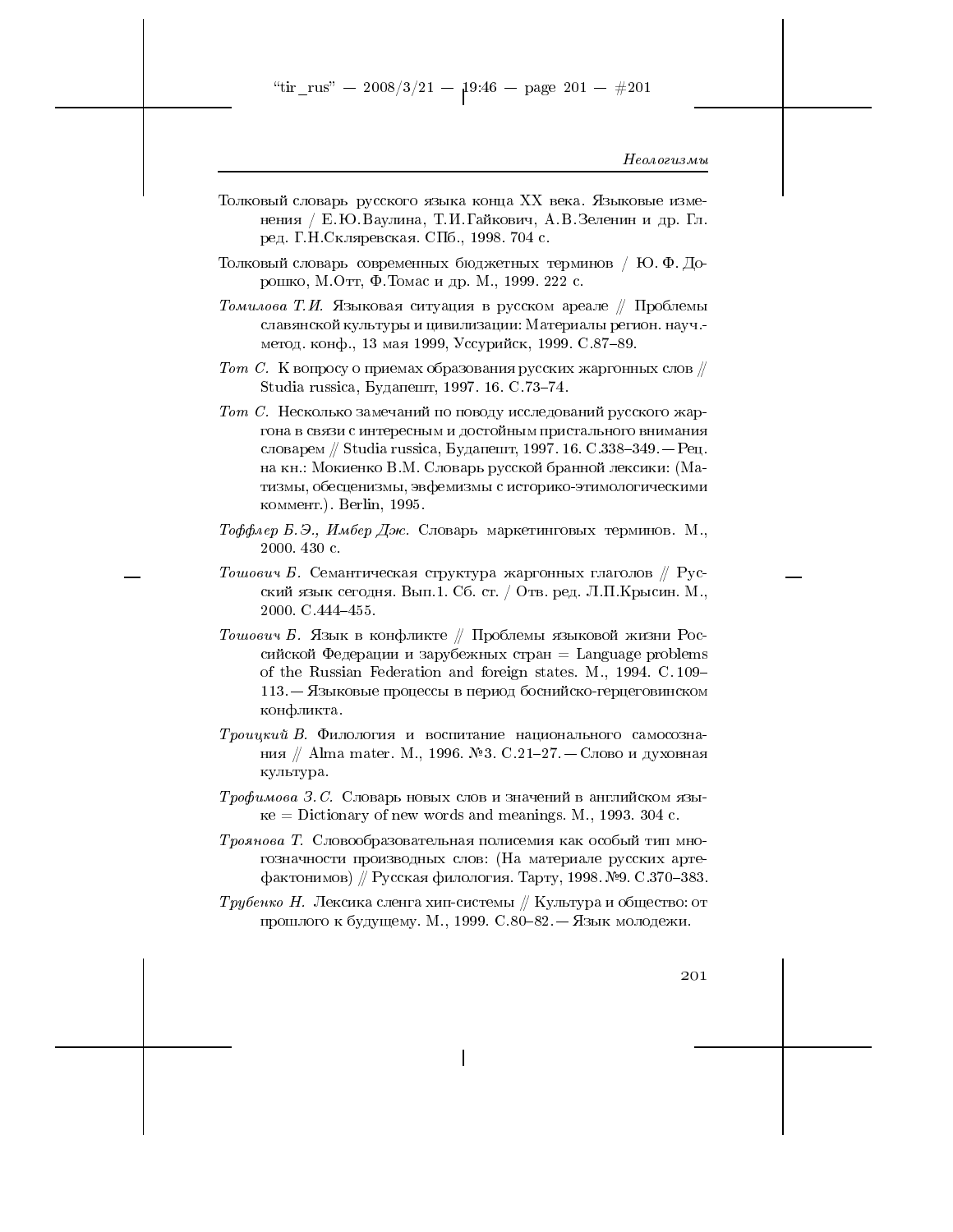- *Трунилова Т.Н.* Этические проблемы делового общения // Язык науки и бизнеса. Тюмень, 1996. С.63-66. — О деловом общении.
- Трунилова Т.Н., Хвесько Т.В. Факторы воздействия на концептосферу национального языка // Язык науки и бизнеса. Тюмень, 1996. С.83-84. – На материале рус. языка.
- Трушкова Ю.В. Проблемы описания современной социолингвистической терминологии: (Термин «государственный язык») // Проблемы языковой жизни Российской Федерации и зарубеж- $H_{\text{HIX}}$  crpah = Language problems of the Russian Federation and foreign states. M., 1994. C.113-119.
- *Трушкова Ю.В.* Термины для обозначения национальных / государственных / официальных языков в Российской Федерации (1992–1998) // Социальная лингвистика в Российской Федерации  $(1992-1998)$  = A perdu de la litterature sociolinguistique russe = Social linguistcs in Russian Federatijn: Материалы к XIV Всемир. конгр. социологов (Монреаль, 26.07.-1.08.98). М., 1998.  $C.30-32.$
- Тузова М.Ф. Из истории русской лексики. Рабочая одежда или нарядное платье // Семантика лексических и грамматических единиц. М., 1995. С.9-11.
- Тульчинский Л.И. В мире деловых слов: Экономический словарьсправочник / Под ред. И.А. Венгерова. М., 1994. Вып.1. 55 с.
- Туманян Э.Г. О природе языковых изменений // Вопросы языкознания. М. 1999. №3. С.86-97.
- Тюрина Н. Ф. «Архипелаг ГУЛАГ» А. И. Солженицына: К проблеме жанрово-стилевого своеобразия // Филологические штудии. Иваново, 1995. С. 137-144.
- Узбеков И.Г. Проблемы развития национальных языков // Языковые проблемы Российской Федерации и законы о языках. М., 1994. C.210-217.
- $\mathcal{Y}_{\mathcal{A}}$ уханов И.С. Семантика способов русского словообразования  $\mathcal{V}$ Филологический сборник. М., 1995. С.382-392.
- Уткина Л.Н. Речь современного учителя как отражение интегративных процессов в языковой среде (К вопросу об иноязычной, международной и терминологической лексике)  $\#$  Русский язык: история, функция, изучение. Тула, 1992. С.96-1000.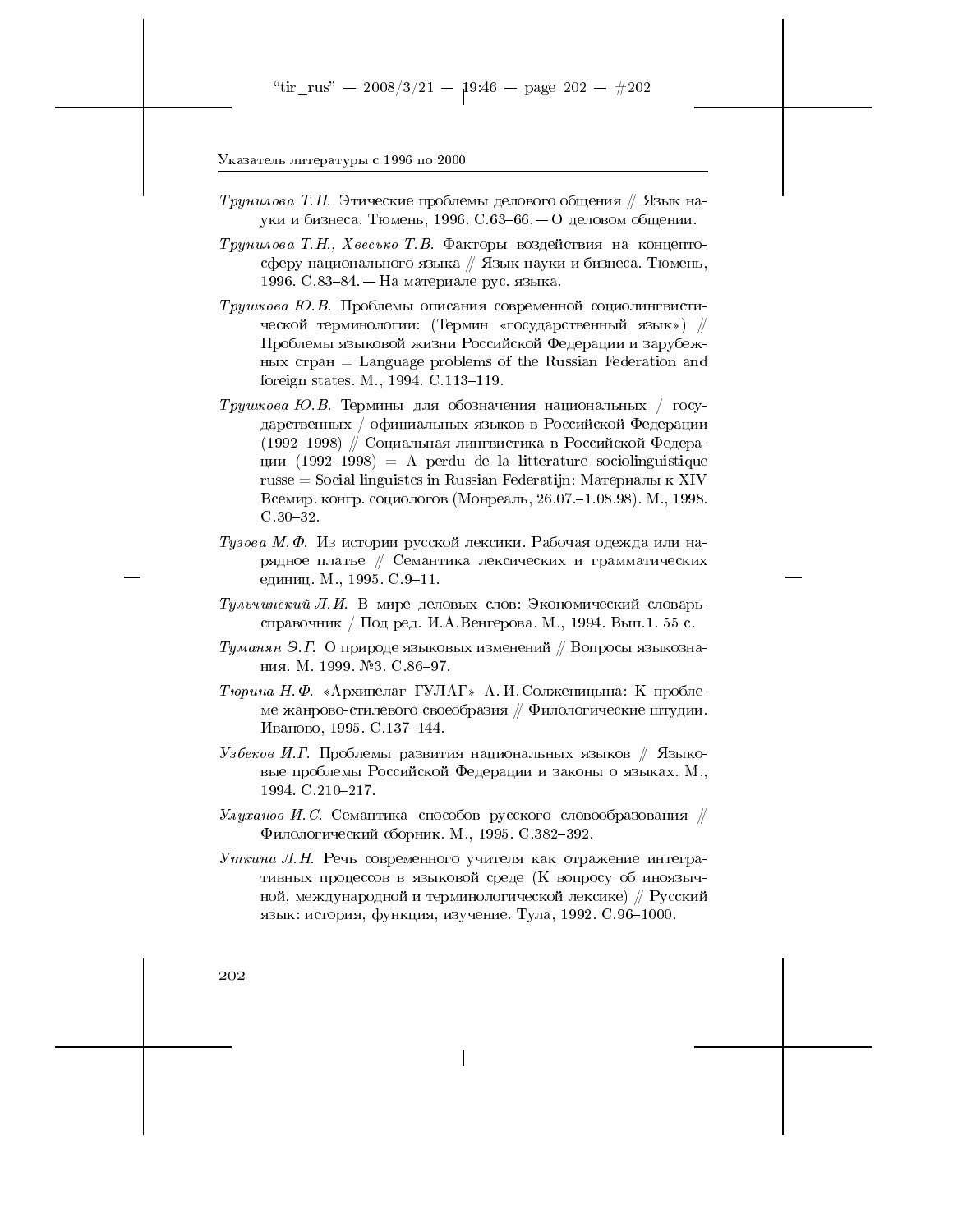Неологизмы

- Учебный социологический словарь / Г. К. Ашин, Ю. П. Буданцев, И. А. Бутенко и др. / Общ. ред. С. А. Кравченко Рос. о-во социологов, Моск. гос. ин-т междунар. отношений МИД РФ. 3-е изд., доп. и перераб. М., 1999. 351 с.
- Учебный социологический словарь // Рос. о-во социологов, Моск. гос. ин-т междунар. отношений МИД РФ / Общ. ред. С.А. Кравченко / Ред.-сост. С.А. Кравченко и др. 2-е изд., доп. и перераб. M., 1997. 174 c.
- Ушакин С.А. После модернизма: язык власти или власть языка  $\#$ ОНС: Обществ. науки и современность. 1996. №5. С.130-141. — Постмодернизм как дискурс о модернизме; дискурс как идеология.
- Ушакин С.А. Речь как политическое действие // Полис. 1995. № 5.  $C.142 - 153.$
- Ушакова Г.М. Словообразовательные гнезда существительных на графия, -логия, -метрия в современном русском языке: Автореф. дис.... канд. филол. наук. М., 1997.
- Ушакова Л.И. Употребление фразеологизмов в роли предлогов в языке современной прессы // Русский язык: история, функция, изучение. Тула, 1996. С.10-17.
- Фаградянц И.В. Немецко-русский и русско-немецкий словарь по бизнесу, торговле и финансам = Deutsch-russisches und russischdeutsches Worterbuch fur Geschaftsleute / I.V. Fagradiants. M., 1999 351 с.
- Фадеев С.В. Тематический словарь сокращений современного русского языка. М., 1998. 537 с.
- Федоров Б.Г. Новый англо-русский банковский и экономический  $\text{c}$   $\text{c}$   $\text{d}$   $\text{c}$   $\text{d}$   $\text{d}$   $\text{d}$   $\text{d}$   $\text{d}$   $\text{e}$   $\text{d}$   $\text{d}$   $\text{d}$   $\text{d}$   $\text{d}$   $\text{d}$   $\text{d}$   $\text{d}$   $\text{d}$   $\text{d}$   $\text{d}$   $\text{d}$   $\text{d}$   $\text{d}$   $\text{d}$   $\text{d}$   $\text{d}$   $\text{d$ 15000 терминов. СПб., 1999. 838 с.
- Федоров В.В. К вопросу о фразеологии языка прессы // Проблемы культуры, языка, воспитания. Архангельск, 1998. Вып.3. С.96-100.
- Федорова М.В. О регулировании языковой жизни на рубеже XX века // Языковые проблемы Российской Федерации и законы о языках. М., 1994. С.222-226.
- $\Phi$ едотова М.Е. Лексические инновации в сфере наименований женских профессий // Слово в динамике. Тверь, 1997. С.90-96.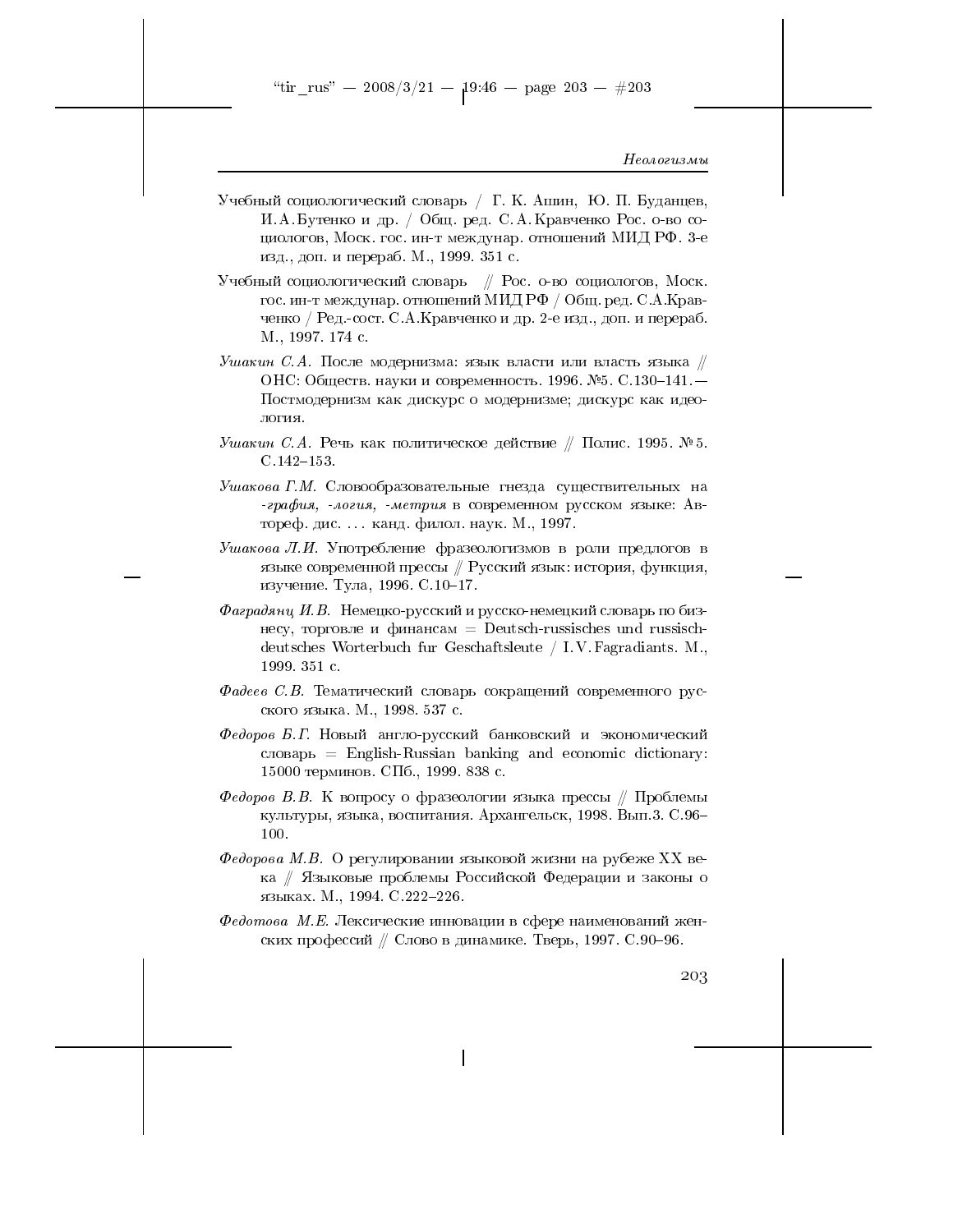- Федуленкова Т.Н. Фразеология и культура // Российская культура накануне нового столетия: итоги и перспективы развития. М., 1999. C.22-23.
- Федянина О.Н. Функционирование арготизмов в языке города  $\#$ Вестн. Вят. пед. ун-та. Сер. филолого-лингв. наук. Киров, 1996. Вып.1. С.24-26.
- Фетискин Н.П., Пискарева И.Е. Краткий словарь по педагогической инноватике: С отраслевым библиогр. указ. Кострома, 1999. 108 с.
- Фиалкова Л. Русский язык в израильской торговле: (Язык иммигрантов в свете социолингвистики)  $\#$  Русистика сегодня. М., 1999. №1-2. С.80-89.
- $\Phi$ илиппов Л.К. Окказионализмы в письмах А.С.Пушкина  $\#$  Филол. науки. М., 1999. №4. С. 76-79.
- Филология на рубеже XX-XXI веков: Тезисы Междунар. **HAVY** конф., посвящ. 80-летию Перм. ун-та (19-22 нояб. 1996). / Глав. ред. Т.И. Ерофеева. Пермь, 1996. 283 с. — Вопросы философии и истории языка, взаимодействия культур и перевода, функциональной стилистики, семантики и грамматики.
- Финансы: Оксфордский толковый словарь: Англо-русский / Б.Батлер, Б.Джонсон, Г.Сидуэлл и др. / Под общ. ред. И.М.Осадчей. М., 1997. 493 с.
- Флекенштейн К. Слово «цивилизация»: Возможности смысла и тенденции употребления // Филол. зап. Воронеж, 1996. Вып. 7.  $C.148 - 156$ .
- Фойгель А. Российская цивилизация и болезни языка  $\#$  От текста к контексту. Ишим; Омск, 1998. Вып. 27. С. 179-187.
- Фомин В. Ф. Жаргонные фразеологизмы в области спорта: (На материале прессы Австрии и ФРГ) // Проблемы функционирования языковых единиц. Хабаровск, 1997. Ч.1. С.73-83.
- Фюнфитюк К. Краткая энциклопедия по детской речи  $\#$  Вестн. Моск. ун-та. Сер.9. Филология. М., 1999. №6. С.122-128. — Рец. на кн.: Лепская Н.Н. Язык ребенка (Онтогенез речевой коммуникации). М., 1997. 151 с.
- Хабибулина Н.И. Язык закона и его постижение в процессе языкового толкования права: Автореф. дис.... канд. филол. наук. M., 1996.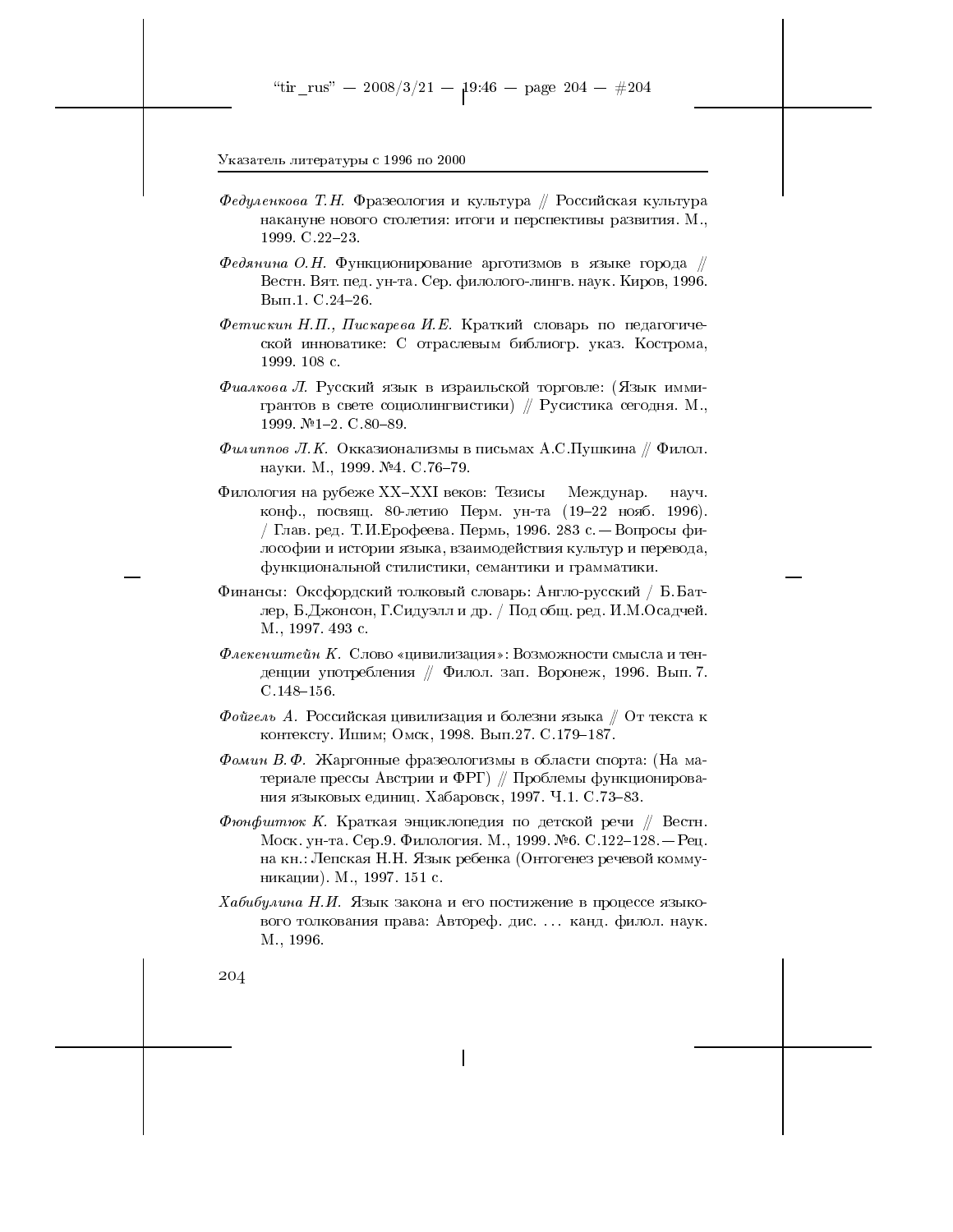"tir\_rus" -- 2008/3/21 --  $19:46$  -- page 205 --  $\#205$ 

### Неологизмы

- Хайруллина И.Б. Некоторые особенности номинации в разговорной речи г. Уфы // Актуальные проблемы филологии. Уфа, 1997.  $C.56 - 58.$
- $Xa\mu\nu\kappa$ ова Н.В. Окказиональные фразеологические гнезда как способ изучения окказиональной вариантности // Семантика лексических и грамматических единиц. М., 1995. С.26-33.
- Халитова Н.Р. Семантическое поле «лагерная пища»: (На материале «Колымских рассказов» В. Шаламова) // «Благословенны первые шаги...» Магнитогорск, 1999. Вып.2. С.85-90.
- Хамидов А. Обсценное словотворчество и социокультурный контекст // От текста к контексту. Ишим; Омск, 1998. С.14-35.
- Хамидуллина А.М. Коммуникативный аспект словообразовательного значения: (На материале производных имен с префиксами  $\mathit{nceedo}$ -, лже-, квази-) // Давлетшинские чтения: язык, культура, традиции, новаторство. Бирск, 1997. С.57-59.
- Хамидуллина Е.Э. Имена существительные и прилагательные в префиксами сверх-, супер-, ультра-, архи-, экстра-, гипер-: (семантика и функционирование). Автореф. дис.... канд. филол. наук. М., 1995.
- Хан-Пира Эр. Гуманитарный или гуманный? // Рус. речь. 1997. №5.  $C.52 - 54.$
- Хан-Пира Эр. Знаковая фигура и культовый боевик // Рус. речь. 1999. №3. С.69-73. — Особенности употребления прилагательных знаковый и культовый.
- *Хан-Пира Эр.* Как их называть? // Рус. речь. 1998. № 5. С.67–70. Проблемы номинации в современном языке.
- Хан-Пира Эр. Контрпродуктивный // Рус. речь. 1995. № 2. С. 77- $78-$ О лексическом значении слова.
- Xан-Пира Эр. Кпд, ПТУ, МВТУ и другие // Язык: изменчивость и постоянство. Сб. ст. К 70-летию Л. Л. Касаткина / Отв. ред. М. Л. Каленчук. М., 1998. С. 348-352. - О лексическом статусе буквенных аббревиатур.
- Хан-Пира Эр. Метафоричность окказионального слова  $\#$  Рус. речь. 1998 №3 C.21-23
- Хан-Пира Эр. Окказиональные синонимы глаголов говорения (речи) // Язык. Коммуникация. Гуманитарное знание. М., 1999.  $C.333 - 337.$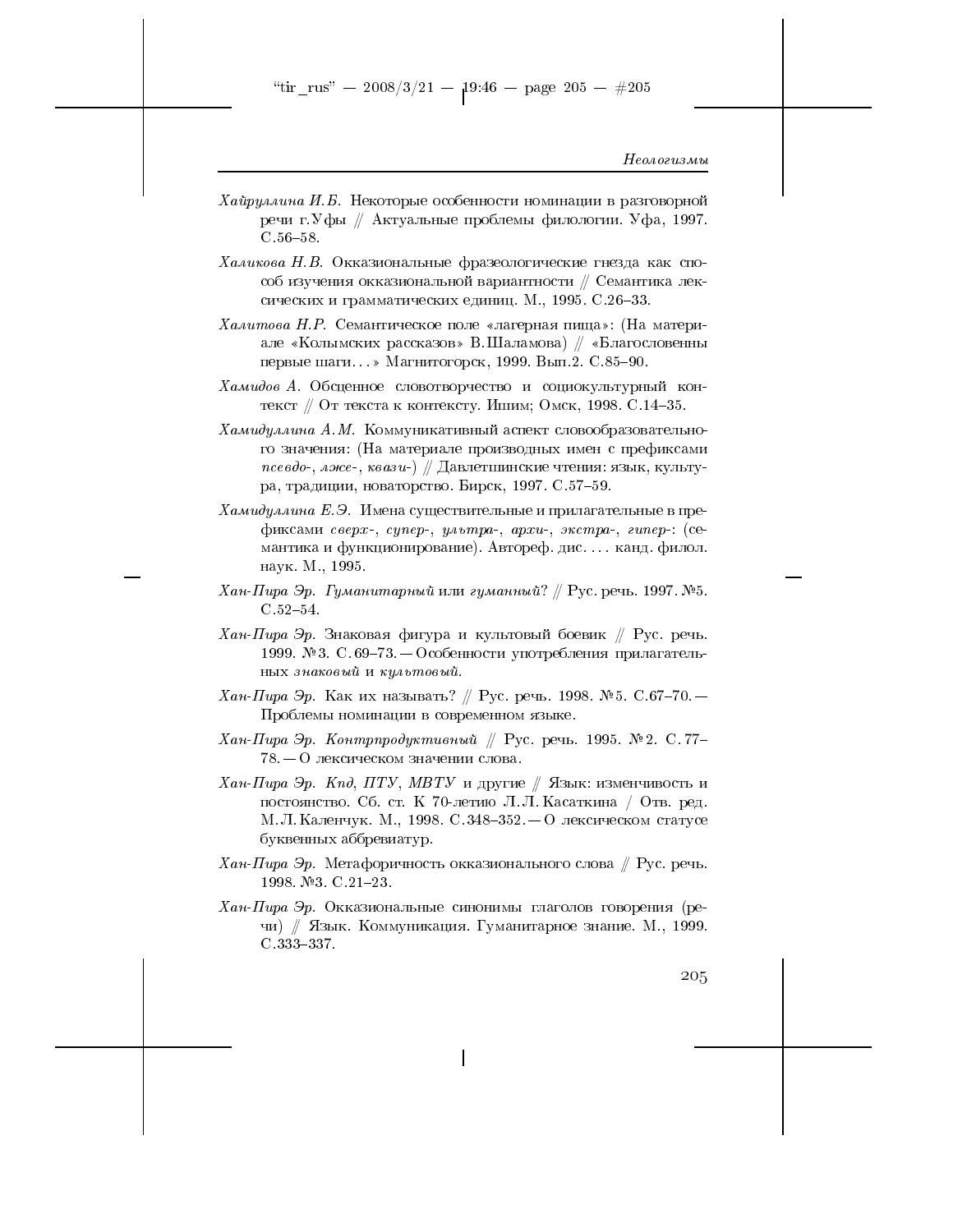- $X$ ан-Пира Эр. По поводу одного случая детерминологизации // Русский язык сегодня. Вып.1. Сб. ст. / Отв. ред. Л.П. Крысин. М., 2000. С.486-487. – О детерминологизации слова навскидку.
- $X$ ан-Пира Эр. Популизм не так прост // Рус. речь. 1995. №1. С.124– 125.
- Хан-Пира Эр. Электорат // Рус. речь. 1997. №2. С.56-67. Этимология, толкование слова.
- Харченко С.Ю. Наречия в составе лексических новообразований: (Орфографический аспект) // Сб. трудов молодых ученых и студентов Волгоградского гос. ун-та. Волгоград, 1997. С.333-335.
- *Хасанова Л.Р.* Окказиональное словообразование в творчестве В. Строчковой и А. Левина // Связи языковых единиц в системе и реализации: когнитивный аспект. Тамбов, 1999. Вып. 2.  $C.149 - 155.$
- $Xu$ жиж Л. Г. Ключевые слова в прозе А.И.Солженицына // А.И.Солженицын и русская культура. Саратов, 1999. С.142-147.
- Хижняк С.П. Терминология права, терминологические словари и принципы их составления // Изв. вузов. Правоведение. СПб., 1994 №3 C 96-98
- Хижняк С.П. Формирование и развитие терминологичности в языковой системе: (На материале юрид. терминологии): Автореф. дис.... канд. филол. наук. Саратов, 1998.
- Хлынова В.В. Эвфемизмы и дисфемизмы как способ выражения оценочности в телевизионной речи политиков и журналистов // Филологические этюды: Сб. науч. ст. молодых ученых. Саратов, 1998. С.189-191.
- $X$ лынова О.С. Словообразовательный потенциал английских заимствований в газетно-публицистическом тексте // Филол. поиск. Волгоград, 1999. Вып.3. С.84-89.
- Хохлов А.В. Текстовые смыслы глагольного слова как отражение авторский интенций: (На материале рассказов В.М.Шукшина) // Вопросы филологии. СПб., 1995. №1. С.61-69.
- Хохлов А.В., Серебренникова А.Г. Коммуникативные потенции лексического значения глагола в целостном тексте // Вопросы филологии. СПб., 1995. № 1. С. 68-75. — На материале повести В.М.Шукшина «Калина красная».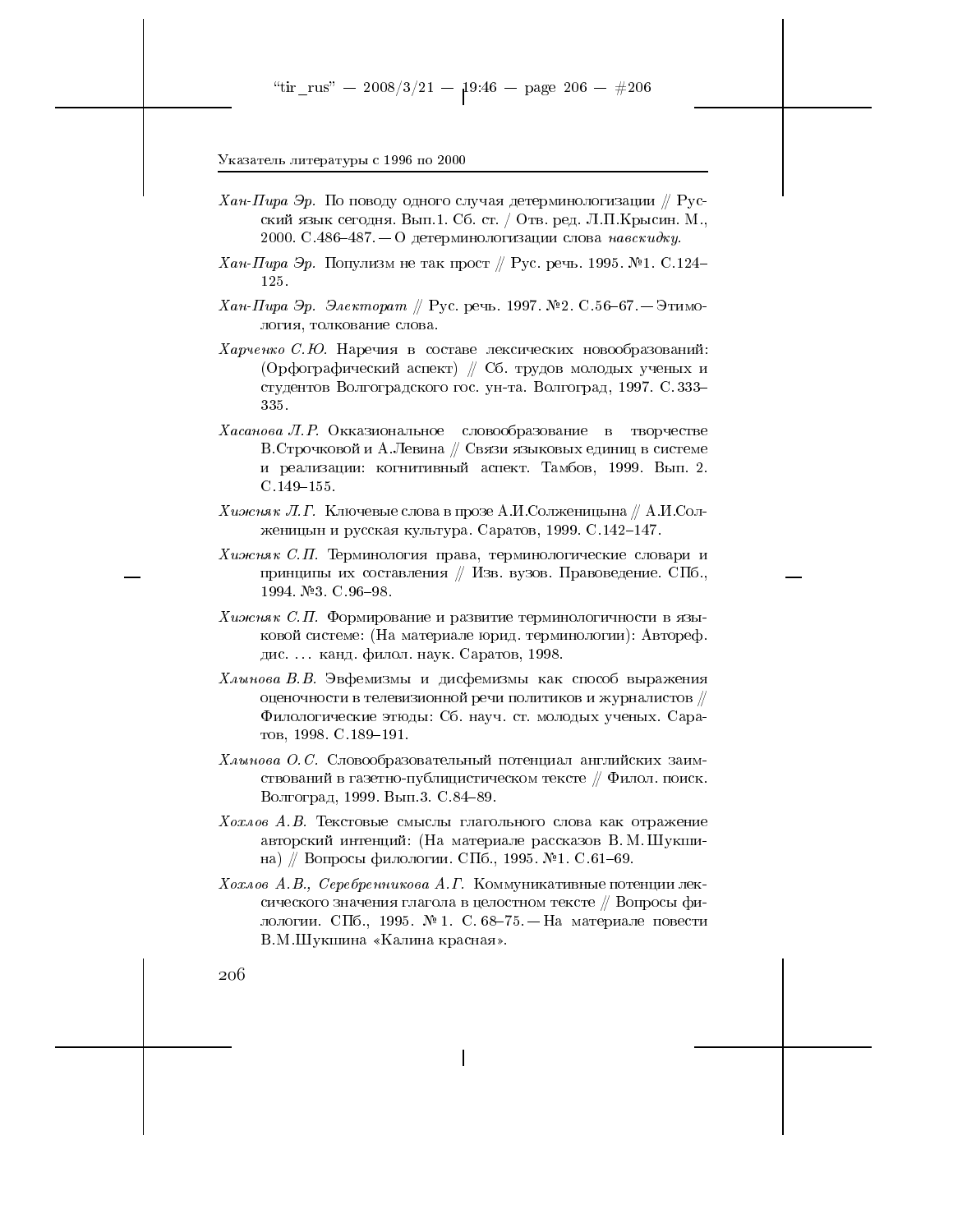"tir\_rus" -- 2008/3/21 --  $19.46$  -- page 207 -- #207

### Неологизмы

- Цараева М.Р., Реунова О.И. Эвфемизмы как лингвистическое явление: (На материале современного английского языка) // Некоторые проблемы германской филологии. Пятигорск, 2000. С.112-115.
- Цоллер В.Н. Экспрессивная лексика в современной русской политической речи: семантика и прагматика // Русский язык: история, функция, изучение. Тула, 1996. С.49-58.
- $I\!\!J$ оллер В.Н. Экспрессивная лексика: семантика и прагматика // Филол. науки. 1996. №6. С.62-71.
- $\mu$ онева А. Лингвострановедческие аспекты курса «Русского языка и деловых контактов» (современная деловая культура и бизнесязык) // Болг. русистика. София, 1994. 2. С.48-56.
- Чайбок И. Условия и причины появления лексических заимствований в русском и венгерском языках // Русистика, 1998. М., 1998.  $C.100 - 110.$
- Чекалина Е.М., Ушакова Т.М. Лексикология французского языка: Учеб. пособие. СПб., 1998. 236 с.
- Черепанова И.Ю. Дом колдуньи: Язык творческого бессознательного. М., 1999. 397 с.
- Черепанова О. С. Языковая игра в фельетоне М.Задорнова «Тайный смысл» // Художественный текст: структура, семантика, прагматика. Екатеринбург, 1997. С.188-201.
- Черкасова М.Н. Заимствованная лексика русского языка конца XX века (1986-1996 гг. на материале публицистики). Ростов-на-Дону, 1997.
- Черникова Н.В. Об одной группе слов переориентированной лексики: (номинации лиц по соц. положению в обществе) // Русский язык: история и современность. М., 1996. С.98-104. Рукопись деп. в ИНИОН РАН №51401 от 11.04.96. — Лексика, обозначающая высшие привилегированные слои общества, унаследованные из дореволюционной России.
- Черникова Н.В. Современные лексикографические издания по неологии // Филологические этюды: Сб. науч. ст. молодых ученых. Саратов, 1998. С.145-150.
- Черникова Н.В. Характер организации значений в структуре полисемантического слова (на примере семантических неологизмов) // Семантические и грамматические аспекты предикации в современом русском языке. М., 1998. С.65-68.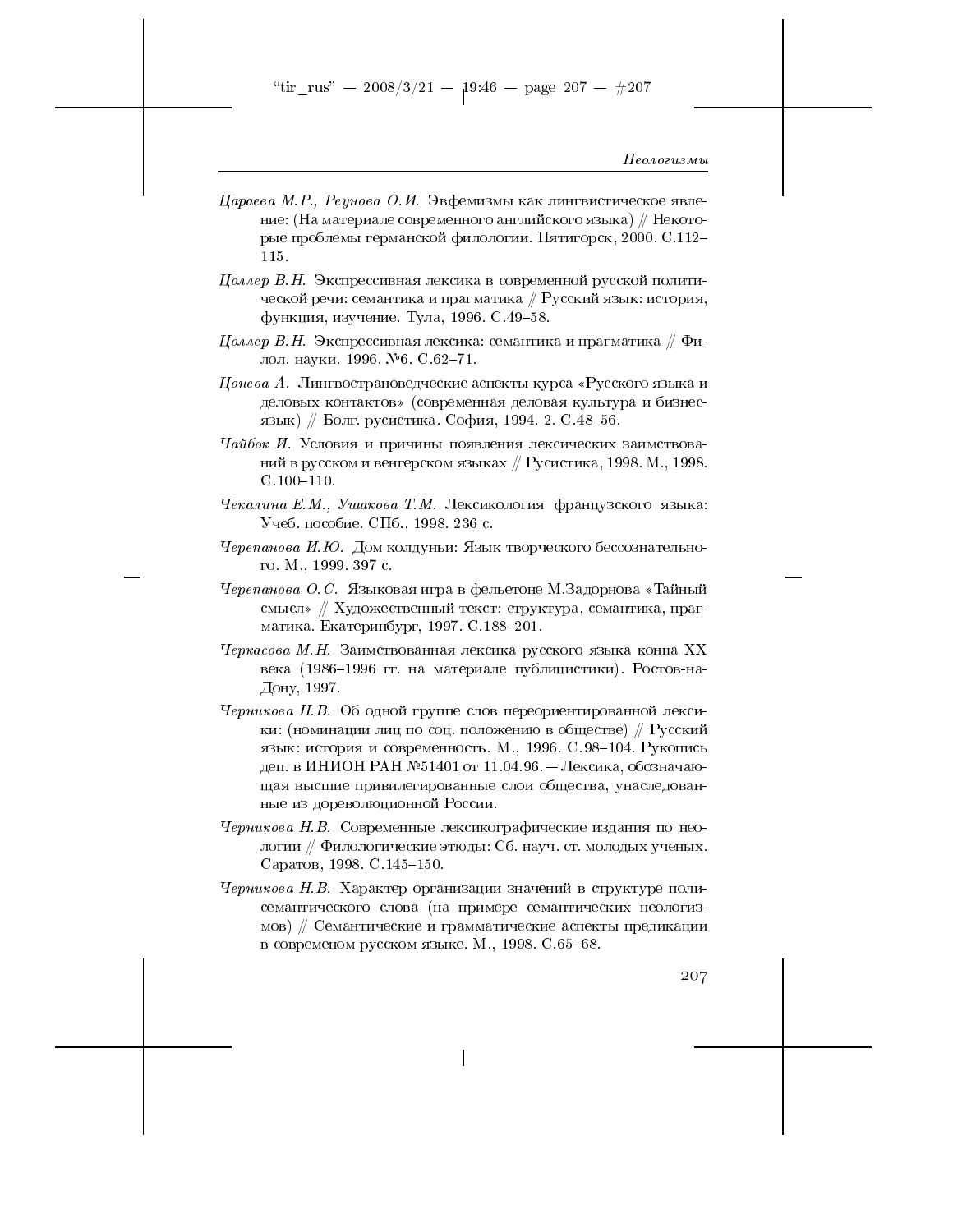- Чернухина И.Я. Окказионализмы и мировосприятие поэта: (На материале лирики Б.Ахмадулиной) // Коммуникативные аспекты слова в текстах разной жанрово-стилевой ориентации. Томск, 1995 C.81-93.
- Черныков А.Н., Цвигун Т.В. Поэзия Е. Летова на фоне традиции русского авангарда (Аспект языкового взаимодействия)  $\#$  Русская рок-поэзия: текст и контекст. Тверь, 1999. Вып.2. С.86-94.
- Чернышева Т.В. Об иностранных заимствованиях в российских средствах массовой информации // Лингводидактические основы работры над текстом. Курск, 1997. С. 7-9.
- Черняк В.Д. Лексический уровень речевой культуры современного студента // Языковое образование и воспитание языковой личности (в школе и в вузе). СПб., 1995. С.6-8.
- Черняк В.Д. Синонимическое варьирование в современной речи  $\#$ Русский язык сегодня. Вып.1. Сб. ст. / Отв. ред. Л.П.Крысин. М., 2000. С.463–471. – Обновление синонимических ресурсов и расширение возможностей их варьирования.
- Чеснокова В.А. Семантико-стилистический потенциал прозы Шукшина и его отражение в переводе // Творчество В.М.Шукшина в современном мире. Барнаул, 1999. С.151-161. - На материале переводов на румынский язык.
- Четвертакова И.В. Радиореклама: социолингвистический аспект рекламного радиообращения: Автореф. дис.... канд. филол. наук. М., 1996.
- Чиркова О.А. Поэтика современного народного анекдота: Автореф. дис... канд. филол. наук. М., 1997.
- Чулкина Н.Л. Идиолексикон творческой личности и лексикон типичного носителя языка: принципы устройства, реконструкции и описания. М., 1996. 24 с. Рукопись деп. в ИНИОН РАН №51129 от 29.01.96.
- $Yynaweba$  О.М. Именное управление в словарной картотеке  $\#$  Национальные лексико-фразеологические фонды. СПб., 1995. С.27- $30.-0$  Большой словарной картотеке Института лингвистических исследований РАН в Санкт-Петербурге.
- Шагалова Е.Н. Вариантные наименования в компьютерной лексике // Новые слова и словари новых слов. СПб., 1997. С.66-77.
- Шагалова Е.Н. Если вы интересуетесь эзотерикой... // Рус. речь. 1996. №1. С.42-46. – Этимология слова эзотерика.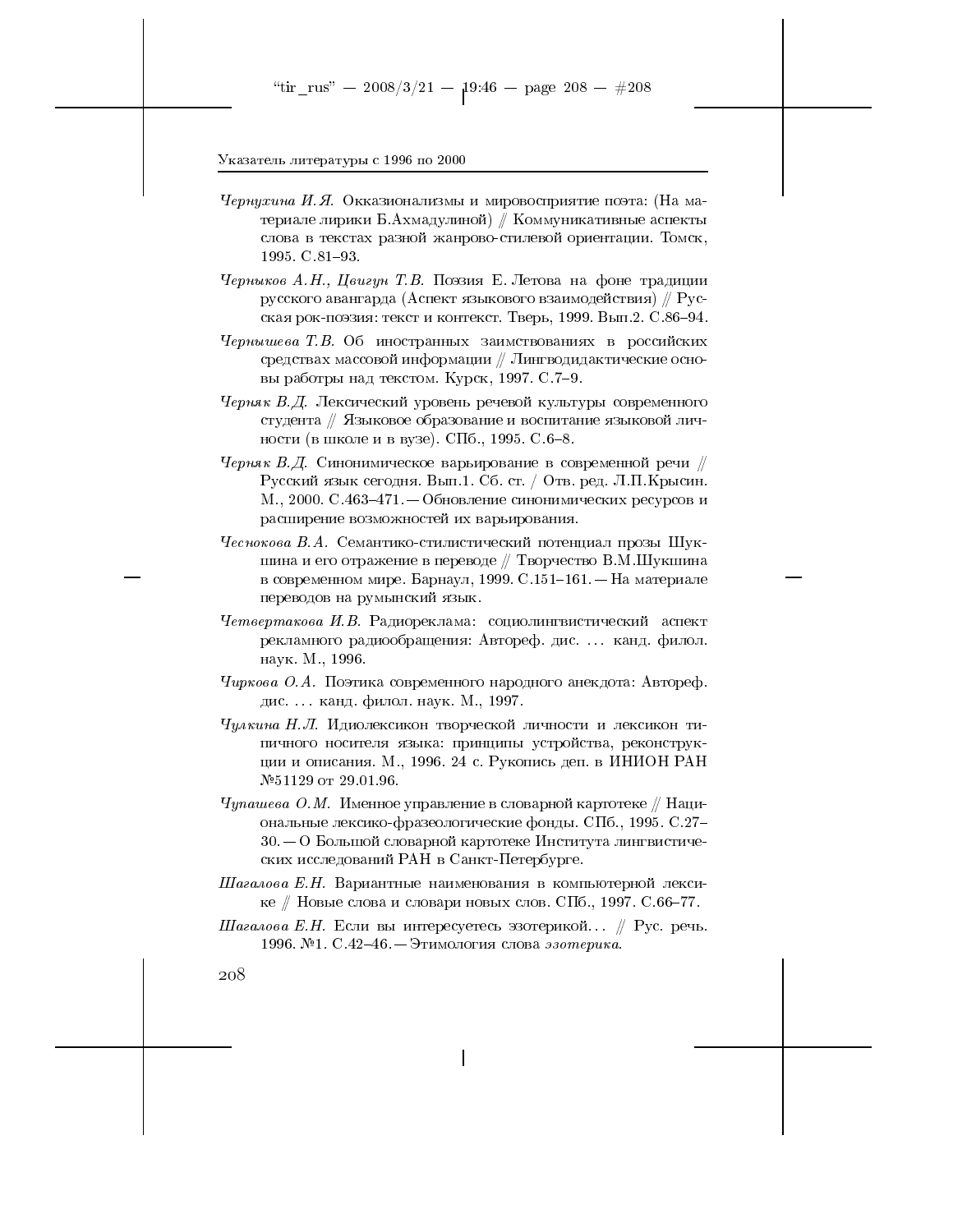"tir\_rus" -- 2008/3/21 --  $19:46$  -- page 209 -- #209

### Неологизмы

- Шагалова Е.Н. Иноязычные речевые элементы в современной русской периодике // Новые слова и словари новых слов. СПб., 1997. C. 91-101.
- $\emph{II}$ агалова Е.Н. Новейшие заимствования: Терминология спорта  $\#$ Лексикология, лексикография, грамматика. СПб., 1996. С.138-148.
- Шайхутдинова Х.А. О влиянии словообразования на семантические инновационные процессы // Слово в динамике. Тверь, 1997.  $C.104 - 119.$
- Шапошников В.Н. Иностранные слова в современной российской жизни // Рус. речь. 1997. №3. С. 38-42.
- Шапошников В.Н. Русский язык 1990-х в объективе филологии, культурологии, политологии // Городская разговорная речь и проблемы ее изучения. Омск, 1997. Вып.1. С.19-30.
- Шапошников В.Н. Русский язык конца XX столетия  $\#$  Функциональные исследования. М., 1997. Вып. 5. С.151-153.
- Шапошников В.П. Русская речь 1990-х: Современная Россия в языковом отображении. М., 1998. 243 с.
- Шацкая М.Ф. Нейтралитет. Суверенитет ∥ Рус. речь. 1997. № 2.  $C.115 - 118.$
- Шведчикова Т.В. Языковые средства выражения признака пола животных у существительных, называющих домашних и диких животных // Предложение и слово. Саратов, 1999. С.220-223.
- Шевелева Г.И. К вопросу функционирования общественно-политической лексики в художественном тексте: (На материале немецкого языка) // Коммуникативные и прагматические компоненты в лингвистическом исследовании. Воронеж, 1995. С.127-132.
- Шевелева Е.Ю. Некоторые особенности языка средств массовой информации: На основе заголовков английских газет // Единство системного и функционального анализа языковых единиц. Белгород, 1996. Вып.2. С.201-204.
- Шейгал Е.И. Компьютерный жаргон как лингвокультурный феномен // Языковая личность. Волгоград - Архангельск, 1996.  $C.204 - 211.$
- Шеляховская Л.А., Эглит Л.В. Неологизмы в структуре словообразовательных гнезд с исходным именем собственным (на ма-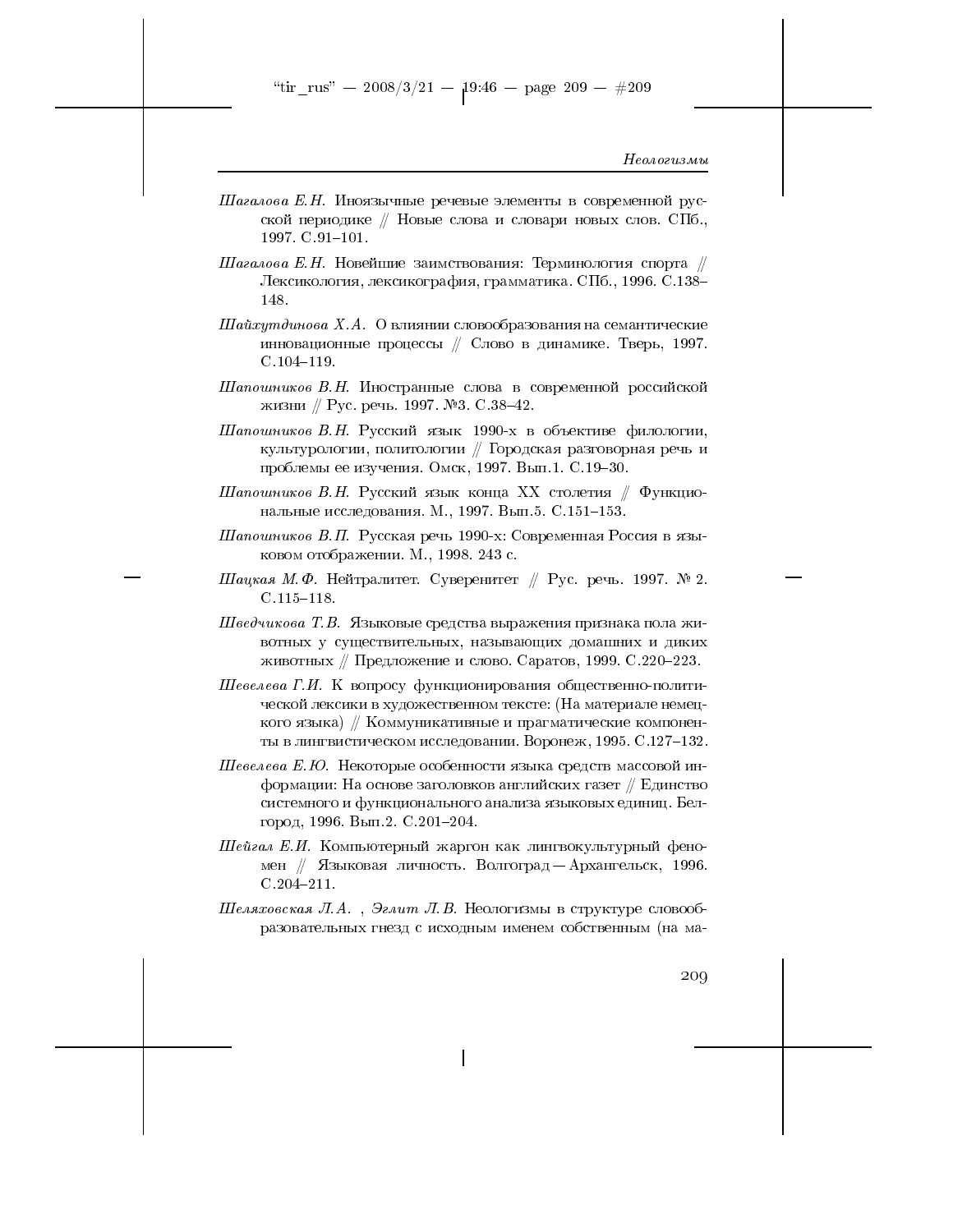териале словарей-справочников по русской неологии) / Новые слова и словари новых слов. СПб., 1997. С. 61-66.

- $\emph{II}$ ереметьева А.М. Современная языковая ситуация // Теоретические и научно-методические проблемы гуманитарных дисциплин. Воронеж, 1997. С. 70-73.
- Шилов С.Д. Построение терминологической базы знаний и анализ понятийной структуры терминологии // НТИ/ВИНИТИ. Сер.2. Информ. процессы и системы. М., 1998. №5. С.1-16.
- Шинкаренко Ю.В. Базарго: Жаргон уральских подростков. М., 1998.85 с.
- Шинкаренко Ю.В. На палубе «Арго», или Поход за властью: Из новейшей истории жаргонного языка подростков // Урал – Екатеринбург, 1997. №2. С.115-127.
- Широков А.Г. Способы образования неофициальных городских топонимов: (На материале наименований улиц Волгограда) // Филол. поиск. Волгоград, 1999. Вып. 3. С. 111-117.
- Ширшов И.А. Типы полисемии в производном слове  $\#$  Филол. науки. 1996. №1. С.55-66.
- Шифрин Б. Где-то тут, на окраинах дискурса // Митин журн. СПб., 1997. №54. С.326-331. – О языке постмодернистской литературы.
- Шишковская Е. Можно ли украсть слово? // Наука и жизнь. 1997.  $N<sub>11</sub>$ . С.116-117. – О влиянии социальных факторов на употребление слов.
- Шмелев А.Д. «Нестандартные» употребления личных собственных имен в современной прессе // Русское слово в языке, тексте и культурной среде. Екатеринбург, 1997. С.74-81.
- Шмелева Е., Шмелев А. Русские анекдоты о евреях: лингвистический аспект // Studia rossica posnaniensia. Poznań, 1998. Z. 28.  $C.63 - 71.$
- Шовгенова З.К. Авторские новообразования в публицистических текстах Е. Евтушенко: Автореф. дис.... канд. филол. наук. Ростов, 1996.
- Шрейбер Ж.-Ж. «Закон Тубона» закон о защите французского языка от англо-американской языковой агрессии // Рос. обозреватель. 1996. №2. С.178-180.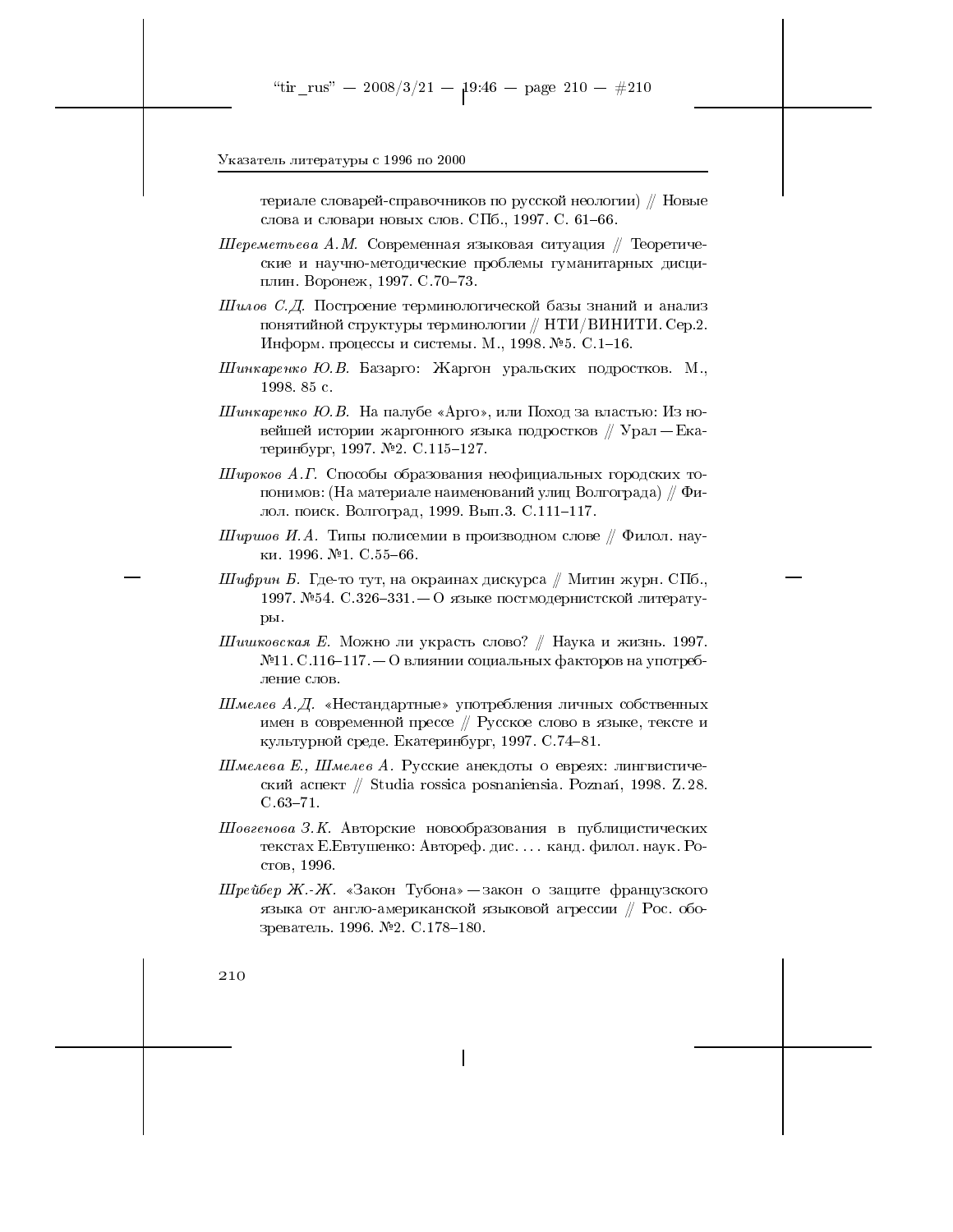"tir\_rus" -- 2008/3/21 --  $19.46$  -- page 211 -- #211

## Неологизмы

Шумарин С.И. Инновации в современном русском словообразовании // Предложение и слово. Саратов, 1999. С.140-144.

*Шумилов А.Ю., Ивасенко В.Б.* Новый закон о наркотиках и терминология противодействия наркобизнесу: структура и текст Федерального Закона; Словарь терминов; Перечень нормативных актов и документов; список спец. лит. 2-е изд., испр. и доп. М., 1999. 72 с.

- $I\!I\!I$ умова  $H$ .  $C$ . Новые англицизмы в газетных публикациях и в сознании билингвов // Психолингвистичесие исследования: слово и текст. Тверь, 1995. С.30-37.
- $I\!I\!I$ умова Н. С. Потенциальный словарь и неологизмы // Психолингвистические исследования слова и текста. Тверь. 1997. С.129-133.
- $I\!I\!I y p$ ыгин Н.А. Взаимоотношение специальной (терминологической) и общелитературной лексики // Русский язык: проблемы теории и методики преподавания. Нижневартовск, 1997. С. 101-113.
- Шустов А.Н. Город-герой // Рус. яз. в шк. 1995. № 2. С. 103-104. История слова.
- $I\!I\!I$ устов А.Н. Каратэ и камикадзе // Рус. яз. в шк. 1995. №1. С.68–  $69.$  — Правописание заимствований.
- Шустов А.Н. Селедки малые // Рус. речь. 1996. №1. С. 103-111. Смысл арготизма  $ca\lambda a\kappa(z)a$  и его происхождение.
- $\mu$ епанская Т.Б. Термины родства в группировках хиппи // Алгебра родства. СПб., 1995. Вып.1. С.247-259.
- Шербак А.С. Старое и новое в тамбовских говорах // Экология языка и речи: Слово в диалектном тексте. Тамбов, 1999. Слово 4. С.31-38.
- Шербакова Н. Т. Лексико-семантические группы русской экспрессивной лексики // Контрастивные исследования лексики и фразеологии русского языка. Воронеж, 1999. С.54-62.
- Шербина Н.В. Язык рекламы в аспекте межкультурного общения: (К постановке пробл.) / Хабар. гос. пед. ун-т. Хабаровск, 1995. 15 с. Рукопись деп. в ИНИОН РАН №50209 от 23.3.95.
- $\emph{II}$ ербина С.Ю. Методы исследования общественно-политической лексики в современном немецком языке / Хабар. гос. пед. ун-т.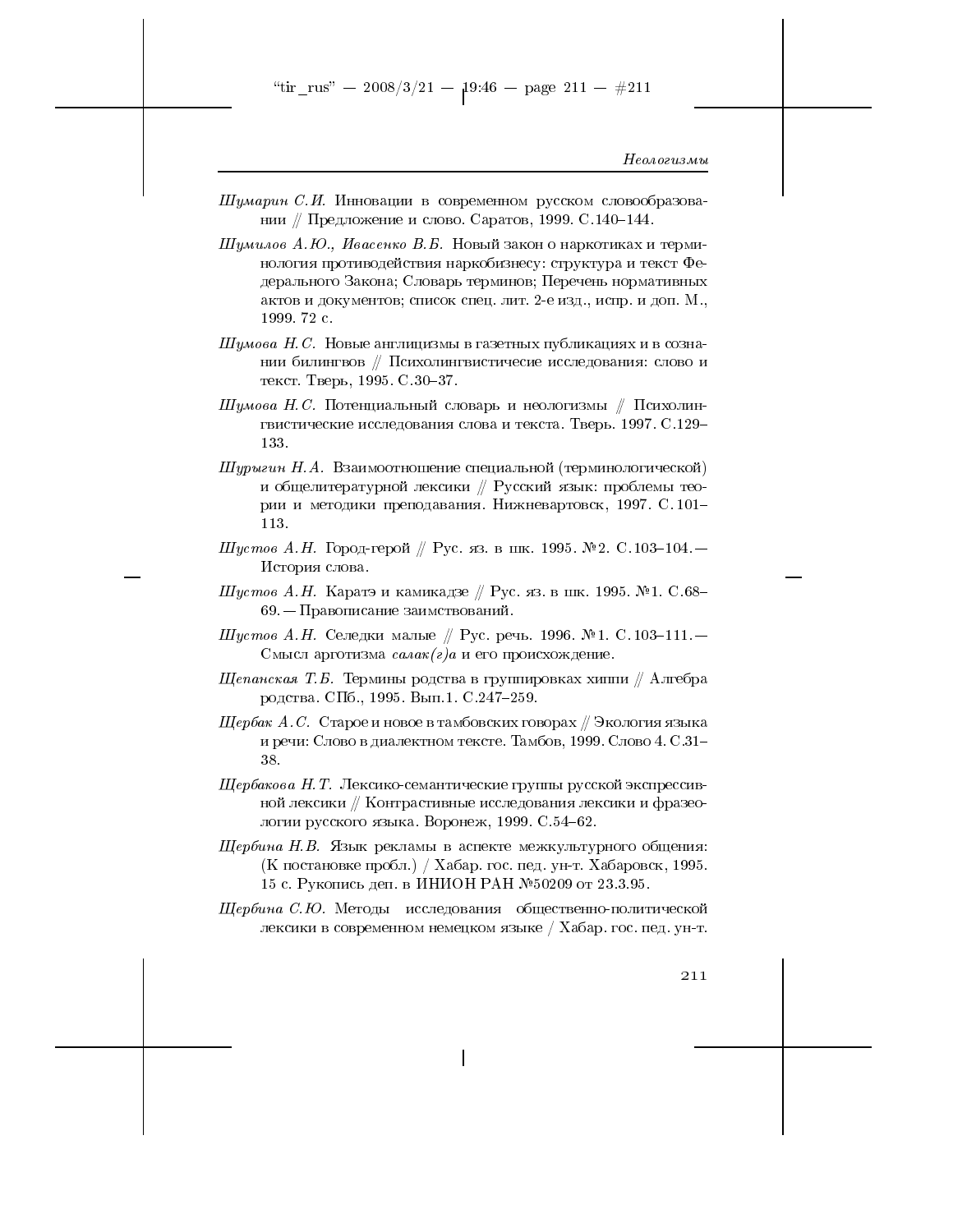Хабаровск, 1995. 15 с. Рукопись деп. в ИНИОН РАН №51110 от 22.01.96.

- Эвфемизмы в речи носителя элитарной речевой культуры // Вопросы стилистики. Саратов, 1998. Вып. 27. С. 168-178.
- Энциклопедия бизнеса в афоризмах / Сост. В.З. Черняк. М., 1998. 444 с.

Энциклопедия мистических терминов / Сост. С.Васильев и др., ред.: Д. Гайдук, А.М. Егазаров. 1998. 571 с.

- Этнологический словарь М., 1996.
- $HOXa\kappa$  Су. Словообразовательная активность иноязычных неологизмов в современном русском языке (70-90-е годы XX в.). // Рус. яз. за рубежом. 2000. №1. С.71-78. — Семантическая структура существительных с суффиксами - вод, - воз, -ход.
- $HO\ Xa\kappa\ Cy$ . Сложные слова и их соотношение с мотивирующими словосочетаниями // Рус. яз. в шк. 1997. №6. С.89-92.
- $\emph{Ioanoe II.},\emph{IOanoea $\Phi$.}$  Словарь русского сленга: сленговые слова и выражения 60-90-х годов / Под ред. А.Н. Баранова. М., 1997. 304 с.
- $I\!\mathcal{O}$ дина А.Д. Окказионализмы на страницах периодики  $\#$  Рус. речь. 1999. №5. С.56-59. – Словообразование окказионализмов в новых социально-экономических условиях.
- $H$ дов В.С. Языковая игра как способ передачи мира у А.Платонова // Семантические и грамматические предикации в современном русском языке. М., 1998. С.74-77.
- Юнаковская А.А. Тюркские заимствования в речи носителей русского просторечия: (На материале города Омска) // Россия и Восток: традиционная культура, этнокультурные и этносоциальные процессы: Материалы IV междунар. науч. конф. «Россия и Восток: проблемы взаимодействия». Омск, 1997. С.203-206.
- $\normalsize \emph{H}$ . Русский язык нельзя приватизировать // Соотечественники: рус. культура вне границ. М., 1999. Вып.5. С.56.
- Юшкова О. «Иератизм» М. Шварцмана и «Шаман-арт» Э. Исхакова в контексте проблемы знакового искусства // Современные творческие процессы и пути европейской культурной интеграции. М., 1996. С.124-130.
- $\mathcal{A}$ губова М.А. Газетный текст и речевая культура человека // Вопросы стилистики. Саратов, 1998. Вып. 27. С. 179-187.